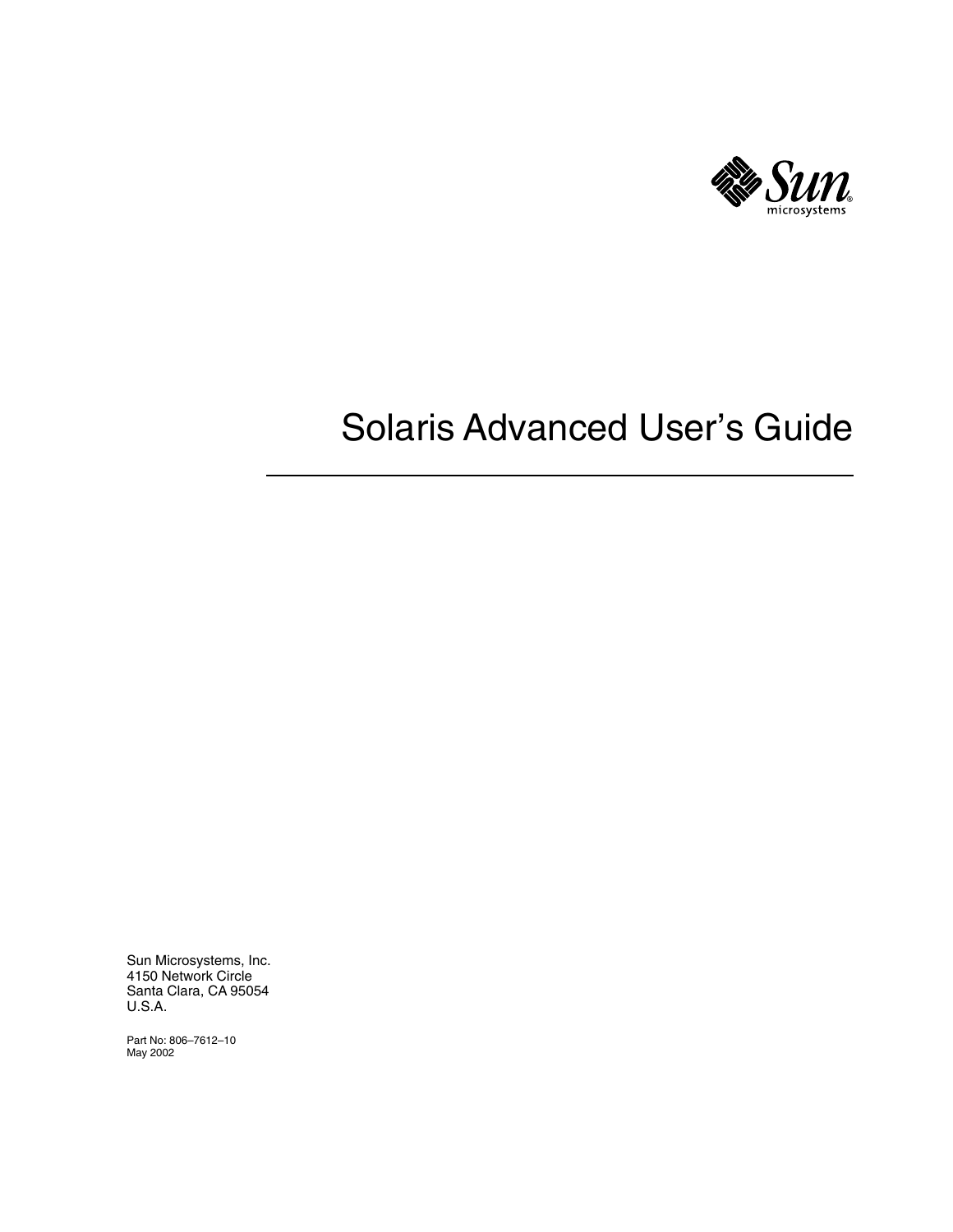Copyright 2002 Sun Microsystems, Inc. 4150 Network Circle, Santa Clara, CA 95054 U.S.A. All rights reserved.

This product or document is protected by copyright and distributed under licenses restricting its use, copying, distribution, and decompilation. No part of this product or document may be reproduced in any form by any means without prior written authorization of Sun and its licensors, if any.<br>Third-party software, including font technology, is copyrighted and licensed

Parts of the product may be derived from Berkeley BSD systems, licensed from the University of California. UNIX is a registered trademark in the U.S. and other countries, exclusively licensed through X/Open Company, Ltd.

Sun, Sun Microsystems, the Sun logo, docs.sun.com, AnswerBook, AnswerBook2, SunOS, and Solaris are trademarks, registered trademarks, or<br>service marks of Sun Microsystems, Inc. in the U.S. and other countries. All SPARC tr architecture developed by Sun Microsystems, Inc.

The OPEN LOOK and Sun™ Graphical User Interface was developed by Sun Microsystems, Inc. for its users and licensees. Sun acknowledges the pioneering efforts of Xerox in researching and developing the concept of visual or graphical user interfaces for the computer industry. Sun holds a<br>non-exclusive license from Xerox to the Xerox Graphical User Interface, wh and otherwise comply with Sun's written license agreements.

Federal Acquisitions: Commercial Software–Government Users Subject to Standard License Terms and Conditions.

DOCUMENTATION IS PROVIDED "AS IS" AND ALL EXPRESS OR IMPLIED CONDITIONS, REPRESENTATIONS AND WARRANTIES,<br>INCLUDING ANY IMPLIED WARRANTY OF MERCHANTABILITY, FITNESS FOR A PARTICULAR PURPOSE OR NON-INFRINGEMENT, ARE<br>DISCLAIM

Copyright 2002 Sun Microsystems, Inc. 4150 Network Circle, Santa Clara, CA 95054 U.S.A. Tous droits réservés

Ce produit ou document est protégé par un copyright et distribué avec des licences qui en restreignent l'utilisation, la copie, la distribution, et la décompilation. Aucune partie de ce produit ou document ne peut être reproduite sous aucune forme, par quelque moyen que ce soit, sans<br>l'autorisation préalable et écrite de Sun et de ses bailleurs de licence, s'il y en a. L aux polices de caractères, est protégé par un copyright et licencié par des fournisseurs de Sun.

Des parties de ce produit pourront être dérivées du système Berkeley BSD licenciés par l'Université de Californie. UNIX est une marque déposée aux Etats-Unis et dans d'autres pays et licenciée exclusivement par X/Open Company, Ltd.

Sun, Sun Microsystems, le logo Sun, docs.sun.com, AnswerBook, AnswerBook2, SunOS, et Solaris sont des marques de fabrique ou des marques<br>déposées, ou marques de service, de Sun Microsystems, Inc. aux Etats-Unis et dans d'a

L'interface d'utilisation graphique OPEN LOOK et Sun™ a été développée par Sun Microsystems, Inc. pour ses utilisateurs et licenciés. Sun reconnaît les efforts de pionniers de Xerox pour la recherche et le développement du concept des interfaces d'utilisation visuelle ou graphique pour l'industrie de l'informatique. Sun détient une licence non exclusive de Xerox sur l'interface d'utilisation graphique Xerox, cette licence couvrant également les<br>licenciés de Sun qui mettent en place l'interface d'utilisation graphiqu

CETTE PUBLICATION EST FOURNIE "EN L'ETAT" ET AUCUNE GARANTIE, EXPRESSE OU IMPLICITE, N'EST ACCORDEE, Y COMPRIS DES GARANTIES CONCERNANT LA VALEUR MARCHANDE, L'APTITUDE DE LA PUBLICATION A REPONDRE A UNE UTILISATION PARTICULIERE, OU LE FAIT QU'ELLE NE SOIT PAS CONTREFAISANTE DE PRODUIT DE TIERS. CE DENI DE GARANTIE NE S'APPLIQUERAIT PAS, DANS LA MESURE OU IL SERAIT TENU JURIDIQUEMENT NUL ET NON AVENU.





020115@3062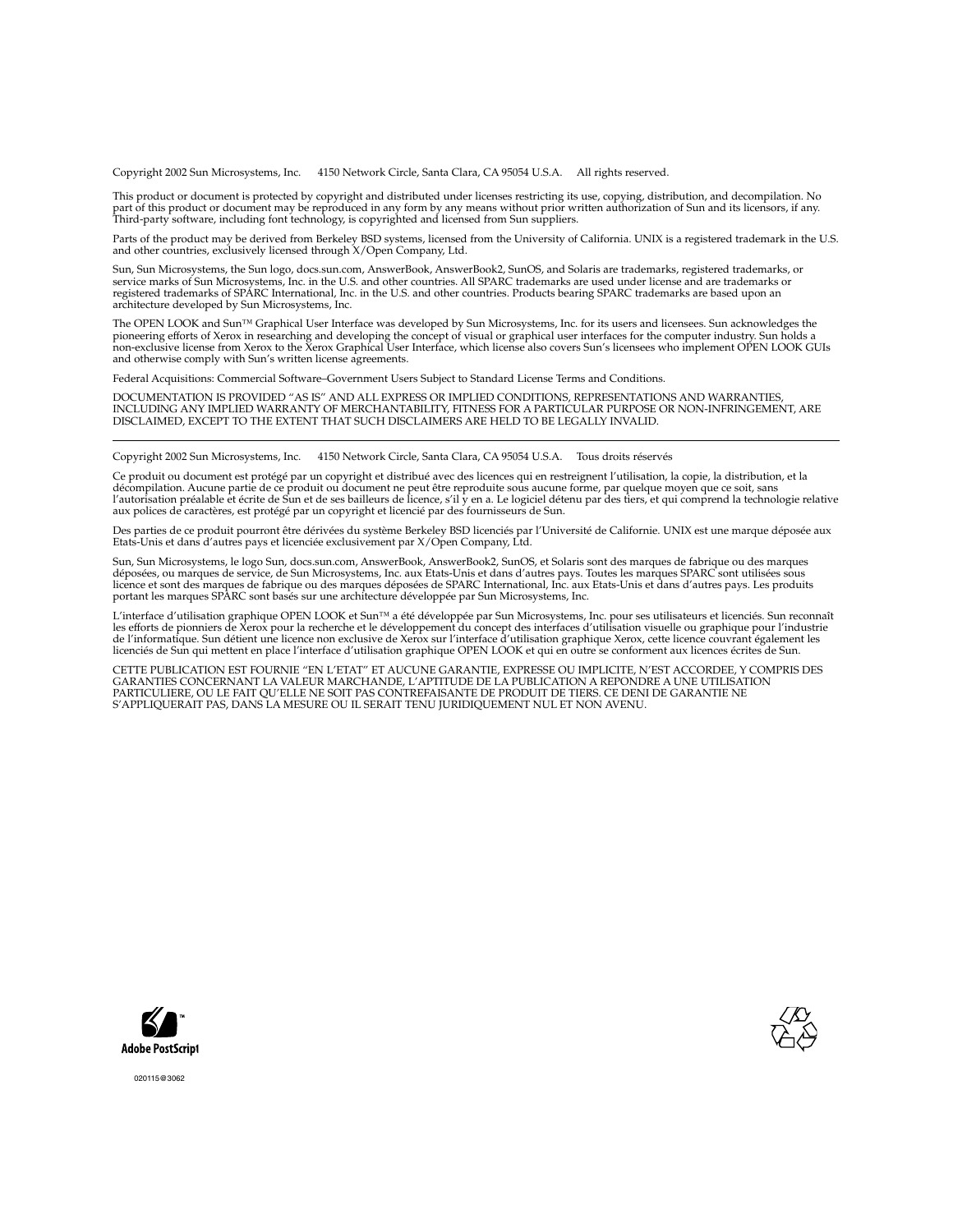# **Contents**

#### **Preface 9**

| 1            | Differences Between Command Line Interface and Graphical User Interface | 13 |
|--------------|-------------------------------------------------------------------------|----|
|              | Command Line Interface<br>13                                            |    |
|              | Graphical User Interfaces<br>13                                         |    |
|              | Common Desktop Environment<br>14                                        |    |
|              | GNOME Desktop 14                                                        |    |
|              |                                                                         |    |
| $\mathbf{2}$ | Logging In and Using Basic SunOS Commands<br>15                         |    |
|              | Logging In<br>-15                                                       |    |
|              | Your Login Shell<br>16                                                  |    |
|              | Logging Out<br>- 17                                                     |    |
|              | Keyboard Equivalents<br>17                                              |    |
|              | Command Prompt<br>18                                                    |    |
|              | <b>Typing Commands</b><br>- 19                                          |    |
|              | <b>Correcting Typing Mistakes</b><br>19                                 |    |
|              | Typing Multiple Commands and Long Commands<br>19                        |    |
|              | Repeating Previous Commands<br>20                                       |    |
|              | <b>Adding Command Options</b><br>22                                     |    |
|              | Redirecting and Piping Command Output<br>22                             |    |
|              | Running Commands in the Background<br>23                                |    |
|              | Using a Password<br>24                                                  |    |
|              | Changing Your Password<br>25                                            |    |
|              | Password Aging 25                                                       |    |
|              | Getting Help With OS Commands<br>26                                     |    |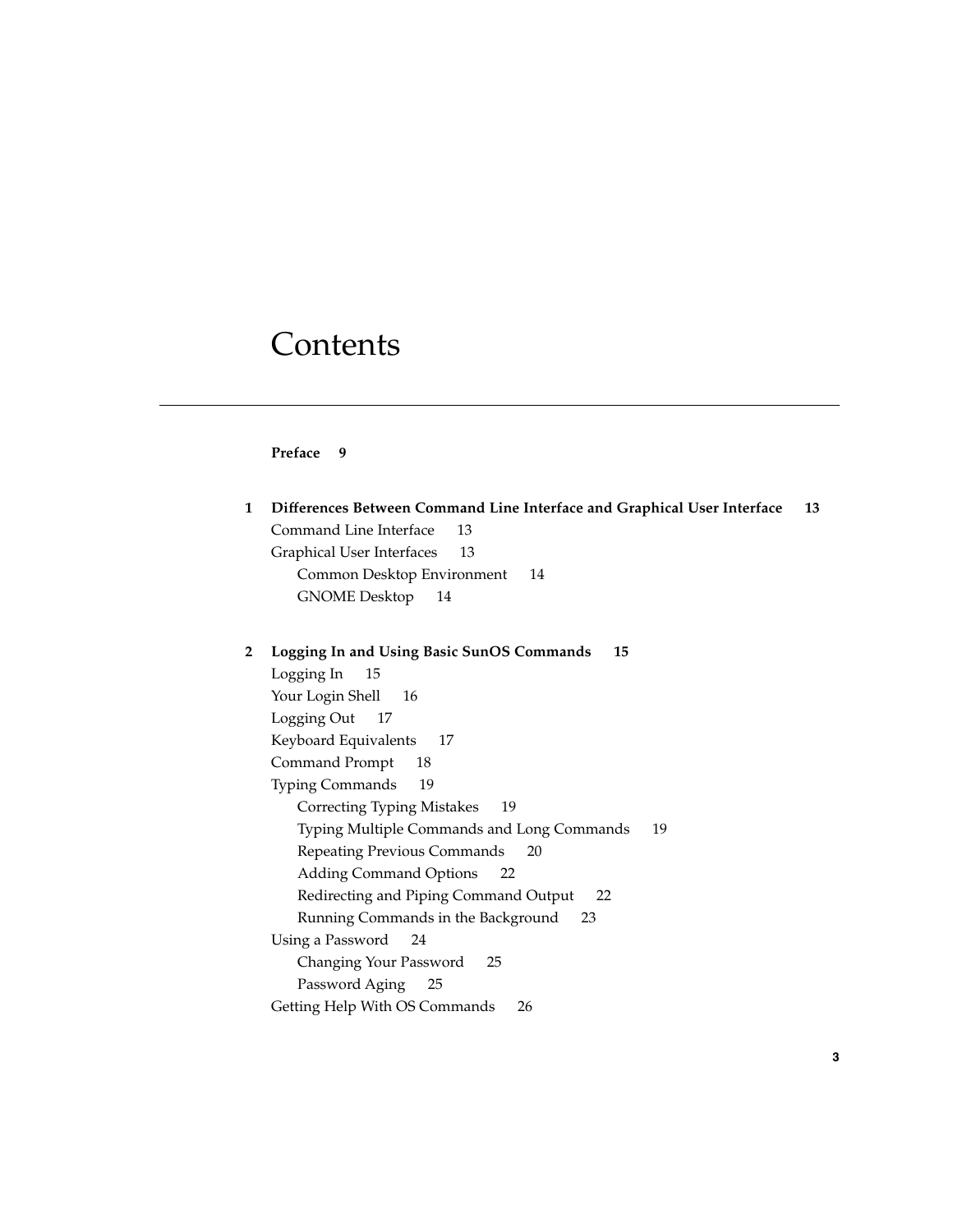Displaying Manual Pages With man 26 Displaying a One-line Summary With whatis 26 Keyword Lookup With apropos 27

#### **3 Working With Files and Directories 29**

File Concepts 29 Using File Commands 30 Before You Begin 30 Creating a Test File 30 Listing Files (ls) 31 Copying Files (cp) 31 Moving and Renaming Files (mv) 31 Deleting Files (rm) 32 Displaying File Contents (more, cat) 32 Displaying File Type (file) 32 Directories and Hierarchy 33 Directory Hierarchy 33 Printing the Working Directory (pwd) 34 Your Home Directory 34 Changing the Working Directory (cd) 34 Creating a Directory (mkdir) 35 Relative Path Names 36 Moving and Renaming Directories 36 Copying Directories 37 Removing Directories (rmdir) 37 Viewing Differences Between Files (diff) 37 Comparing Three Different Files (diff3) 39 Using bdiff on Large Files 39 Searching for Files (find) 39 File and Directory Security 41 Displaying Permissions and Status (1s -1) 42 Listing Hidden Files (1s -a) 43 Changing Permissions (chmod) 43 Setting Absolute Permissions 45

#### **4 Searching Files 49** Searching for Patterns With grep 49

**4** Solaris Advanced User's Guide • May 2002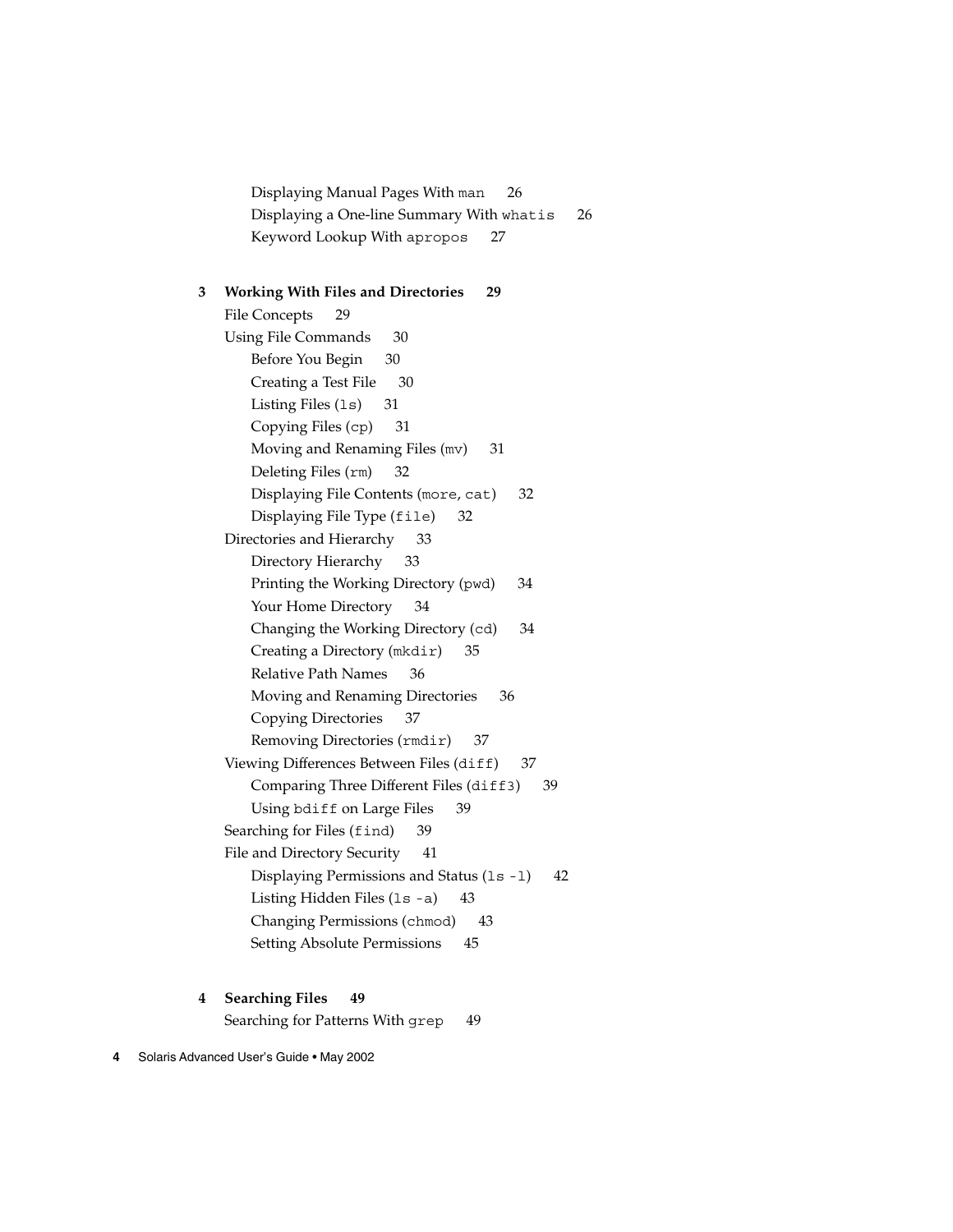|   | grep as a Filter<br>50                                |
|---|-------------------------------------------------------|
|   | grep With Multiword Strings<br>51                     |
|   | Searching for Lines Without a Certain String<br>51    |
|   | Using Regular Expressions With grep<br>51             |
|   | Searching for Metacharacters<br>52                    |
|   | Single or Double Quotes on Command Lines<br>53        |
|   |                                                       |
| 5 | <b>Managing Processes and Disk Usage</b><br>55        |
|   | Processes and PIDs<br>55                              |
|   | What Commands Are Running Now (ps)<br>55              |
|   | Terminating Processes (pkill)<br>56                   |
|   | Managing Disk Storage<br>57                           |
|   | Displaying Disk Usage (df -k)<br>57                   |
|   | Displaying Directory Usage (du)<br>57                 |
|   |                                                       |
| 6 | Using the vi Editor<br>59                             |
|   | Starting vi<br>59                                     |
|   | Creating a File<br>60                                 |
|   | Status Line<br>60                                     |
|   | Two Modes of vi<br>61                                 |
|   | <b>Entry Mode</b><br>61                               |
|   | Command Mode<br>62                                    |
|   | Ending a Session<br>62                                |
|   | Saving Changes and Quitting vi<br>63                  |
|   | Printing a File<br>64                                 |
|   | Basic vi Commands<br>64                               |
|   | Moving Around in a File<br>64                         |
|   | <b>Inserting Text</b><br>67                           |
|   | Changing Text<br>- 68                                 |
|   | <b>Undoing Changes</b><br>68                          |
|   | Deleting Text<br>69                                   |
|   | Copying and Moving Text - Yank, Delete, and Put<br>69 |
|   | Using a Count to Repeat Commands<br>70                |
|   | 71<br>Using ex Commands                               |
|   | Turning Line Numbers On and Off<br>71                 |
|   | Copying Lines<br>72                                   |
|   | <b>Moving Lines</b><br>72                             |
|   |                                                       |

Contents **5**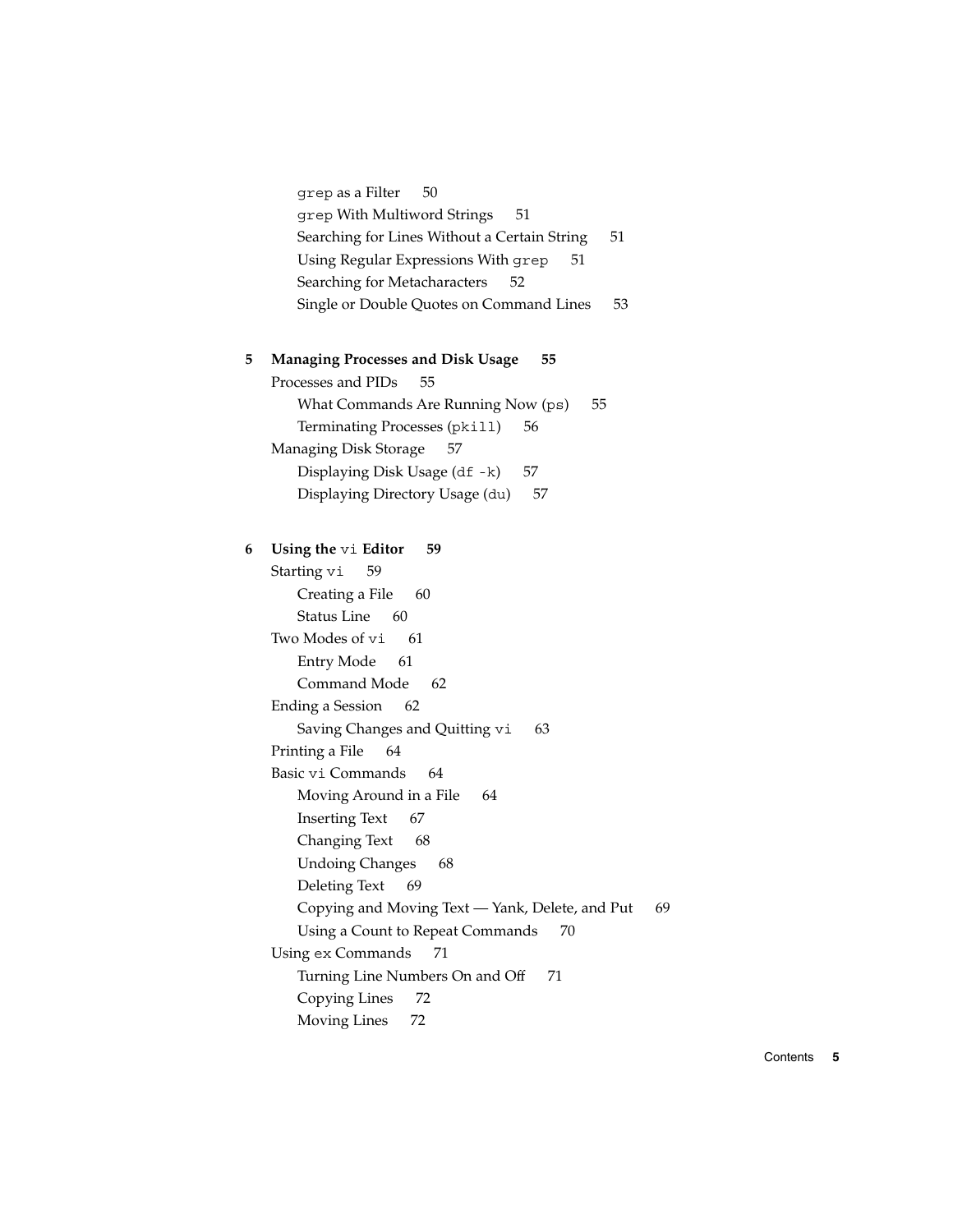Deleting Lines 73 Searching and Replacing With vi 73 Finding a Character String 73 Refining the Search 74 Replacing a Character String 75 Going to a Specific Line 75 Inserting One File Into Another 76 Editing Multiple Files 76 Summary of Basic vi Commands 76

#### **7 Using Mail 83**

mailx Basics 83 Starting mailx 84 Sending Yourself a Sample Message 84 Reading Your Sample Message 85 Quitting mailx 86 Reading Messages 86 Deleting (and Undeleting) Messages 87 Printing Messages 88 Sending Messages 89 Undeliverable Messages 90 Canceling an Unsent Message 90 Adding Carbon and Blind Carbon Copies 90 Inserting a Copy of a Message or File 91 Replying to a Message 92 Saving and Retrieving Messages 93 Saving and Copying Messages in Files 93 Saving and Copying Messages in Folders 93 Reading Messages in Files and Folders 95 Using vi With mailx 96 Mail Aliases 96 Setting Up Mail Aliases in .mailrc 97 Setting Up Mail Aliases in /etc/aliases 98 Tilde Commands 100 Getting Help: Other mailx Commands 102

**6** Solaris Advanced User's Guide • May 2002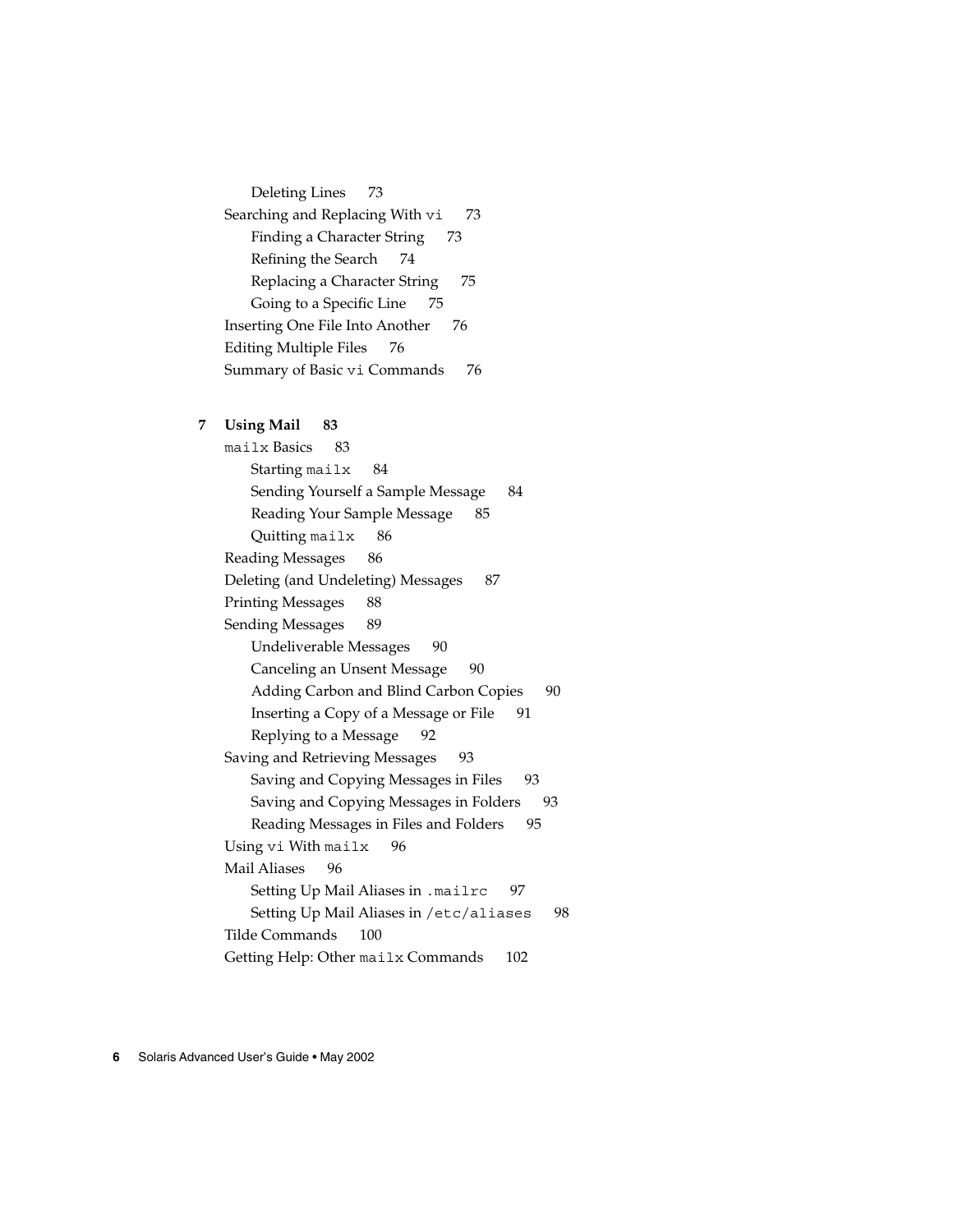#### **8 Using Printers 103**

| <b>Submitting Print Requests</b><br>103                  |
|----------------------------------------------------------|
| Submitting Print Requests to the Default Printer<br>103  |
| Submitting Print Requests Using a Printer Name<br>104    |
| 105<br>Requesting Notification When Printing Is Complete |
| <b>Printing Multiple Copies</b><br>105                   |
| Summary Table of 1p Options<br>105                       |
| Determining Printer Status<br>106                        |
| Checking on the Status of Your Print Requests<br>106     |
| Checking Available Printers<br>107                       |
| Displaying All Status Information<br>107                 |
| Displaying Status for Printers<br>108                    |
| Summary Table of 1pstat Options<br>108                   |
| Canceling a Print Request<br>109                         |
| Canceling a Print Request by ID Number<br>109            |
| Canceling a Print Request by Printer Name<br>110         |

#### **9 Using the Network 111**

Networking Concepts 111 Logging In Remotely (rlogin) 112 rlogin Without a Home Directory 112 rlogin as Someone Else 113 rlogin to an Unknown Machine 113 Aborting an rlogin Connection 114 Suspending an rlogin Connection 114 Verifying Your Location (who am i) 115 Copying Files Remotely (rcp) 115 Copying Files From a Remote Machine 115 Copying Files From Your Machine to Another 116 Executing Commands Remotely (rsh) 116 Viewing User Information (rusers) 117 Running Networked Applications 118 Using rlogin to Run a Networked Application 118 More About Security 119

**10 Customizing Your Working Environment 127** Modifying Initialization Files 127

Contents **7**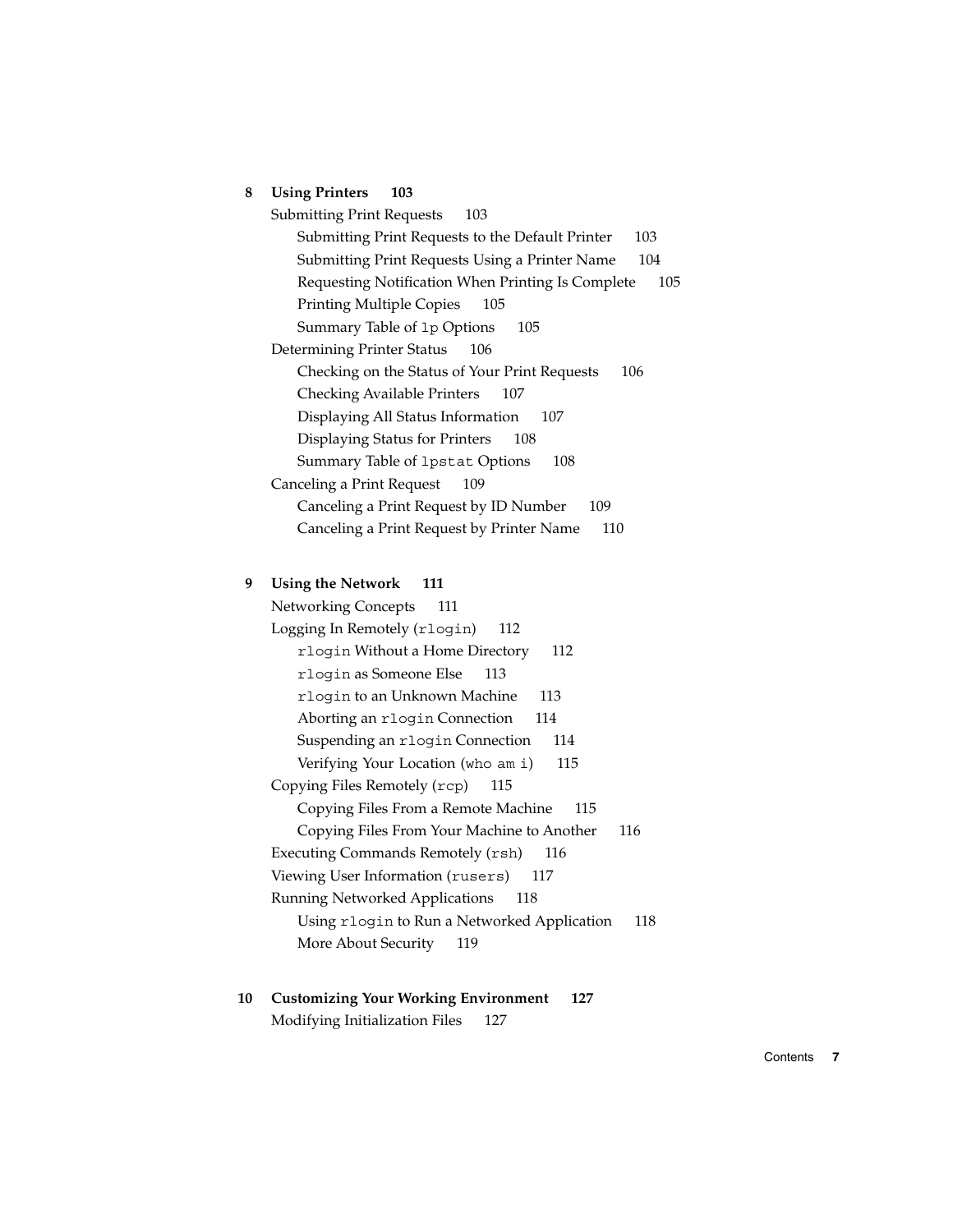Setting Environment Variables 128 User Profile 129 Setting the PATH Variable 130 Command Aliases 131 Changing Your Command Prompt 132 Other Useful Variables 133 Setting Default File Permissions 134

#### **A Modifying the Keyboard 137**

Disabling and Enabling the Compose Key 137 SPARC: Left-Handed Key Remapping 138 SPARC: Using the Remapping Script 138 SPARC: Undoing the Keyboard Remapping 140 IA: Function Key and Control Key Remapping 141 IA: Using the Remapping Script 141 IA: Undoing the Keyboard Remapping 142

**Index 147**

**8** Solaris Advanced User's Guide • May 2002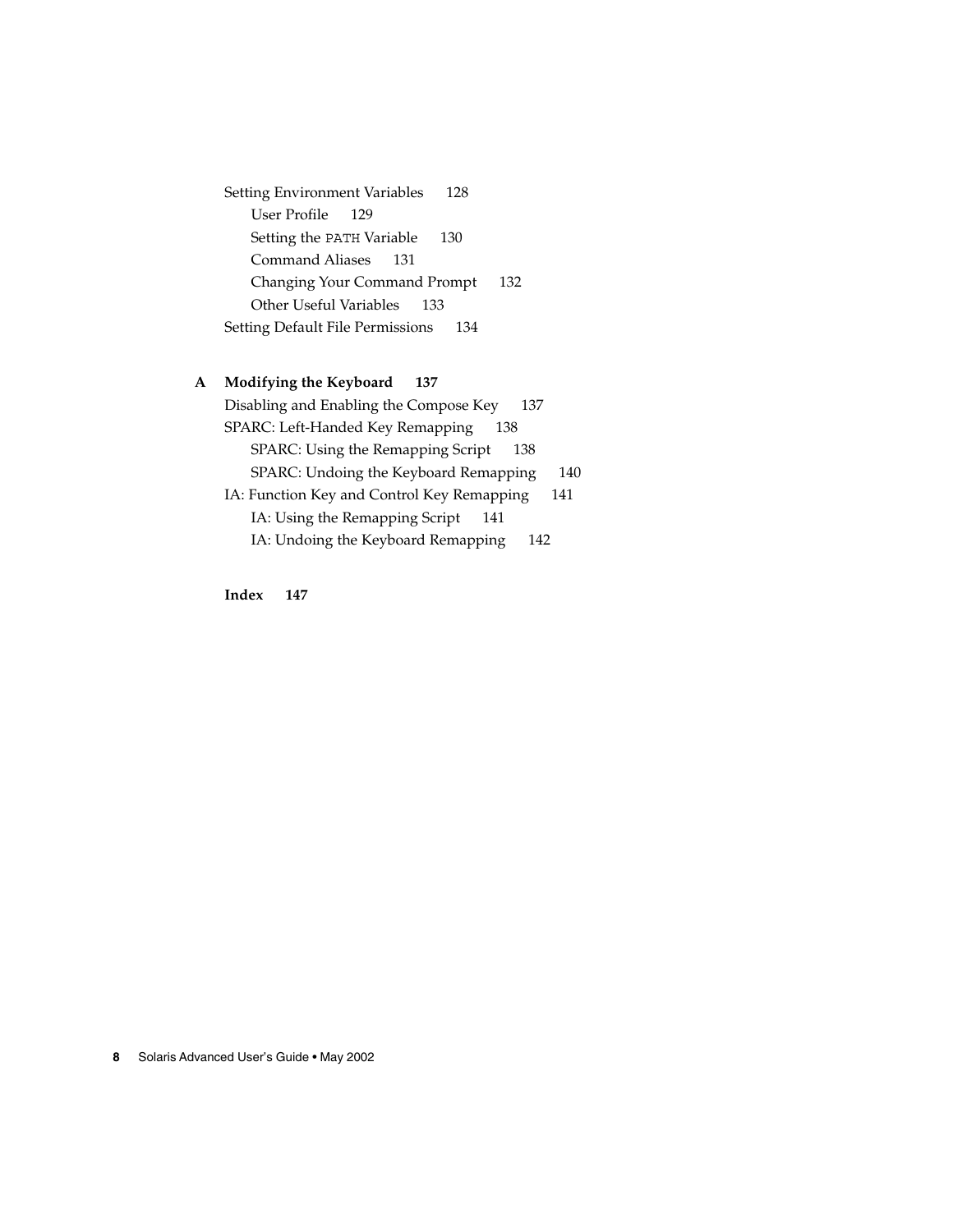# Preface

This book describes how to use the command line interface (CLI) of the Solaris™ operating environment to perform various system tasks.

**Note –** The Solaris operating environment runs on two platforms, SPARC™ and IA. The information in this document pertains to both platforms unless otherwise specified in a special chapter, section, note, bulleted item, figure, table, or example.

# Who Should Read This Book

This book is for users of the Solaris 9 operating environment who want learn how to use the command line interface.

# Before You Read This Book

Your system should be installed and ready for use. If the Solaris operating environment is not installed on your system, see the installation manual specific to your system before you read this book.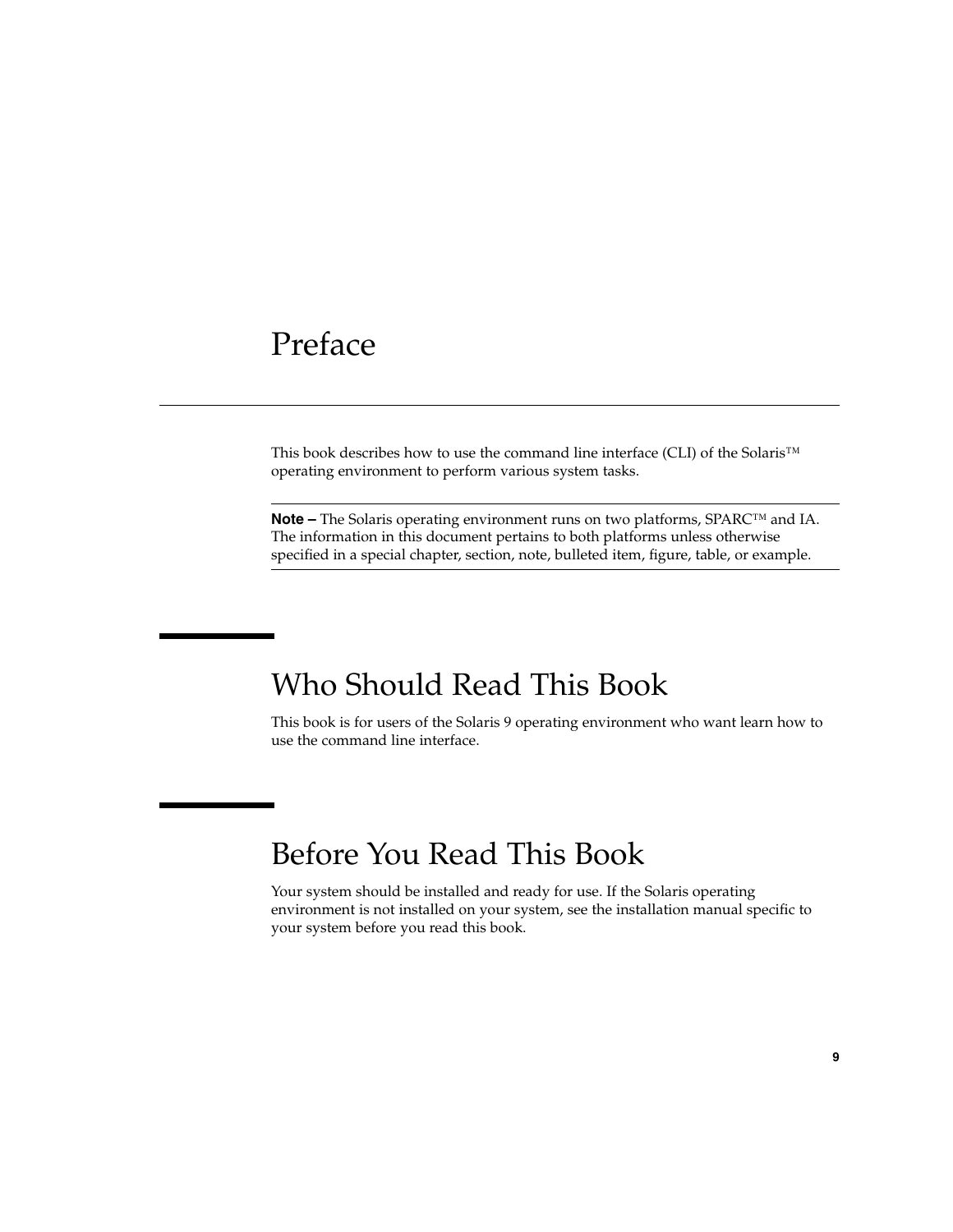# How This Book Is Organized

The *Solaris Advanced User's Guide* describes the following topics.

- Chapter 1 briefly describes the command line interface and the two graphical user interfaces supported by the Solaris operating environment, the Common Desktop Environment and GNOME.
- Chapter 2 describes how to log in and out of your system and how to use basic commands to perform system tasks.

To view license terms, attribution, and copyright statements for bash, tcsh, and zsh, the default path is /usr/share/src. If the Solaris operating environment has been installed anywhere other than the default, modify the given path to access the file at the installed location.

- Chapter 3 describes how to create, copy, move, and delete files and directories. This chapter also describes how to search for files, compare differences between files, and how to set permissions on files and directories.
- Chapter 4 describes how to use the grep command to search through files for specific character strings.
- Chapter 5 describes how to monitor and manage your system's processes and disk usage.
- Chapter 6 describes how to use the vi text editor to create, edit, save, and print text files.
- Chapter 7 describes how to use the mailx tool to read, create, send, and print email.
- Chapter 8 describes how to print files and manage printer status.
- Chapter 9 describes how to perform system tasks from a remote machine.
- Chapter 10 describes how to customize your working environment by modifying your system initialization files and environment variables.
- Appendix A describes how to customize the key mapping on your keyboard.

# Related Books

The Solaris operating environment documentation set provides access to a number of books about the Solaris software. These books are organized into the following related sets:

■ *Solaris 9 System Administrator Collection*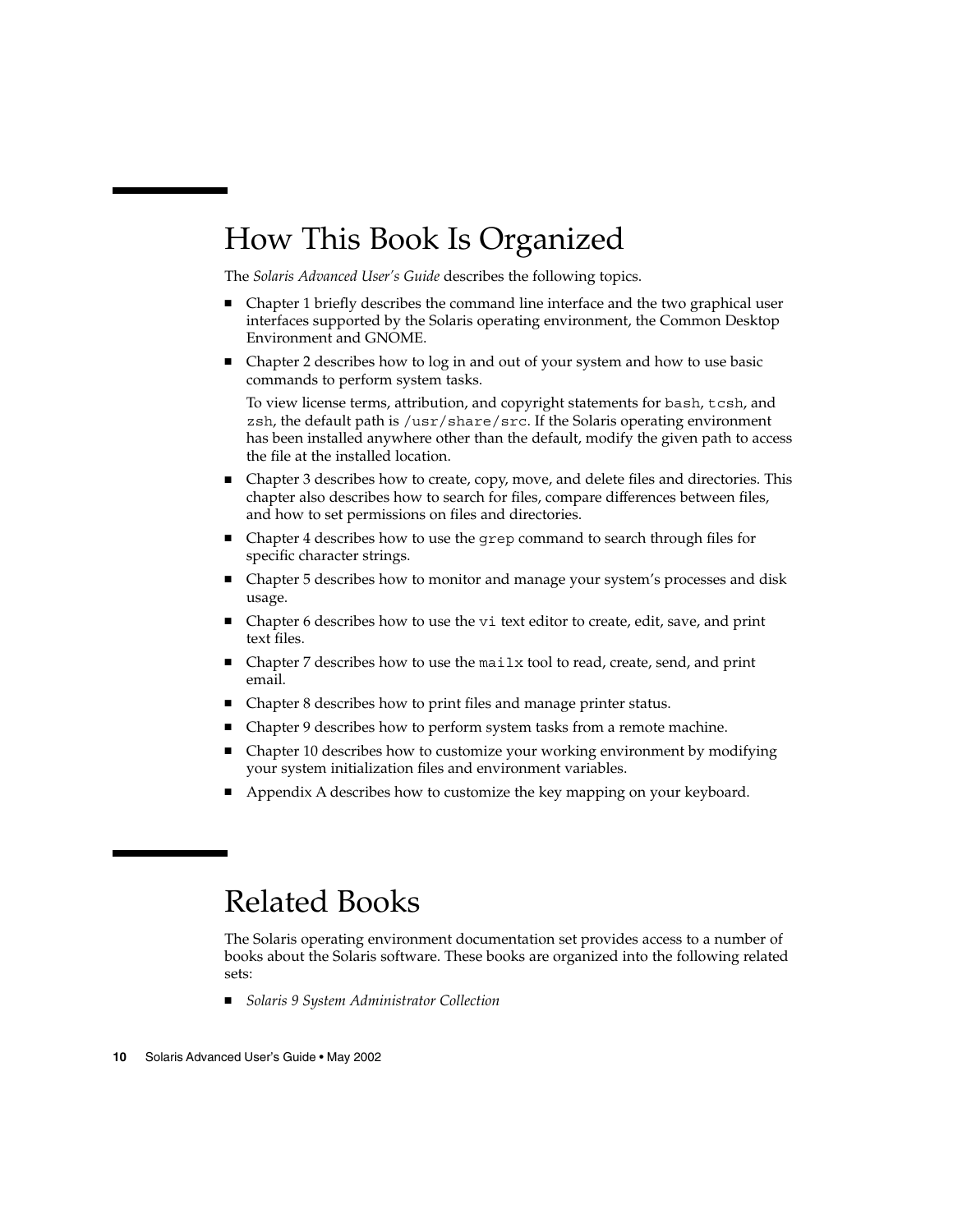This set offers detailed installation and system administration information for a variety of system configurations, including larger networks of Sun workstations.

■ *Solaris 9 Software Developer Collection*

This set gives software developers the information they need to write, debug, and maintain programs on the system.

■ *Solaris 9 Reference Manual Collection*

This set contains a description of every SunOS command. This collection, often referred to as man pages, can optionally be installed as online documentation.

■ *Solaris 9 User Collection*

This set offers a detailed description of various aspects of the Solaris operating environment. These aspects include:

- How to use SunOS<sup>™</sup> commands
- How to work with window environments
- How to customize your work environment
- How to write shell scripts
- How to use email
- How to work on the network

# Accessing Sun Documentation Online

The docs.sun.com<sup>SM</sup> Web site enables you to access Sun technical documentation online. You can browse the docs.sun.com archive or search for a specific book title or subject. The URL is http://docs.sun.com.

# Typographic Conventions

The following table describes the typographic changes used in this book.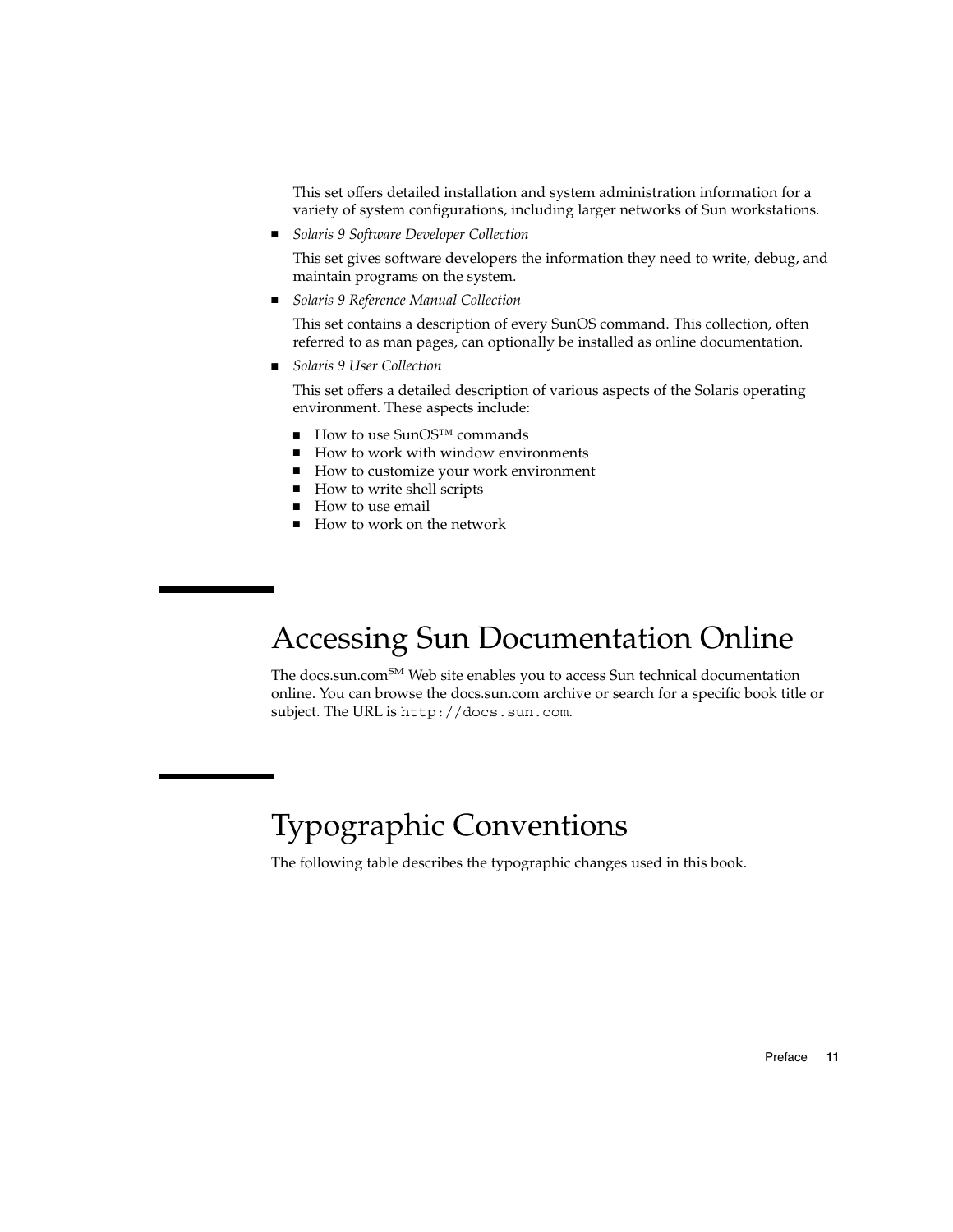**TABLE P–1** Typographic Conventions

| <b>Typeface or Symbol</b>            | Meaning                                                                     | <b>Example</b>                           |  |
|--------------------------------------|-----------------------------------------------------------------------------|------------------------------------------|--|
| $A$ a $BbCc123$                      | The names of commands, files, and<br>directories; on-screen computer output | Edit your . login file.                  |  |
|                                      |                                                                             | Use $1s$ -a to list all files.           |  |
|                                      |                                                                             | machine name% you have<br>mail.          |  |
| AaBbCc123                            | What you type, contrasted with<br>on-screen computer output                 | machine name% su                         |  |
|                                      |                                                                             | Password:                                |  |
| AaBbCc123                            | Command-line placeholder: replace with<br>a real name or value              | To delete a file, type $rm$<br>filename. |  |
| AaBbCc123<br>words to be emphasized. | Book titles, new words, or terms, or                                        | Read Chapter 6 in User's Guide.          |  |
|                                      |                                                                             | These are called <i>class</i> options.   |  |
|                                      |                                                                             | You must be <i>root</i> to do this.      |  |

# Shell Prompts in Command Examples

The following table shows the default system prompt and superuser prompt for the C shell, Bourne shell, and Korn shell.

#### **TABLE P–2** Shell Prompts

| <b>Shell</b>                                     | Prompt        |
|--------------------------------------------------|---------------|
| C shell prompt                                   | machine name% |
| C shell superuser prompt                         | machine name# |
| Bourne shell and Korn shell prompt               | \$            |
| Bourne shell and Korn shell superuser prompt   # |               |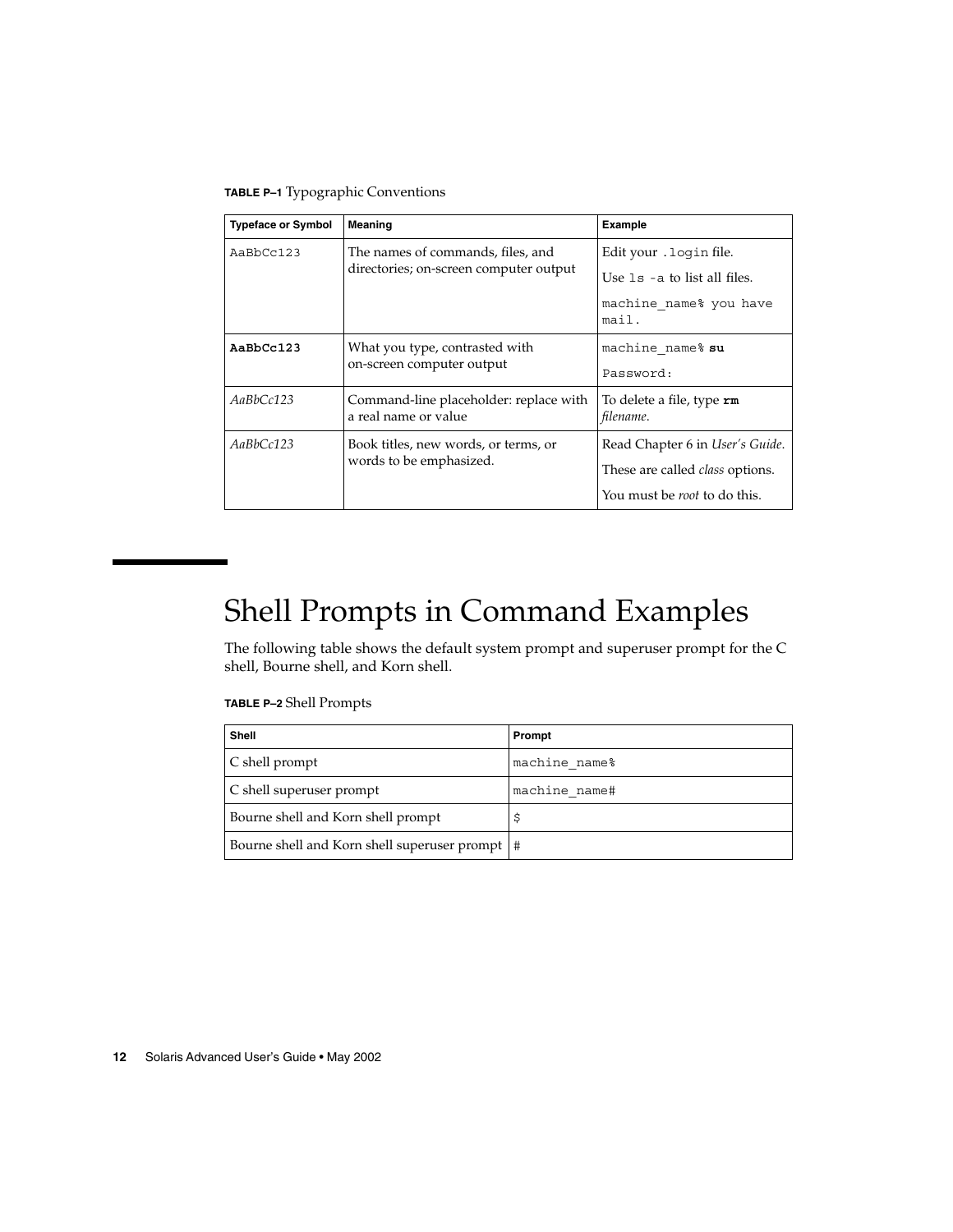#### CHAPTER **1**

# Differences Between Command Line Interface and Graphical User Interface

Desktop software should already be installed on your hard disk or on an accessible server in your network. If you are unsure that you have access to the desktop software, see your system administrator, or refer to the installation manual for your specific platform.

This chapter briefly describes the differences between the command line interface and the desktop environment.

# Command Line Interface

A command line interface (CLI) enables users to type commands in a terminal or console window to interact with an operating system. Users respond to a visual prompt by typing a command on a specified line, and receive a response back from the system. Users type a command or series of commands for each task they want to perform.

This book describes how to use the command line interface to perform various system tasks.

# Graphical User Interfaces

A graphical user interface (GUI) uses graphics, along with a keyboard and a mouse, to provide an easy-to-use interface to a program. A GUI provides windows, pull-down menus, buttons, scrollbars, iconic images, wizards, other icons, and the mouse to enable users to interact with the operating system or application.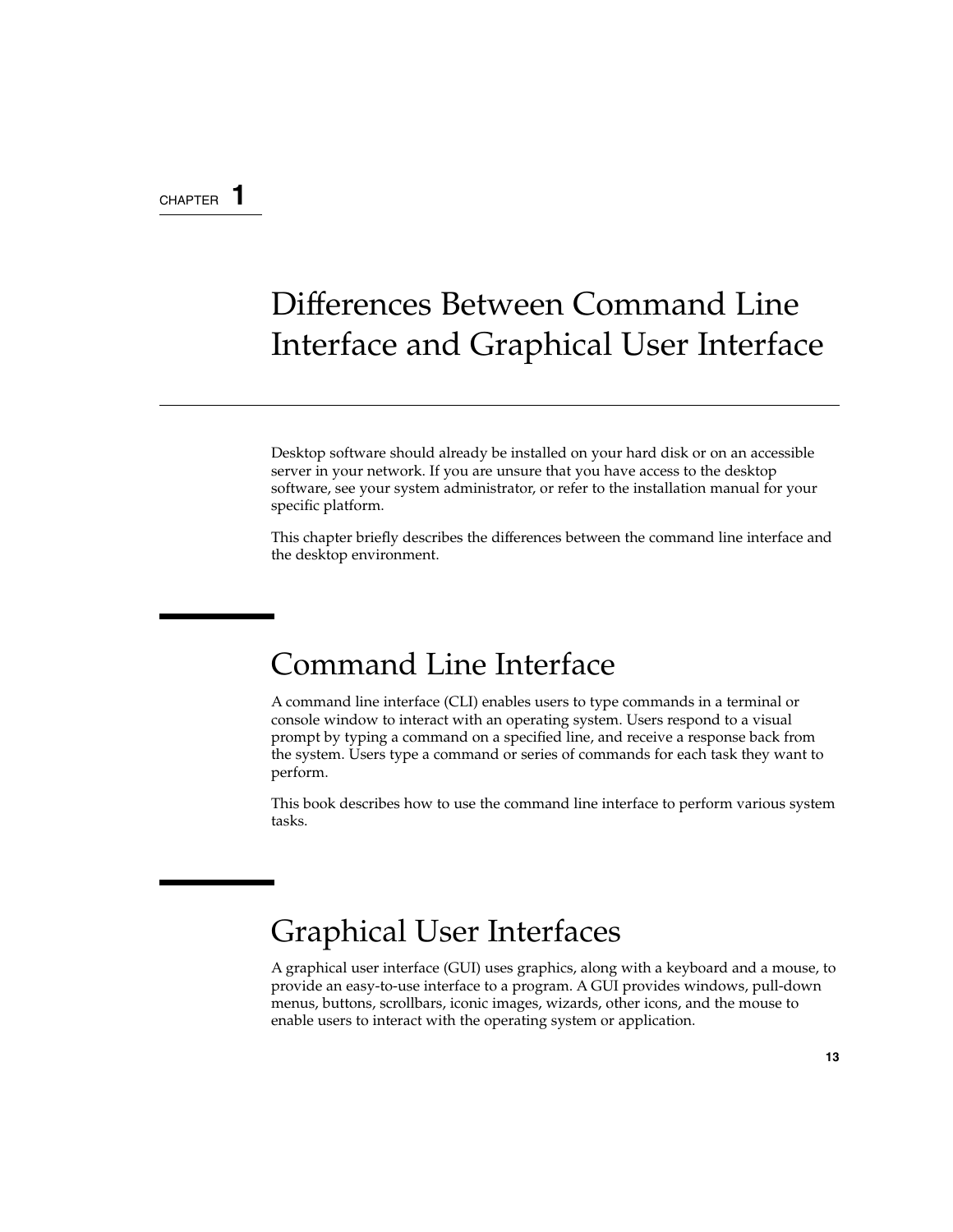The Solaris 9 operating environment supports two GUIs, the Common Desktop Environment (CDE) and the GNOME desktop.

## Common Desktop Environment

The Common Desktop Environment (CDE) provides windows, workspaces, controls, menus, and the Front Panel to help you organize and manage your work. You can use the CDE GUI to organize your files and directories, read, compose and send email, access files, and manage your system.

For more information, see *Solaris Common Desktop Environment: User's Guide*.

### GNOME Desktop

GNOME (GNU Network Object Model Environment) is a GUI and set of computer desktop applications. You can use the GNOME desktop, panel, applications, and tool set to customize your working environment and manage your system tasks. GNOME also provides an application set, including a word processor, a spreadsheet program, a database manager, a presentation tool, a Web browser, and an email program.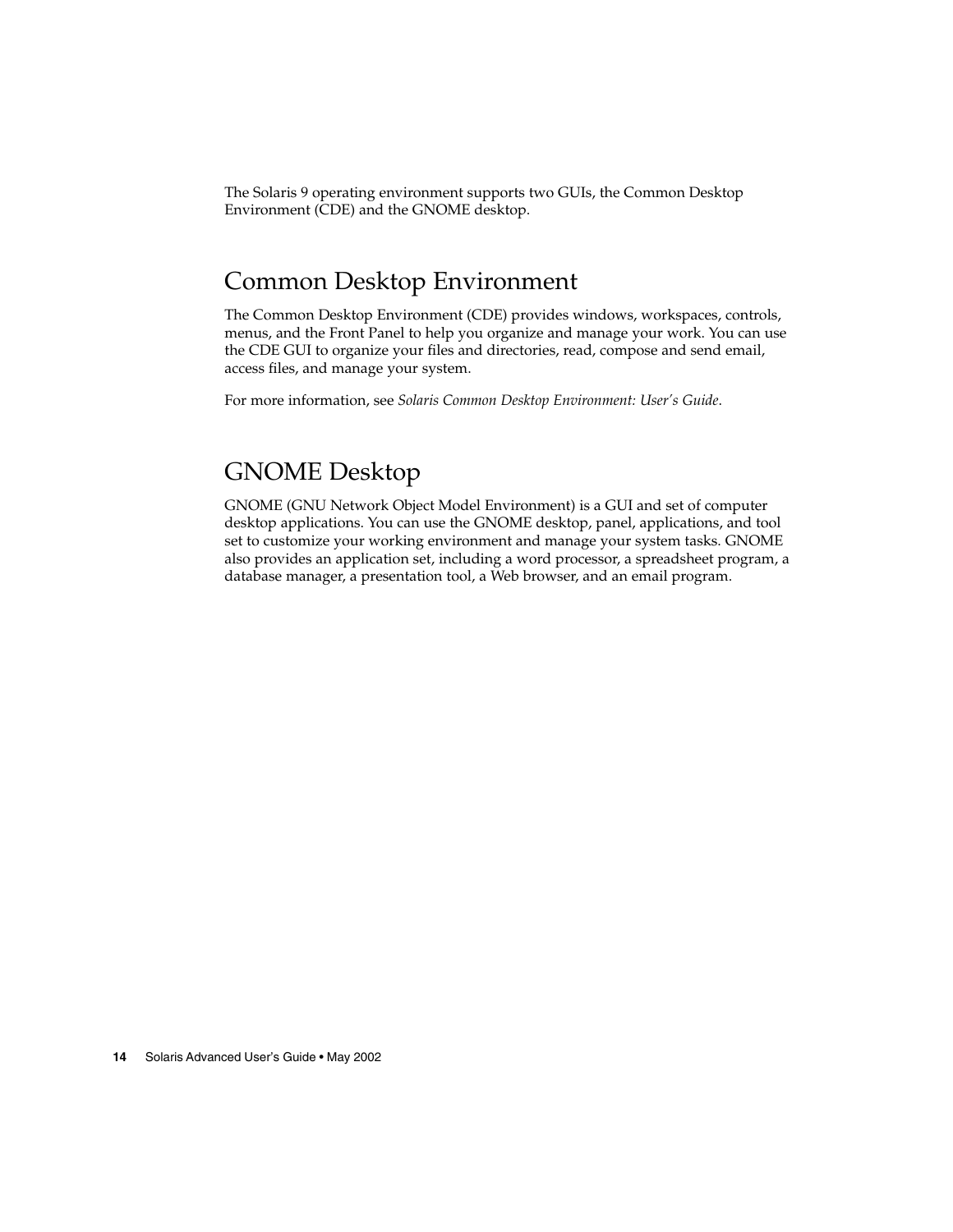#### CHAPTER **2**

# Logging In and Using Basic SunOS Commands

This chapter describes the following topics.

- "Logging In" on page 15
- "Logging Out" on page 17
- "Typing Commands" on page 19
- "Correcting Typing Mistakes" on page 19
- "Typing Multiple Commands and Long Commands" on page 19
- *"Adding Command Options"* on page 22
- *"*Using a Password" on page 24
- "Getting Help With OS Commands" on page 26

To enter commands, use a terminal or window. Use your desktop environment documentation if you need information on starting a terminal or window.

# Logging In

A *standard work session* is the interval between the time you log in to the system and the time you log out. The SunOS multiuser environment requires that you identify yourself each time you want to use the system. Your *login name* (also known as a *user name* or an *account*) serves as your identity to the system and to other users on the system. Your *password* restricts use of your account to you. If you don't already have a login name and password, ask your *system administrator* to set up an account for you. After you have this information, you are ready to log in.

Before you log in to the system, your screen should look similar to the following:

*hostname* console login:

Type the login name given to you by the system administrator and press the Return key. For example, if your login name is *spanky*, type: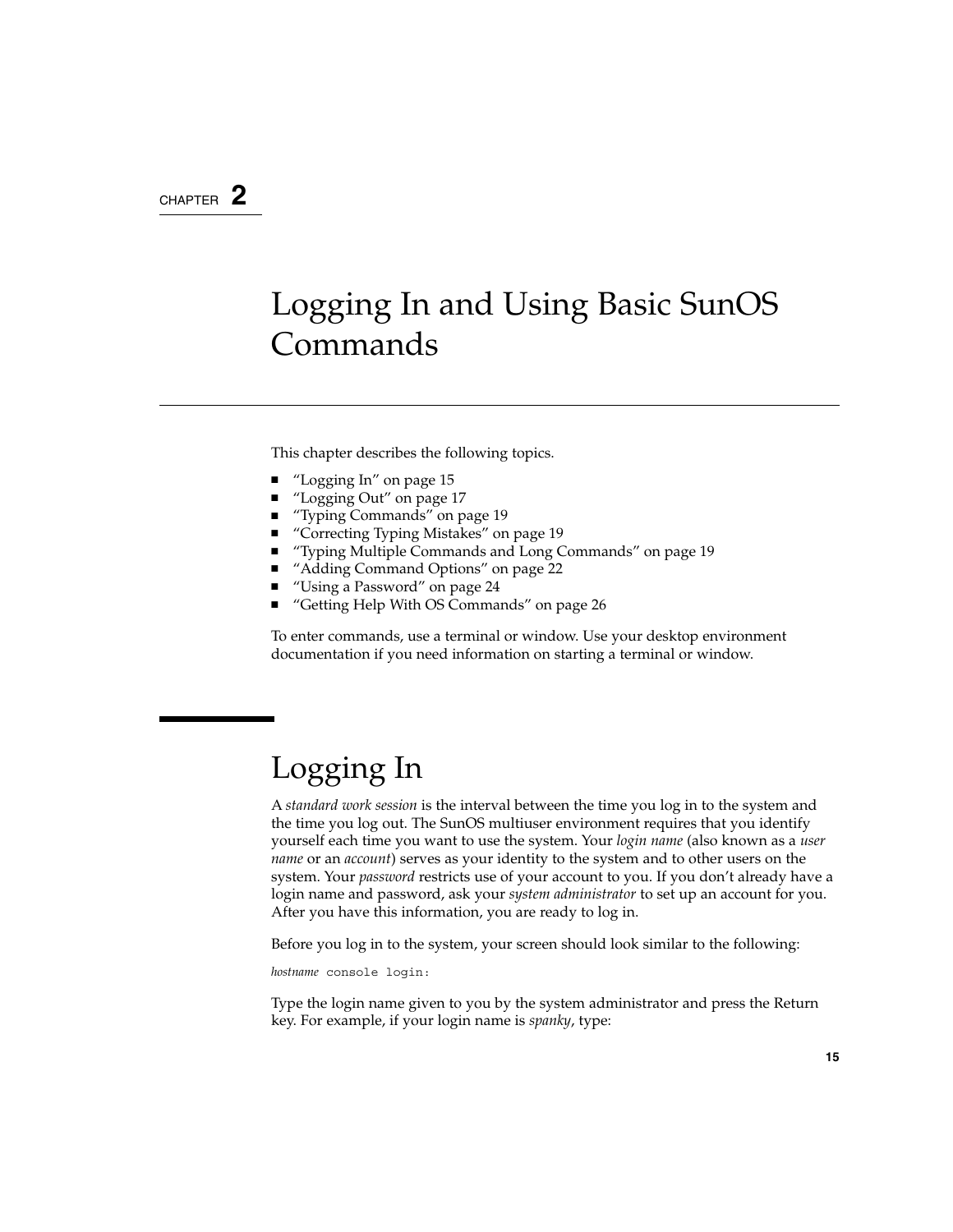*hostname* console login: **spanky**

and press Return. Next, the system requests your password as follows:

*hostname* console login: **spanky** Password:

Type your password at the prompt and press Return. If your account does not have a password assigned to it, the system logs you in without asking you for a password. Note that the system does not display (*echo*) your password on the screen as you type it. The failure to display your password helps to prevent others from discovering your password.

# Your Login Shell

In the chapters that follow, you enter SunOS commands. When you issue a command to the system, you are actually providing information to a command interpretation program, called a *shell*. The shell program then reads the information you have provided and causes the proper action to occur within the system.

The default shell for SunOS system software is the Bourne shell. The Solaris operating environment also supports the following shells.

- GNU Bourne Again shell (bash)
- $C$  shell (csh)
- Korn shell (ksh)
- TC shell (tcsh)
- $\blacksquare$  Z shell (zsh)

Each of these shells has its own unique differences.

**Note –** You can get specific information about any SunOS command, including each of the available shells, by viewing its man (manual reference) page. For more information on man pages, see "Displaying Manual Pages With man" on page 26.

When you initially log in to the system (or open a new terminal or window) and you see your command prompt, it indicates that a shell program has been started for you automatically. This shell is called your *login shell*. If your login shell is not the SunOS default (the Bourne shell), it is because a different shell has been specified for you by your system administrator.

Some commands or procedures available when using one shell might not be available when using another shell. Unless stated otherwise, all commands and procedures described in this manual are available in the Bourne shell.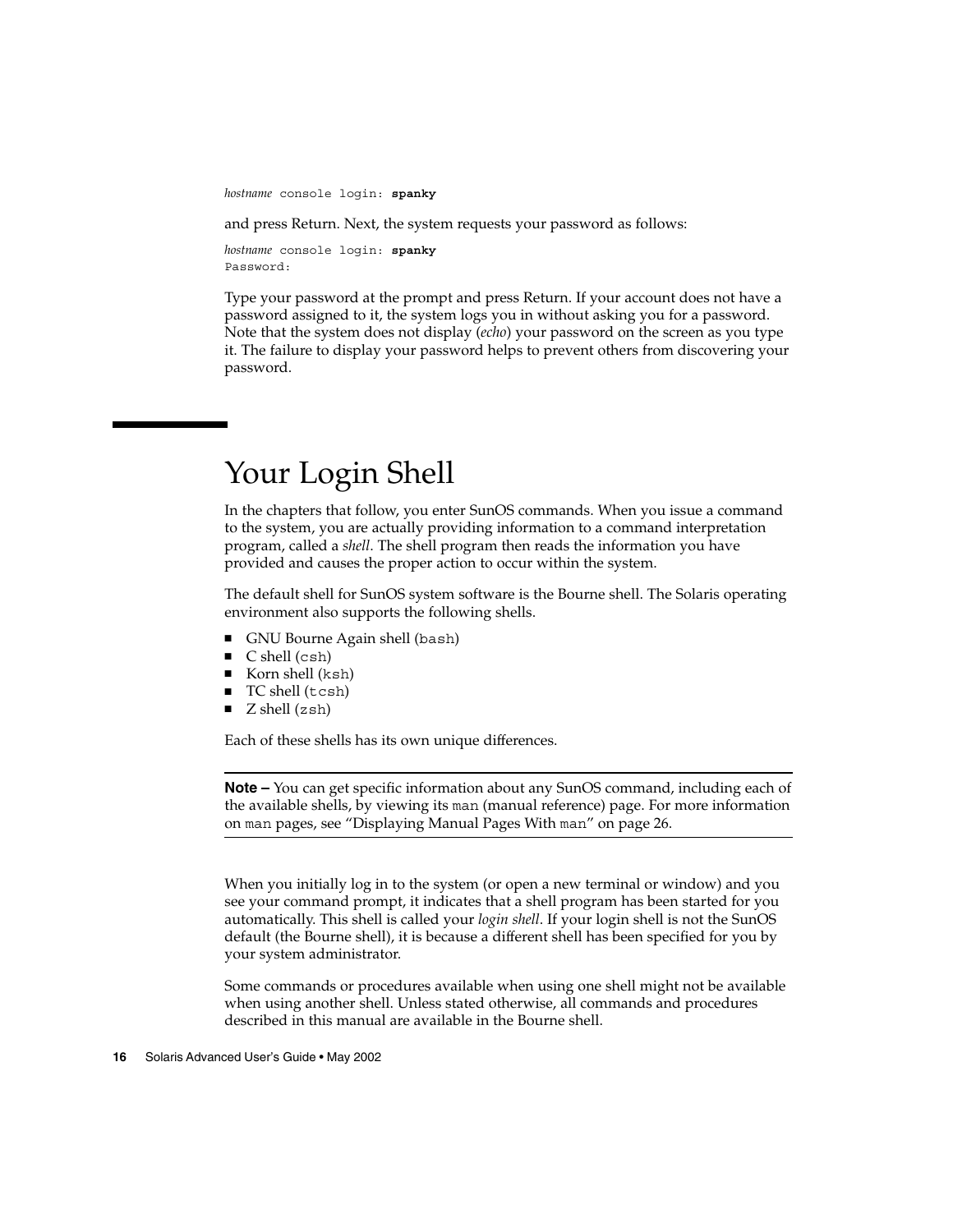# Logging Out

When you have finished your work session and are ready to exit the operating system, log out by typing the following:

\$ **exit**

After a moment, the system once again displays the login prompt:

\$ **exit** *hostname* console login:

When you see the login prompt, it indicates that you have successfully logged out. The system is now ready for you or another user to log in.

**Note –** In the SunOS operating system, turning off your workstation or terminal does *not* necessarily log you out. Unless you log out explicitly, you might remain logged in to the system.

# Keyboard Equivalents

You can often speed up operations by using a sequence of keystrokes, called *keyboard accelerators*, that duplicate the operations of the mouse and menus, and of the preconfigured keyboard keys.

The following table lists several command operations and the keyboard equivalents for both SPARC™ and IA machines.

**Note** – The Meta key is the  $\leq$  key on SPARC keyboards and is obtained on IA keyboards by pressing Ctrl-Alt.

To use a keyboard accelerator, press and hold the first key (Meta or Ctrl-Alt together) and type the second key. For example, to cut selected text, press and hold the Meta key and press X on a SPARC system. On an IA system, press and hold Ctrl and Alt together and press X simultaneously.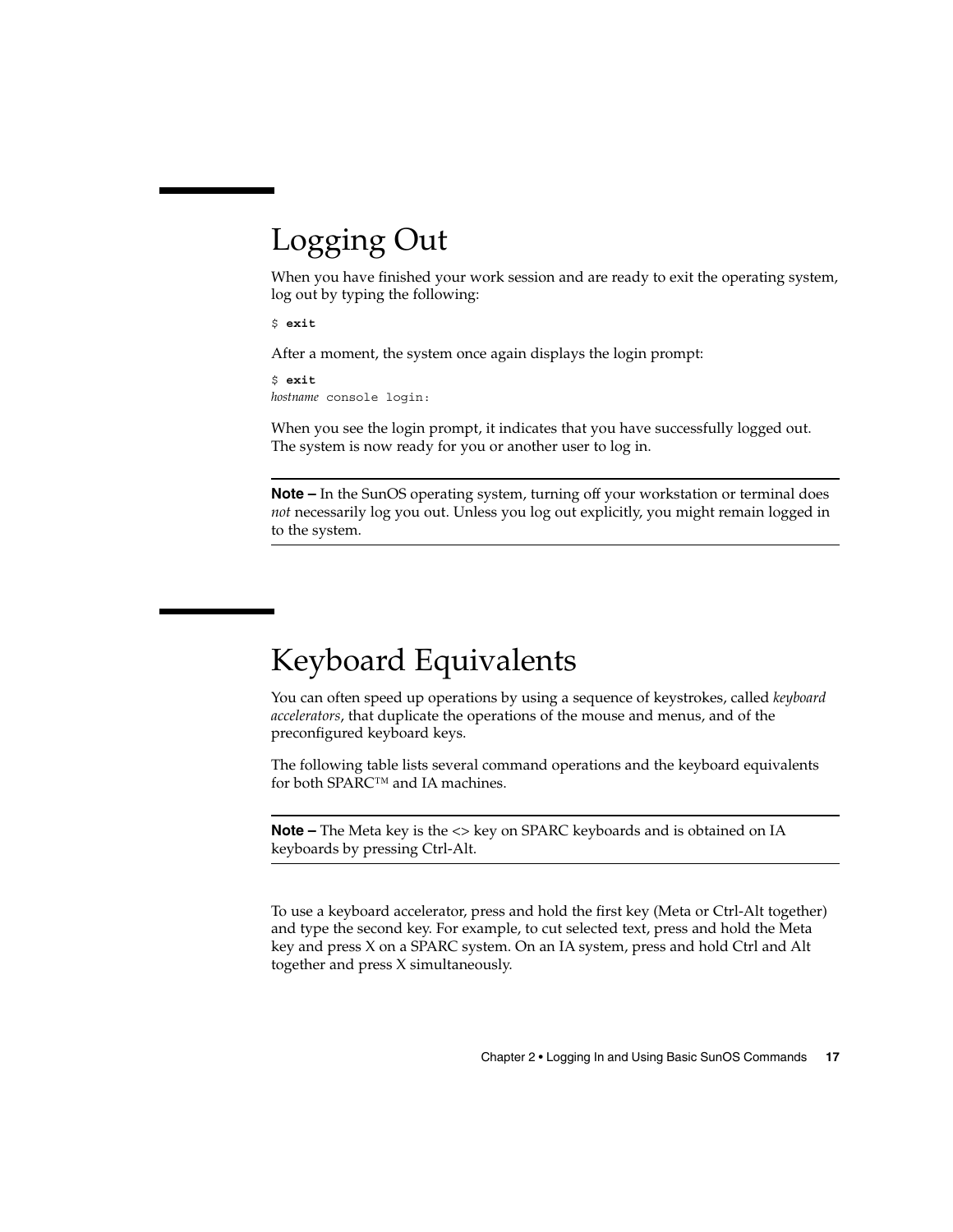| <b>TABLE 2-1 Keyboard Accelerators</b> |  |
|----------------------------------------|--|
|----------------------------------------|--|

| Operation     | <b>Keyboard Equivalent</b> | <b>Action</b>                                                                                     |
|---------------|----------------------------|---------------------------------------------------------------------------------------------------|
| Again         | Meta - a                   | Repeats the previous operation                                                                    |
| Copy          | Meta - c                   | Copies the selection to the clipboard                                                             |
| Cut           | Meta - $x$                 | Cuts the selection and puts it on the clipboard                                                   |
| Find          | Meta - f                   | Finds the selection to the right of the caret                                                     |
| Help          | Help or F1                 | Displays a help window with context-sensitive<br>help for the object at the pointer location      |
| <b>New</b>    | Meta - n                   | Loads a new file                                                                                  |
| Open (File)   | Meta - o                   | Opens a file (for example, if you've highlighted a<br>file icon in File Manager)                  |
| Open (Window) | Meta - w                   | Opens an icon or closes a window to an icon                                                       |
| Paste         | Meta - v                   | Copies the clipboard selection to the insertion<br>point                                          |
| Print         | Meta - p                   | Sends the file to the printer (for example, if you've<br>highlighted a file icon in File Manager) |
| Props         | Meta - i                   | Displays the property window for the application<br>at the pointer location                       |
| Redo          | Shift-Meta - p             | Undoes an Undo                                                                                    |
| Save          | Meta - s                   | Saves the current file                                                                            |
| Stop          | Stop or Esc                | Stops the current operation                                                                       |
| Undo          | Meta - u                   | Undoes the previous operation                                                                     |

# Command Prompt

When you log in, the screen or window displays an initial prompt. The appearance of this prompt varies depending on the shell you are using and on how your system administrator originally set it up. Because the default command prompt for SunOS system software is the dollar sign (\$), this prompt is used in most of the examples presented in this manual.

If you decide later that you want to change your command prompt, see "Changing Your Command Prompt" on page 132 for instructions.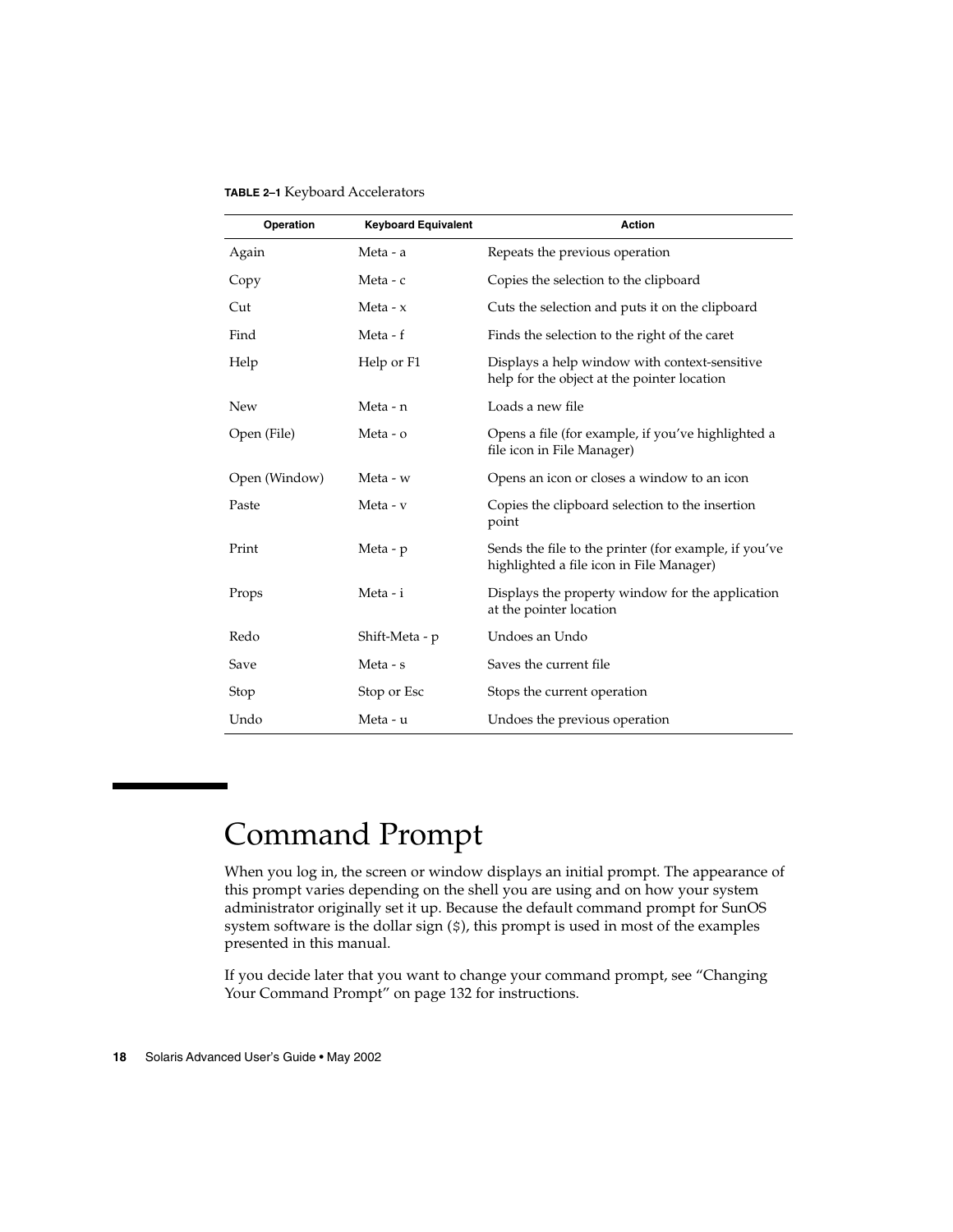# Typing Commands

When you see the command prompt, the system is waiting for you to type a command. Try typing the command date at the prompt, as shown in this example (type date and press the Return key):

```
$ date
Mon Sep 17 10:12:51 PST 2001
$
```
This command displays the current date and time. When you type the same command, but capitalized, you receive the following message.

\$ **Date** Date: Command not found.  $\mathsf{\hat{S}}$ 

The Solaris operating environment interprets an uppercase D differently than a lowercase d, and the Date command fails. Most commands in the Solaris operating environment are lowercase.

## Correcting Typing Mistakes

The commands you type are not sent to the system until you press Return. If you type a command incorrectly, but do not press Return, you can correct your mistake in the following ways.

- Press the Delete or Back Space key to move back a space to the error; or
- Type Ctrl-U to erase the entire line and start over. Hold down the Control key and press u.

Try both of these methods and see how they work. The Delete/Back Space key varies on some systems. Ctrl-U should work on most systems.

## Typing Multiple Commands and Long Commands

You can type more than one command on a single line. Simply place a semicolon (;) between the commands, as shown here with the date command and the logname command:

```
$ date; logname
Tue Oct 31 15:16:00 MST 2000
spooky
```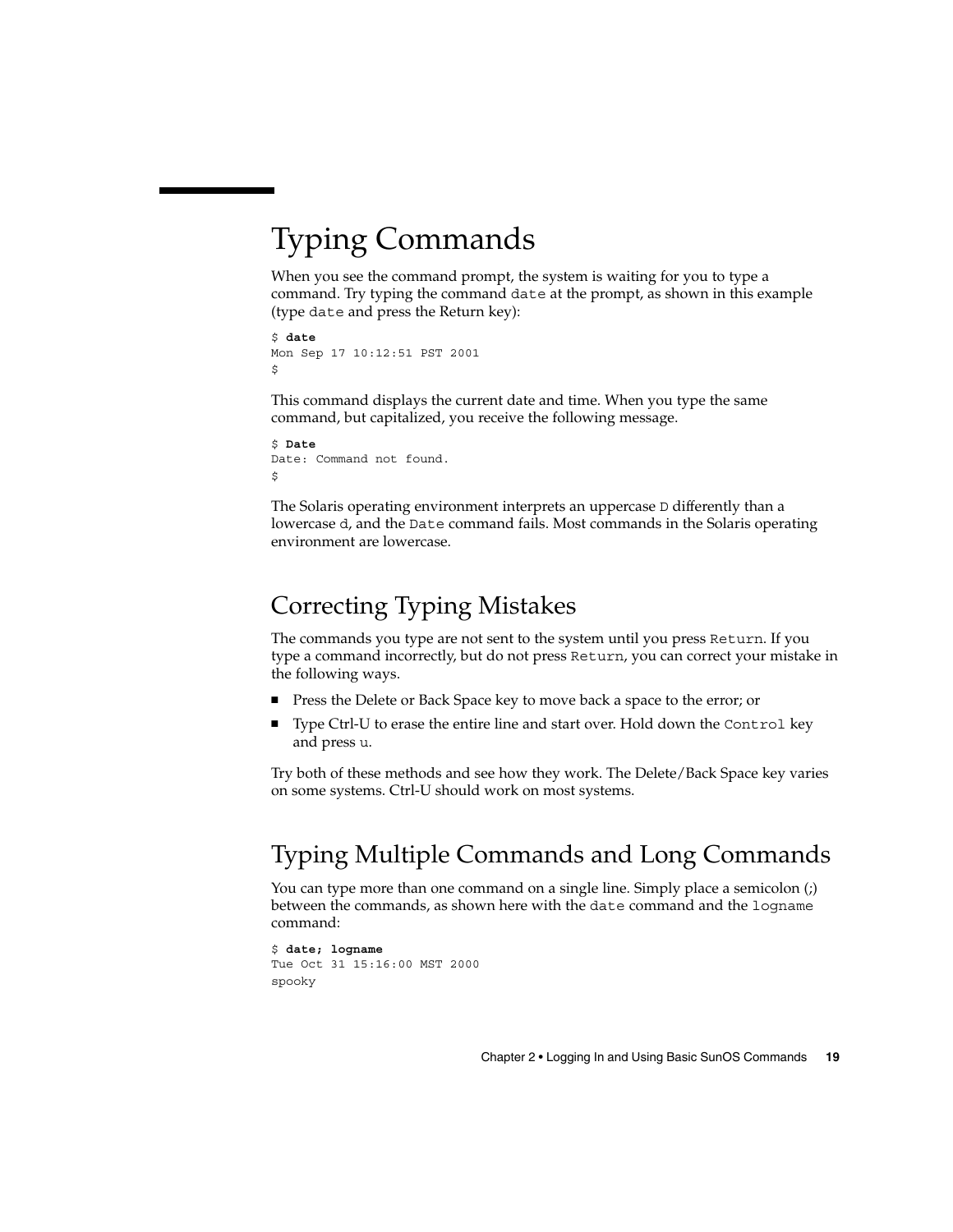This command entry displays the current date and time (from the date command) and the login name of the user currently logged in to the system (from the logname command).

If you are typing a long command, you can use the backslash character  $(\cdot)$  to continue typing on a second line. For example:

 $$$  date;  $\setminus$ **logname** Tue Oct 31 15:17:30 MST 2000 spooky

Although the date and logname commands are not long commands, they demonstrate the concept of continuing a set of commands on the next line. Later, when the commands you want to use are longer than the width of your screen, you will see how useful the backslash character can be.

**Note –** If you use a desktop window, you might not need to use the backslash character to continue typing commands on the next line. When you reach the end of a line, the commands you type wrap to the next line automatically, and the system executes all commands when you press Return.

## Repeating Previous Commands

The Korn, Bourne Again, C, TC, and Z shells enable your system to keep a *history* of commands you type and are able to repeat previous commands.

**Note –** The Bourne shell (sh) does not support the history command.

#### Repeating Commands in the Bourne Again, C, TC, or Z Shell

If you use the Bourne Again, C, TC, or Z shell, type !! and press Return to repeat the last command you typed.

```
example%!!
date
Tue Oct 31 15:18:38 MST 2000
example%
```
You can also repeat any previously typed command by typing !*x*, where *x* is the desired command's corresponding number on the *history list*. To see the history list, type the history command and press Return. The following is an example of what you might see.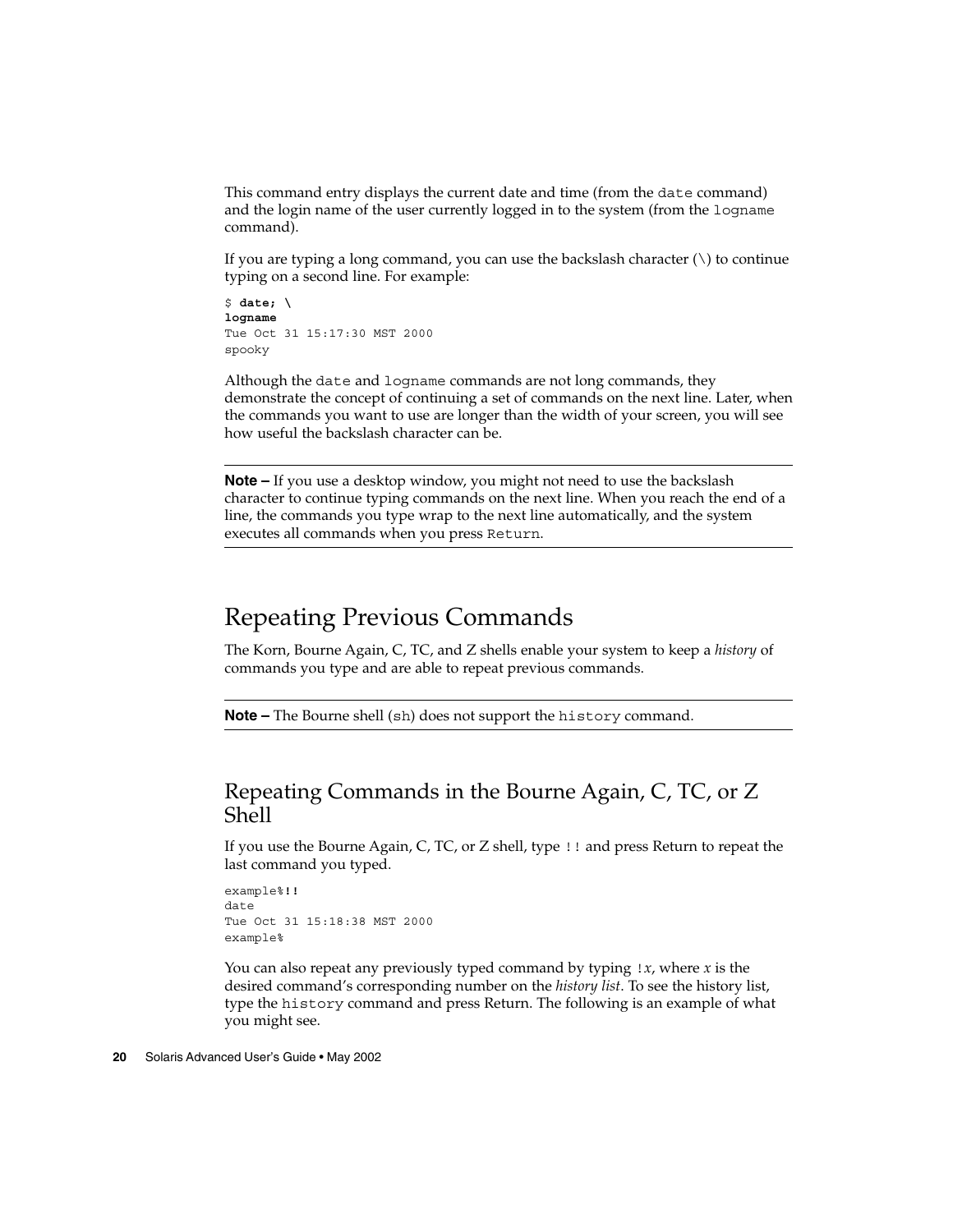```
example% history
1 pwd
2 clear
3 ls -l
4 cd $HOME
5 logname
6 date
7 history
```


Another method for repeating characters from the history list is to follow the ! with a negative number. For example, to repeat the second from the last command on the history list, type the following command.

```
example% !-2
date
Tue Oct 31 15:20:41 MST 2000
example%
```
**Note –** If you use this command repetition method immediately after the history command in the Z shell, increase the negative number after the ! by one (! - 3).

Using the previous example history list, the date command is repeated.

You can also type the ! character, followed by the first few characters of a previous command to repeat that command. For example, if you had previously typed the clear command to clear your screen, you could type !cl to clear your screen again. With this method for repeating commands, however, you must use enough characters for the desired command to be unique in the history list. If you use only one letter after the !, the system repeats the most recent command that begins with that letter.

#### Repeating Commands in the Korn Shell

If you use the Korn shell, type the following command to repeat the previous command.

```
$ fc -s -
date
Tue Oct 31 15:18:38 MST 2000
$
```
You can also repeat any previously typed command by typing  $f \circ -s x$ , where *x* is the desired command's corresponding number on the *history list*. To see the history list, type the fc -l command and press Return. The following example is a sample history list.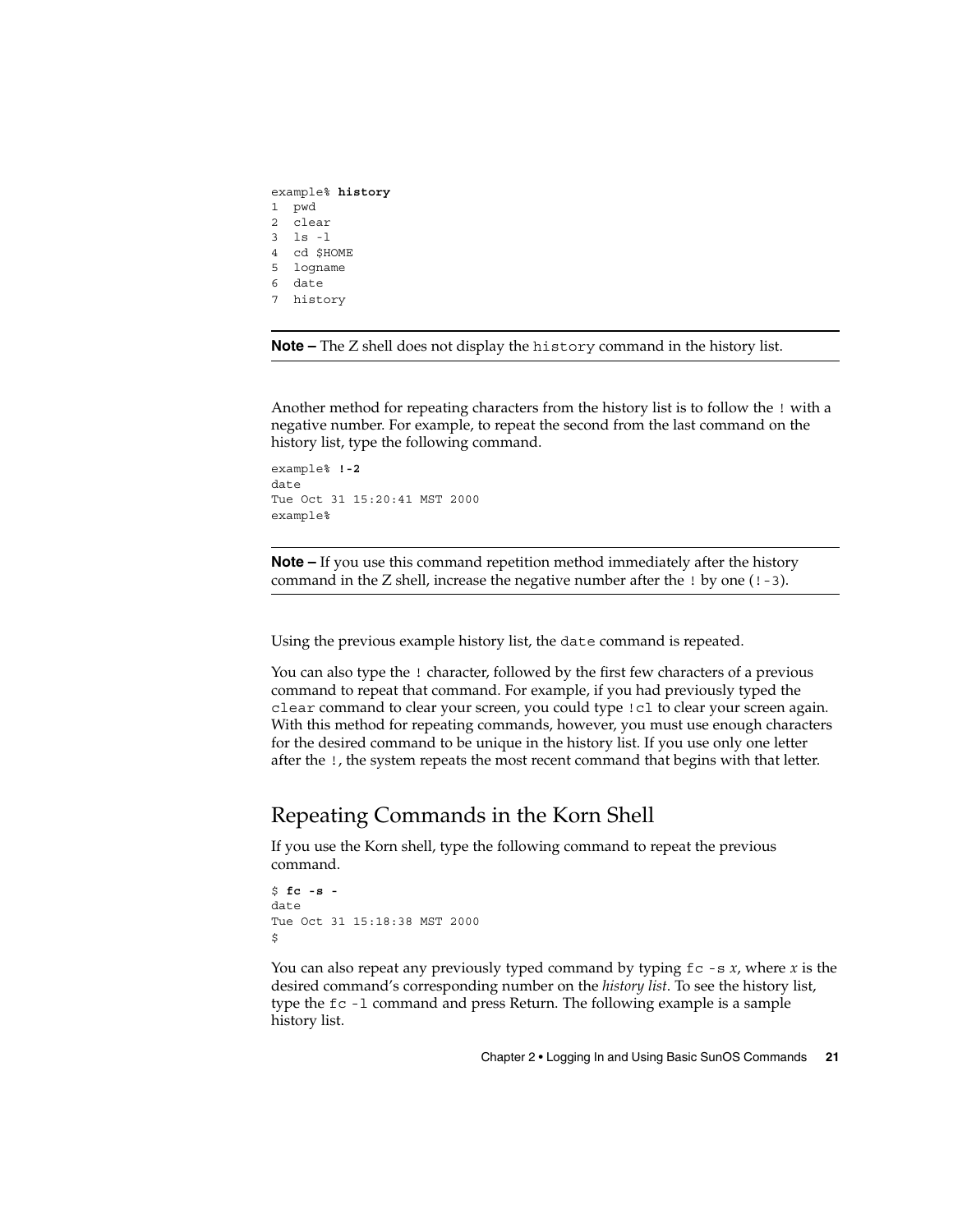\$ **fc -l** 344 pwd 345 clear 346 ls -l 347 cd \$HOME 348 logname 349 date 350 history \$

You can also repeat commands from the history list by following the fc -s command with a negative number. For example, to repeat the second from the last command on the history list, type the following command.

```
$ fc -s -2
date
Tue Oct 31 15:20:41 MST 2000
$
```
Using the previous example history list, the date command repeats.

You can also use the fc -s command with the first few characters of a previous command. For example, if you had previously typed the date command to display the current date, you could type  $f \circ -s$  da to display the date again. However, you must use enough characters for the desired command to be unique in the history list. If you use only one letter after the fc -s command, the system repeats the most recent command that begins with that letter.

## Adding Command Options

Many commands have *options* that invoke special features of the command. For example, the date command has the option -u, which expresses the date in Greenwich Mean Time instead of local time:

```
$ date -u
Tue Oct 31 22:33:16 GMT 2000
$
```
Most options are expressed as a single character preceded by a dash (-). Not all commands have options. Some commands have more than one option. If you use more than one option for a command, you can either type the options separately (-a -b) or together (-ab).

## Redirecting and Piping Command Output

Unless you indicate otherwise, commands normally display their results on the screen. Some special symbols allow you to *redirect* the output of a command. For example, you might want to save the output to a file rather than display it on the screen. The following example illustrates the use of the redirect symbol (>).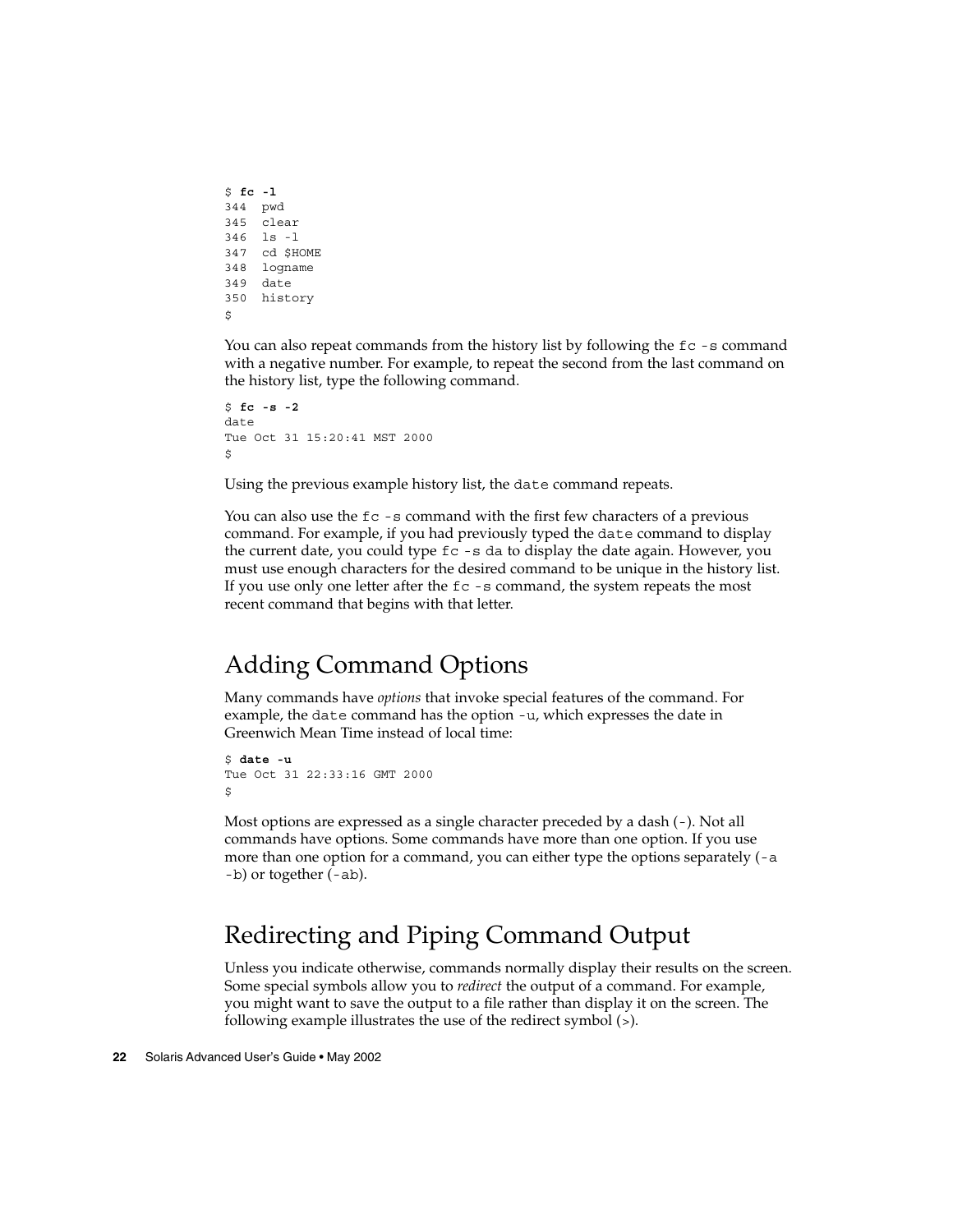```
$ date > sample.file
$
```
In this example, the output from the date command is redirected to a new file called sample.file. You can display the contents of sample.file by typing the more command.

```
$ more sample.file
Tue Oct 31 15:34:45 MST 2000
\ddot{\rm s}
```
As you can see, the contents of sample. file now contain the output from the date command. See Chapter 3 for information on the more command.

Sometimes you might want to redirect the output of one command as input to another command. A set of commands strung together in this way is called a *pipeline*. The symbol for this type of redirection is a vertical bar (|) called a *pipe*.

For example, instead of saving the output of a command to a file, you might want to direct it as input to the command for printing  $(1p)$  by using the pipe symbol (). To send the output from the date command directly to the printer, type the following:

```
$ date | lp
request id is jetprint-46 (1 file)
$
```
This pipeline would print the results of the date command. See "Submitting Print Requests to the Default Printer" on page 103 for information on using the lp command to print files.

The command redirection examples shown here are simple, but when you learn more advanced commands, you will find many uses for piping and redirection.

## Running Commands in the Background

When you type a command and press the Return key, your system runs the command, waits for the command to complete a task, and then prompts you for another command. However, some commands can take a long time to finish, and you might prefer to type other commands in the meantime. If you want to run additional commands while a previous command runs, you can run a command in the *background*.

If you know you want to run a command in the background, type an ampersand  $(\&)$ after the command as shown in the following example.

\$ **bigjob &** [1] 7493 \$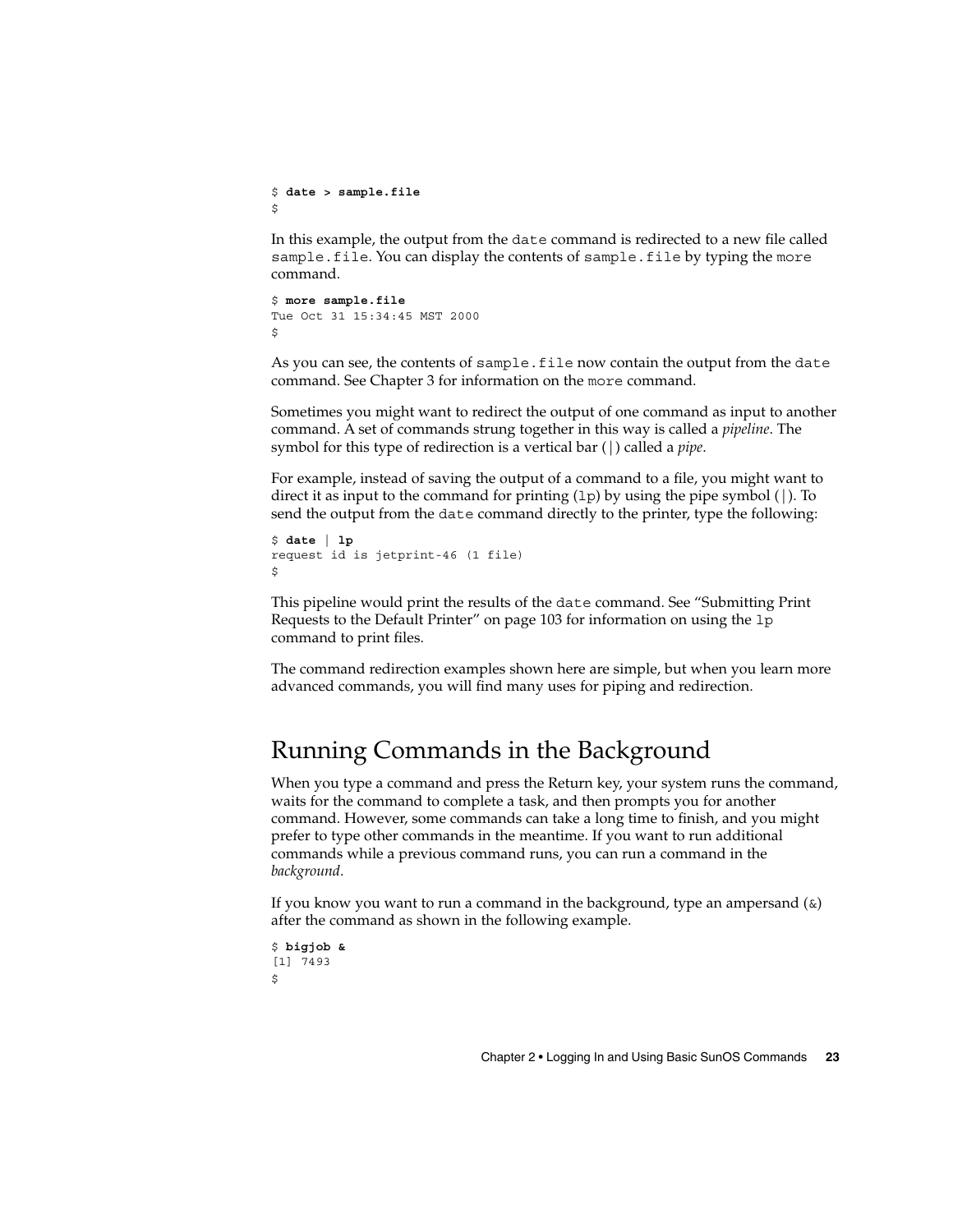The number that follows is the process id. The command bigjob will now run in the background, and you can continue to type other commands. After the job completes, you will see a message similar to the following the next time you type another command, such as date in the following example.

\$ **date** Tue Oct 31 15:44:59 MST 2000 [1] Done bigjob \$

If you plan to log off before a background job completes, use the nohup (no hangup) command to enable the job to complete, as shown in the following example. If you do not use the nohup command , the background job terminates when you log off.

```
$ nohup bigjob &
[3] 7495
\ddot{\rm s}
```
# Using a Password

To ensure your system's security, the Solaris operating environment requires you use a password to access your system. Changing your password several times a year helps to ensure that you are the only user with easy access to your account.

**Note –** If you believe someone has used your account without your permission, change your password immediately.

When you choose a password, follow these guidelines.

- Choose a password that you can remember without writing it down. A password that you cannot remember is worse than one that is too easily guessed.
- Choose a password that is at least six characters long and contains at least one number.
- Don't use your own name or initials or the name or initials of your spouse.
- Don't use the names of pets or objects common to your interests.
- Don't use all capital letters.
- If you have more than one account, don't use the same password for every account.
- Avoid using the characters Ctrl-C, Ctrl-Z, Ctrl-U, Ctrl-S, Esc, Tab, #, and @ in your password. The terminal might interpret these characters as signals rather than text characters, and this interpretation would preclude you from properly typing in your password.

```
24 Solaris Advanced User's Guide • May 2002
```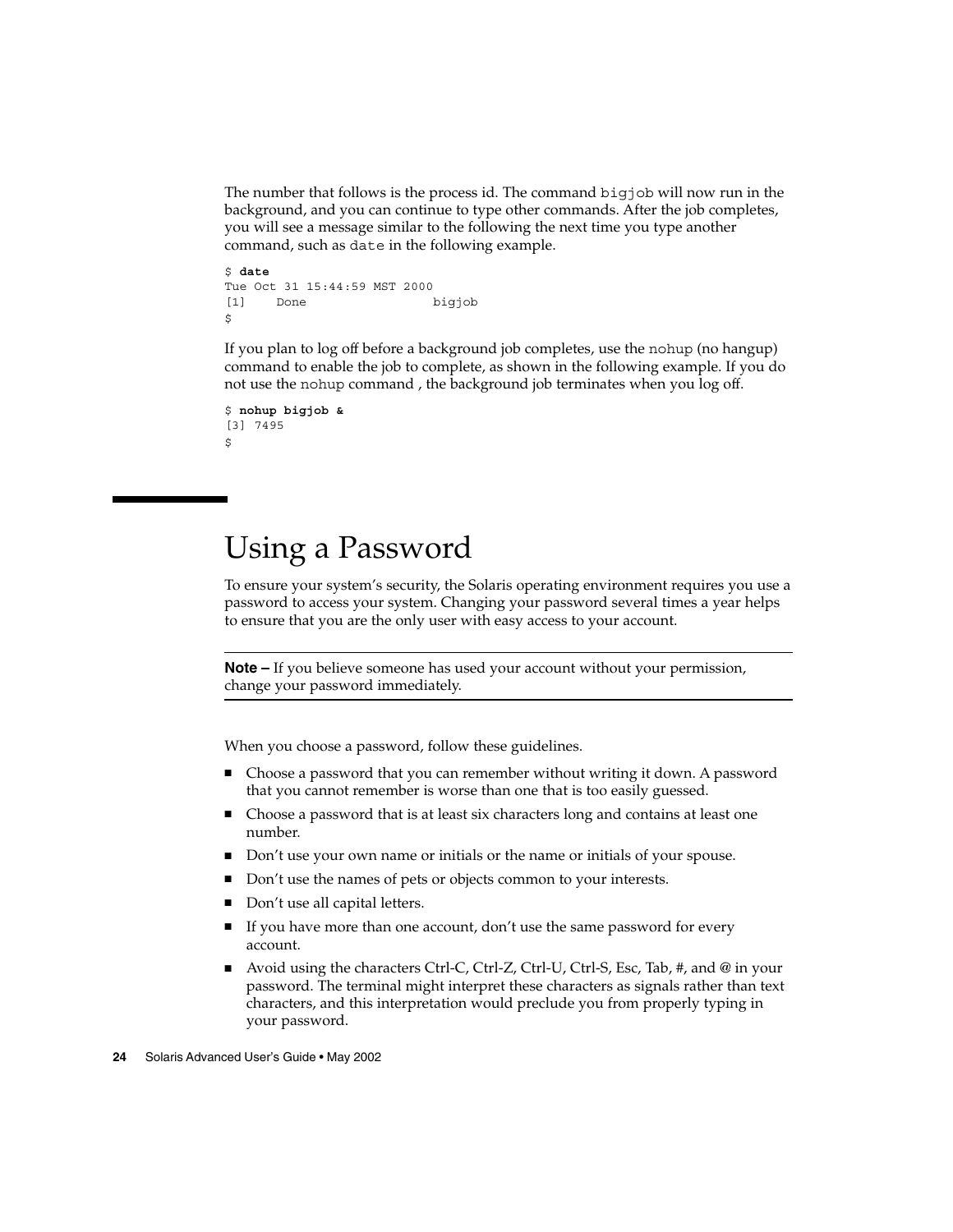## Changing Your Password

To change your personal password, type the passwd command:

```
$ passwd
passwd: Changing password for user2
Enter login password:
New password:
Re-enter new password:
passwd (SYSTEM): passwd successfully changed for user2
$
```
**1. When the system prompts you for** Enter login password:**, type your current password.**

If no password is currently assigned to your account, the system skips the Old Password: prompt.

The system does not echo (display) your password on the screen and thereby prevents other users from discovering your password.

- **2. When the system prompts you for** New Password:**, type your new password.** Again, the password you type does not echo on the screen.
- **3. At the final prompt,** Re-enter new password:**, type your new password a second time.**

Your system verifies that you typed the password you intended to type.

If you do not type your password precisely the way you did at the previous prompt, the system refuses to change your password and responds with the following message:

passwd: They don't match; try again.

If you receive this message repeatedly, contact your system administrator to get a new password.

**Note –** Passwords containing fewer than six characters are not allowed. Also, a new password must differ from the old password by at least three characters.

## Password Aging

If your system uses password aging (implemented with options to the passwd command), your password can have either a maximum, or a maximum *and* minimum lifespan. The lifespan of your password is set by your system administrator.

When your password reaches the maturity date, your system prompts you to change your password when you log in. The following message displays.

Your password has expired. Choose a new one.

Chapter 2 • Logging In and Using Basic SunOS Commands **25**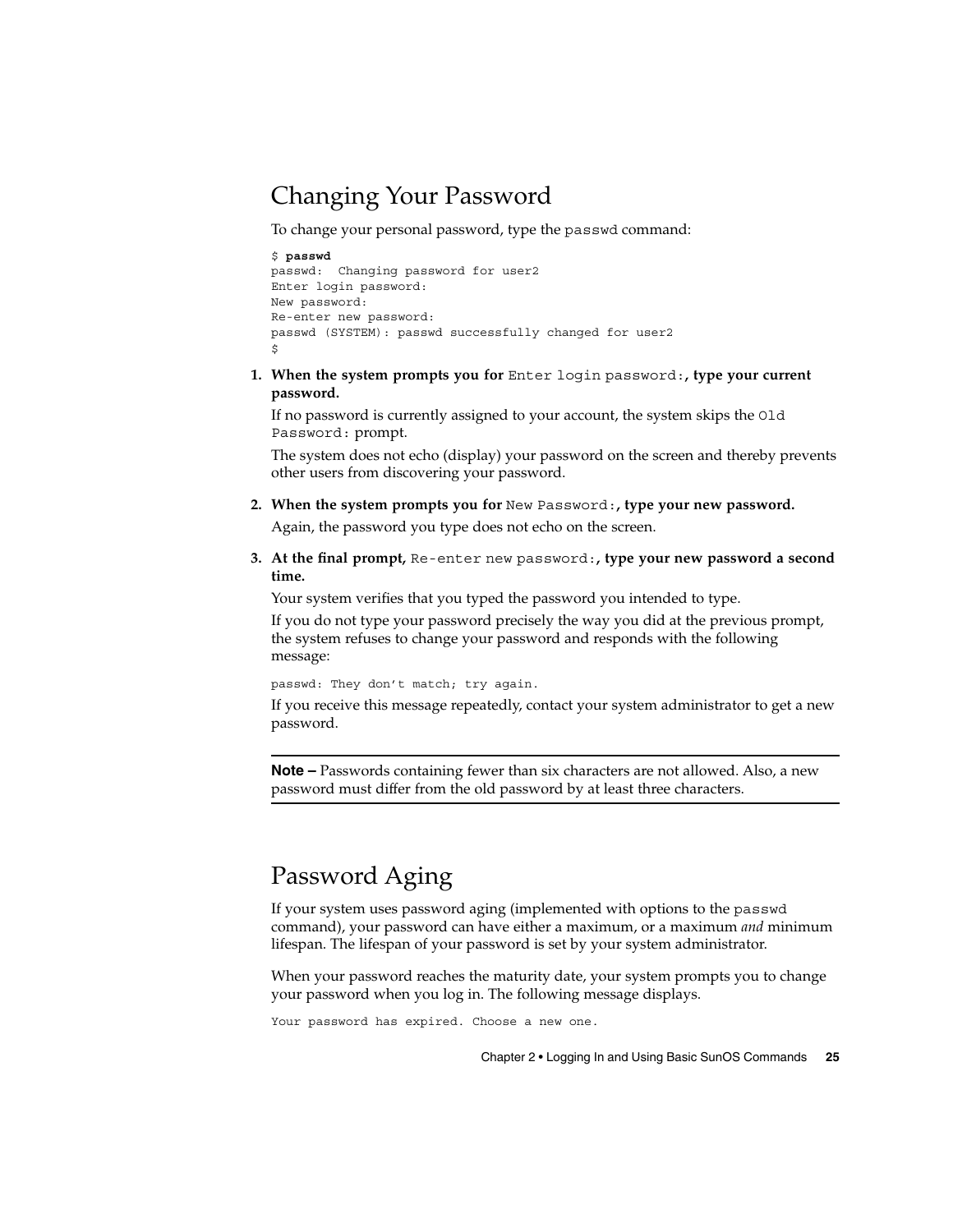The system then automatically runs the passwd program and prompts you for a new password.

If, for example, the *minimum* age of your password has been set for two weeks, and you try to change your password before the minimum life span has elapsed, the following message displays.

Sorry, less than 2 weeks since the last change.

For more information on passwd(1) and password aging, refer to the *man Pages(1): User Commands*.

# Getting Help With OS Commands

This section describes various online help features. These features enable you to view reference information from your workstation or terminal.

### Displaying Manual Pages With man

If you know the name of a command, but you are not sure what it does, the man command can be helpful. Type the following to find out more about this command:

\$ **man man**

This command displays the first part of a SunOS manual reference page in the window display area. Press the space bar to see the next screen, or press the Q key to quit and return to the command prompt. Use the man command to see all the available options and to show the proper command syntax. Manual reference pages often provide examples that illustrate various uses of the command.

### Displaying a One-line Summary With whatis

If you want just a one-line summary of the command's function, use the whatis command, as shown here:

```
$ whatis date
date (1) -display or set the date
$
```
The number in parentheses after the command name in the previous example indicates the Reference Manual section to which this command belongs. Commands are grouped into various categories according to function. Most user commands are in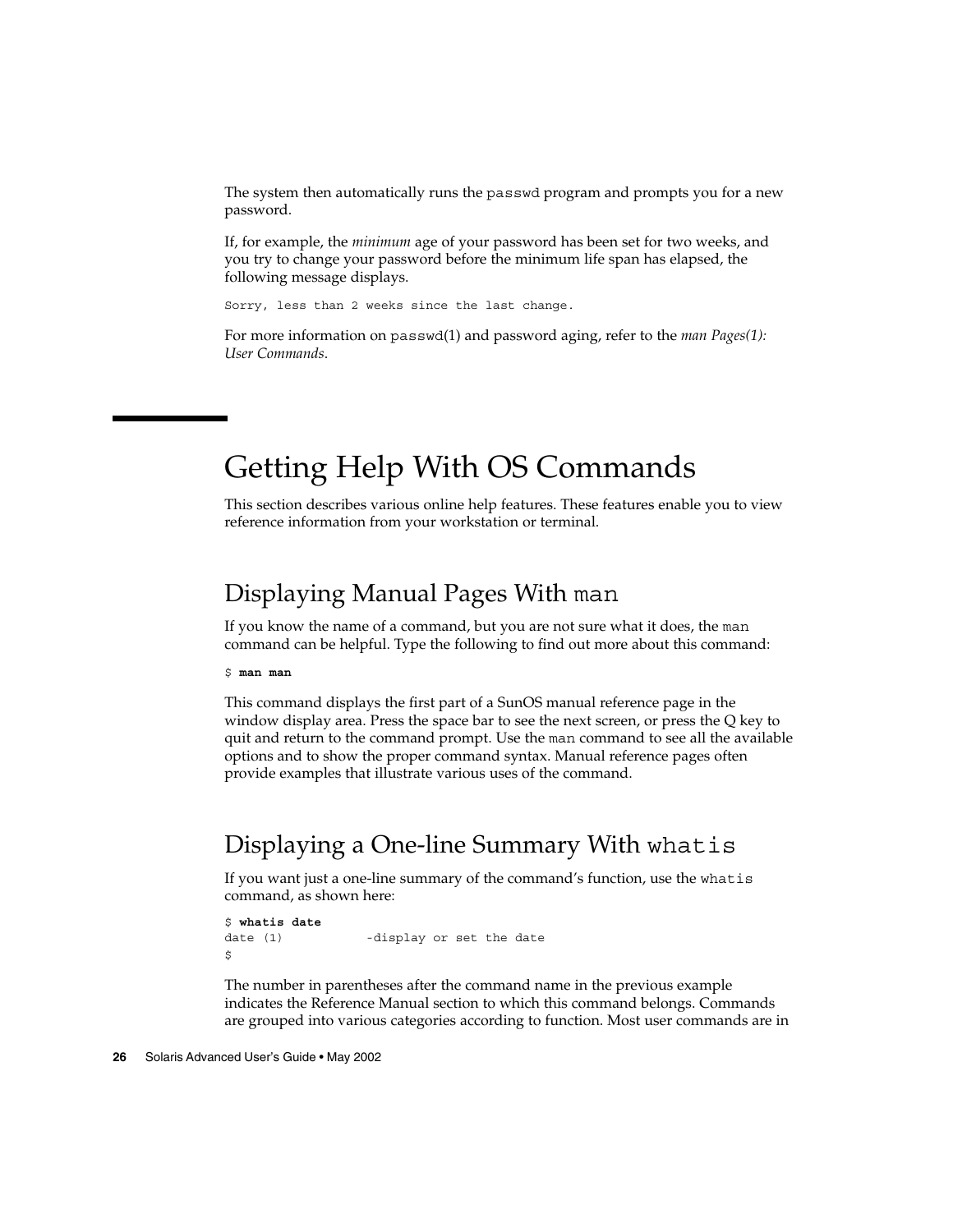section 1. By common convention, the section number is displayed in parentheses after the name of the command. You can find the printed manual reference page for a command in alphabetical order within its group.

**Note –** The whatis command is only available if your system administrator has set up a special database of command descriptions.

## Keyword Lookup With apropos

If you know what you want to do, but you do not know which command to use, use the apropos command to locate commands by keyword lookup. The apropos command lists all commands that have one-line summaries that contain any keywords you supply. The output of the apropos can be lengthy, as some keywords might appear in many places.

**Note –** The apropos command is only available if your system administrator has set up a special database of command descriptions.

To view examples of apropos output, type one or more of the following commands.

- apropos who
- apropos execute
- apropos apropos

If you do type a keyword that generates an unreasonably lengthy display, press Ctrl-C to interrupt the display and return you to the command prompt. Hold down the Control key and press "c."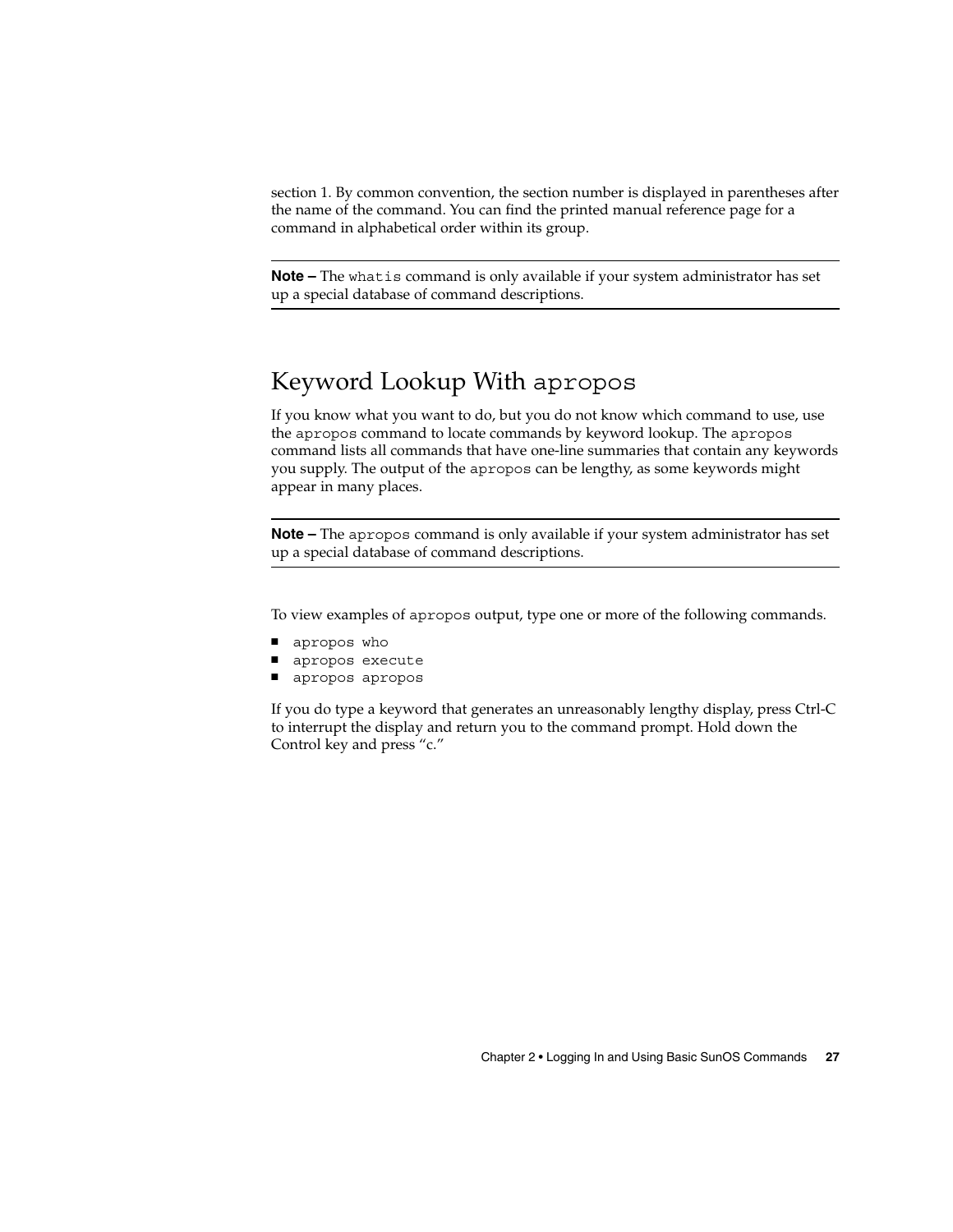Solaris Advanced User's Guide • May 2002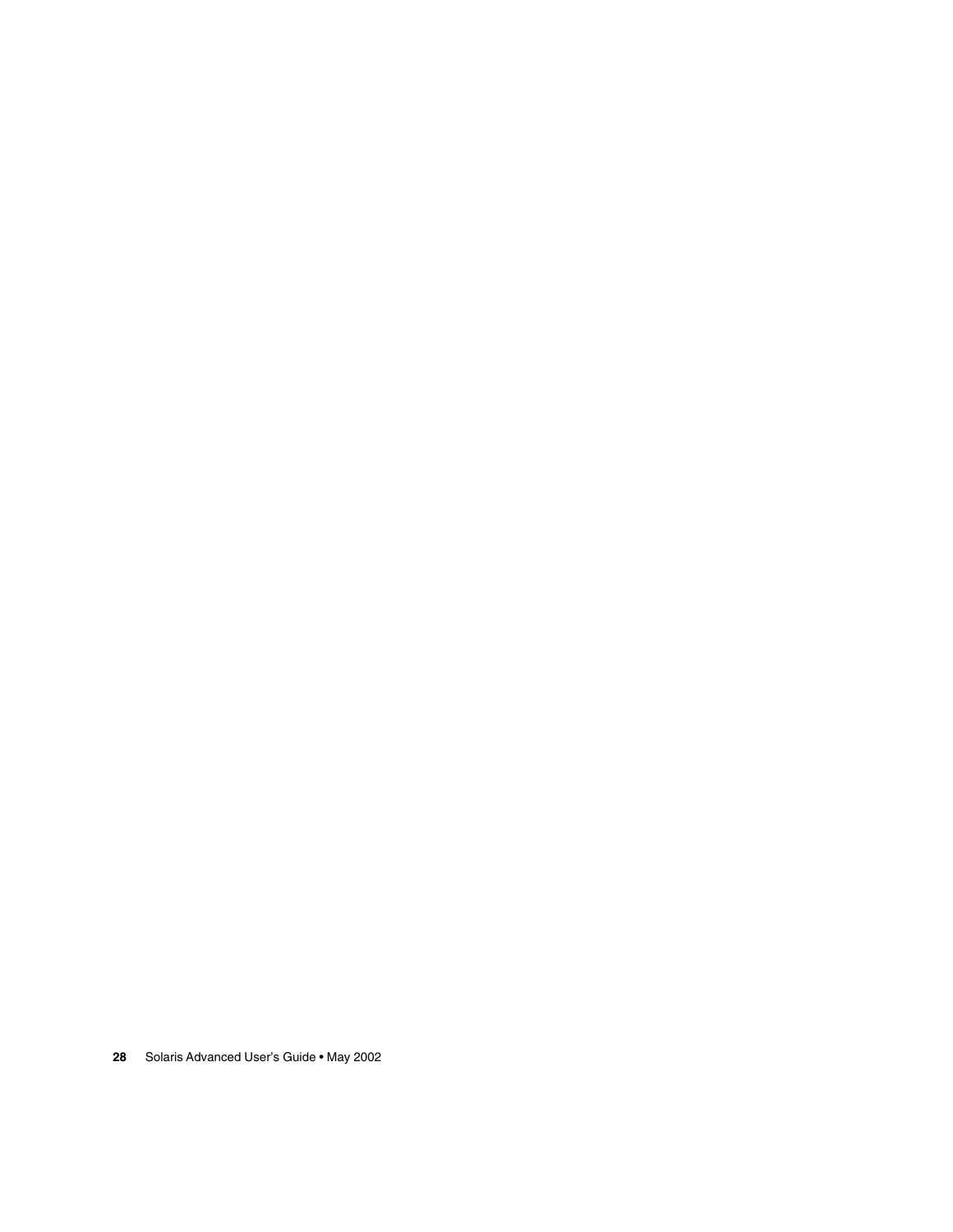#### CHAPTER **3**

# Working With Files and Directories

You can use the SunOS command line to work with, organize, and manage files and directories. You type the file and directory names with SunOS commands to complete specific operations. The command line operates differently than a desktop File Manager. In a File Manager, you can display files as icons that you can click on and move, and you can select commands from menus.

This chapter describes the following topics.

- "File Concepts" on page 29
- "Using File Commands" on page 30
- "Directories and Hierarchy" on page 33
- "Viewing Differences Between Files (diff)" on page 37
- "Searching for Files (find)" on page 39
- "File and Directory Security" on page 41

# File Concepts

A *file* is the basic unit in the SunOS operating system. Almost everything is treated as a file, including the following items.

- *Documents* These items include text files, such as letters or reports, computer source code, or any other document that you write and want to save.
- *Commands* Most commands are *executable* file. That is, they are files you can execute to run a particular program. For example, the date command in the previous chapter, which executes a program that provides the current date, is an executable file.
- *Devices* Your terminal, printer, and disk drive(s) are all treated as files.
- *Directories* A directory is simply a file that contains other files.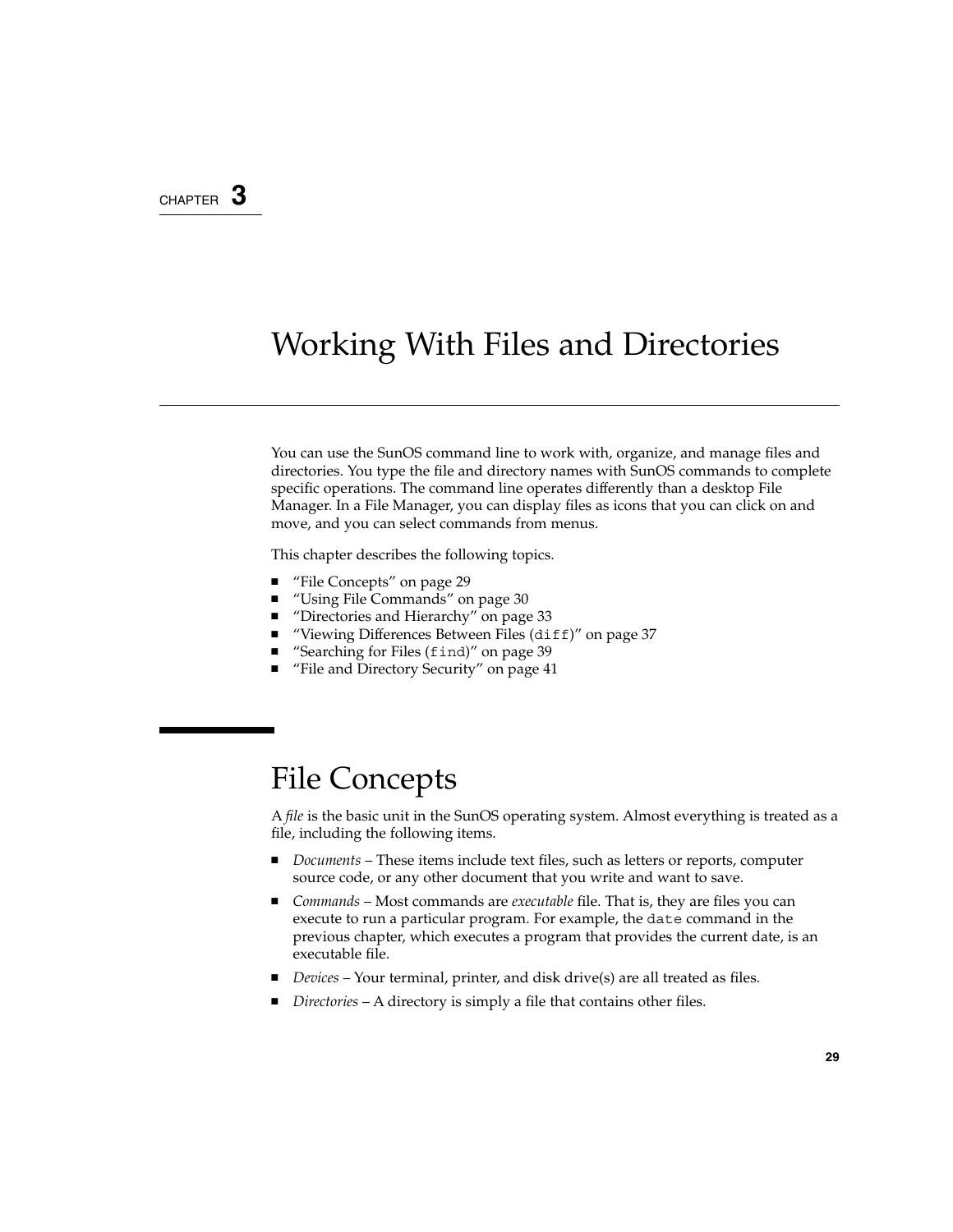The following section explains the commands for creating, listing, copying, moving, and deleting files. This section also includes information on how to list the contents of a file and how to determine the nature of a file.

# Using File Commands

Each of the command descriptions in this section includes an example of how to use the command. Try the examples as you read the text.

### Before You Begin

Before you experiment with files, make sure that you are in your *home directory*. Your system administrator established this directory for you at your account creation. To avoid changes to parts of your system that other users expect to remain unchanged, perform the following tasks in your home directory.

To make certain that you are in your home directory, type the cd (change directory) command. This command moves you to your home (default) directory. Then type the pwd (print working directory) command to display your current location within the file system. The directory displayed is your home directory:

\$ **cd** \$ **pwd** /export/home/*username*

In this example, the user's home directory is /export/home/*username*, where *username* is the name of the user who owns the home directory.

## Creating a Test File

Use the touch command to create an empty file.

```
$ touch tempfile
$
```
If a file by the name you specify does not exist, the touch command creates an empty file.

**Note –** If the file already exists, touch updates the last file access time.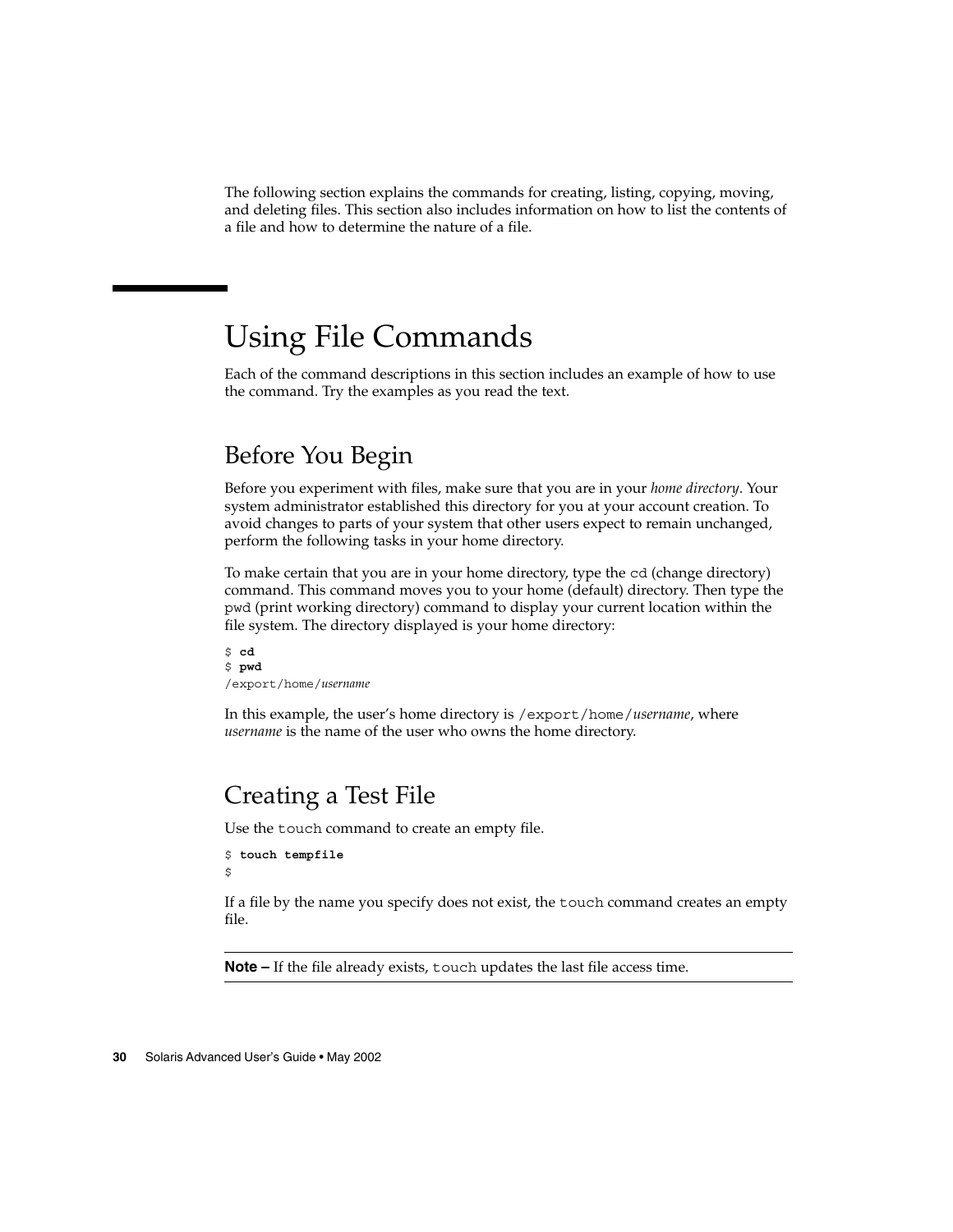## Listing Files (ls)

Now list the file with the ls command to verify that you've created it:

\$ **ls tempfile** tempfile

When you type the 1s command by itself, it lists all the files in your current location. If you type the ls command with a specific file name, it lists only that file, if the file exists.

For more information on listing files, see the man page  $ls(1)$ .

## Copying Files (cp)

Use the cp command to copy tempfile to a file called copyfile:

```
$ cp tempfile copyfile
\leq
```
Now list both files. Notice that both names end with the characters "file." You can use the *wildcard* character, asterisk (\*), to match any character or sequence of characters. The command ls \*file lists both tempfile and copyfile, and any other file in this directory with a name that ends with file.

\$ **ls \*file** copyfile tempfile

Notice that copyfile is listed first. Files are listed in alphabetical order. Capital letters and numbers precede lowercase letters.

For detailed information on copying files, see the man page cp(1).

### Moving and Renaming Files (mv)

You can move and rename files by using the same command,  $mv$  (move). In this example, use the mv command to rename tempfile to emptyfile:

```
$ mv tempfile emptyfile
$
```
Then list both files again to verify the change.

\$ **ls \*file** copyfile emptyfile

tempfile is replaced by emptyfile.

For more information on moving and renaming files, see the man page  $mv(1)$ .

Chapter 3 • Working With Files and Directories **31**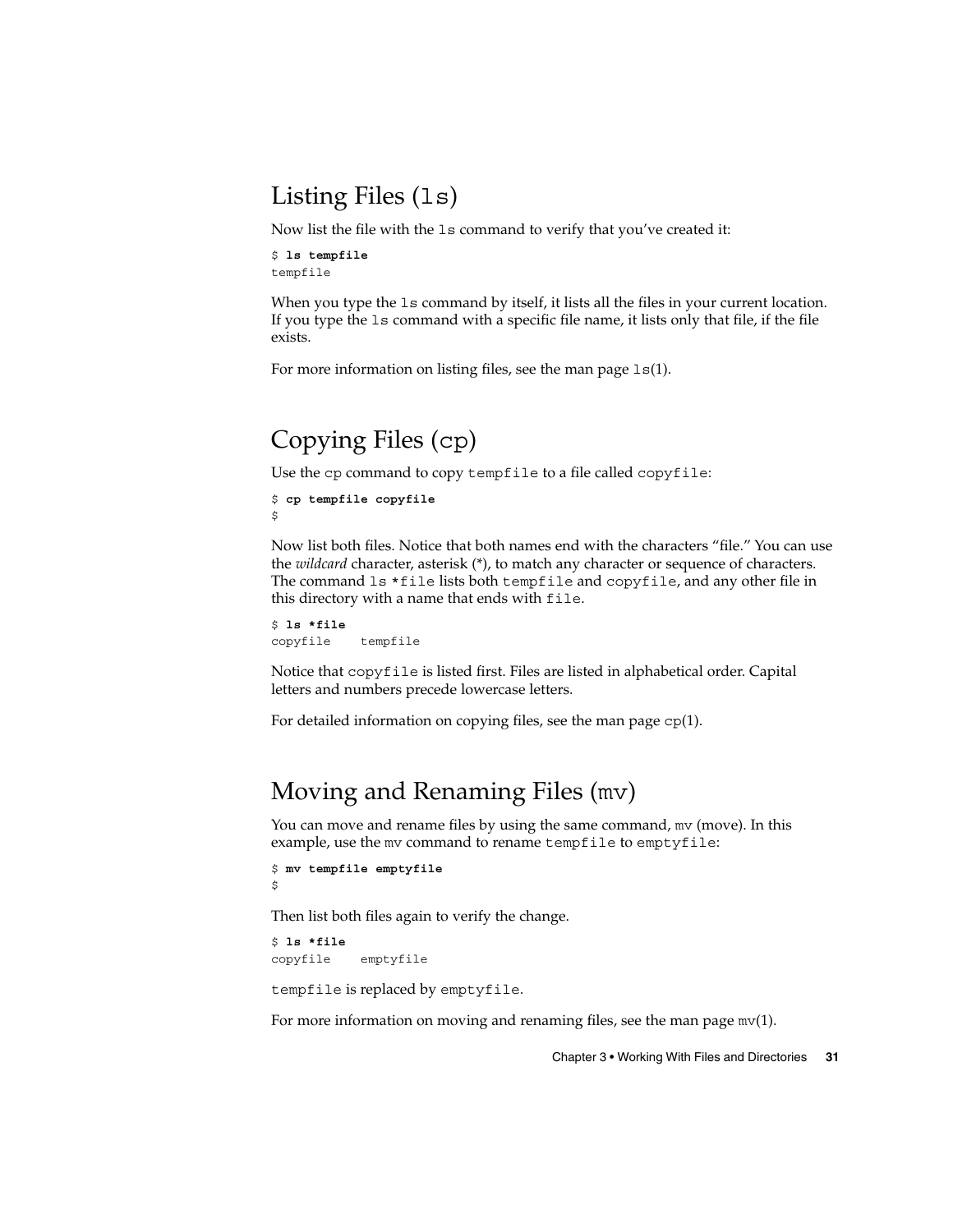## Deleting Files (rm)

Use the rm (remove) command to delete copyfile, and verify the result with the 1s command:

\$ **rm copyfile** \$ **ls \*file** emptyfile



**Caution –** Be careful when you use the rm command, and be particularly careful when you use rm with the wildcard character (\*). You cannot recover files that you have removed with rm.

For more information on the rm(1) command, refer to the *man Pages(1): User Commands*.

## Displaying File Contents (more, cat)

Use the more command to display the contents of a file. Type more and follow it with the name of the file to be displayed. The contents of the file scroll down the screen. If the file is longer than one screen, this message appears:

--More--(*nn*%)

where *nn* is the percentage of the file already displayed.

You can also use the cat command to display the contents of a file, but it displays the file contents rapidly without pausing. The cat (concatenate) command is more often used to join two or more files into one large file, as in this example:

```
$ cat file1 file2 file3 > bigfile
$ ls *file
bigfile
file1
file2
file3
\ddot{\rm s}
```
For further information on the more(1) or cat(1) commands, refer to the *man Pages(1): User Commands*.

# Displaying File Type (file)

Some files, such as binary files and executable files, are not printable and cannot be displayed on the screen. Use the file command to show the file type.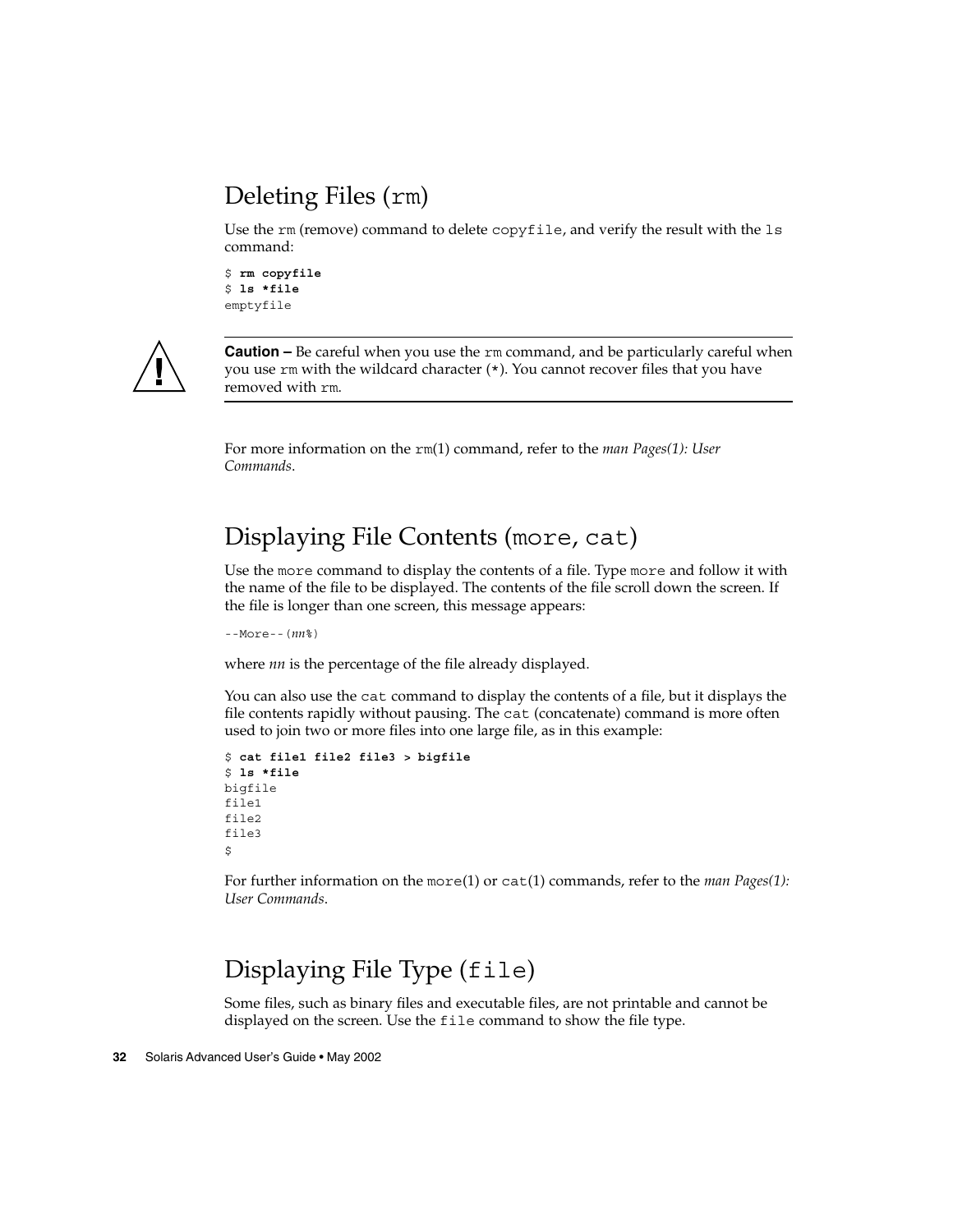| \$file *  |                     |                         |
|-----------|---------------------|-------------------------|
| myscript: |                     | executable shell script |
| print.ps: | PostScript document |                         |
| save.txt: | ascii text          |                         |

# Directories and Hierarchy

This section describes the directory hierarchy that the Solaris operating environment uses to manage and organize files.

## Directory Hierarchy

Files are grouped into directories, and directories are organized in a hierarchy. At the top of the hierarchy is the "root" directory, symbolized by "/".

In the following example, Figure 3–1, each directory in the file system contains many subdirectories. The / character distinguishes directory levels. The directory / (root) contains the subdirectories /usr, /bin, /export/home and /lib, among others subdirectories. The subdirectory /export/home contains user1, user2, and user3.

When you initiate commands, you specify directories and files by including the names of the directories that contain the files or directories you want to work with. The names of directories and the files beneath them, combined with slash separators, constitute a *path name*. For example, the path name for the user3 directory in the following illustration is /export/home/user3.



**FIGURE 3–1** File System Hierarchy

All subdirectory names and file names within a directory must be unique. However, names within different directories can be the same. For example, the directory /usr contains the subdirectory /usr/lib. No conflict occurs between /usr/lib and /lib because the path names are different.

Chapter 3 • Working With Files and Directories **33**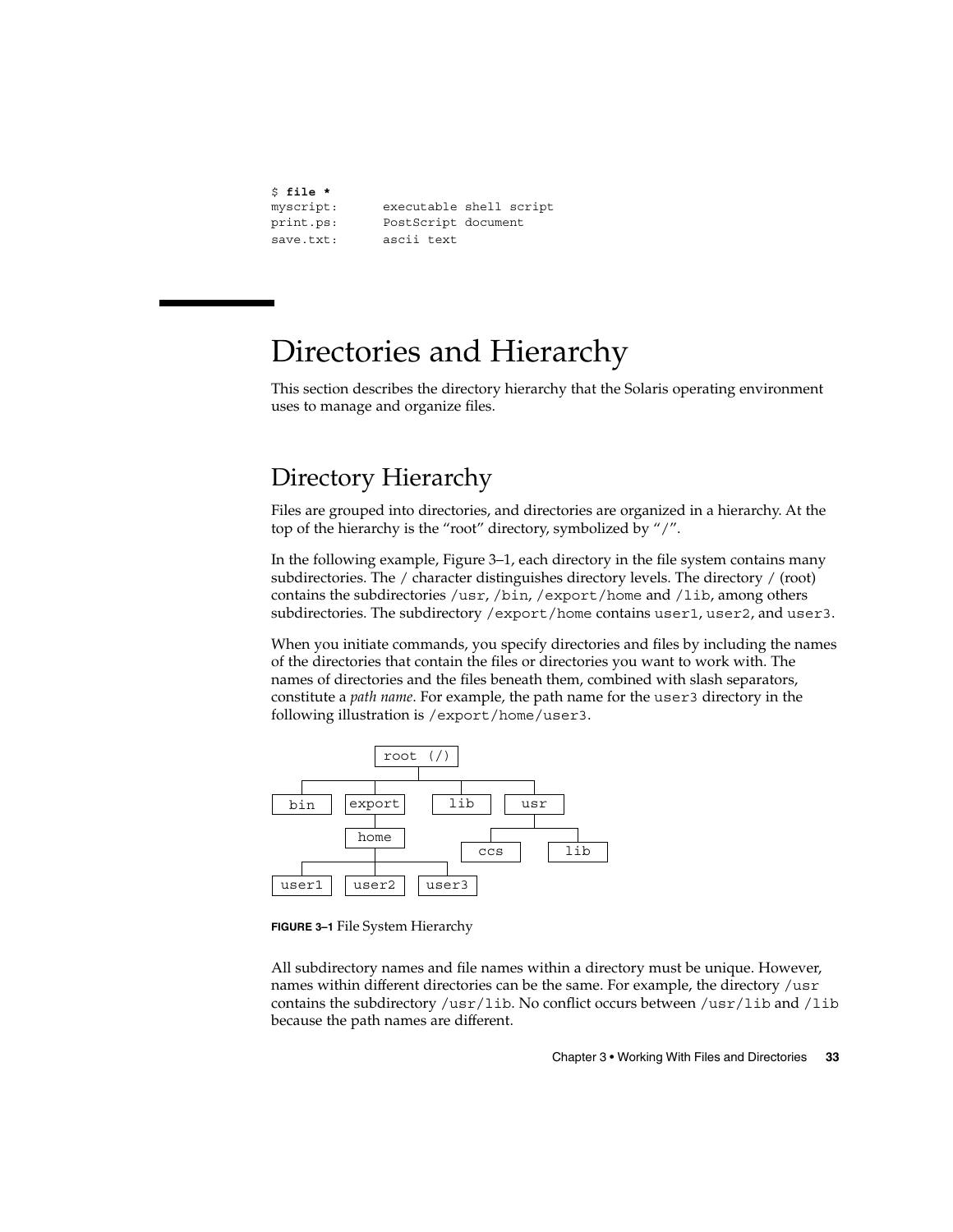Path names for files work exactly like path names for directories. The path name of a file describes that file's place within the file-system hierarchy. For example, if the /export/home/user2 directory contains a file called report5, the path name for this file is /export/home/user2/report5. This example shows that the file report5 is within the directory user2, which is within the directory home, which is within the root (/) directory.

## Printing the Working Directory (pwd)

The pwd command (print working directory) displays where you are in the file system hierarchy.

\$ **pwd** /home/user1

Your output might be different from the example, as your directory structure is different. Your working directory is your current location within the file-system hierarchy.

## Your Home Directory

Every user has a *home* directory. When you first open a terminal or a window, your initial location is your home directory. Your system administrator creates your home directory for you at your account creation.

## Changing the Working Directory (cd)

The cd (change directory) command enables you to move around within the file-system hierarchy.

```
$ cd /usr/lib
$ pwd
/usr/lib
```
When you type the cd command by itself, you return to your home directory. For example, if your home directory was /export/home/user1:

```
$ cd
$ pwd
/home/user1
```
Although your home directory is /export/home/user1, the cd command returns you to the/home/user1 because home directories are mounted on the /home directory by the automounter.

In the Bourne Again, C, Korn, TC, and Z shells, the tilde  $(\sim)$  is used as a shortcut for specifying your home directory. For example, you would type the following to change to the subdirectory music within your home directory:

#### **34** Solaris Advanced User's Guide • May 2002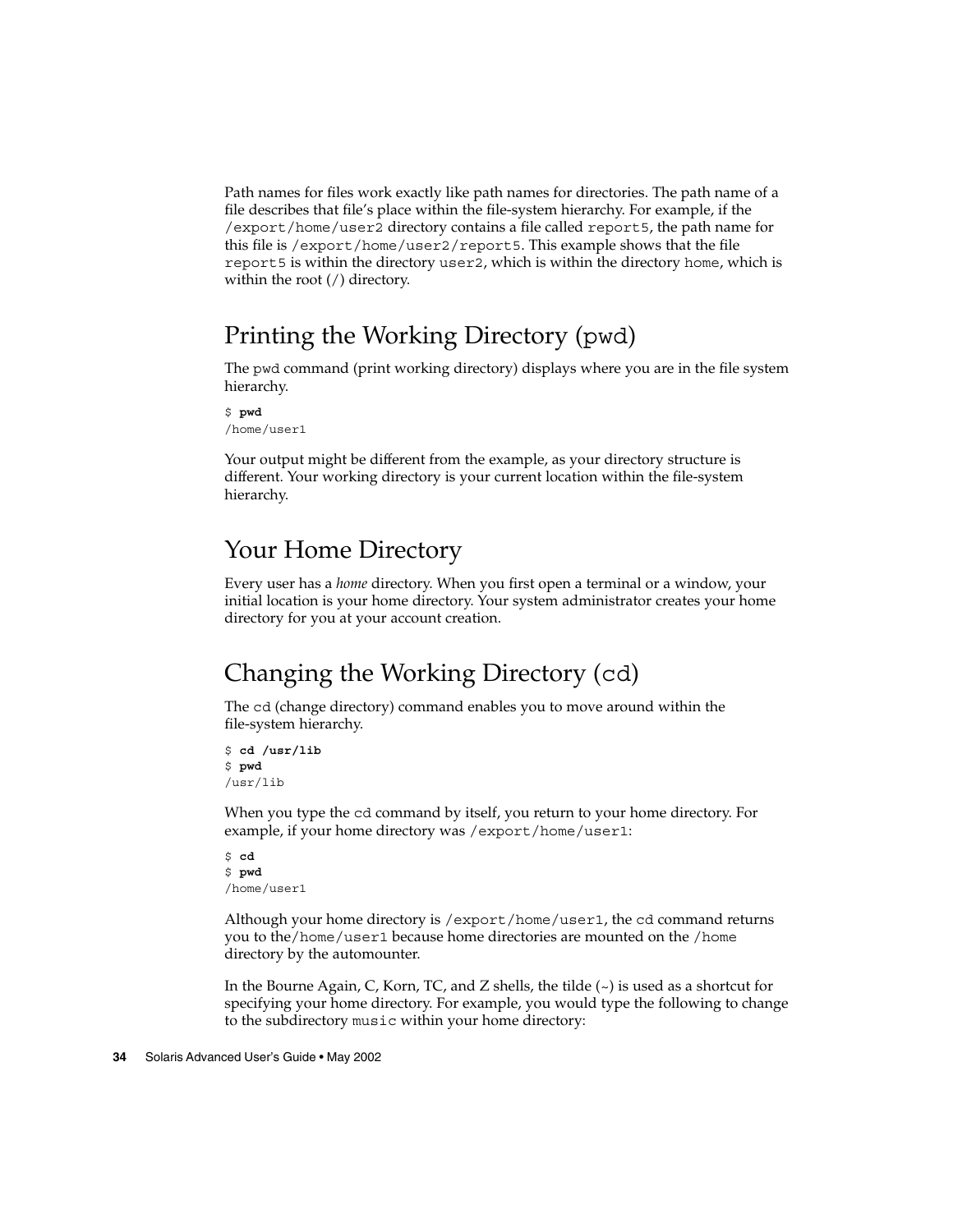example% **cd ~/music**

You can also use this shortcut to specify another user's home directory. For example:

example% **cd ~***username*

where *username* is another user's login name, you would change to that user's home directory.

**Note –** The Bourne shell does not support the ~ shortcut.

If you use the Bourne shell, your system administrator might have configured the system so that you can type \$home to specify your home directory. With this configuration, you type the following command to change your working directory to the subdirectory music in your home directory.

\$ **cd \$home/music**

The directory immediately "above" a subdirectory is called the *parent directory*. In the preceding example, /home is the parent directory of /home/user1. The symbol .. ("dot-dot") represents the parent directory. The command  $cd$ .. changes the working directory to the parent directory, as in this example:

```
$ pwd
/home/user1
$ cd ..
$ pwd
/home
```
If your current working directory is /home/user1 and you want to work with some files in /home/user2, type the following command.

\$ **pwd** /home/user1 \$ **cd ../user2** \$ **pwd** /home/user2

../user2 tells the system to look in the parent directory for user2. As you can see, this command is much easier than typing the entire path name /home/user2.

### Creating a Directory (mkdir)

To create a new directory, type the mkdir command and follow it with the name of the new directory.

```
$ mkdir veggies
$ cd veggies
$ mkdir broccoli
```
Chapter 3 • Working With Files and Directories **35**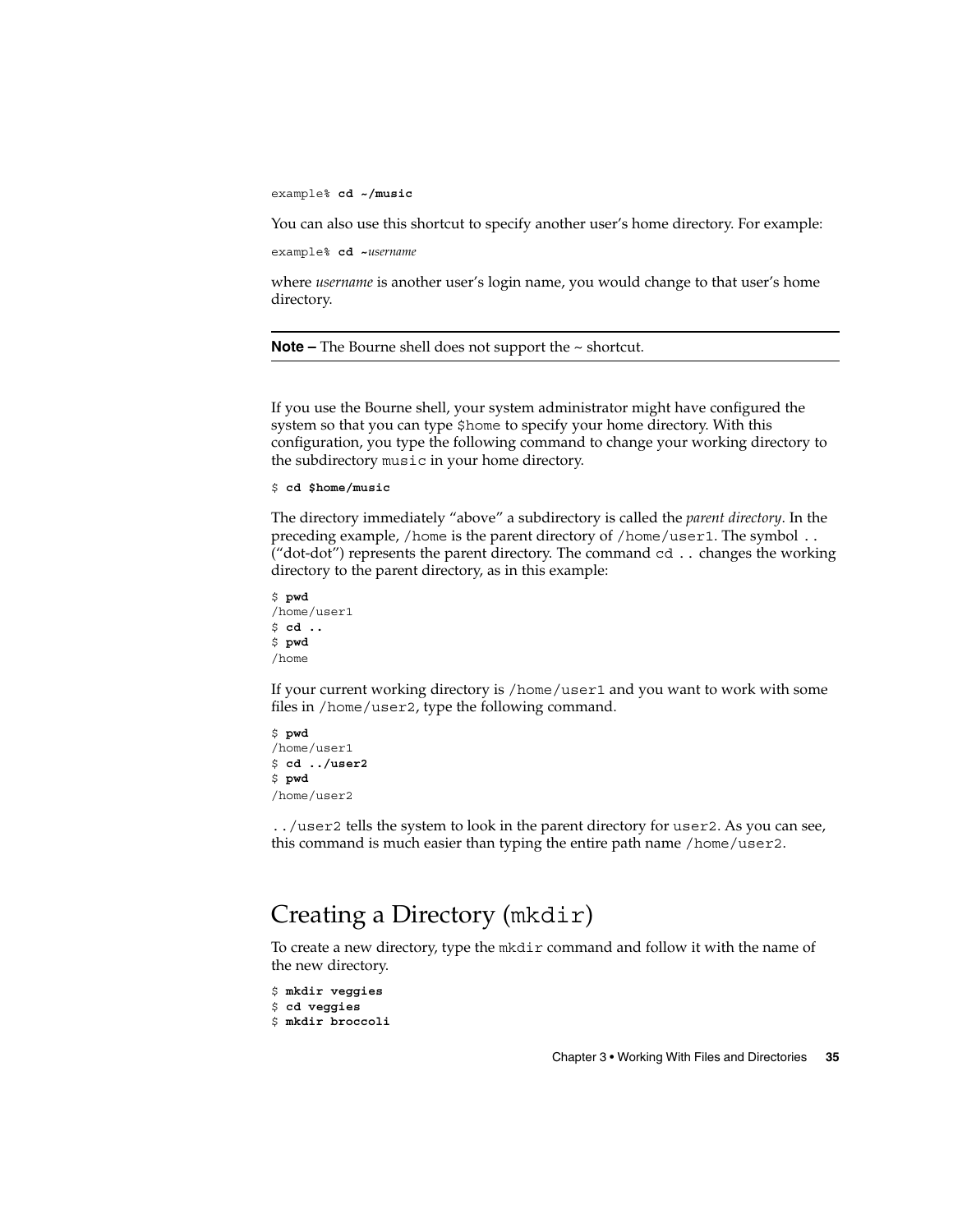\$ **cd broccoli** \$ **pwd** /home/user2/veggies/broccoli

## Relative Path Names

The full path name of a directory or a file begins with a slash (/) and describes the entire directory structure between that file (or directory) and the root directory. However, you can often use a shorter name that defines the file or directory *relative* to the current working directory.

When you are in a parent directory, you can move to a subdirectory by using only the directory name and not the full path name. In the previous example, the command cd veggies uses the relative path name of the directory veggies. If the current working directory is /home/user2, the full path name of this directory is /home/user2/veggies.

Create several different subdirectories, and then move around within this directory structure. Use both full path names and relative path names, and confirm your location with the pwd command.

### Moving and Renaming Directories

You rename a directory by moving it to a different name. Use the mv command to rename directories.

```
$ pwd
/home/user2/veggies
$ ls
broccoli
$ mv broccoli carrots
$ ls
carrots
```
You can also use mv to move a directory to a location within another directory.

```
$ pwd
/home/user2/veggies
$ ls
carrots
$ mv carrots ../veggies2
$ ls ../veggies2
carrots
```
In this example, the directory carrots is moved from veggies to veggies2 with the mv command.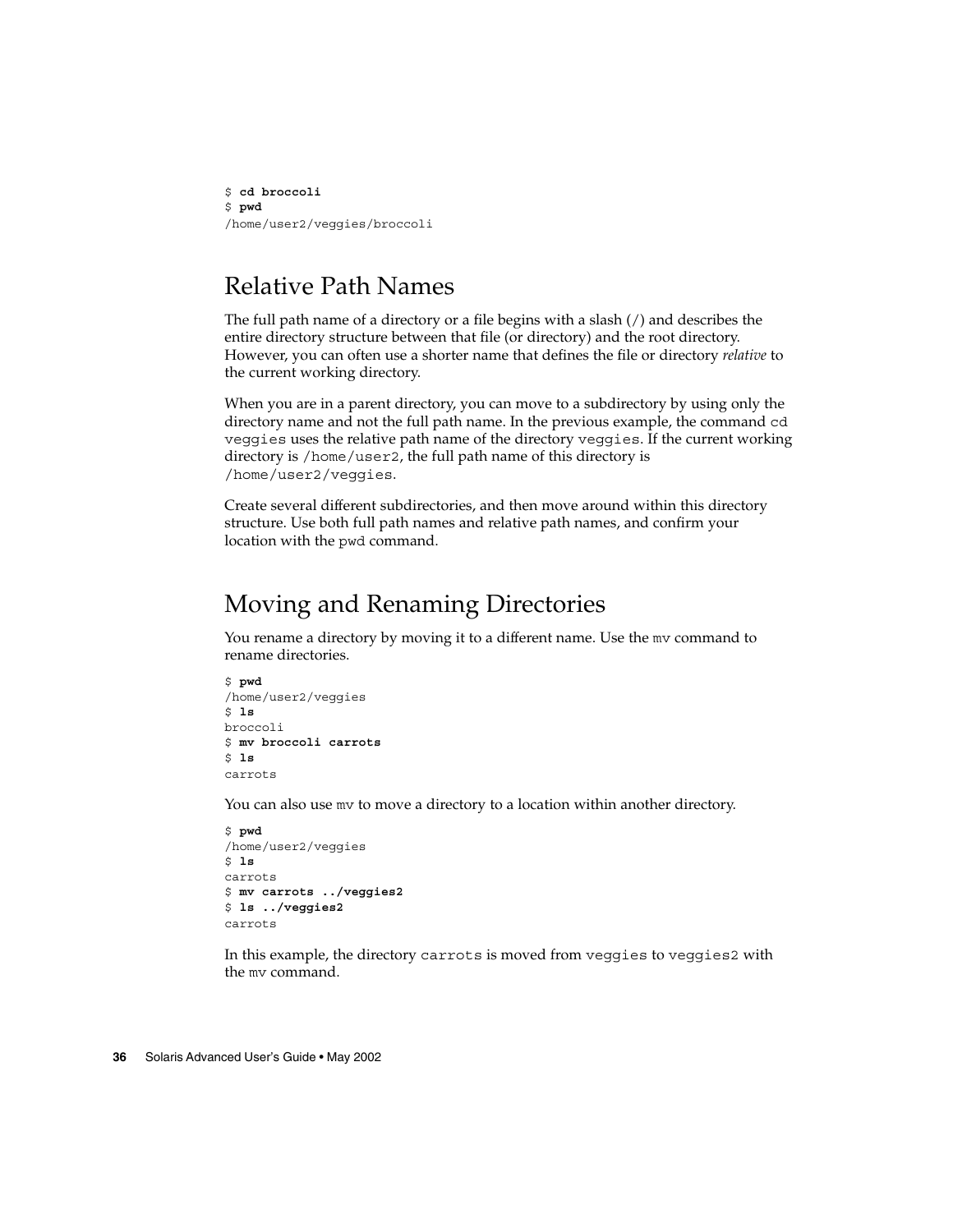# Copying Directories

Use the cp -r command to copy directories and the files they contain:

```
$ cp -r veggies veggies3
$
```
The command in the previous example copies all files and subdirectories within the directory veggies to a new directory veggies3. This is a *recursive* copy, as designated by the -r option. If you attempt to copy a directory without using this option, the system displays an error message.

## Removing Directories (rmdir)

To remove an empty directory, use the rmdir command as follows:

```
$ rmdir veggies3
\boldsymbol{\mathsf{S}}
```
If the directory still contains files or subdirectories, the rmdir command does not remove the directory.

To remove a directory and all its contents, including any subdirectories and files, use the rm command with the recursive option, -r.

```
$ rm -r veggies3
$
```


**Caution –** Directories that are removed with the rmdir command *cannot* be recovered, *nor* can directories and their contents removed with the rm -r command.

# Viewing Differences Between Files (diff)

Use the diff command to view differences between similar files. The following command scans each line in leftfile and rightfile to check for differences.

\$ **diff leftfile rightfile**

Chapter 3 • Working With Files and Directories **37**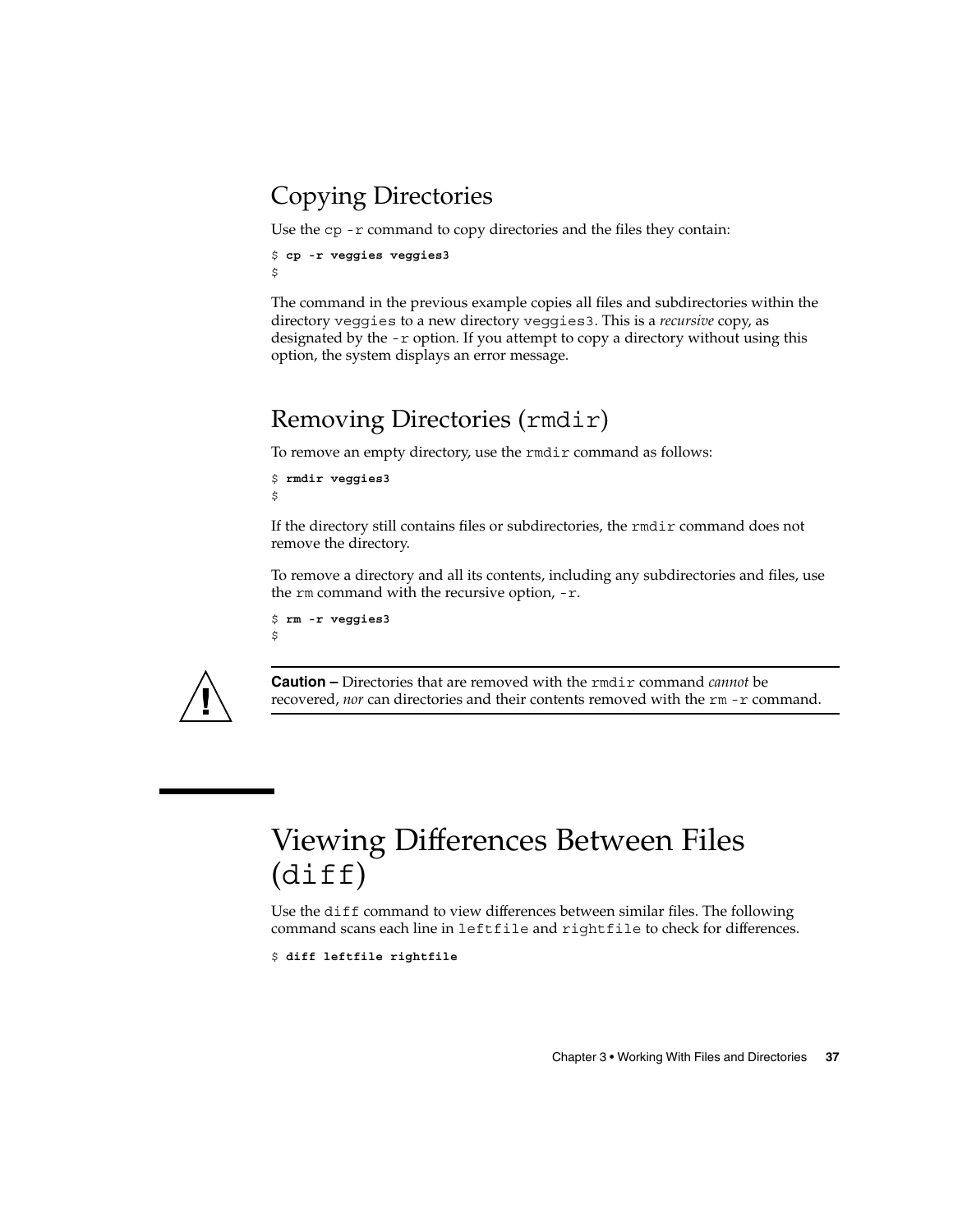When the diff utility finds a line or lines that differ, diff determines if the difference is the result of an addition, a deletion, or a change to the line, and how many lines are affected. diff tells you the respective line number or numbers in each file, followed by the relevant text from each file.

If the difference is the result of an addition, diff displays a line with the following format.

*l*[,*l*] a *r*[,*r*]

In the previous example, *l* is a line number in leftfile and *r* is a line number in rightfile.

If the difference is the result of a deletion, diff uses a d in place of a. If the difference is the result of a change on the line, diff uses a c.

The relevant text from both files immediately follow the line number information. Text from leftfile is preceded by a left angle bracket (<). Text from rightfile is preceded by a right angle bracket (>).

This example shows two sample files, followed by their diff output.

```
$ cat sched.7.15
Week of 7/15
Day: Time: Action Item: Details:
T 10:00 Hardware mtg. every other week
W 1:30 Software mtg.
T 3:00 Docs. mtg.
F 1:00 Interview
$ cat sched.7.22
Week of 7/22
Day: Time: Action Item: Details:
M 8:30 Staff mtg. all day
T 10:00 Hardware mtg. every other week
W 1:30 Software mtg.
T 3:00 Docs. mtg.
$ diff sched.7.15 sched.7.22
1c1< Week of 7/15
---
> Week of 7/22
4a5
> M 8:30 Staff mtg. all day
8d8
< F 1:00 Interview
```
If the two files to be compared are identical, diff does not display output.

For more information on the diff(1) command, refer to the *man Pages(1): User Commands*.

**38** Solaris Advanced User's Guide • May 2002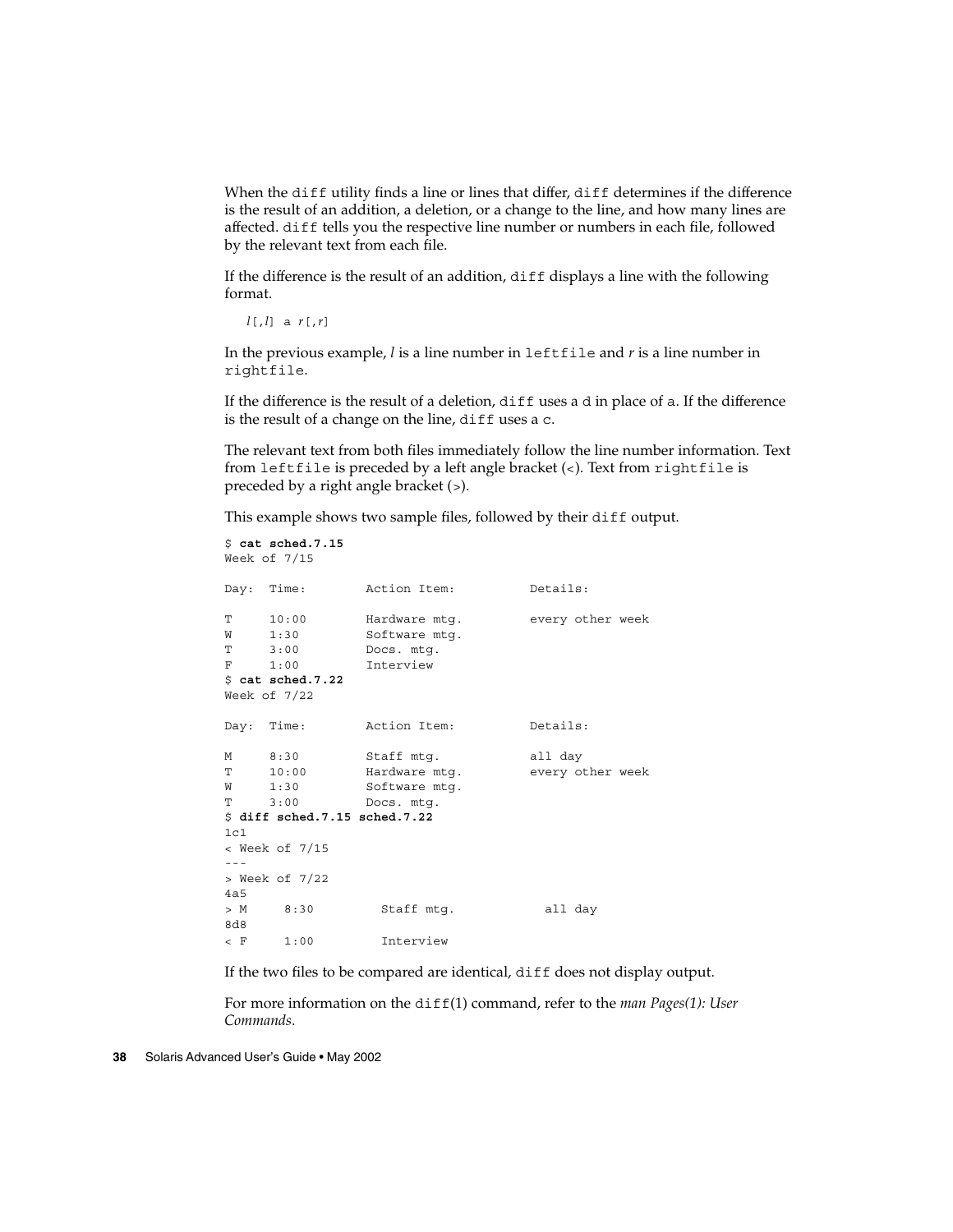# Comparing Three Different Files (diff3)

To compare three different versions of a file, use the diff3 command.

\$ diff3 *file1 file2 file3*

diff3 compares three versions of a file and publishes the differing ranges of text that are flagged with these codes:

 $===$  all three files differ

====1 *file1* is different

====2 *file2* is different

====3 *file3* is different

## Using bdiff on Large Files

If you are comparing large files, use bdiff instead of diff. Use the diff command syntax with bdiff.

```
$ bdiff leftfile rightfile
```
Use bdiff instead of diff for files longer than 3500 lines.

# Searching for Files (find)

The find command searches for files that meet conditions you specify, starting from a directory you name. For example, you might search for file names that match a certain pattern or that have been modified within a specified time frame.

Unlike most commands, find options are several characters long. You must specify the starting directory before your desired options.

\$ **find** *directory options*

In the previous example, *directory* is the name of the starting directory and *options* represents the options for the find command.

Each option describes a criterion for selecting a file. A file must meet all criteria to be selected. The more options you apply, the narrower the field becomes. The -print option indicates that you want the system to display the results.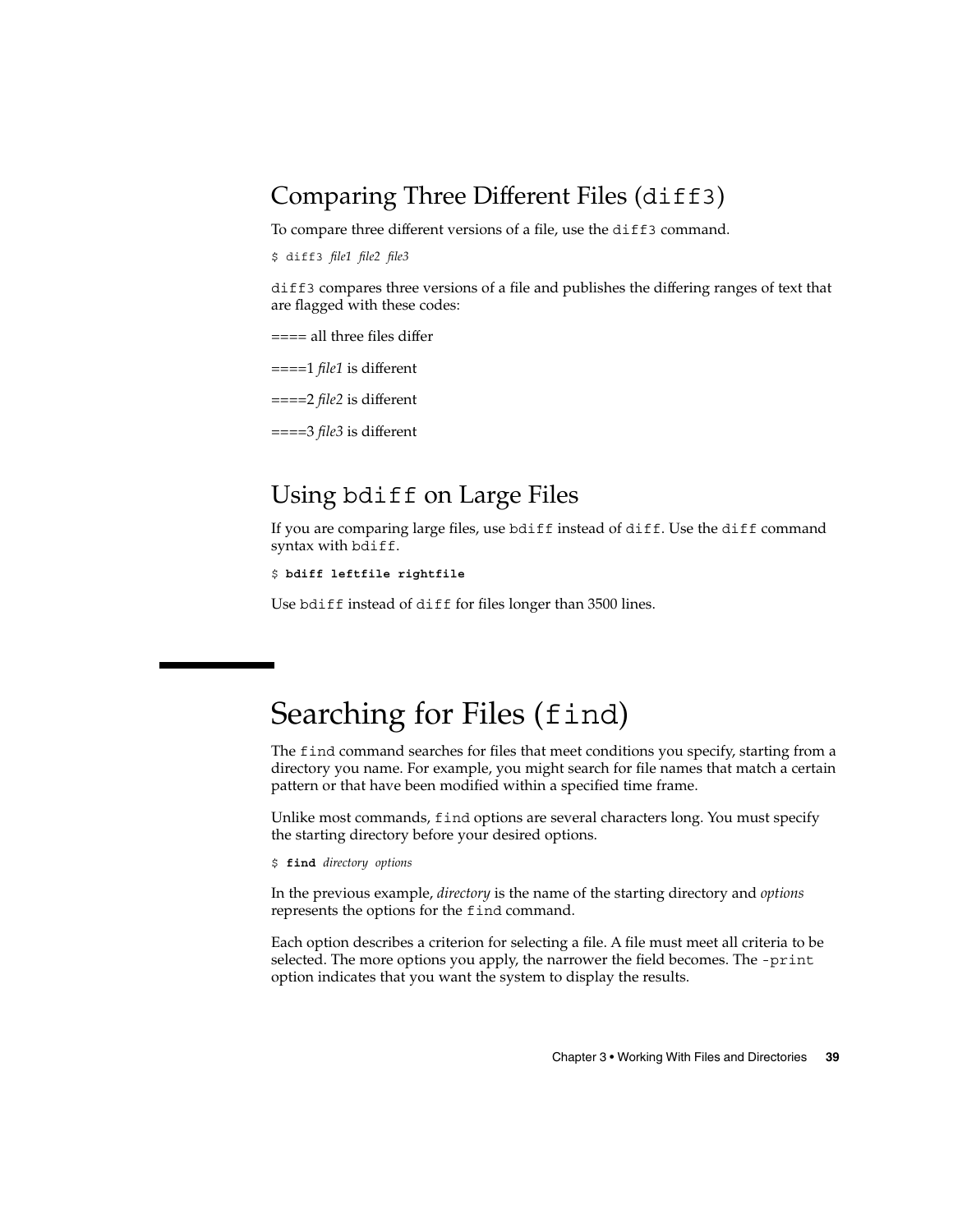The -name *filename* option tells find to select files that match *filename*. Here *filename* is taken to be the rightmost component of a file's full path name. For example, the rightmost component of the file /usr/bin/calendar is calendar. This portion of a file's name is often called the *base name*.

For example, to see which files within the current directory and its subdirectories end in s, type the following command.

```
$ find . -name '*s' -print
./programs
./programs/graphics
./programs/graphics/gks
./src/gks
\ddot{s}
```
The following table describes other options of the find command.

#### **TABLE 3–1** find Options

| Option                  | <b>Description</b>                                                                                                                                                          |
|-------------------------|-----------------------------------------------------------------------------------------------------------------------------------------------------------------------------|
| -name filename          | Selects files with a rightmost component that<br>matches <i>filename</i> . Surround <i>filename</i> with<br>single quotes if it includes filename<br>substitution patterns. |
| -user <i>userid</i>     | Selects files that are owned by <i>userid</i> . <i>userid</i><br>can be either a login name or user ID number.                                                              |
| -group <i>group</i>     | Selects files that belong to <i>group</i> .                                                                                                                                 |
| $-m$ -time $n$          | Selects files that have been modified within $n$<br>days.                                                                                                                   |
| -newer <i>checkfile</i> | Selects files that have been modified more<br>recently than <i>checkfile</i> .                                                                                              |

You can specify an order of options by combining options within escaped parentheses (for example, \(*options*\) ). Within escaped parentheses, you can use the -o flag between options to indicate that find should select files that qualify under either category, rather than just those files that qualify under both categories.

```
$ find . \( -name AAA -o -name BBB \) -print
./AAA
./BBB
```
In the previous example, the find command searches in the . directory for all files that are named AAA, then looks for all files named BBB. find then displays the results of both searches.

You can invert the sense of an option by including an escaped exclamation point before the option. find then selects files for which the option does *not* apply: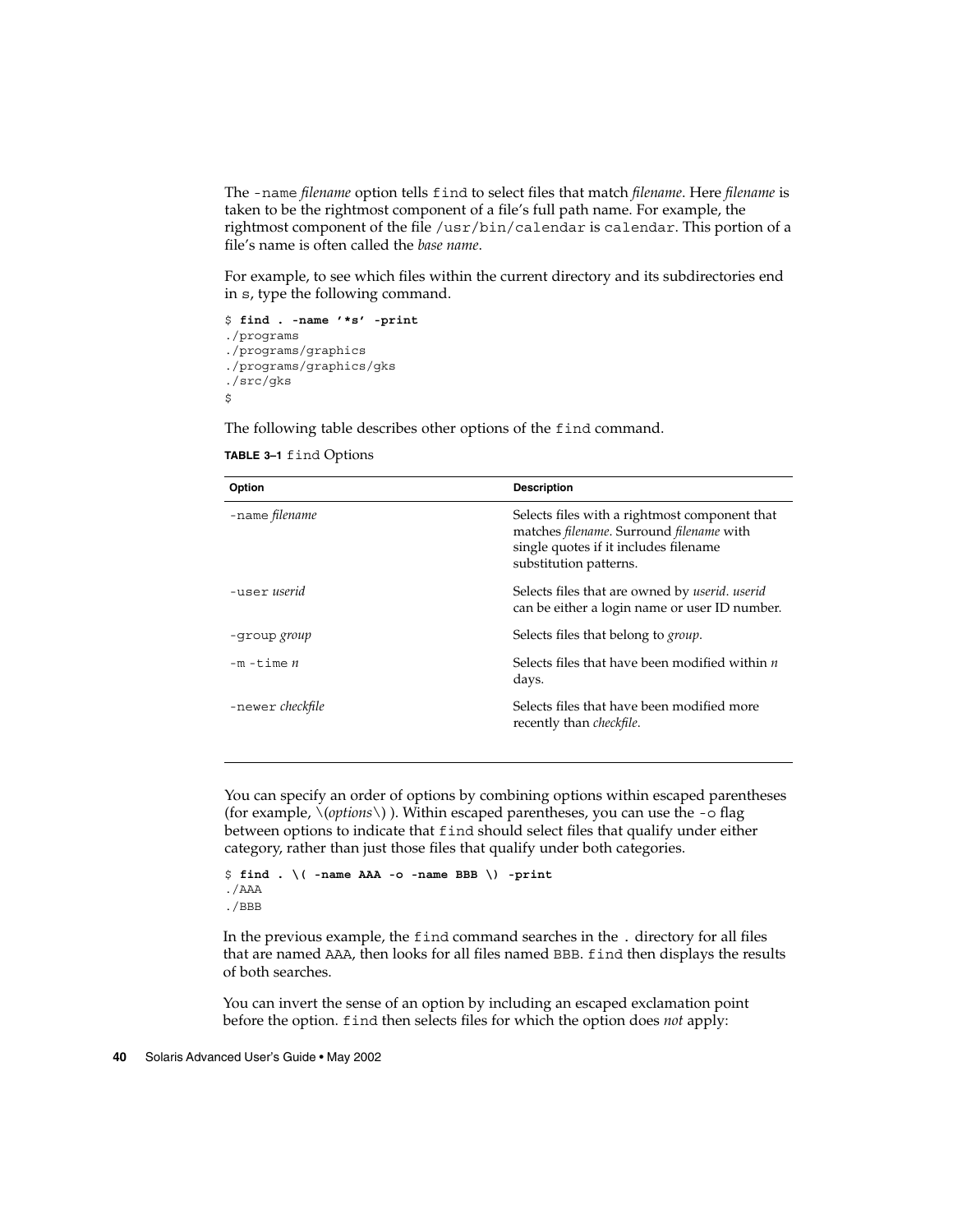```
$ find . \!-name BBB -print
./AAA
```
You can also use find to apply commands to the files it selects with the following options.

```
-exec command '\{\}' \;
```
You terminate this option with an escaped semicolon  $(\cdot)$ . The quoted braces are replaced with the file names that find selects.

You can use find to automatically remove temporary work files. If you name your temporary files consistently, you can use find to search for and remove these files. For example, if you name your temporary files junk or dummy, this command finds and removes the files.

```
\frac{1}{2} find . \( -name junk -o -name dummy \) -exec rm '{}' \;
```
For more information on searching for files, see the man page find(1).

# File and Directory Security

File permissions help to protect files and directories from unauthorized reading and writing. Often you will have files you want to allow others to read but not change. In other situations, you might want to share executable files or programs. File permissions enable you to control access to your files.

The following list describes the three basic file and directory permission types.

- r *read* permission. A file must be readable in order for you to examine or copy it. A directory must be readable in order for you to list its contents.
- w *write* permission. A file must be writable in order for you to modify it, remove it, or rename it. A directory must be writable in order for you to add or delete files in it.
- $\blacksquare$  x *execute* permission. A file with executable permissions is one you can run, such as a program. A directory must be executable in order for you to gain access to any of its subdirectories.

You can set permissions for three categories of users.

- User The file owner
- Group Other users within the same group as the user, such as all staff members of a particular division. The system administrator establishes and maintains groups.
- Others All users.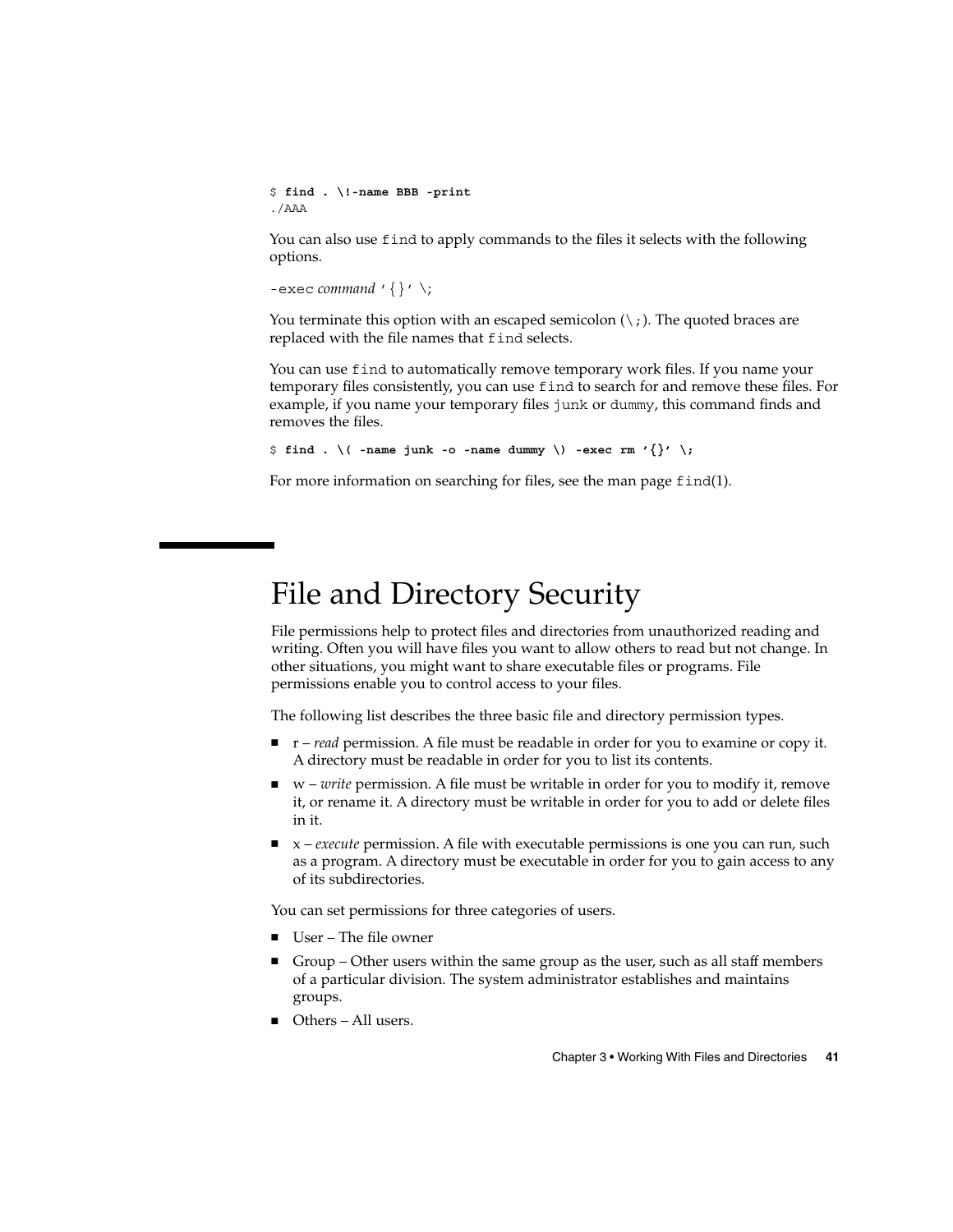# Displaying Permissions and Status (1s -1)

Use the -l with the ls command to display a long listing of files and directories in alphabetical order.

\$ **pwd** /home/hostname/user2  $$ 1s -1$ total 8 drwxr-xr-x 2 user2 users 1024 Feb 9 14:22 directory1 -rw-r--r-- 1 user2 users 0 Feb 10 10:20 emptyfile -rw-r--r-- 1 user2 users 104357 Feb 5 08:20 large-file drwxr-xr-x 3 user2 users 1024 Feb 10 11:13 veggies2<br>
| | | | | | | | | Permissions Links Owner Group Size Date Time File or directory name

**FIGURE 3–2** Displaying Permissions and Status

The first character on the line indicates the file type. A dash (-) indicates an ordinary file, a d indicates a directory, and other characters can indicate other special file types.

The next nine characters indicate the permissions for the file or directory. The nine characters consist of three groups of three, showing the permissions for the owner, the owner's group, and the world, respectively. The permissions for emptyfile are rw-r--r--, indicating that the owner can read and write this file, everyone can read it, and no one can execute it. The permissions for the directory veggies2 are rwxr-xr-x, indicating that everyone has read and execute permissions, but only the owner can write to it.

In addition to file permissions, the display shows the following information:

- Number of links to this file or directory
- Name of the owner (user2 in this case)
- Name of the group owner (users in this case)
- Number of bytes (characters) in the file
- Date and time the file or directory was last updated
- Name of the file or directory

Use the cd command to move to your home directory, and try the ls -l command.

Now type the following command, where *dirname* is the name of an actual directory in your file system.

\$ **ls -l** *dirname*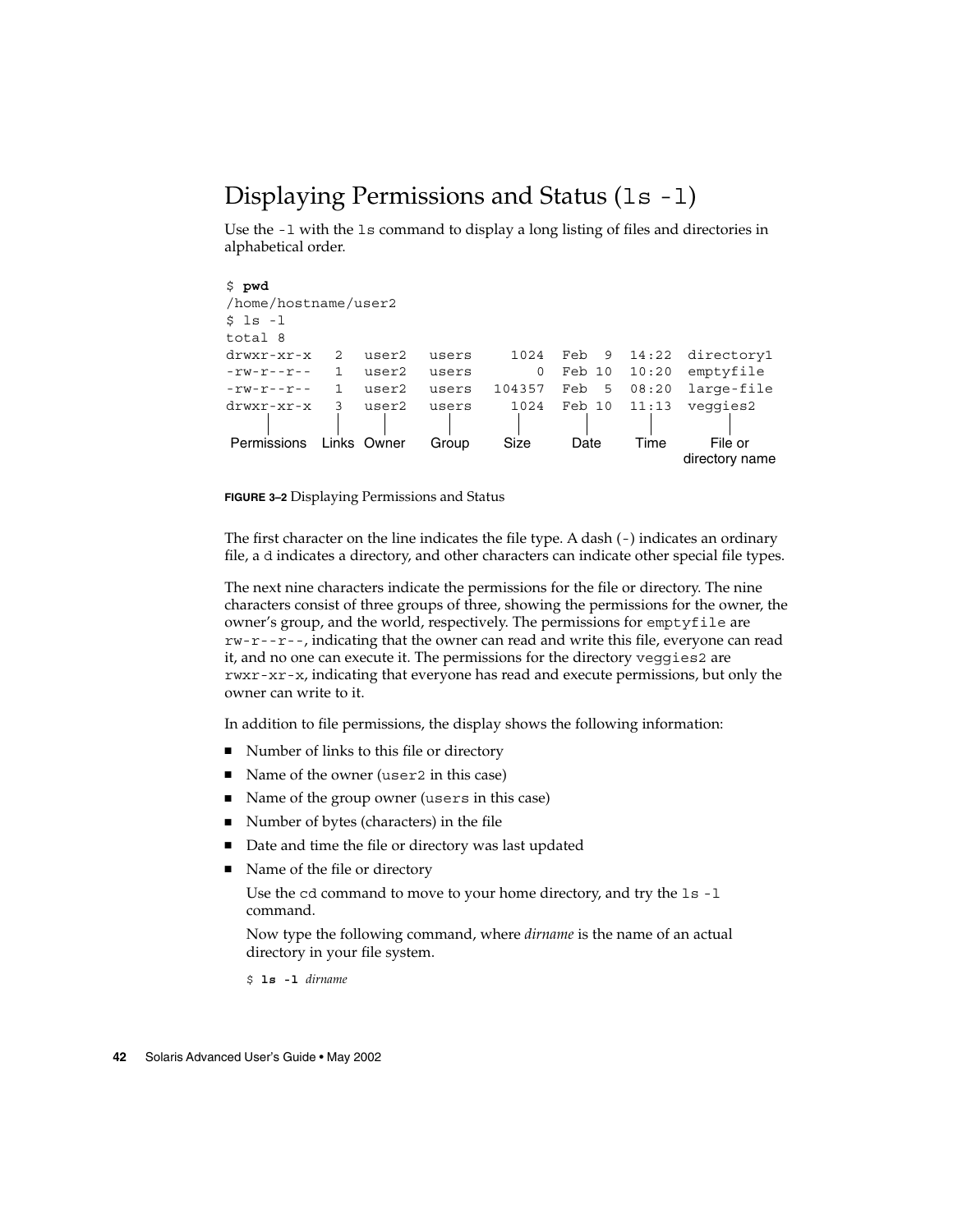When you give the name of a directory, the 1s -1 command prints information on all the files and directories in that directory.

# Listing Hidden Files (ls -a)

Some files are not listed by the ls command. These files have names that begin with the character . (called "dot"), such as .cshrc, .login and .profile. Use the ls -a command to list these dot files:

```
$ ls -a
.
..
.cshrc
.login
.profile
emptyfile
```
Notice that the files beginning with . are listed before the other files. The file . is the reference for the current directory, and the file .. is the reference for the parent directory.

In general, system utilities use files that begin with . and the user cannot modify these files. Some exceptions to this rule do exist.

## Changing Permissions (chmod)

Use the chmod command to change permissions for a file or directory. You must be the owner of a file or directory, or have root access, to change its permissions. The general form of the chmod command is:

**chmod** *permissions name*

In this example, *permissions* indicates the permissions to be changed and *name* is the name of the affected file or directory.

You can specify the permissions in several ways. Here is one of the forms that is easy to use:

- 1. Use one or more letters to indicate the type of users.
	- u (for the *user*)
	- g (for *group*)
	- o (for *others*)
	- a (for *all* three of the previous categories.))
- 2. Indicate whether the permissions are to be added  $(+)$  or removed  $(-)$ .
- 3. Use one or more letters to indicate the permissions.
	- r (for *read*)

Chapter 3 • Working With Files and Directories **43**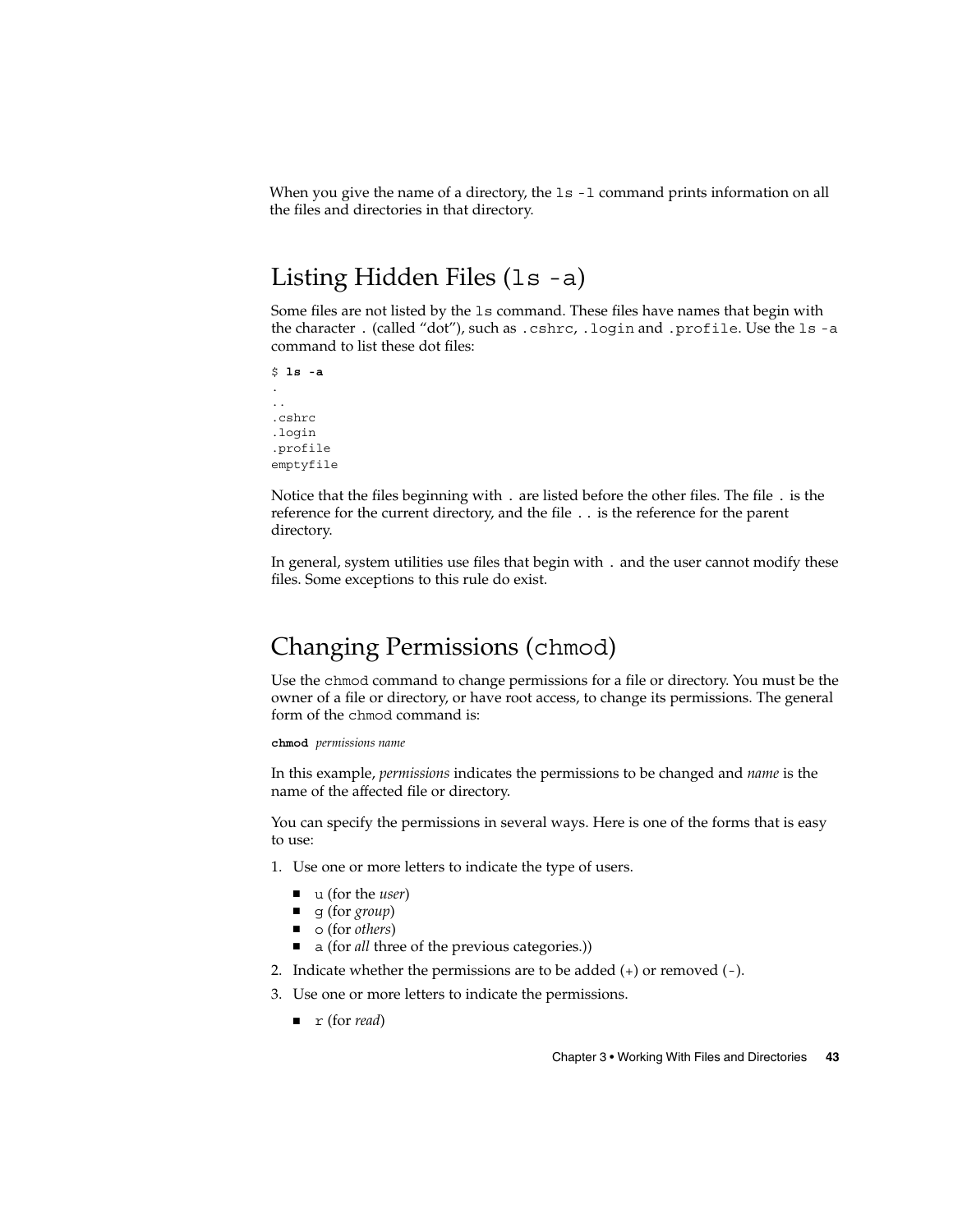- w (for *write*)
- x (for *execute*)

In the following example, write permission is added to the directory carrots for users who belong to the same group (thus, *permissions* is g+w and *name* is carrots).

```
$ cd veggies2
$ ls -l
drwxr-xr-x 2 user2 users 512 Nov 1 09:11 carrots
$ chmod g+w carrots
$ ls -l
drwxrwxr-x 2 user2 users 512 Nov 1 09:11 carrots
$
```
The chmod **g+w** carrots command in the previous example gives the group write permission on the file carrots. The hyphen (-) in the set of permissions for group is changed to a w.

To make this same directory unreadable and unexecutable by other users outside your group type the following commands.

```
$ ls -l
drwxrwxr-x 2 user2 users 512 Nov 1 09:11 carrots
$ chmod o-rx carrots
$ ls -l
drwxrwx--- 2 user2 users 512 Nov 1 09:11 carrots
$
```
Now, the  $r$  (for read) and the  $x$  (for execute) in the set of permissions for other users are both changed to hyphens (-).

When you create a new file, the system automatically assigns the following permissions.

 $-rw-r--r--$ 

When you create a new directory, the system automatically assigns the following permissions.

drwxr-xr-x

For example, to make a new file turnip executable by its owner (user2), type the following command.

```
$ ls -l turnip
-rw-r--r-- 1 user2 users 124 Nov 1 09:14 turnip
$ chmod u+x turnip
$ ls -l turnip
-rwxr--r-- 1 user2 users 124 Nov 1 09:14 turnip
\mathsf{\hat{S}}
```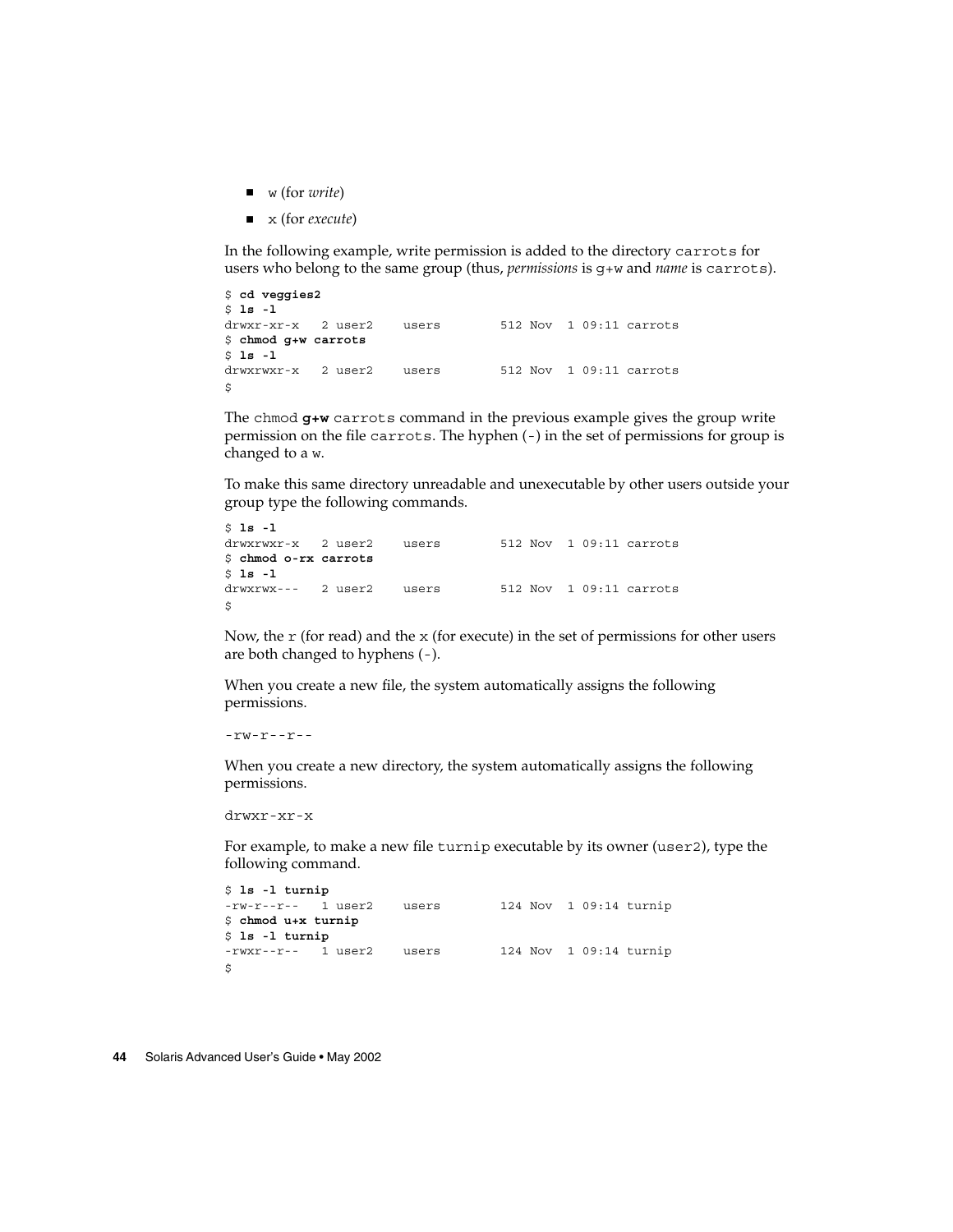If you want to change permissions for all categories of users, use the -a option of the ls command. To make a new file garlic executable by everyone, type the following command.

```
$ ls -l garlic
-rw-r--r-- 1 user2 users 704 Nov 1 09:16 garlic
$ chmod a+x garlic
$ ls -l garlic
-rwxr-xr-x 1 user2 users 704 Nov 1 09:16 garlic
\ddot{\rm c}
```
The x in the output of the ls -l command indicates garlic is executable by everyone.

You can also use the \* wildcard character to change permissions for groups of files and directories. For example, to change the permissions for all the files in the current directory veggies so that the files can be written by you alone, type the following command.

```
$ pwd
/home/user2/veggies
$ ls -l
-rwxrwxrwx 1 user2 users 5618 Nov 1 09:18 beets
-rwxrwxrwx 1 user2 users 1777 Nov 1 09:18 corn
-rwxrwxrwx 1 user2 users 3424 Nov 1 09:18 garlic
-rwxrwxrwx 1 user2 users 65536 Nov 1 09:18 onions
$ chmod go-w *
$ ls -l
total 152
-rwxr-xr-x 1 user2 users 5618 Nov 1 09:18 beets
-rwxr-xr-x 1 user2 users 1777 Nov 1 09:18 corn
-rwxr-xr-x 1 user2 users 3424 Nov 1 09:18 garlic
-rwxr-xr-x 1 user2 users 65536 Nov 1 09:18 onions
$
```
**Note –** Perform this chmod operation on the current directory only.

## Setting Absolute Permissions

In the previous section, you used the chmod command to change file permissions relative to their current settings. You can also set the permissions for a file or directory *absolutely* by using numeric codes with the chmod command.

The syntax for this usage of the chmod command is:

chmod *numcode name*

In this example, *numcode* is the numeric code and *name* is the name of the file or directory for which you are changing permissions.

Chapter 3 • Working With Files and Directories **45**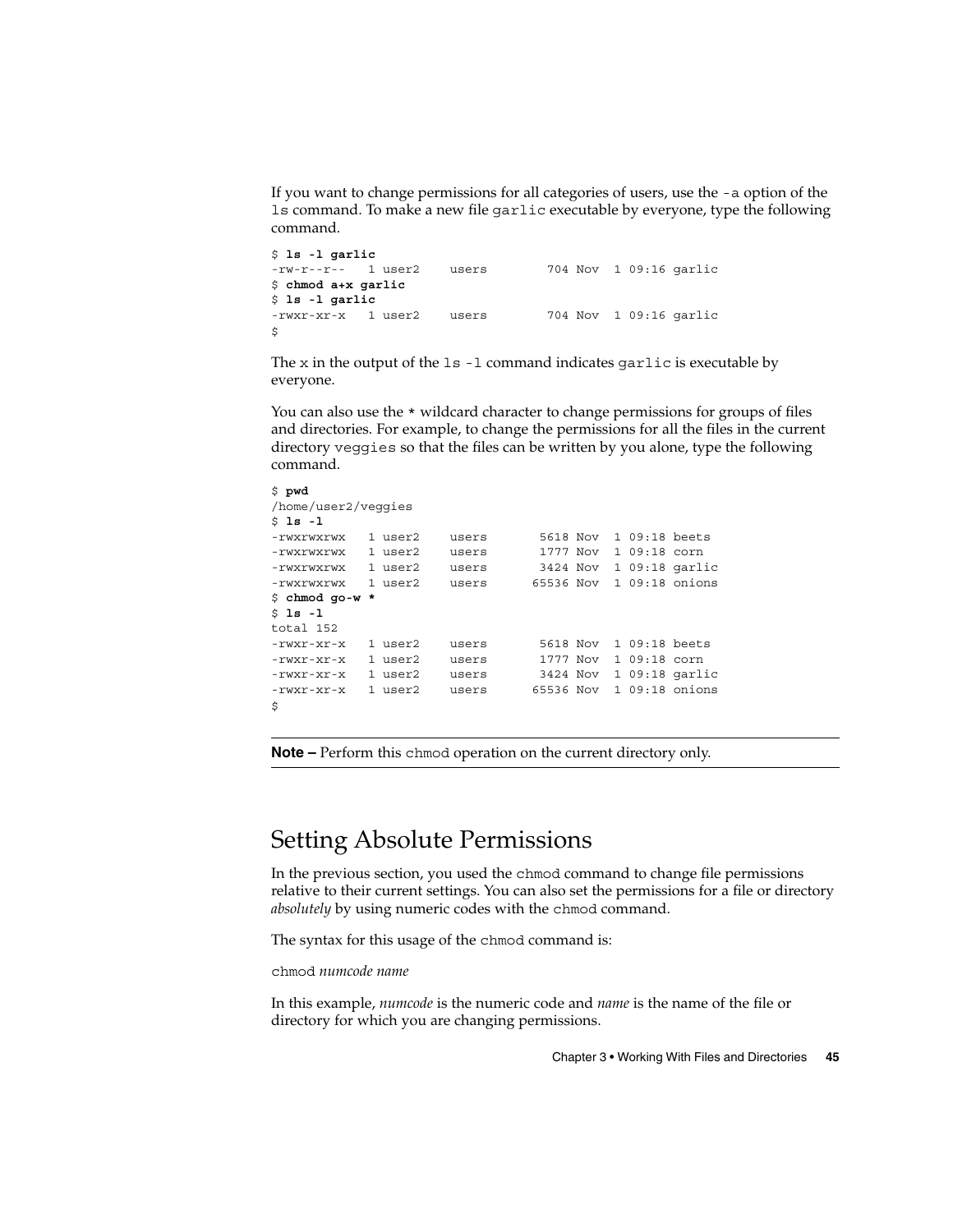The complete numeric code consists of three numbers. One number is used for each of the three categories: user, group, and others. For example, the following command sets absolute read, write, and execute permissions for the user and the group, and execute permissions only for others.

\$ **chmod 771 garlic**

Table 3–2 illustrates how the the code 771 describes the permissions for garlic.

| Permission | User | Group | <b>Others</b> |
|------------|------|-------|---------------|
| Read       | 4    | 4     | U             |
| Write      | 2    | 2     | 0             |
| Execute    |      |       |               |
| Total      | 7    | 7     |               |

**TABLE 3–2** Permissions for garlic

Each of the columns in Table 3–2 represents one of the categories: user, group, and others. To set read permissions, add 4 to the appropriate column. To set write permissions, add 2. To add execute permissions, add 1. The total in all three columns in the last row of the table is the complete numeric code.

The following is another example of using numeric codes to set absolute permissions, with the inclusion of the 1s -1 command to demonstrate the results.

```
$ ls -l onions
-rwxr-xr-x 1 user2 users 65536 Nov 1 09:18 onions
$ chmod 755 onions
$ ls -l onions
-rwxr-xr-x 1 user2 users 65536 Nov 1 09:18 onions
$
```
The **chmod 755 onions** command sets the permissions for the file onions so that the user can read, write, and execute, group members can read and execute, and others can read and execute. Table 3–3 describes the numeric code that is used to set the permissions for onions.

| Permission | <b>User</b> | Group | <b>Others</b> |
|------------|-------------|-------|---------------|
| Read       | 4           | 4     | 4             |
| Write      | 2           | 0     | 0             |
| Execute    |             |       |               |
| Total      | 7           | 5     | 5             |

**TABLE 3–3** Permissions for onions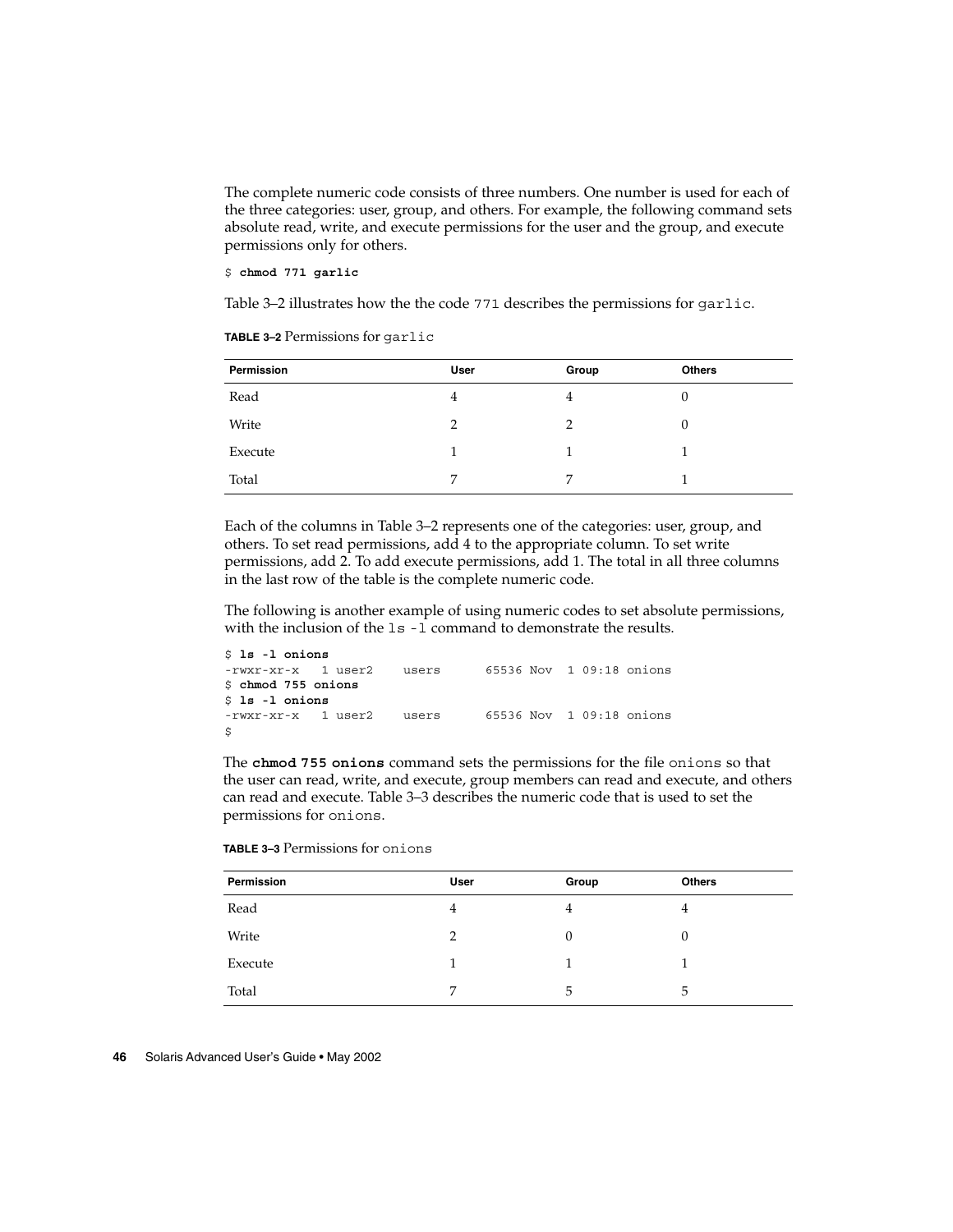To provide read, write, and execute permissions for the file cabbage to yourself, your group, and all other users, type the following command.

```
$ ls -l cabbage
-rw-r--r-- 1 user2 users 75 Nov 1 09:28 cabbage
$ chmod 777 cabbage
$ ls -l cabbage
-rwxrwxrwx 1 user2 users 75 Nov 1 09:28 cabbage
\ddot{\mathbf{S}}
```
Table 3–4 describes the numeric code that is used to set permissions in the previous example.

| Permission | User | Group | <b>Others</b> |
|------------|------|-------|---------------|
| Read       | 4    | 4     | 4             |
| Write      | 2    | 2     | ി             |
| Execute    |      |       |               |
| Total      | 7    | 7     | 7             |

**TABLE 3–4** Permissions for cabbage

The numeric code 777 represents the maximum level of permissions you can provide.

Similar to changing relative permissions, you can also use the wildcard character \* to set absolute permissions for all in the files in the current directory. For example, suppose you want to set absolute permissions for all files in the current directory as follows:

- Owner Read, write, and execute permissions
- Group Read and write permissions
- Others Execute permissions

To set these permissions, type the following commands.

```
$ pwd
/home/user2/veggies
$ ls -l
-rwxrwxrwx 1 user2 users 5618 Nov 1 09:18 beets
-rwxrwxrwx 1 user2 users 1777 Nov 1 09:18 corn
-rwxrwxrwx 1 user2 users 3424 Nov 1 09:18 garlic
-rwxrwxrwx 1 user2 users 65536 Nov 1 09:18 onions
$ chmod 751 *
$ ls -l
-rwxr-x--x 1 user2 users 5618 Nov 1 09:18 beets
-rwxr-x--x 1 user2 users 1777 Nov 1 09:18 corn
-rwxr-x--x 1 user2 users 3424 Nov 1 09:18 garlic
-rwxr-x--x 1 user2 users 65536 Nov 1 09:18 onions
\mathsf{S}
```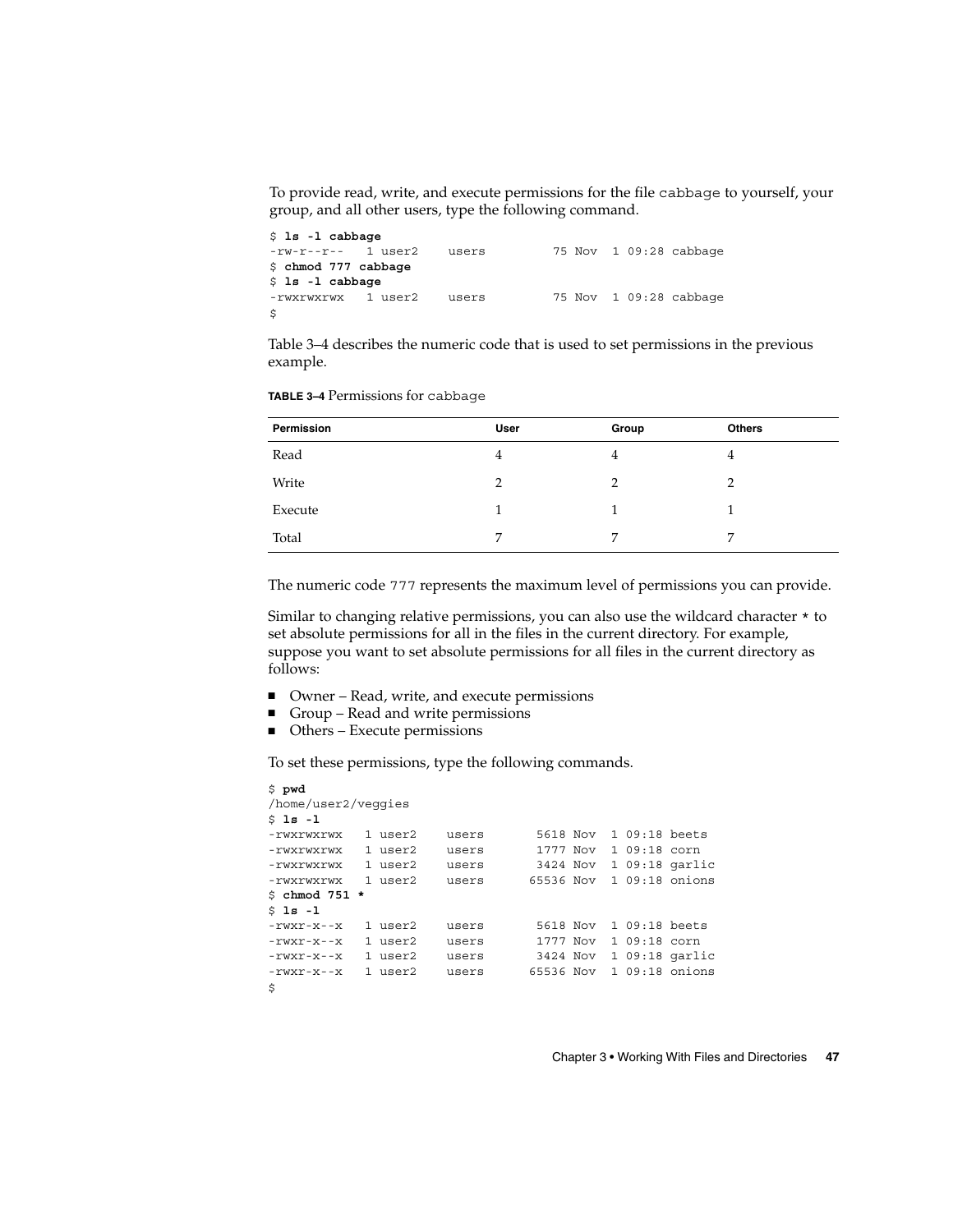The pwd command is included in this example to illustrate that the directory on which you perform this operation must be the current directory. The ls -l command is shown only to illustrate the changes in permissions. When setting absolute permissions, you do not need to know what the permissions are currently.

For more information on the chmod(1) command, refer to the *man Pages(1): User Commands*.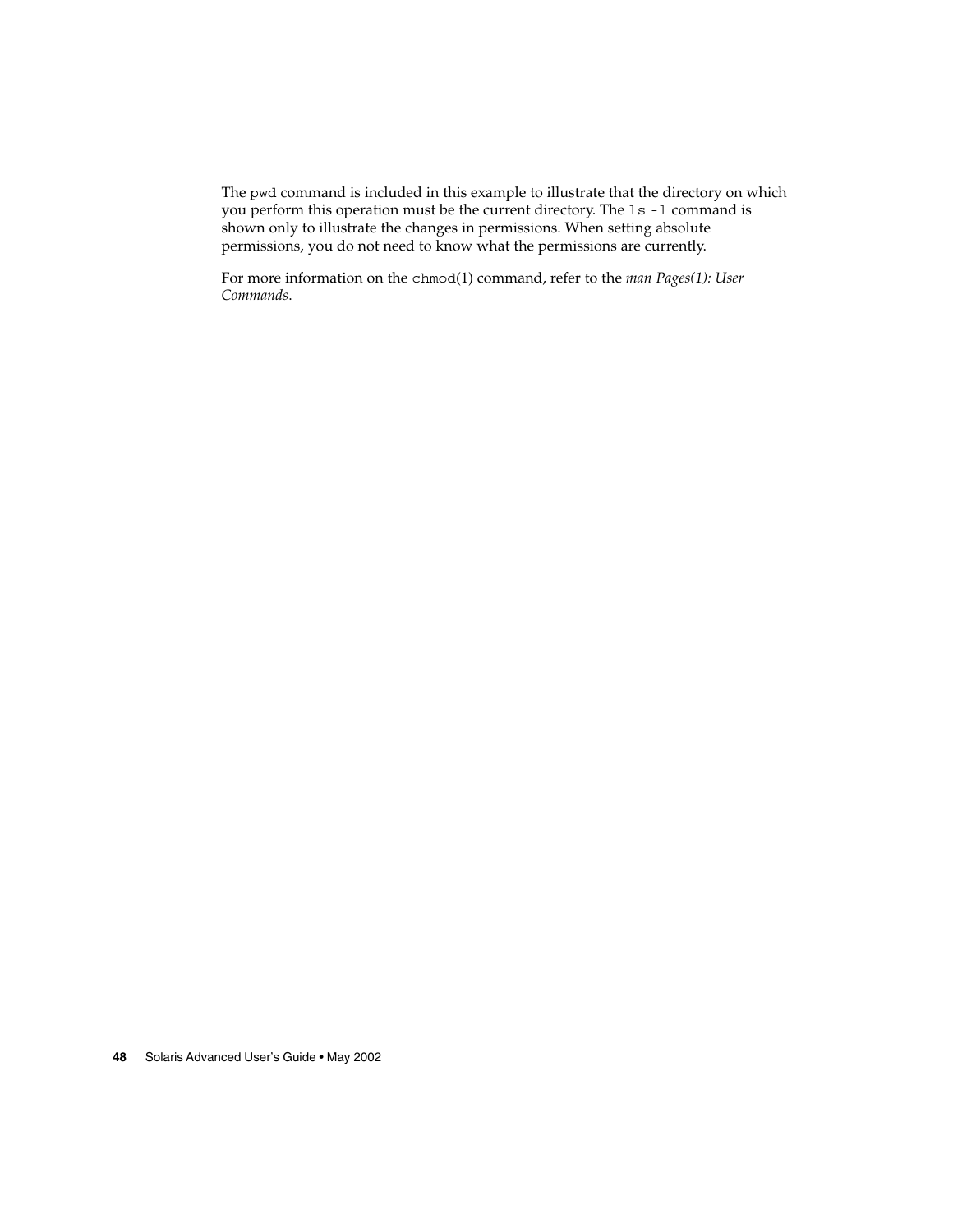## CHAPTER **4**

# Searching Files

This chapter describes how to search directories and files for keywords and strings by using the grep command.

# Searching for Patterns With grep

To search for a particular character string in a file, use the grep command. The basic syntax of the grep command is:

\$ **grep** *string file*

In this example, *string* is the word or phrase you want to find, and *file* is the file to be searched.

**Note –** A *string* is one or more characters. A single letter is a string, as is a word or a sentence. Strings can include blank spaces, punctuation, and invisible (control) characters.

For example, to find Edgar Allan Poe's telephone extension, type grep, all or part of his name, and the file containing the information:

```
$ grep Poe extensions
Edgar Allan Poe x72836
\boldsymbol{\mathsf{S}}
```
Note that more than one line might match the pattern you give.

\$ **grep Allan extensions** David Allan x76438 Edgar Allan Poe x72836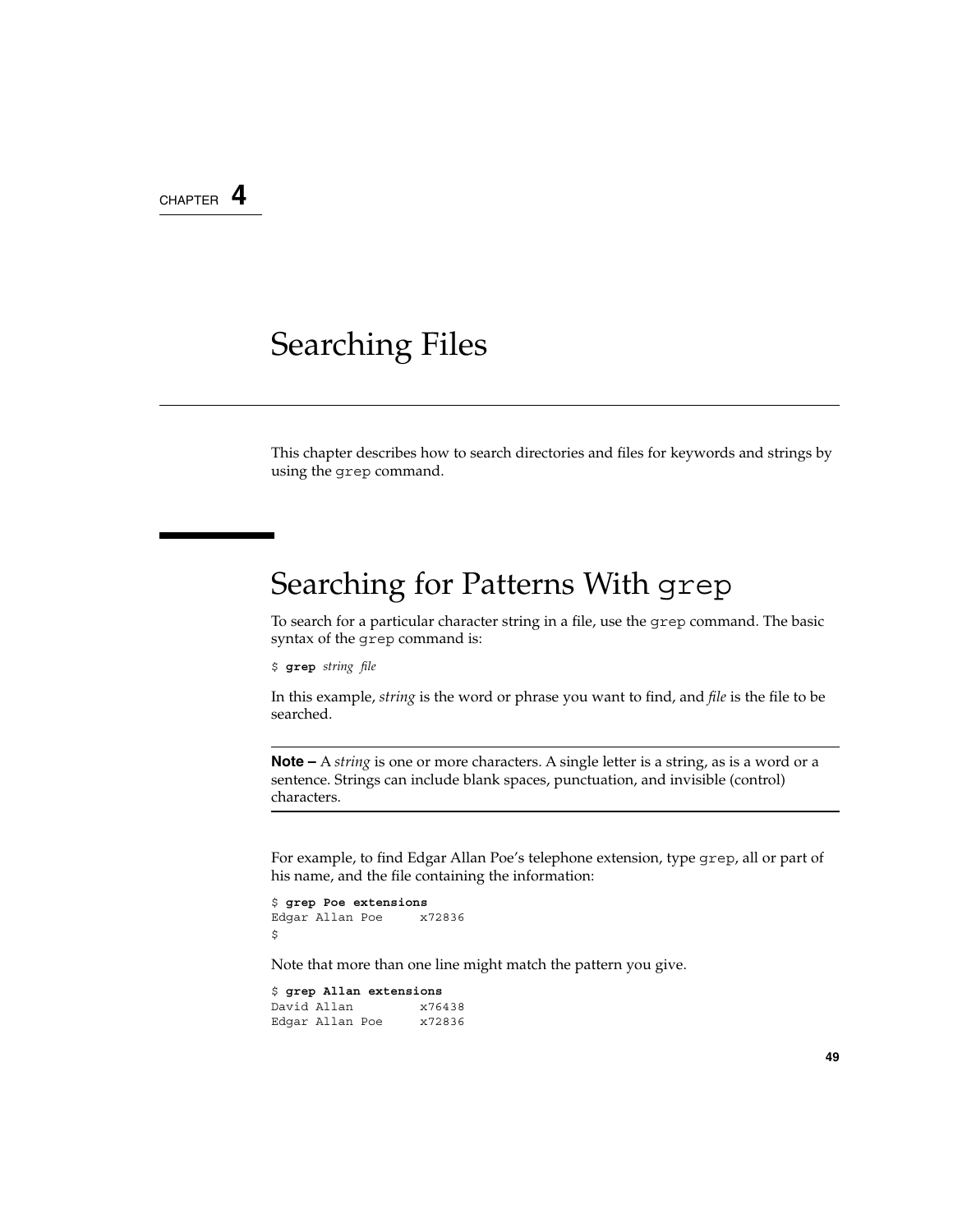```
$ grep Al extensions
Louisa May Alcott x74236
David Allan x76438
Edgar Allan Poe x72836
\ddot{\rm s}
```
grep is case sensitive; that is, you must match the pattern with respect to uppercase and lowercase letters:

```
$ grep allan extensions
$ grep Allan extensions
David Allan x76438
Edgar Allan Poe x72836
\ddot{\rm s}
```
Note that grep failed in the first try because none of the entries began with a lowercase a.

#### grep as a Filter

You can use the grep command as a filter with other commands, enabling you to filter out unnecessary information from the command output. To use grep as a filter, you must pipe the output of the command through grep. The symbol for pipe is "|".

The following example displays files that end in ".ps" and were created in the month of September.

```
$ ls -l *.ps | grep Sep
```
The first part of this command line produces a list of files ending in .ps.

```
$ ls -l *.ps
-rw-r--r-- 1 user2 users 833233 Jun 29 16:22 buttons.ps
-rw-r--r-- 1 user2 users 39245 Sep 27 09:38 changes.ps
-rw-r--r-- 1 user2 users 608368 Mar 2 2000 clock.ps
-rw-r--r-- 1 user2 users 827114 Sep 13 16:49 commands.ps
$
```
The second part of the command line pipes that list through grep, looking for the pattern Sep.

**| grep Sep**

The search provides the following results.

```
$ ls -l *.ps | grep Sep
-rw-r--r-- 1 user2 users 39245 Sep 27 09:38 changes.ps
-rw-r--r-- 1 user2 users 827114 Sep 13 16:49 commands.ps
$
```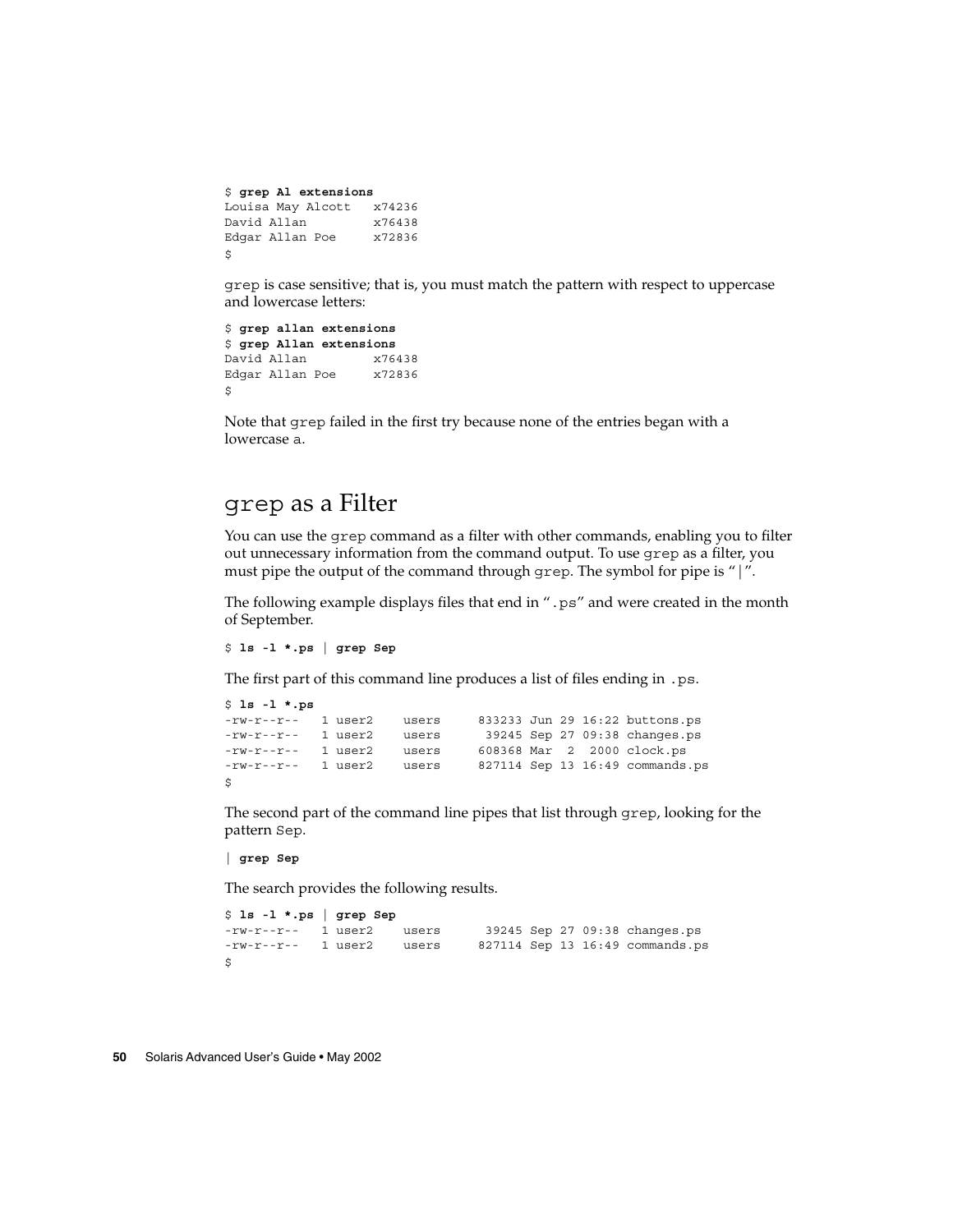## grep With Multiword Strings

To find a pattern that is more than one word long, enclose the string with single or double quotation marks.

```
$ grep "Louisa May" extensions
Louisa May Alcott x74236
$
```
The grep command can search for a string in groups of files. When it finds a pattern that matches in more than one file, it prints the name of the file, followed by a colon, then the line matching the pattern.

```
$ grep ar *
actors:Humphrey Bogart
alaska:Alaska is the largest state in the United States.
wilde:book. Books are well written or badly written.
$
```
## Searching for Lines Without a Certain String

To search for all the lines of a file that *do not* contain a certain string, use the -v option to grep. The following example shows how to search through all the files in the current directory for lines that do not contain the letter e.

```
$ ls
actors alaska hinterland tutors wilde
$ grep -v e *
actors:Mon Mar 14 10:00 PST 1936
wilde:That is all.
$
```
## Using Regular Expressions With grep

You can also use the grep command to search for targets that are defined as patterns by using *regular expressions*. Regular expressions consist of letters and numbers, in addition to characters with special meaning to grep. These special characters, called *metacharacters*, also have special meaning to the system. When you use regular expressions with the grep command, you need to tell your system to ignore the special meaning of these metacharacters by *escaping* them. When you use a grep regular expression at the command prompt, surround the regular expression with quotes. Escape metacharacters (such as  $\&$  ! . \*  $\&$  ? and \) with a backslash (\). See "Searching for Metacharacters" on page 52 for more information on escaping metacharacters.

 $\blacksquare$  A caret ( $\hat{\ }$ ) metacharacter indicates the beginning of the line. The following command finds any line in the file list that starts with the letter b.

```
$ grep '^b' list
```
Chapter 4 • Searching Files **51**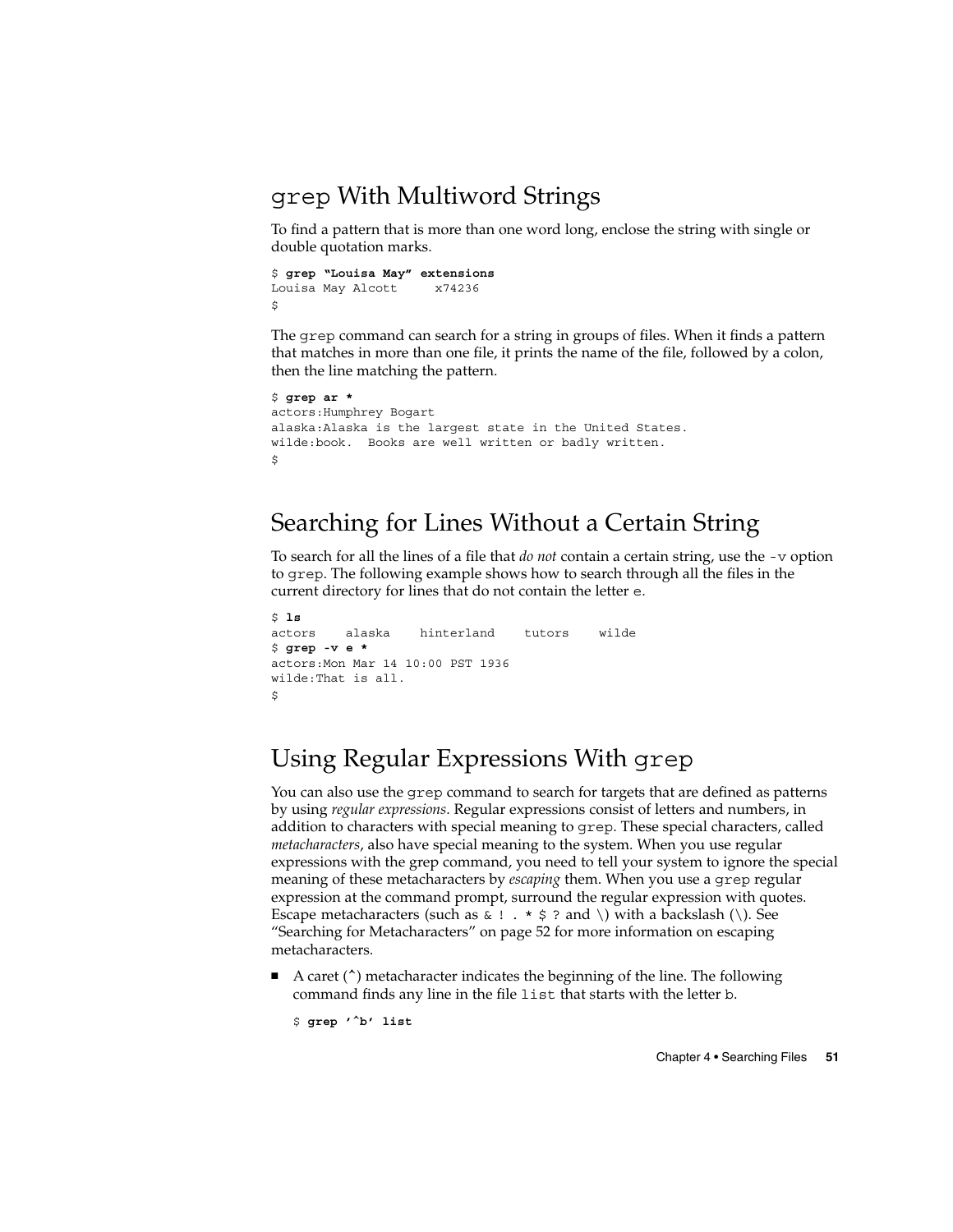$\blacksquare$  A dollar-sign  $(\xi)$  metacharacter indicates the end of the line. The following command displays any line in which b is the last character on the line.

\$ **grep 'b\$' list**

The following command displays any line in the file list where b is the *only* character on the line.

\$ **grep '^b\$' list**

■ Within a regular expression, dot (.) finds any single character. The following command matches any three-character string with "an" as the first two characters, including "any," "and," "management," and "plan" (because spaces count, too).

\$ **grep 'an.' list**

■ When an asterisk (\*) follows a character, grep interprets the asterisk as "zero or more instances of that character." When the asterisk follows a regular expression, grep interprets the asterisk as "zero or more instances of characters matching the pattern."

Because it includes zero occurrences, the asterisk can create a confusing command output. If you want to find all words with the letters "qu" in them, type the following command.

```
$ grep 'qu*' list
```
However, if you want to find all words containing the letter "n," type the following command.

\$ **grep 'nn\*' list**

If you want to find all words containing the pattern "nn," type the following command.

\$ **grep 'nnn\*' list**

■ To match zero or more occurrences of *any* character in list, type the following command.

\$ **grep .\* list**

### Searching for Metacharacters

To use the grep command to search for metacharacters such as  $\&$  ! . \* ? and  $\setminus$ , precede the metacharacter with a backslash (\). The backslash tells grep to ignore (*escape*) the metacharacter.

For example, the following expression matches lines that start with a period, and is useful when searching for nroff or troff formatting requests (which begin with a period).

 $$$  grep  $\land$ .

**52** Solaris Advanced User's Guide • May 2002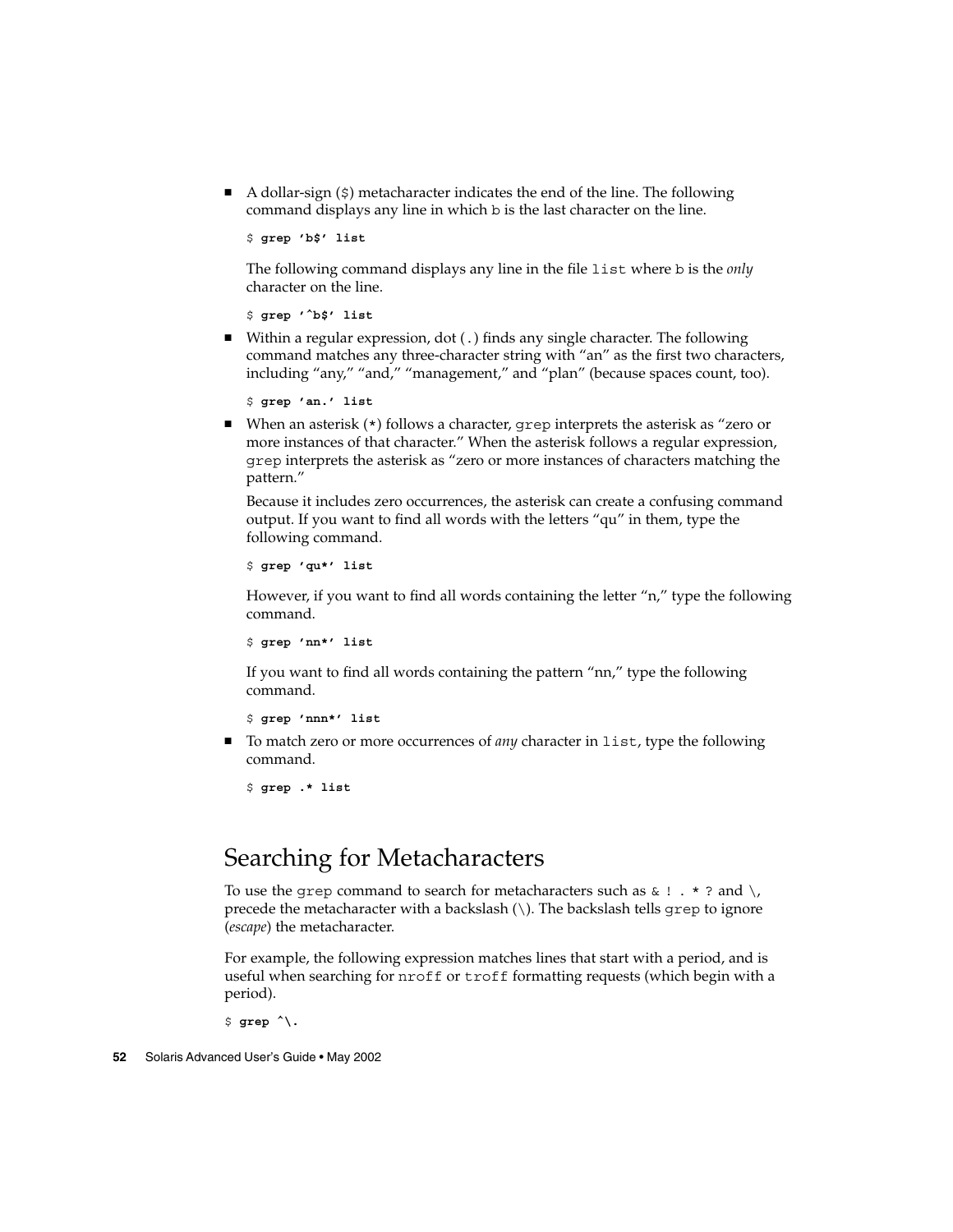Table 4–1 lists common search pattern elements you can use with grep.

**TABLE 4–1** grep Search Pattern Elements

| Character         | <b>Matches</b>                                                               |
|-------------------|------------------------------------------------------------------------------|
| $\wedge$          | The beginning of a text line                                                 |
| \$                | The end of a text line                                                       |
|                   | Any single character                                                         |
| $\left   \right $ | Any single character in the bracketed list or<br>range                       |
| $[\wedge \dots]$  | Any character not in the list or range                                       |
| $\ast$            | Zero or more occurrences of the preceding<br>character or regular expression |
| ×                 | Zero or more occurrences of any single<br>character                          |
|                   | The escape of special meaning of next<br>character                           |

Note that you can also use these search characters in vi text editor searches.

## Single or Double Quotes on Command Lines

As shown earlier, you use quotation marks to surround text that you want to be interpreted as one word. For example, type the following to use grep to search all files for the phrase "dang it, boys":

\$ **grep "dang it, boys" \***

You can also use single quotation marks (') to group multiword phrases into single units. Single quotation marks also make sure that certain that the system interprets metacharacters, such as \$, literally.

**Note** – The history metacharacter ! is always interpreted as a metacharacter, even inside quotation marks, unless you escape it with a backslash.

Escape characters such as  $\&$  !  $\&$  ? . ; and \ when you want grep to interpret these characters as ordinary typographical characters.

For example, if you type the following command, the system displays *all* the lines in the file list.

Chapter 4 • Searching Files **53**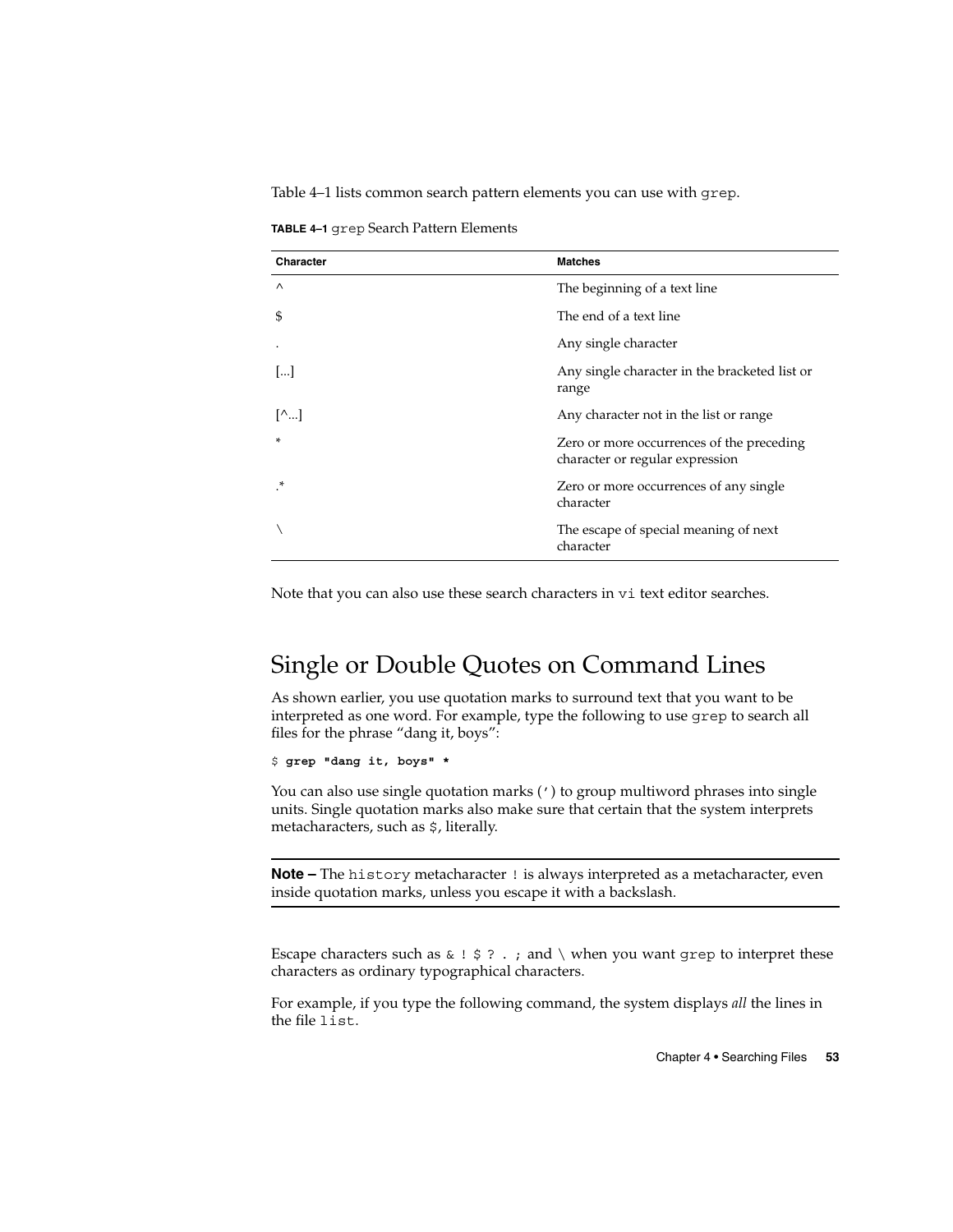#### \$ **grep \$ list**

However, if you type the following command, the system displays only those lines that contain the "\$" character.

\$ **grep '\\$' list**

For more information on the grep(1) command, refer to the *man Pages(1): User Commands*.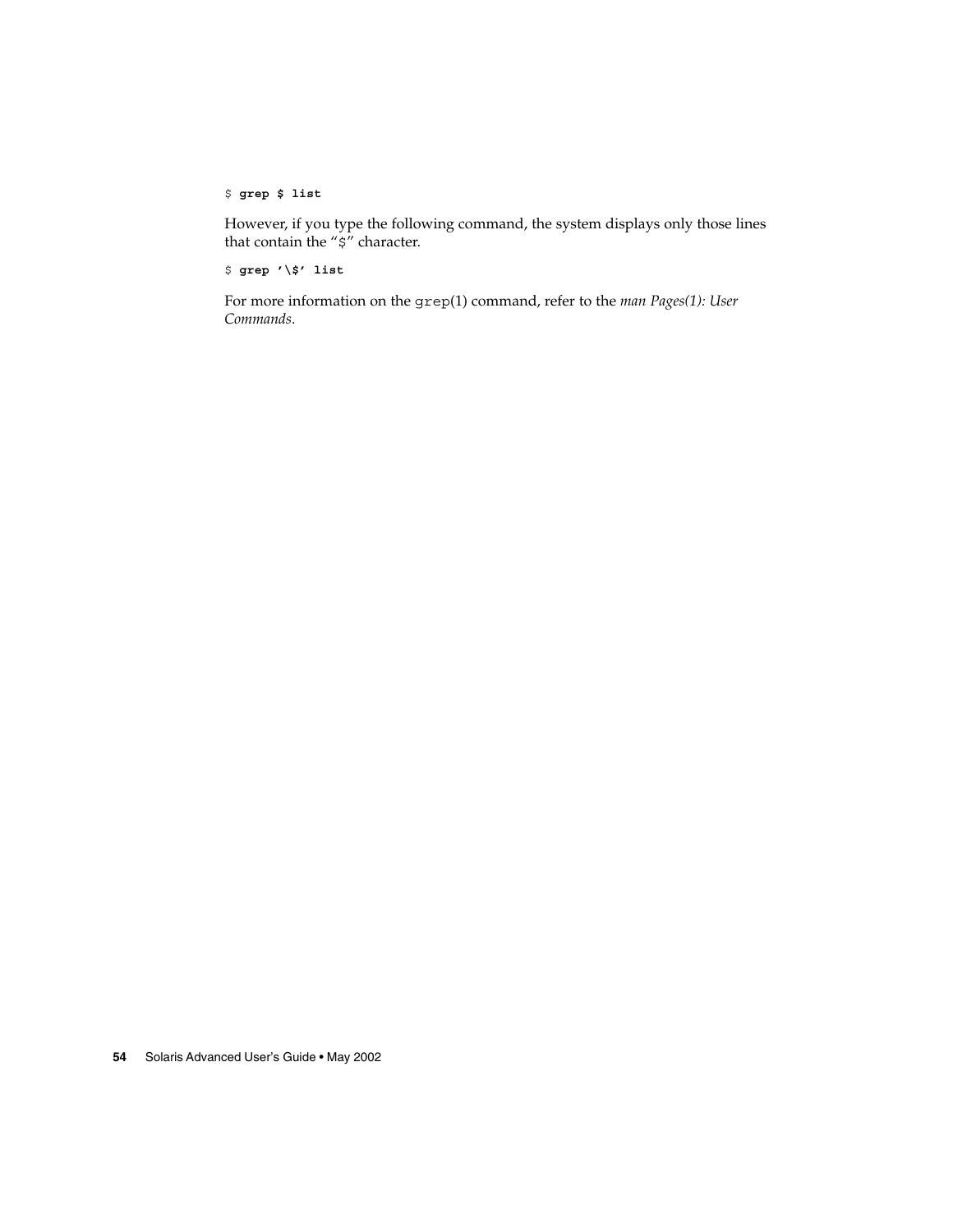### CHAPTER **5**

# Managing Processes and Disk Usage

This chapter describes the following topics..

- "Processes and PIDs" on page 55
- "Terminating Processes (pkill)" on page 56
- "Managing Disk Storage" on page 57

# Processes and PIDs

After your system interprets each command, the system creates an independent *process* with a unique process identification number (PID) to perform the command. The system uses the PID to track the current status of each process.

### What Commands Are Running Now (ps)

Use the ps command to see what processes are currently running.The ps command shows the *process identification number* (listed under PID) for each process you own, which is created after you type a command. This command also shows you the *terminal* from which it was started (TTY), the *cpu time* it has used so far (TIME), and the *command* it is performing (COMMAND).

If you add the -l option to the ps command, the system displays other process information, including the *state* of each running process (listed under S). The following list defines the codes used to describe processes.

- O Process is running on a processor
- S Sleeping: Process is waiting for an event to complete
- R Runnable: Process is on run queue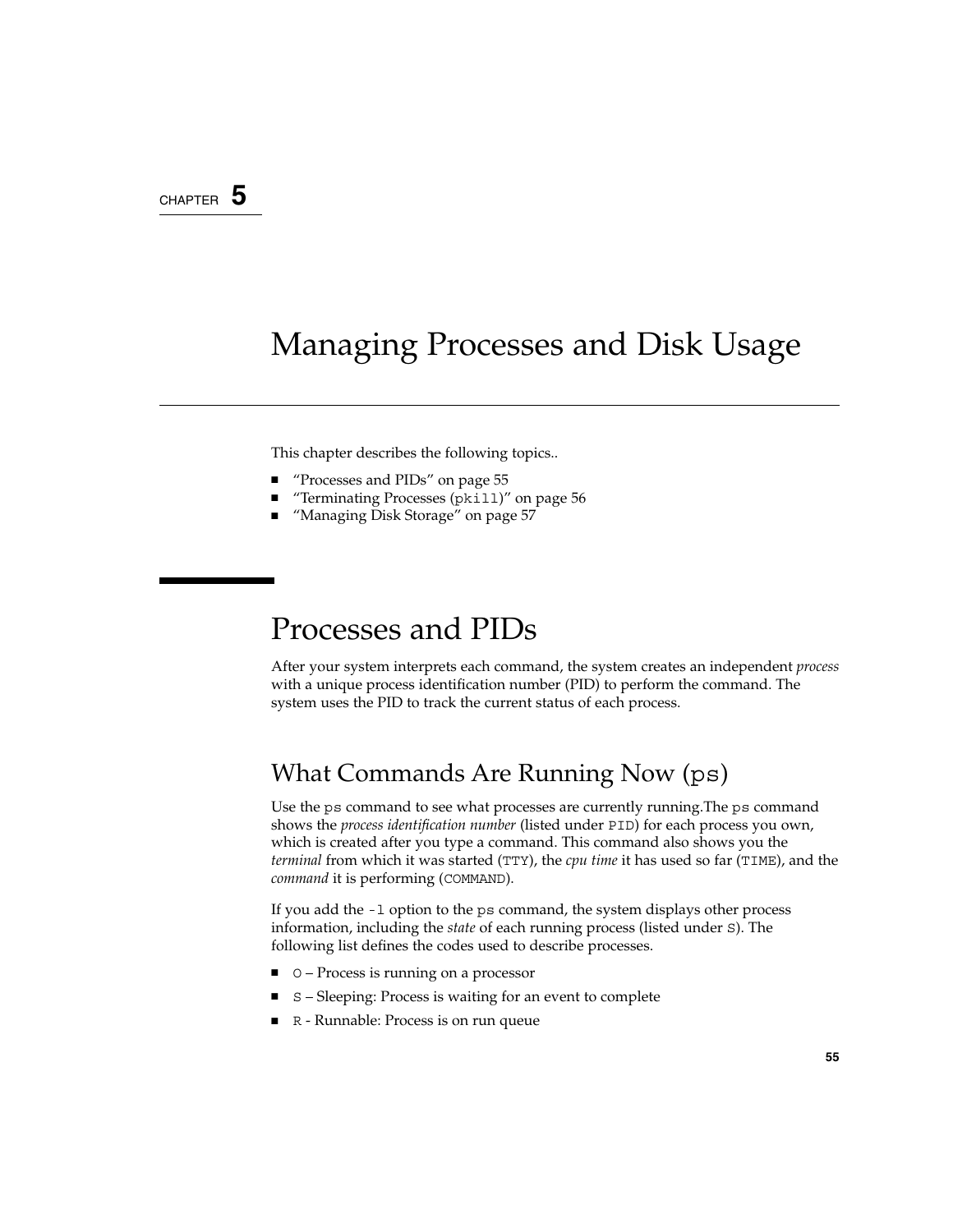- I Idle: Process is being create.
- Z Zombie state: Process terminated and parent not waiting
- T Traced: Process stopped by a signal because parent is tracing it
- X SXBRK state: Process is waiting for more primary memory.

Note that while ps is running, the status of an individual process can change. Since the ps command gives you only a snapshot of what's going on at the moment you issue the command, the output is only accurate for a split second after you type the command.

The ps(1) command has more options than those covered here. Refer to the *man Pages(1): User Commands*.

### Terminating Processes (pkill)

Most window environments have a tool for managing processes. See the tool's online help if you need information on using it.

You can use the pgrep and pkill commands to identify and stop command processes that you no longer want to run. These commands are useful when you mistakenly start a process that takes a long time to run.

To terminate a process:

- **1. Type** pgrep **to find out the PID(s) for the process(es).**
- **2. Type** pkill **followed by the PID(s).**

The following example illustrates how to find all the processes with a specific name (xterm) and terminate the xterm process that was started last.

```
$ pgrep xterm
17818
17828
17758
18210
$ pkill -n 18210
$
```
If you need to forcibly terminate a process, use the -9 option to the pkill command.

```
$ pkill -9 -n xterm
```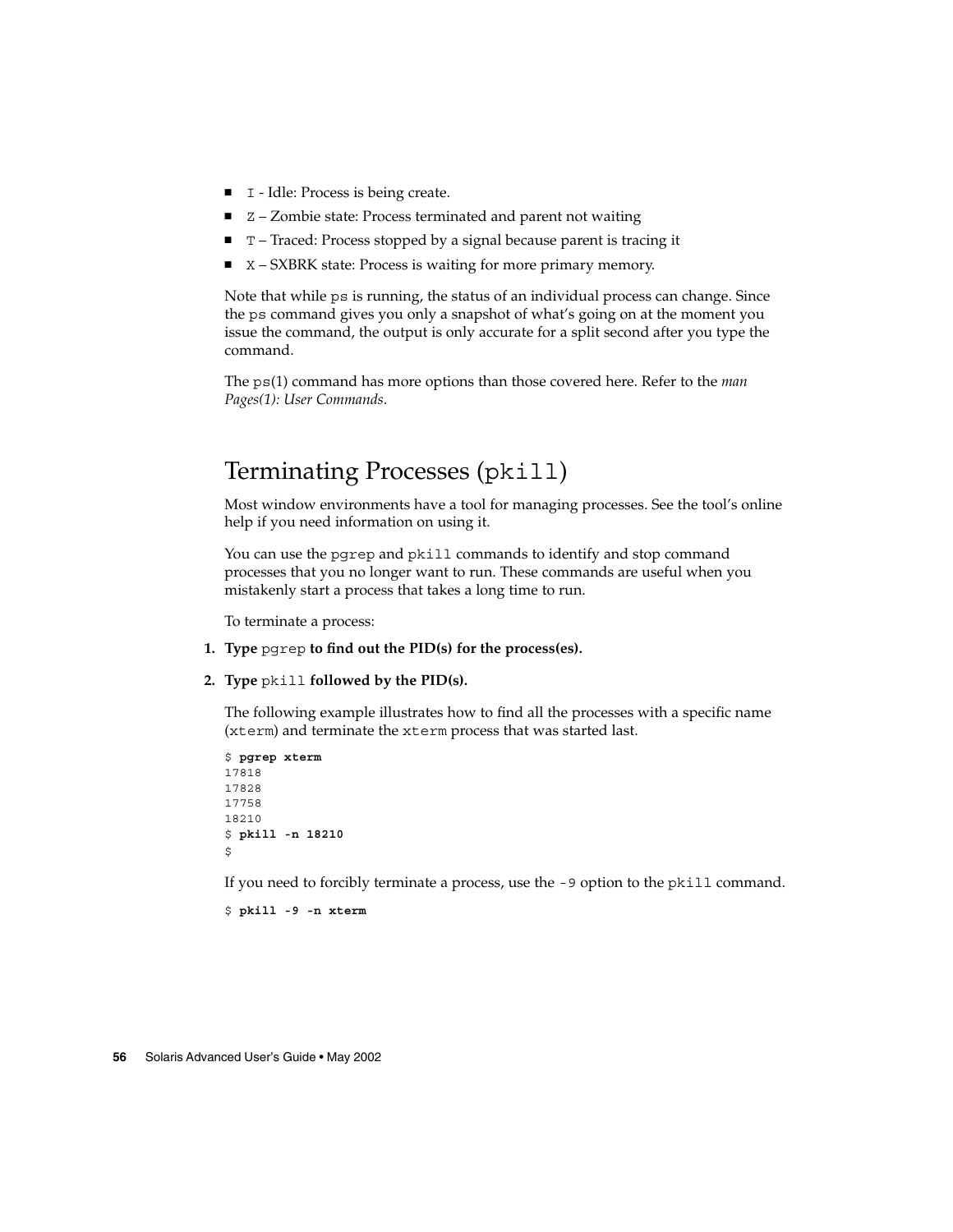# Managing Disk Storage

Because space on the disk is a limited resource, make sure that you know the amount of space currently in use.

# Displaying Disk Usage (df -k)

The df -k command displays the amount of space currently in use on each disk mounted (directly accessible) to your system. For the capacity of each disk mounted on your system, the amount of space available, and the percentage of space in use, use the df -k command.

\$ **df -k**

If the output of the df -k command indicates your file systems are at or above 90 percent capacity, clear unnecessary files. Clear the files by moving them to a disk or tape, using cp to copy files and mv to move them, or removing files with the rm command. Perform these kinds of "housekeeping" chores only on files that you own.

## Displaying Directory Usage (du)

You can use du to display the usage of a directory and all its subdirectories in units of 512 bytes or characters.

du shows you the disk usage in each subdirectory. For a list of subdirectories in a file system, change the directory to the path name that is associated with that file system. Then run the following pipeline:

```
$ du | sort -r -n
```
This pipeline, which uses the *reverse* (-r) and *numeric* (-n) options of the sort command, identifies large directories. Use ls -l to examine the size (in bytes) and modification times of files within each directory. Old files and text files larger 100 KBytes might warrant storage offline.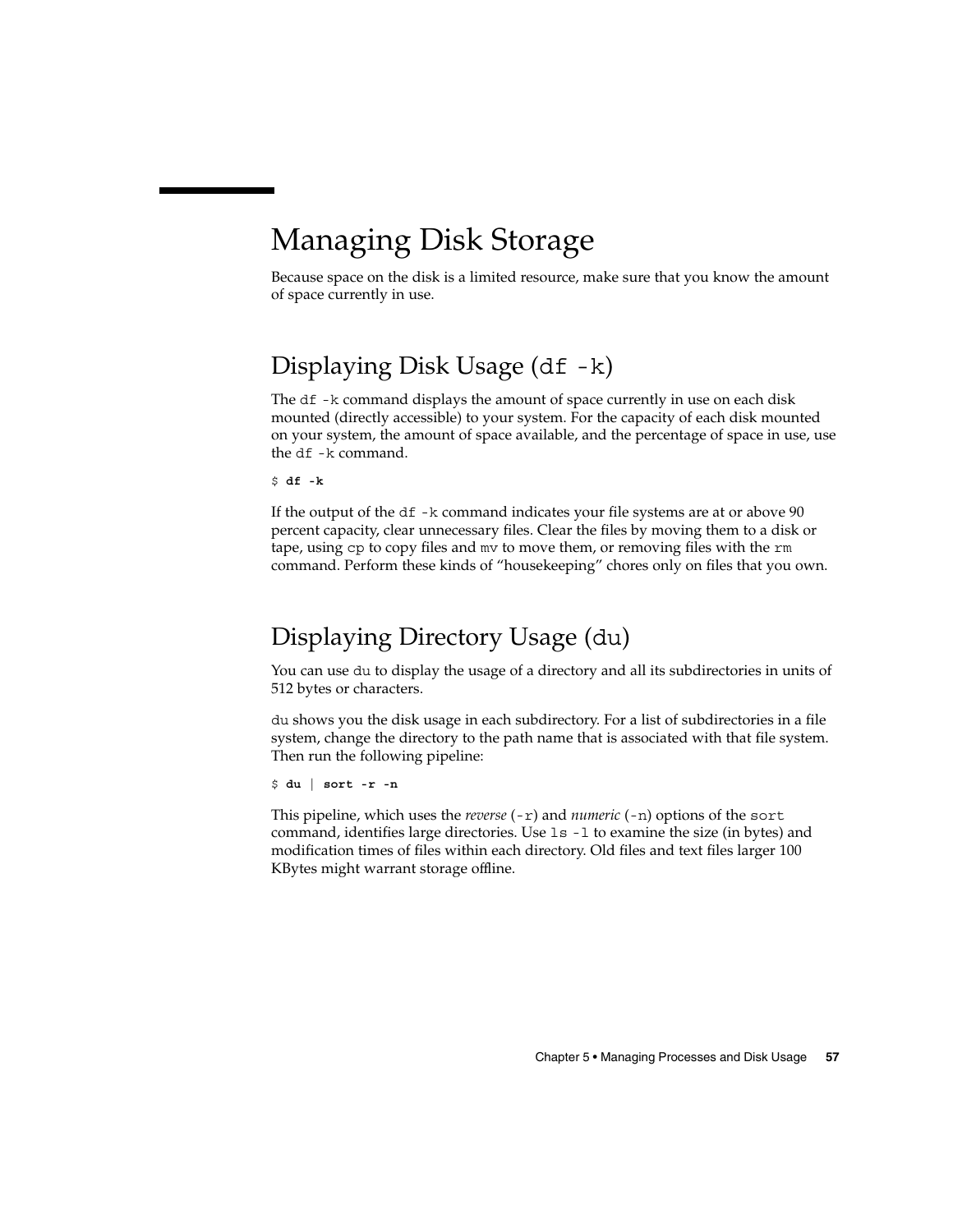Solaris Advanced User's Guide • May 2002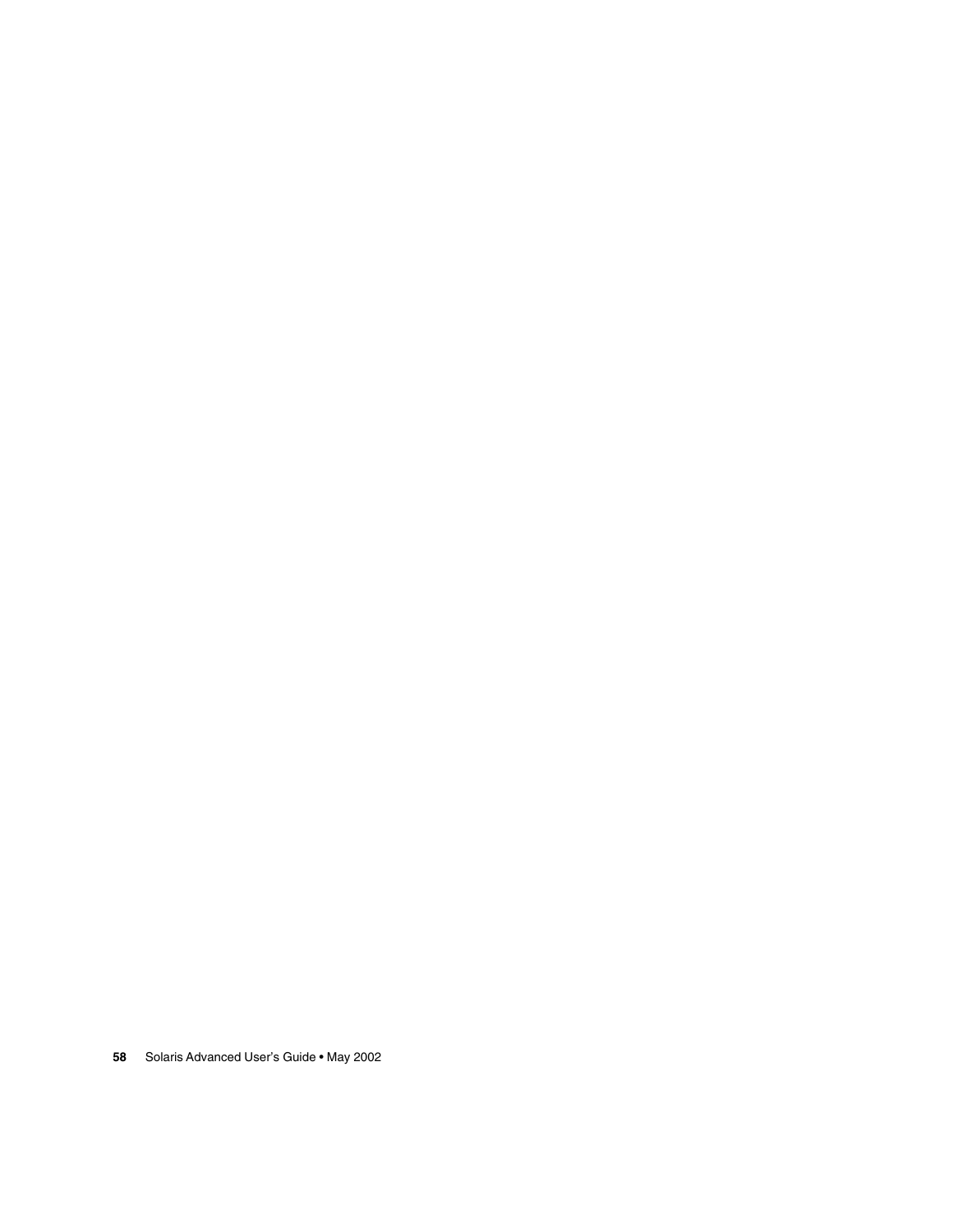#### CHAPTER **6**

# Using the vi Editor

vi (pronounced "vee-eye," short for visual display editor) is the standard SunOS text editor. vi is not window based and can be used on any kind of terminal to edit a wide range of file types.

You can type and edit text with  $vi$ , but it is not a word processor. vi does not process formatted text in the familiar manner of a commercial word processor. To produce formatted printouts, vi relies on a typesetting emulation program, such as nroff, troff, or ditroff. These programs enable you to format vi text by inserting codes that are then interpreted by the emulator.

vi uses a variety of commands, many of which have functions that overlap. This chapter provides an overview of the most essential vi commands. As you begin to use vi, you will find that it is an extremely powerful text editor, and proficiency happens with practice.

**Note** – The view utility is a read-only version of vi. When you open a file with view, you can use vi commands, but you cannot accidentally change the file by saving your changes.

# Starting vi

The following sections describe how to start  $vi$ , type text in a file, save (write) the file, and quit vi.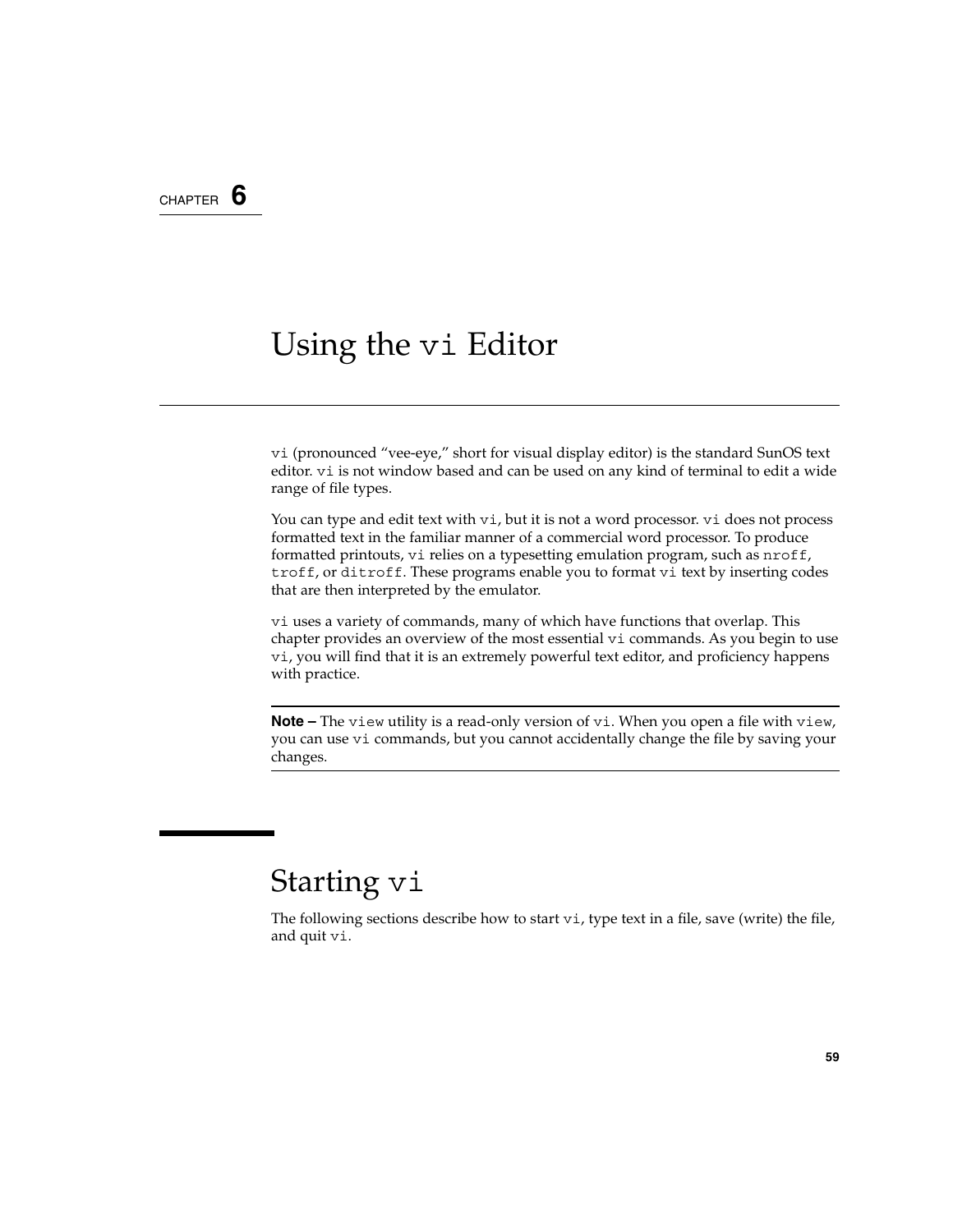# Creating a File

Start vi and edit the file paint as shown in this example:

\$ **vi paint**

If paint already exists, vi opens the existing file. If this is a new file, vi creates it. For the purposes of this example, paint should be a new file.

The vi editing screen appears in a moment:





The cursor appears in the upper left corner of the screen. Blank lines are indicated by a vertical series of tildes (~).

Note that you can also start vi without specifying a file name by just typing vi. You can then name the file later when you exit vi.

### Status Line

The last line of the screen, called the *status line*, shows the name of the file and the number of lines and characters in the file. When you create a new file, as is the case with the example, the status line indicates that it is a new file.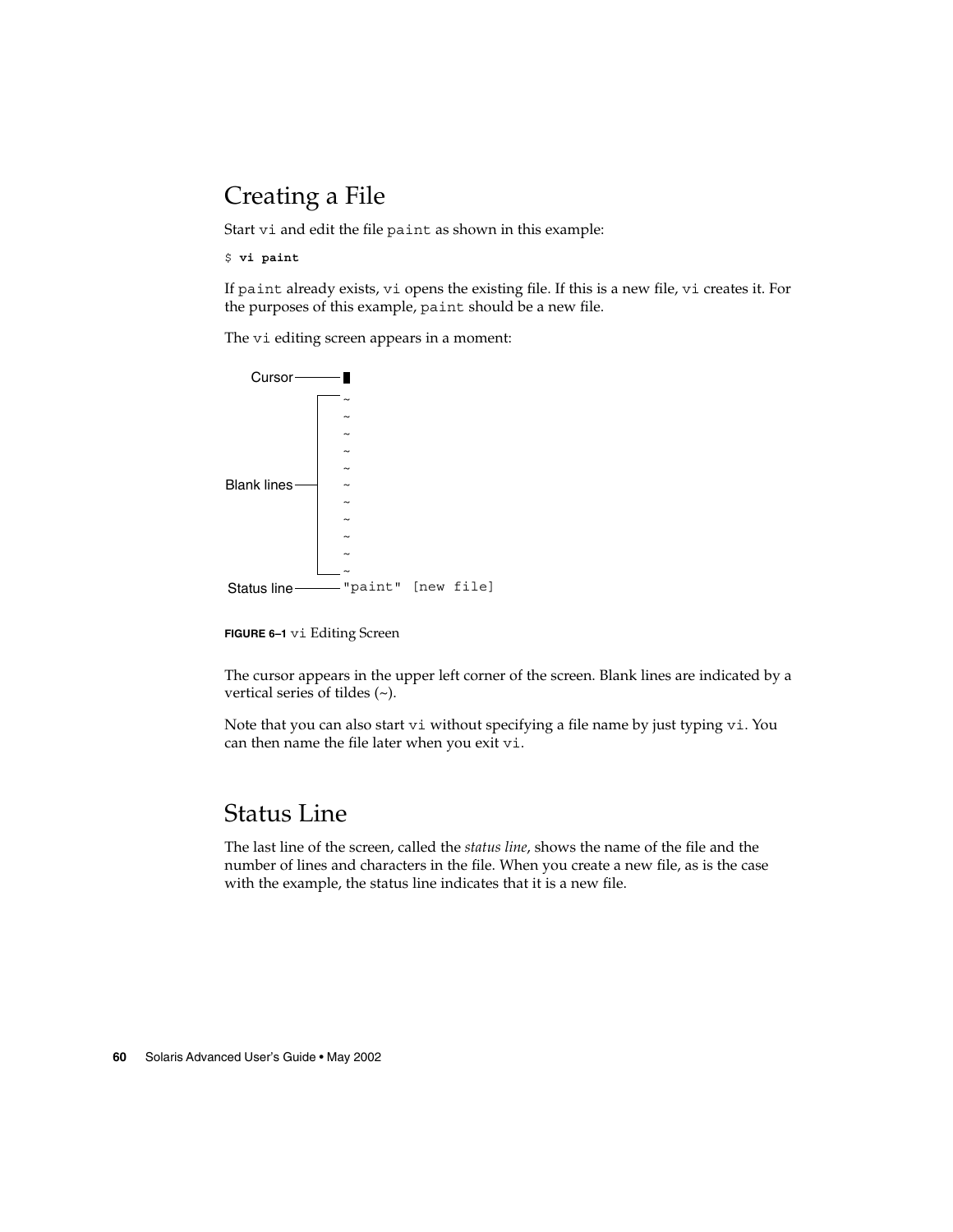# Two Modes of vi

Two modes of operation in vi are entry mode and command mode. You use *entry mode* to type text into a file, while *command mode* is used to type commands that perform specific vi functions. Command mode is the default mode for vi.

Because vi doesn't indicate which mode you're currently in, distinguishing between command mode and entry mode is probably the single greatest cause of confusion among new vi users. However, if you remember just a few basic concepts from the beginning, you should be able to avoid most of the usual "vi stress."

When you first open a vi file, it's always in command mode. Before you can type text in the file, you must type one of the vi entry commands, such as i ("insert"), to insert text *at* the current cursor location, or a ("append"), to insert text *after* the current cursor location. These and other vi entry commands are covered in greater detail later in this chapter.

Whenever you want to return vi to command mode, press Esc. If you're not sure which mode vi is presently in, simply press Esc to make sure it's in command mode and continue from there. If you press Esc while vi is already in command mode, the system beeps and the screen flashes, but no harm is done.

# Entry Mode

To type text in the sample file paint, type the vi "insert" command i. This command removes vi from command mode and puts it into entry mode.

Now type a few short lines of text, ending every line with a Return. Characters you type appear to the left of the cursor and push any existing characters to the right. For the moment, you can correct your mistakes by backspacing and retyping a line before you press Return. For information on editing text in vi, see "Changing Text" on page 68.

When you finish typing text in paint, press Esc to return to command mode. The cursor moves back onto the last character you typed. Now you can type more vi commands.

If vi seems to act unpredictably, make sure that you are not in "Caps Lock" mode, which would cause your entries to be all capital letters. On some systems, the F1 key (usually next to the Esc key) acts as the Caps Lock. Pressing this key instead of Esc is a common error.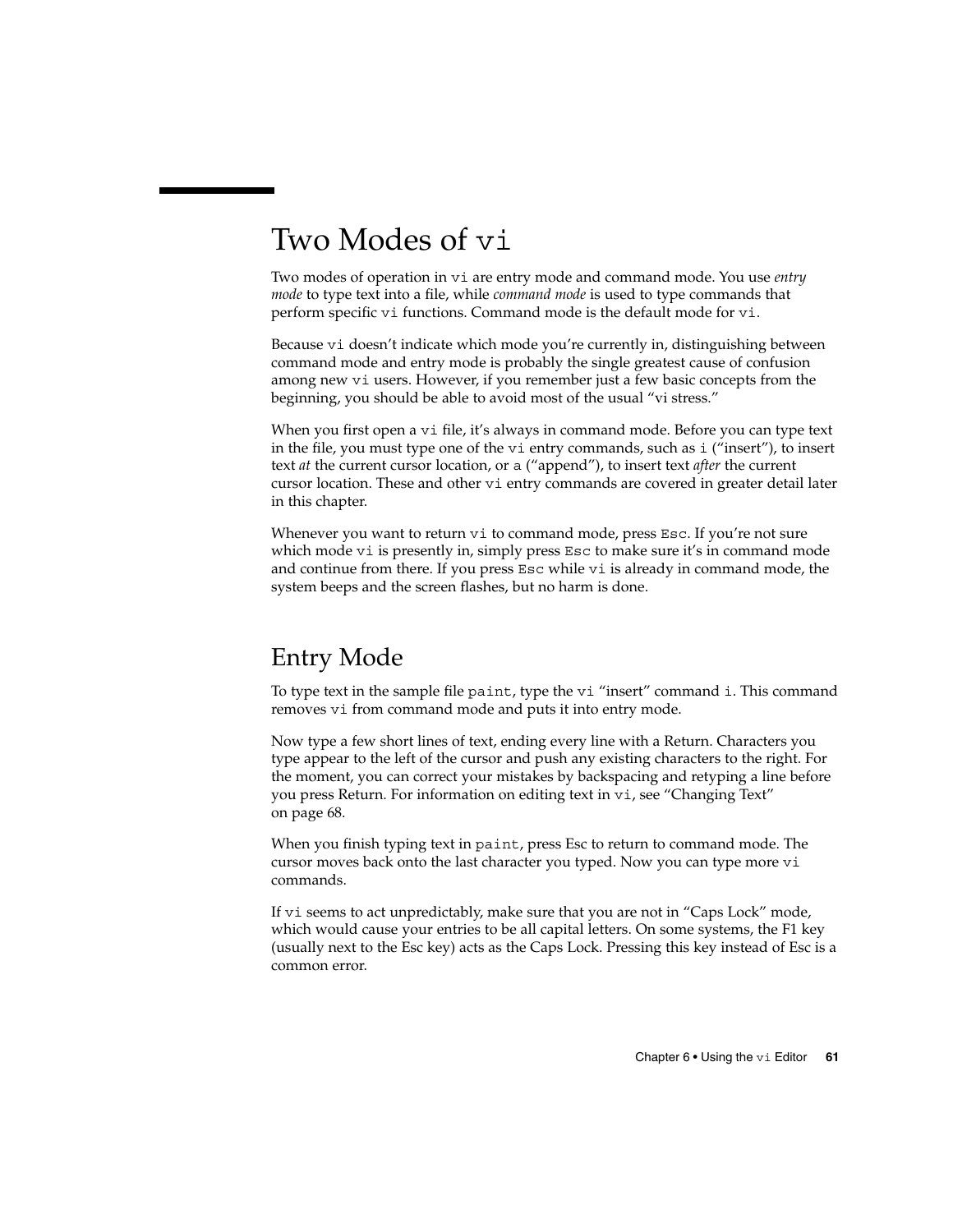**Note –** Occasionally you might need to instruct vi to clear or redraw the screen to eliminate, for example, extraneous system messages. To redraw the screen, enter command mode and press Ctrl-L.

## Command Mode

When you open a file with  $v_i$ , you are in command mode. In this mode, you can type commands to implement a wide range of functions. Most vi commands consist of one or two letters and an optional number. Usually, uppercase and lowercase versions of commands perform related but different functions. As an example, typing a appends the file to the right of the cursor, while typing A appends the file at the *end* of the line.

Most vi commands do not require that you press Return to execute them. Commands beginning with a colon (:), however, do require that you press Return after the command. Some discussions of the vi editor refer to commands that are preceded with a colon as a third, and uniquely separate mode of vi, *last-line mode*. This mode is so named because when you type the colon while in command mode, the colon and the remainder of what is typed appear on the bottom line of the screen. For the purpose of this discussion, however, all vi commands are initiated from command mode.

Commands that are preceded with a colon are actually *ex* commands. vi and ex are two separate interfaces to the same text-editing program. While vi is a screen-oriented interface, ex is a line-oriented interface. The full set of ex commands is available from within vi. When you press the colon, you are actually switching to the line-oriented, ex interface. This switch enables you to perform many file manipulation commands without ever leaving vi. See "Using ex Commands" on page 71, in this chapter, for further information.

# Ending a Session

When you edit a file in  $\forall i$ , your changes are not made directly to the file. Instead, they are applied to a copy of the file that vi creates in a temporary memory space that is called the *buffer*. The permanent disk copy of the file is modified only when you *write* (save) the contents of the buffer.

This arrangement is both positive and negative. A positive feature is that you can quit a file and discard all the changes that you have made during an editing session, leaving the disk copy intact. The negative feature is that you could lose the (unsaved) contents of the work buffer if the system crashes. People on remote terminals that are connected by phone lines are especially vulnerable to unplanned interruptions.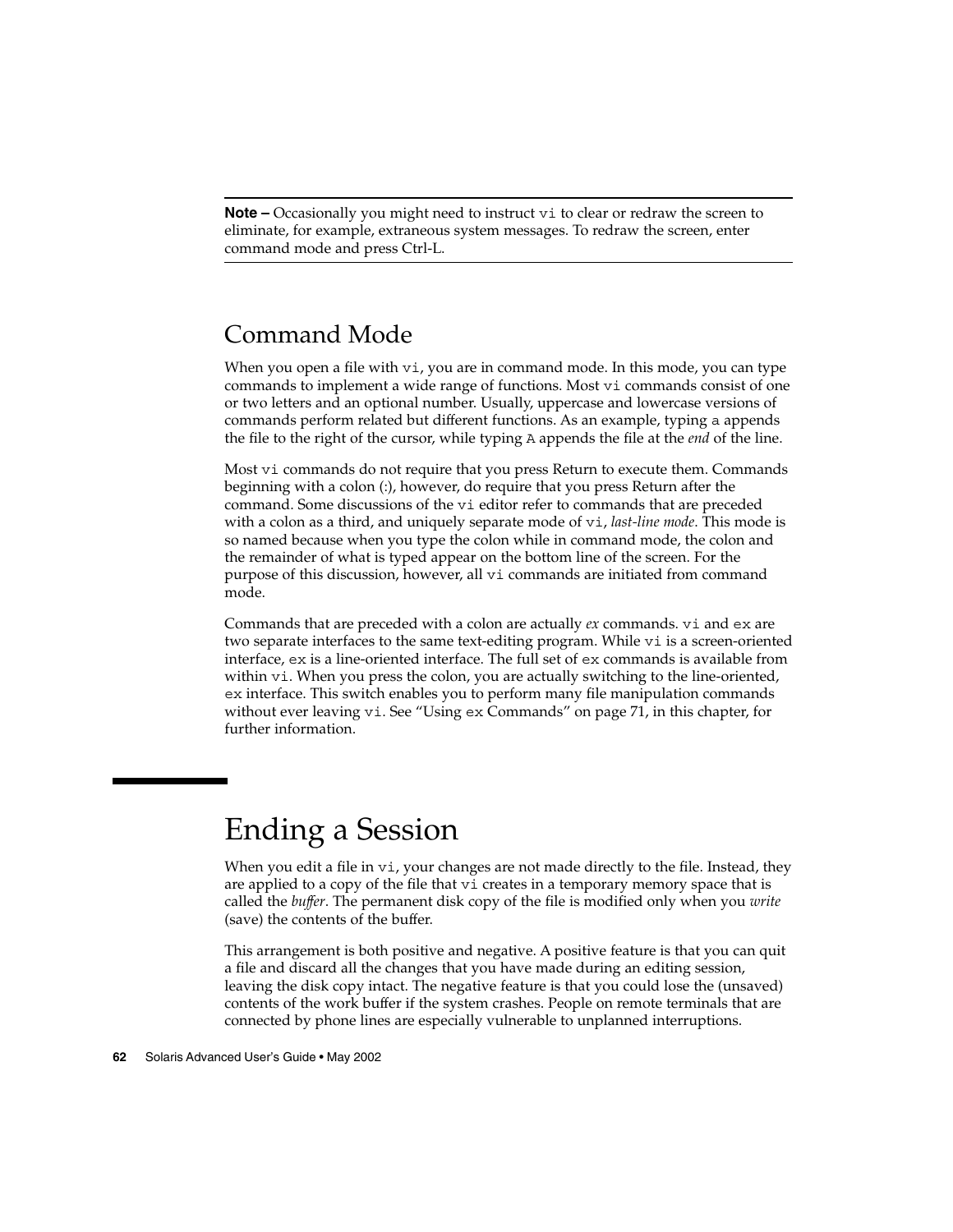The best policy is to save your work frequently, especially when you are making substantive changes.



**Caution –** Although it's possible to run multiple, simultaneous vi sessions on one file, it is not a good idea. Great confusion could result when you try to determine which changes have been written to the file and which changes have been overwritten from a simultaneous session.

# Saving Changes and Quitting vi

vi is rich in substantively synonymous commands that control the save of the buffer contents to a file and the exit from vi. These commands give you the option of saving, saving-and-quitting, or quitting-without-saving.

#### Saving

Save the contents of the buffer (write the buffer to the file on disk) by typing:

**:w**

Press Return.

### Saving and Quitting

Save and quit by typing:

**:wq**

Press Return. Alternatively, type ZZ.

Note that the command ZZ is neither preceded by a colon nor followed by Return.

### Quitting Without Saving

When you've made no changes to a file and want to quit, type:

**:q**

Press Return. If you have made changes, vi does not let you quit with :q. Instead, it displays the following message.

No write since last change (:quit! overrides)

If you do not want to save your changes, type:

Chapter 6 • Using the vi Editor **63**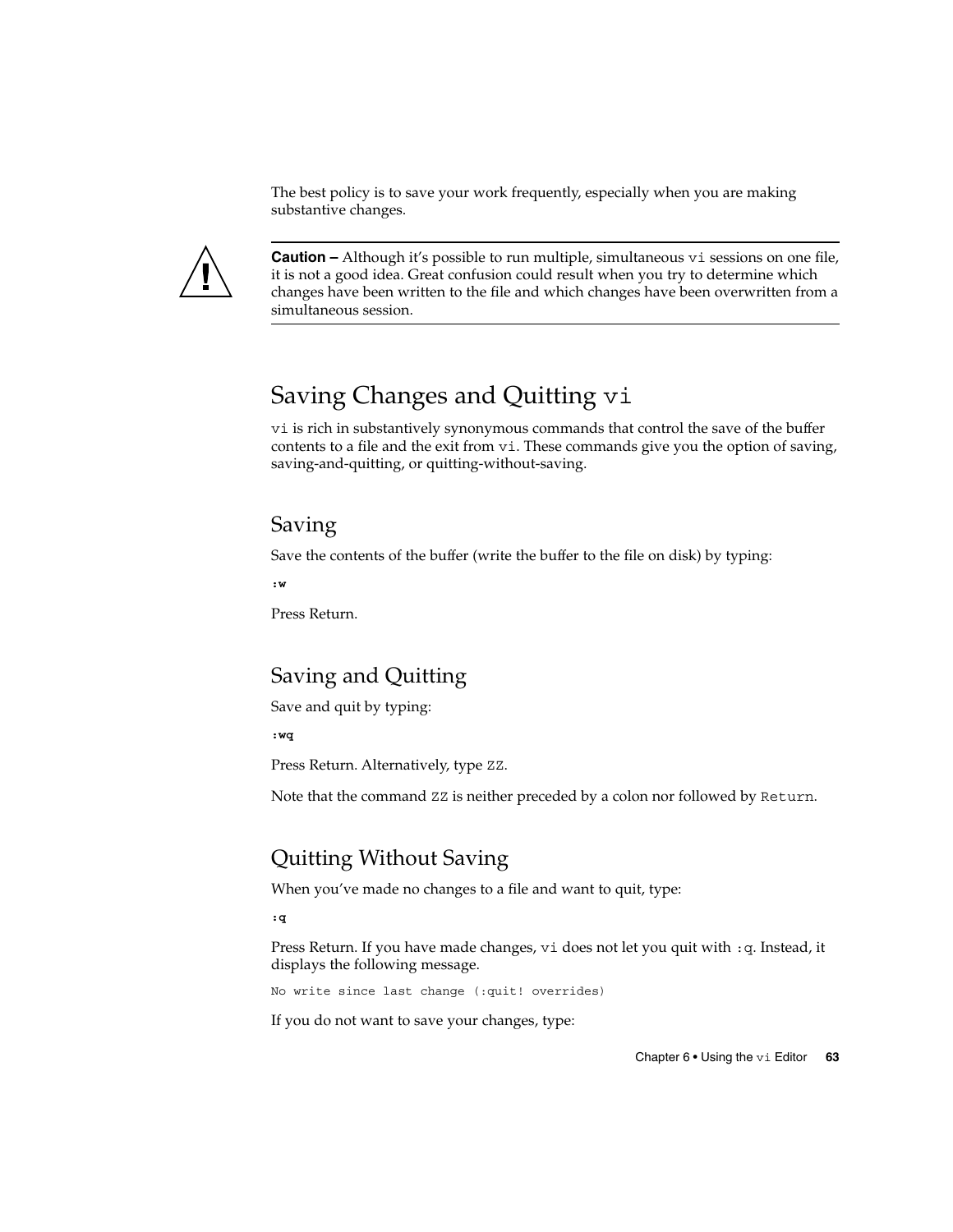Press Return.

# Printing a File

After you quit a vi file, you can print the file with the following command:

\$ **lp** *filename*

In this example, *filename* is the name of the vi file to be printed. This command prints the file to your default printer. The file is printed without any formatting, line for line, just as it appears on the screen. See Chapter 8 for more information on printer commands.

# Basic vi Commands

The following sections explain the following categories of vi commands.

- Moving around in a file
- Inserting text
- Changing and substituting text
- Undoing changes to text
- Deleting text
- Checking your spelling
- Formatting your file output
- Repeating commands

## Moving Around in a File

In the previous sections you learned how to create, save, print, and exit a vi file. Now that you have created a file, you'll need to understand the concepts that are required to navigate within it. Open your practice file now, and try each of the commands that are discussed in this section.

**:q!**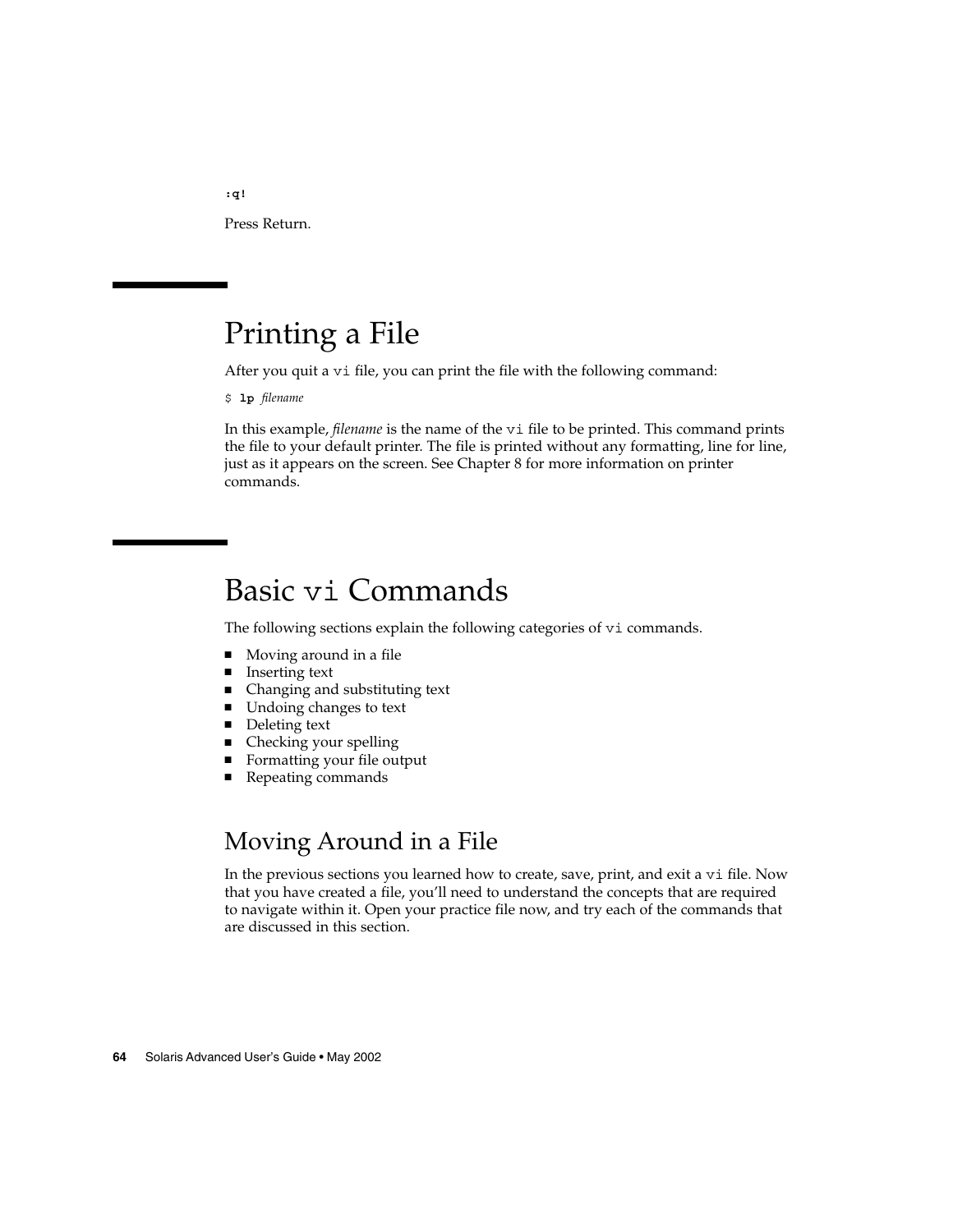#### Moving the Cursor

When you start  $vi$ , the cursor is in the upper left corner of the  $vi$  screen. In command mode, you can move the cursor with a number of keyboard commands. Certain letter keys, the arrow keys, and the Return key, Back Space (or Delete) key, and the Space Bar can all be used to move the cursor when you're in command mode.

**Note** – Most vi commands are case sensitive. The same command typed in lowercase and uppercase characters might have different effects.

#### *Moving With Arrow Keys*

If your machine is equipped with arrow keys, try these now. You should be able to move the cursor freely about the screen by using combinations of the up, down, right, and left arrow keys. Notice that you can only move the cursor across already existing text or input spaces.

If you're using vi from a remote terminal, the arrow keys might not work correctly. The arrow key behavior depends on your terminal emulator. If the arrow keys don't work for you, you can use the following substitutes:

- To move left, press h.
- To move right, press 1.
- To move down, press j.
- To move up, press k.

#### *Moving One Word*

Press w ("word") to move the cursor to the right one word at a time.

Press b ("back") to move the cursor to the left one word at a time.

Press W or B to move the cursor past the adjacent punctuation to the next or previous blank space.

Press e ("end") to move the cursor to the last character of the current word.

#### *Moving to Start or End of Line*

Press  $\hat{ }$  to move the cursor to the start of the current line.

Press  $\frac{1}{2}$  to move the cursor to the end of the current line.

#### *Moving Down One Line*

Press the Return key to move the cursor to the beginning of the next line down.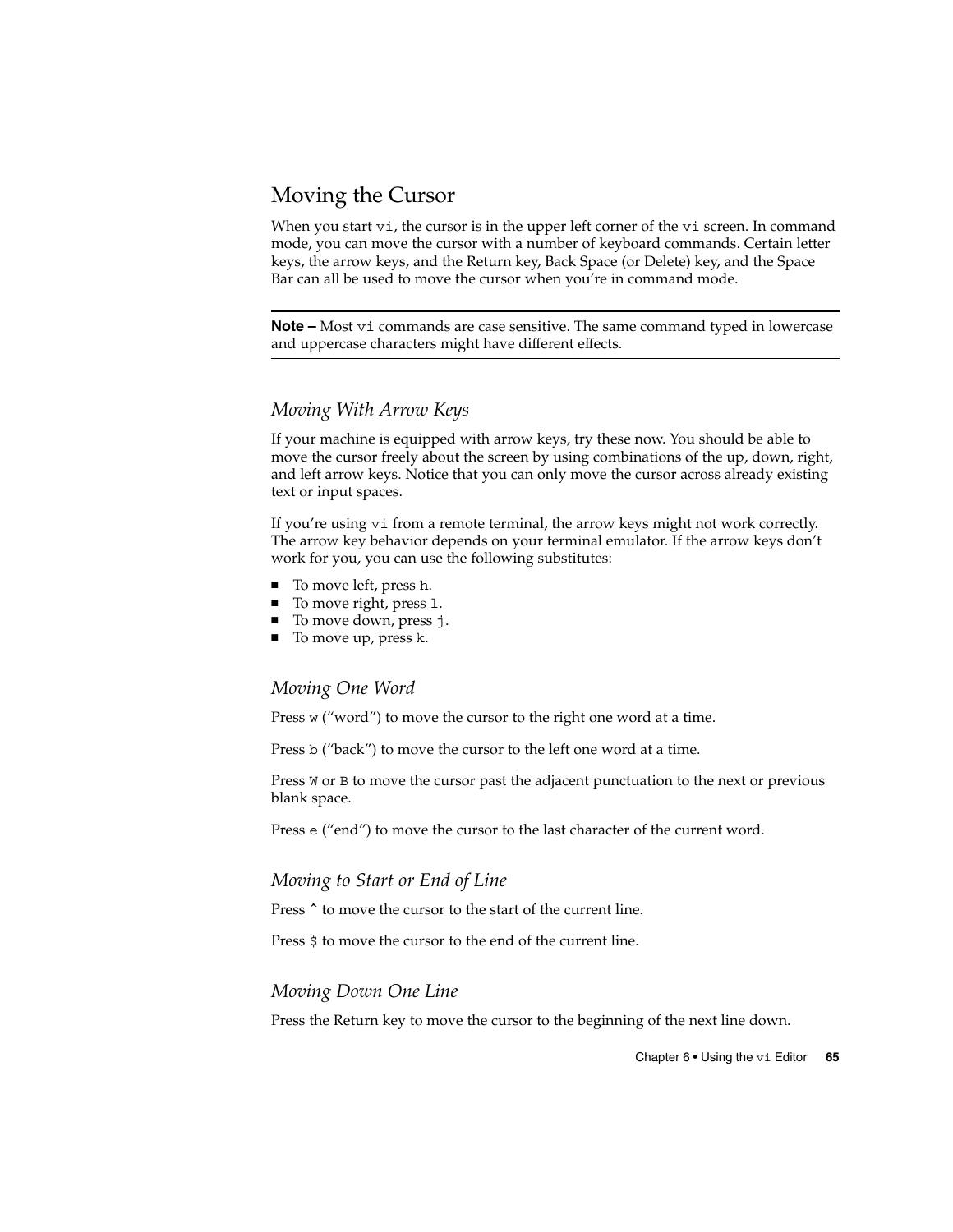#### *Moving Left*

Press the Back Space key to move the cursor one character to the left.

#### *Moving Right*

Press the Space Bar to move the cursor one character to the right.

*Moving to the Top*

Press H ("high") to move the cursor to the top of the screen.

*Moving to the Middle*

Press M ("middle") to move the cursor to the middle of the screen.

#### *Moving to the Bottom*

Press L ("low") to move the cursor to the bottom of the screen.

#### Paging and Scrolling

If you move down when the cursor is at the bottom of the screen, or move up when the cursor is at the top of the screen, you will see the text scroll up or down. This scrolling can be an effective way to display more text in a short file, but it can be tedious to move this way through a long file.

You can page or scroll backward or forward through a file, a screen or a half-screen at a time. To try out these commands on paint, you might want to add text so you have a longer file to work with.

Note that paging and scrolling are fundamentally different. Scrolling actually scrolls the cursor up or down through the text *a line at a time,* as though it were on a paper scroll. Paging moves the cursor up or down through the text *a screenful at a time*. On a fast system, you might not notice the difference. However, if you're working from a remote terminal or in any other situation where your system is running slower than usual, this difference can become painfully apparent.

#### *Page Forward One Screen*

To scroll forward (move down) one screenful, press Ctrl-F. (Hold down the Control key and press the F key.) The cursor moves to the upper left corner of the new screen.

#### *Scroll Forward One-Half Screen*

To scroll forward one half of a screen, press Ctrl-D.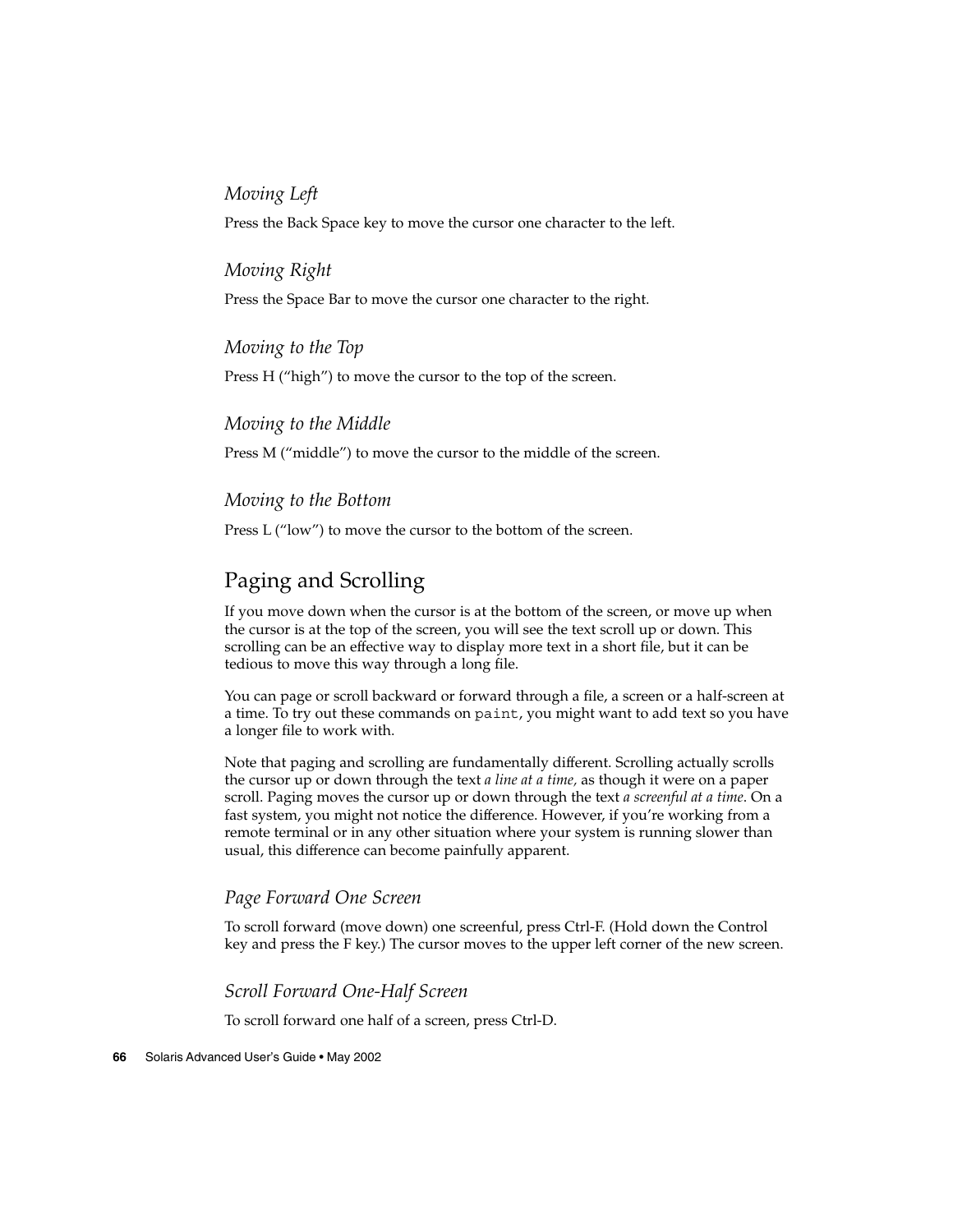#### *Page Backward One Screen*

To scroll backward (that is., move up) one screenful, press Ctrl-B.

#### *Scroll Backward One-Half Screen*

To scroll backward one half of a screen, press Ctrl-U.

### Inserting Text

vi provides many commands for inserting text. This section introduces you to the most useful of these commands. Note that each of these commands places vi in entry mode. To use any of these commands, you must first be in command mode. Remember to press Esc to make sure you are in command mode.

#### Append

Type a (append) to insert text to the *right* of the cursor. Experiment by moving the cursor anywhere on a line and typing a, followed by the text you want to add. Press Esc when you're finished.

Type A to add text to the *end* of a line. To see how this command works, position the cursor anywhere on a text line and type A. The cursor moves to the end of the line, where you can type your additions. Press Esc when you are finished.

#### Insert

Insert text to the left of the cursor by typing i from command mode.

Type I to insert text at the beginning of a line. The command moves the cursor from any position on that line. Press Esc to return to command mode after you type the desired text.

#### Open Line

Use these commands to open new lines, either above or below the current cursor position.

Type o to open a line *below* the current cursor position. To experiment, type o followed by a bit of text. You can type several lines of text if you like. Press Esc when you are finished.

Type O to open a line *above* the current cursor position.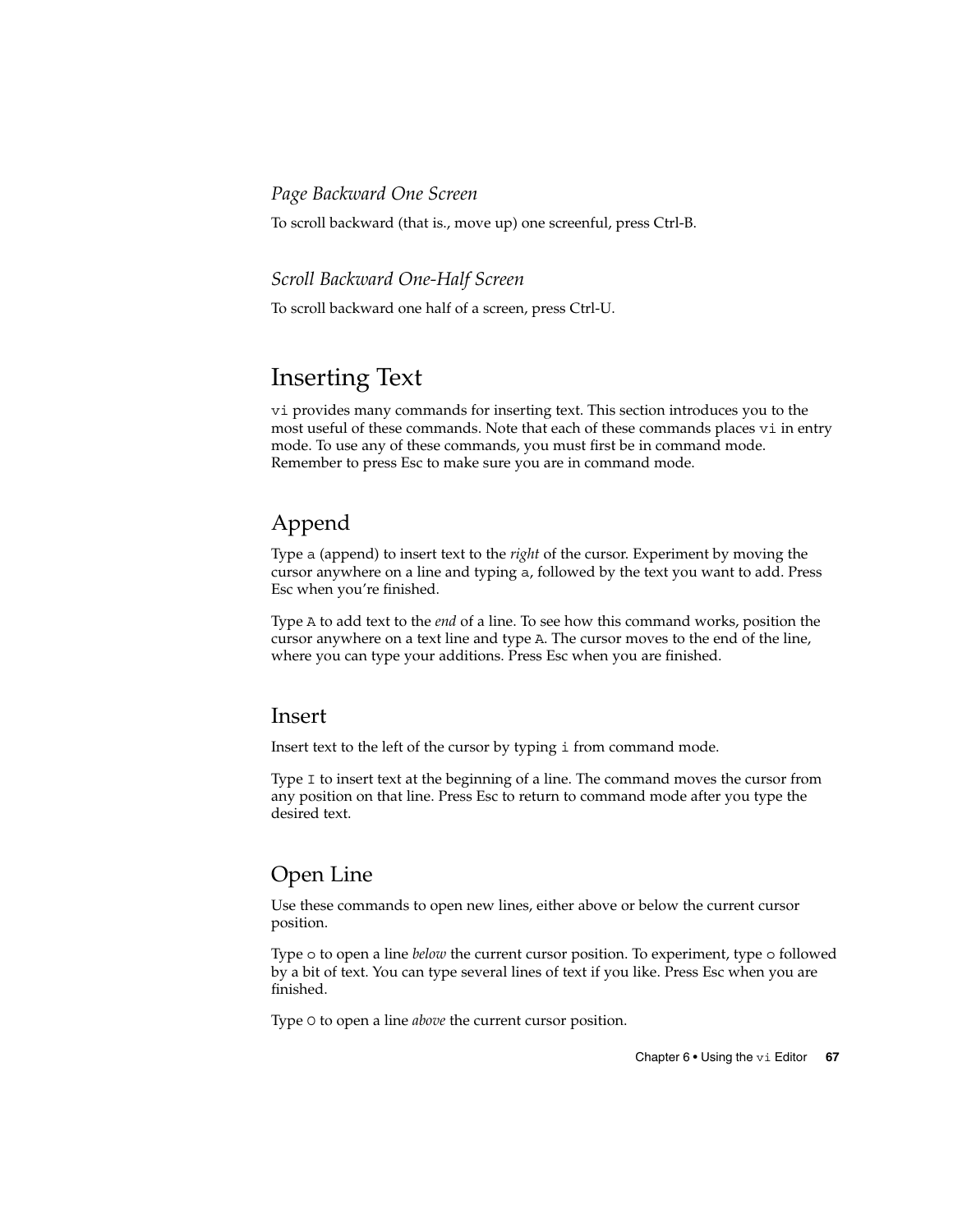# Changing Text

Changing text involves the substitution of one section of text for another. vi has several ways to do this, depending on circumstances.

### Changing a Word

To replace a word, position the cursor at the beginning of the word to be replaced. Type cw, followed by the new word. To finish, press Esc.

To change *part* of a word, place the cursor on the word, to the *right* of the portion to be saved. Type cw, type the correction, and press Esc.

### Changing a Line

To replace a line, position the cursor anywhere on the line and type cc. The line disappears, leaving a blank line for your new text (which can be of any length). Press Esc to finish.

### Substituting Character(s)

To substitute one or more characters for the character under the cursor, type s, followed by the new text. Press Esc to return to command mode.

#### Replacing One Character

Use this command to replace the character highlighted by the cursor with another character. Position the cursor over the character and type r, followed by just one replacement character. After the substitution, vi automatically returns to command mode (you do not need to press Esc).

# Undoing Changes

When you edit text and make changes to a vi file, you might occasionally wish that you had *not* changed something. vi's undo commands enable you to back up one operation and continue on from there.

### Undoing the Previous Command

If you make a mistake in vi or if you just change your mind after an operation is completed, you can undo your last command by pressing u immediately after the command. You do not need to press Esc after you type u. By pressing u a *second* time you undo the undo.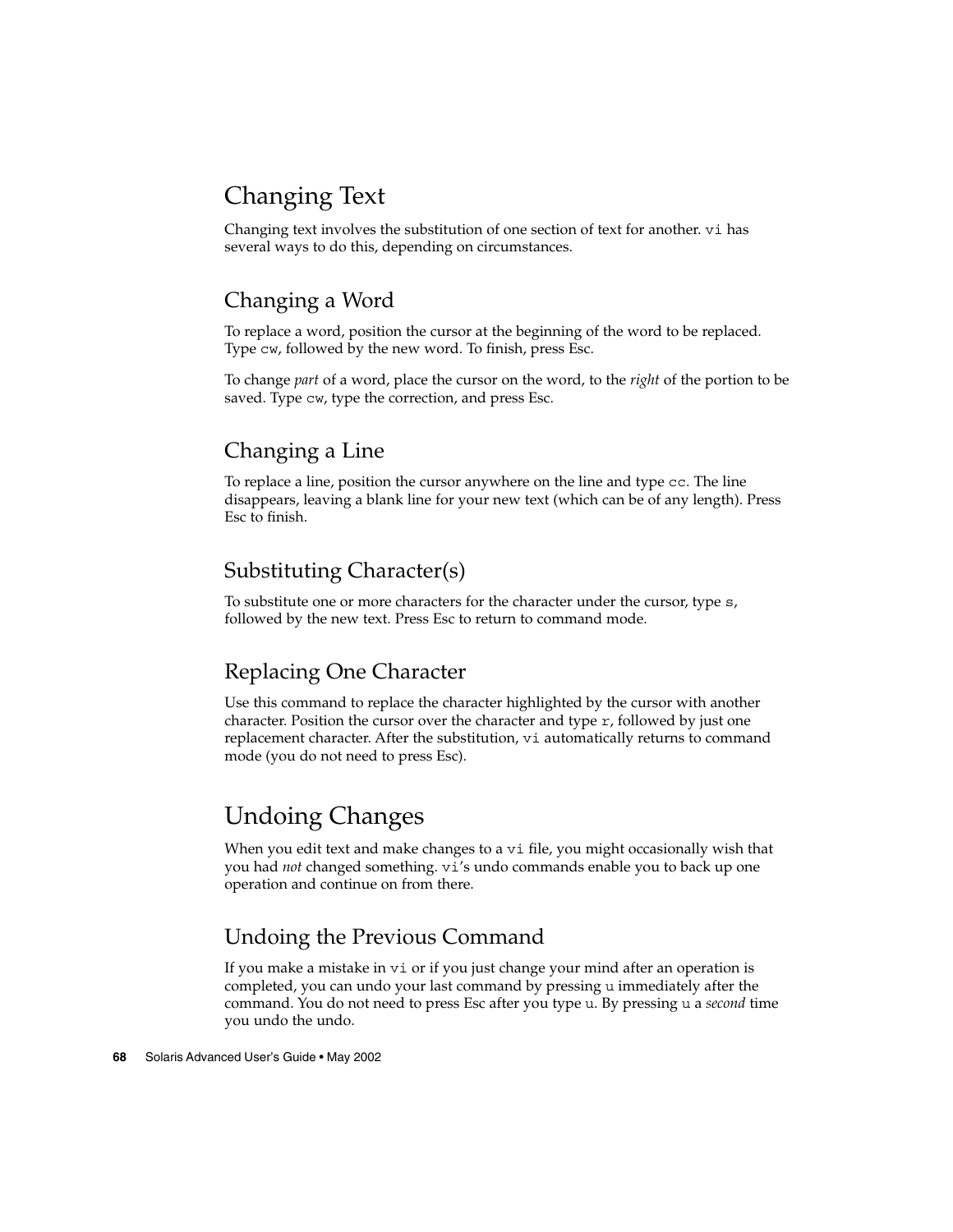#### Undoing Changes to a Line

Type U to undo all changes you've made to a line. This command works only if you haven't moved the cursor off the line. You do not need to press Esc after you type U.

# Deleting Text

These vi commands delete the character, word, or line you indicate. vi stays in command mode, so any subsequent text insertions must be preceded by additional commands to enter entry mode.

#### Deleting One Character

To delete one character, position the cursor over the character to be deleted and type x.

The x command also deletes the space the character occupied—when a letter is removed from the middle of a word, the remaining letters will close up, leaving no gap. You can also delete blank spaces in a line with the x command.

To delete one character before (to the left of) the cursor, type X (uppercase).

#### Deleting a Word or Part of a Word

To delete a word, position the cursor at the beginning of the word and type dw. The word and the space it occupied are removed.

To delete part of a word, position the cursor on the word to the *right* of the part to be saved. Type dw to delete the rest of the word.

#### Deleting a Line

To delete a line, position the cursor anywhere on the line and type dd. The line and the space it occupied are removed.

# Copying and Moving Text — Yank, Delete, and Put

Many word processors allow you to "copy and paste" and "cut and paste" lines of text. The vi editor also includes these features. The vi command-mode equivalent of "copy and paste" is *yank and put*. The equivalent of "cut and paste" is *delete and put*.

The methods for copying or moving small blocks of text in vi involves the use of a combination of the yank, delete, and put commands.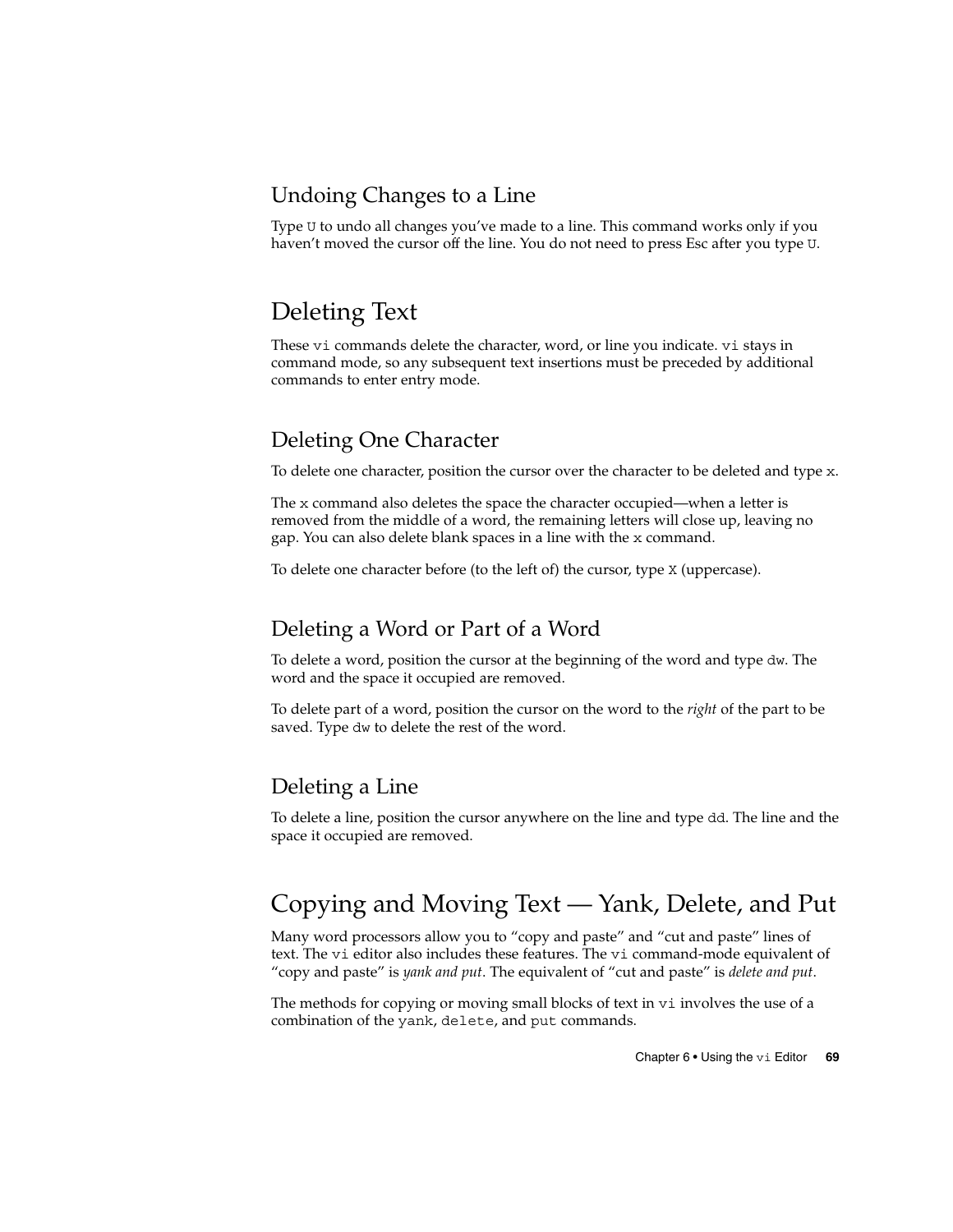### Copying Lines

Copying a line requires two commands: yy or Y ("yank") and either p ("put below") or P ("put above"). Note that Y does the same thing as yy.

To yank one line, follow these steps.

- 1. Position the cursor anywhere on the line you want to yank.
- 2. Type yy.
- 3. Move the cursor to the line above where you want to put (copy) the yanked line.
- 4. Type p.

A copy of the yanked line appears in a new line *below* the cursor.

To place the yanked line in a new line *above* the cursor, type P.

The yy command works well with a count: to yank 11 lines, for example, type 11yy. Eleven lines, counting down from the cursor, are yanked, and vi indicates this with a message at the bottom of the screen: 11 lines yanked.

You can also use the P or p commands immediately after any of the deletion commands discussed earlier. This action puts the text you deleted above or below the cursor, respectively.



**Caution –** Use only cursor-moving commands between yanking or deleting and putting. If you delete or yank any other text before putting the new text in place, the lines you yanked or deleted are lost.

#### Moving Lines

Moving lines also requires two commands: dd ("delete") and either p or P.

To move one line, position the cursor anywhere on the line and type dd. For example, to delete 5 lines, type 5dd.

Next, move the cursor to the line above where you want the deleted line reinserted and type p. This inserts the text on a new line below the cursor.

Alternatively, you can put the deleted line above the cursor by typing P.

## Using a Count to Repeat Commands

Many vi commands can be preceded by a repeat factor (called a *count*)—a number that precedes the command and tells it how many times to repeat the operation.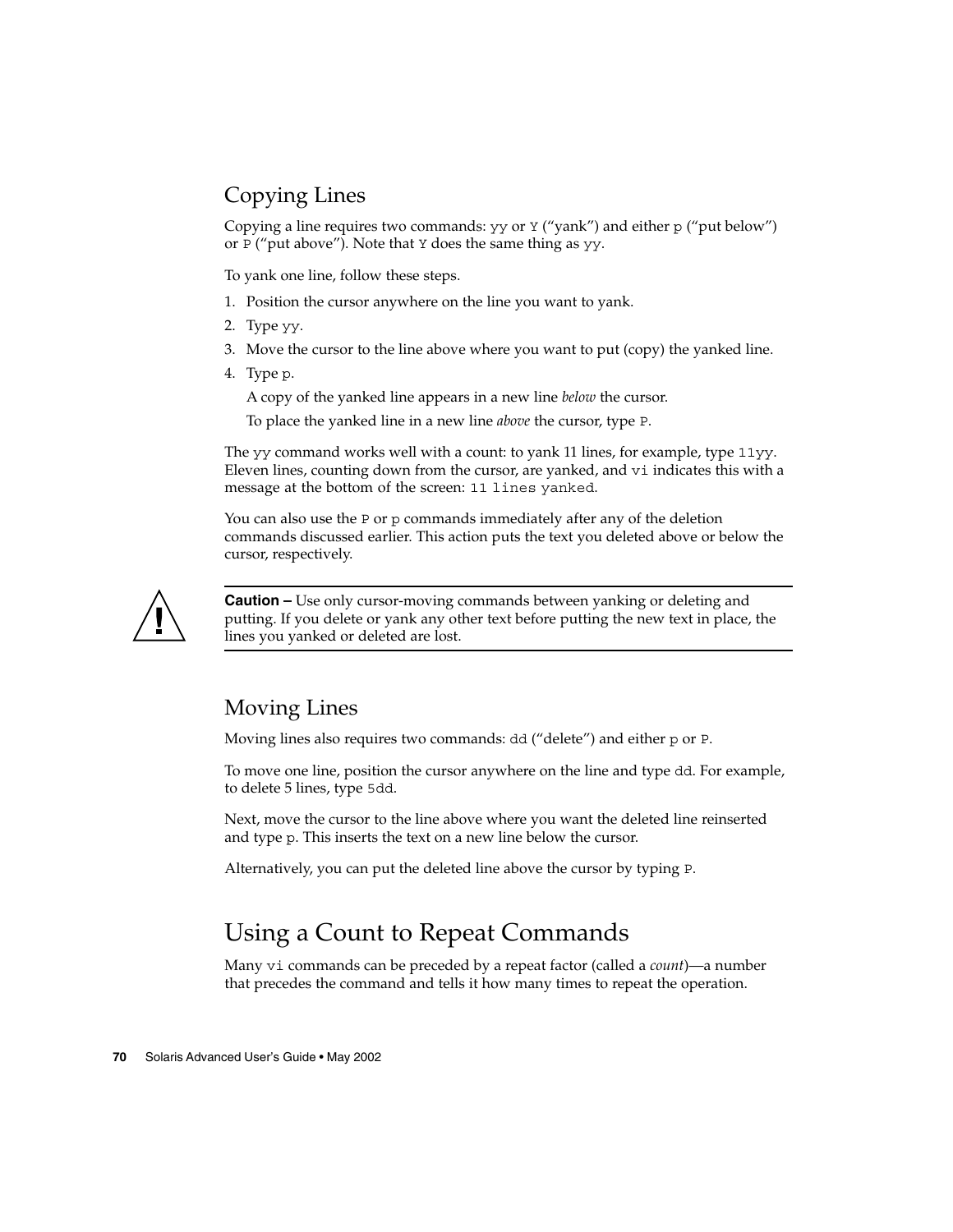Most of the commands in the previous sections take counts. For instance, 3dd repeats the command to delete a line three times, therefore deleting three lines. 2dw deletes two words, and 4x deletes four characters or spaces. You can also use counts with commands to move the cursor, such as  $3w$  and  $2Ctr1-F$ . In the section "Summary of Basic vi Commands" on page 76 each command that takes a count is indicated by "[count]" before the command name.

Typing a period (.) repeats the previous text-changing command. For example, if you have just deleted a line with dd, you can move the cursor to another line and delete it by simply typing a period.

# Using ex Commands

ex commands are more accurate and convenient than yank, delete, and put when you're dealing with large blocks of text. Rather than counting lines on the screen and then searching for an insertion point, you give vi a range of lines to be moved or copied and then specify the line before the insertion point. Of course, with a delete command there is no insertion point.

## Turning Line Numbers On and Off

To turn line numbers *on*, type : set nu and press Return.

Line numbers appear in the left margin. Note that these numbers do not appear when you print out the file. They are visible only on the screen.

```
1 Oh, when I die, take my saddle from the wall,
2 Put it on my pony, lead him out of the stall.
3 Tie my bones to his back, point our faces to the west,
4 And we'll ride the prairies that we love the best.
5
6 Ride around, little doggies,
7 Ride around real slow.
8 Firey and Snuffy are rarin' to go.
~
~
~
~
~
~
:set nu
```
To turn line numbers *off*, type :set nonu and press Return.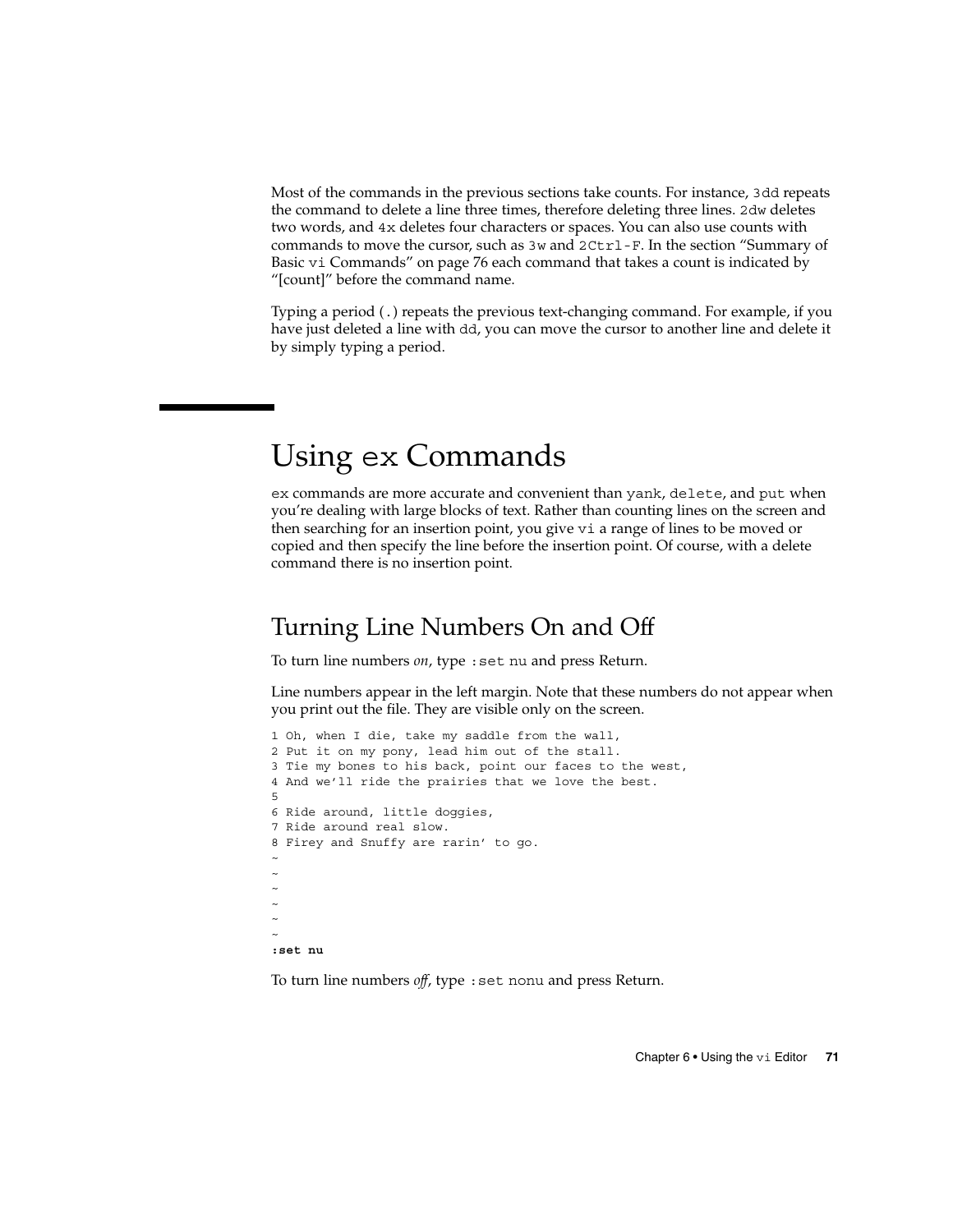# Copying Lines

The basic form of the ex copy command is:

**:***line#***,***line#* **co** *line#*

The first two numbers (separated by a comma) specify the range of lines to be copied. The third number is the line *before* the insertion point.

For example, to copy lines 1 through 5 of paint and place the copy after line 12, you would type the following:

**:1,5 co 12**

Then press Return.

When you specify line ranges, use the abbreviations:

- Period (.) to denote "from the current line."
- Dollar sign (\$) to denote "to end of file."

Thus, to copy the range "from the current line through line 5" and insert this block after line 12, you would type:

**:.,5 co 12**

To copy the range "from line 6 through the end of the file" and insert this block after line 2, you would type:

**:6,\$ co 2**

## Moving Lines

The basic form of the ex move command is similar to the copy command that is discussed in the previous section.

:*line#***,***line#* **m** *line#*

Line ranges and insertion points are specified in the same ways, including use of the abbreviations . and \$. The difference in function is simply that "move" removes a block from one location and reinserts it elsewhere.

For example, to move lines 1 through 5 to the line following 12, you would type:

**:1,5 m 12**

Then press Return.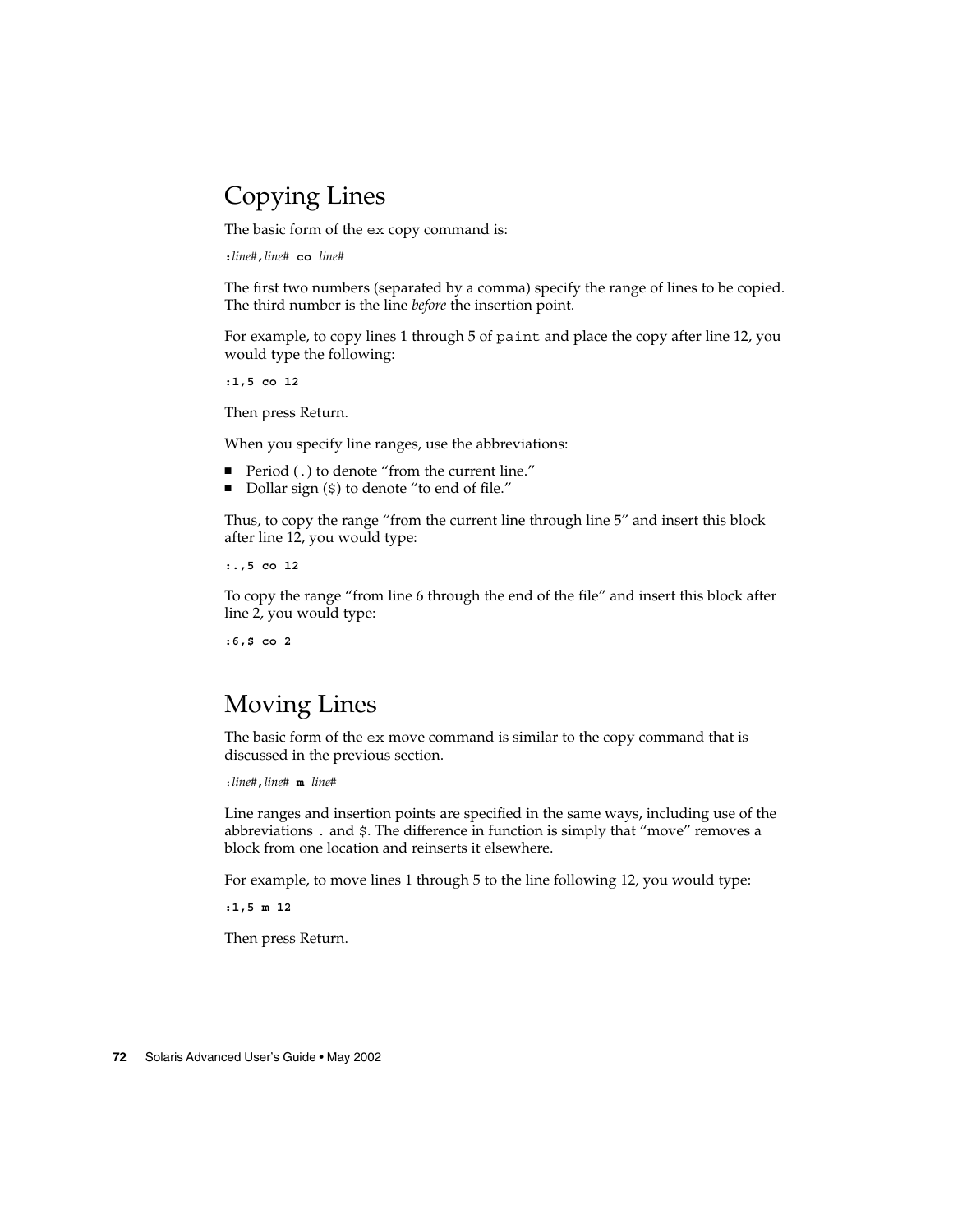### Deleting Lines

To delete a range of lines, use the command form:

:*line#*,*line#* **d**

For example, to delete lines 1 through 5, you would type:

**:1,5 d**

# Searching and Replacing With vi

vi provides several ways to find your place in a file by locating a specified string of characters. vi also has a powerful global replacement function.

### Finding a Character String

A *character string* is one or more characters in succession. A string might include letters, numbers, punctuation, special characters, blank spaces, tabs, or carriage returns. A string can be a grammatical word or it can be part of a word.

To find a character string, type / followed by the string you want to search for, and then press Return. vi positions the cursor at the next occurrence of the string. For example, to find the string "meta," type /meta followed by Return.

Type n to go to the *next* occurrence of the string. Type N to go to the *previous* occurrence.

To search backward in a file, you can use ? instead of /. In this situation, the directions of n and N are reversed.

Searches normally are case sensitive: a search for "china" will not find "China." If you want vi to ignore case during a search, type : set ic. To change it back to the default, case-sensitive mode, type :set noic.

If vi finds the requested string, the cursor stops at its first occurrence. If the string is not found, vi displays Pattern not found on the last line of the screen.

Certain special characters ( / & ! . ^ \*  $\frac{1}{5}$  \ ?) have special significance to the search process and must be "escaped" when they are used in a search. To escape a special character, precede it with a backslash (\). For example, to search for the string "anything?" type /anything\? and press Return.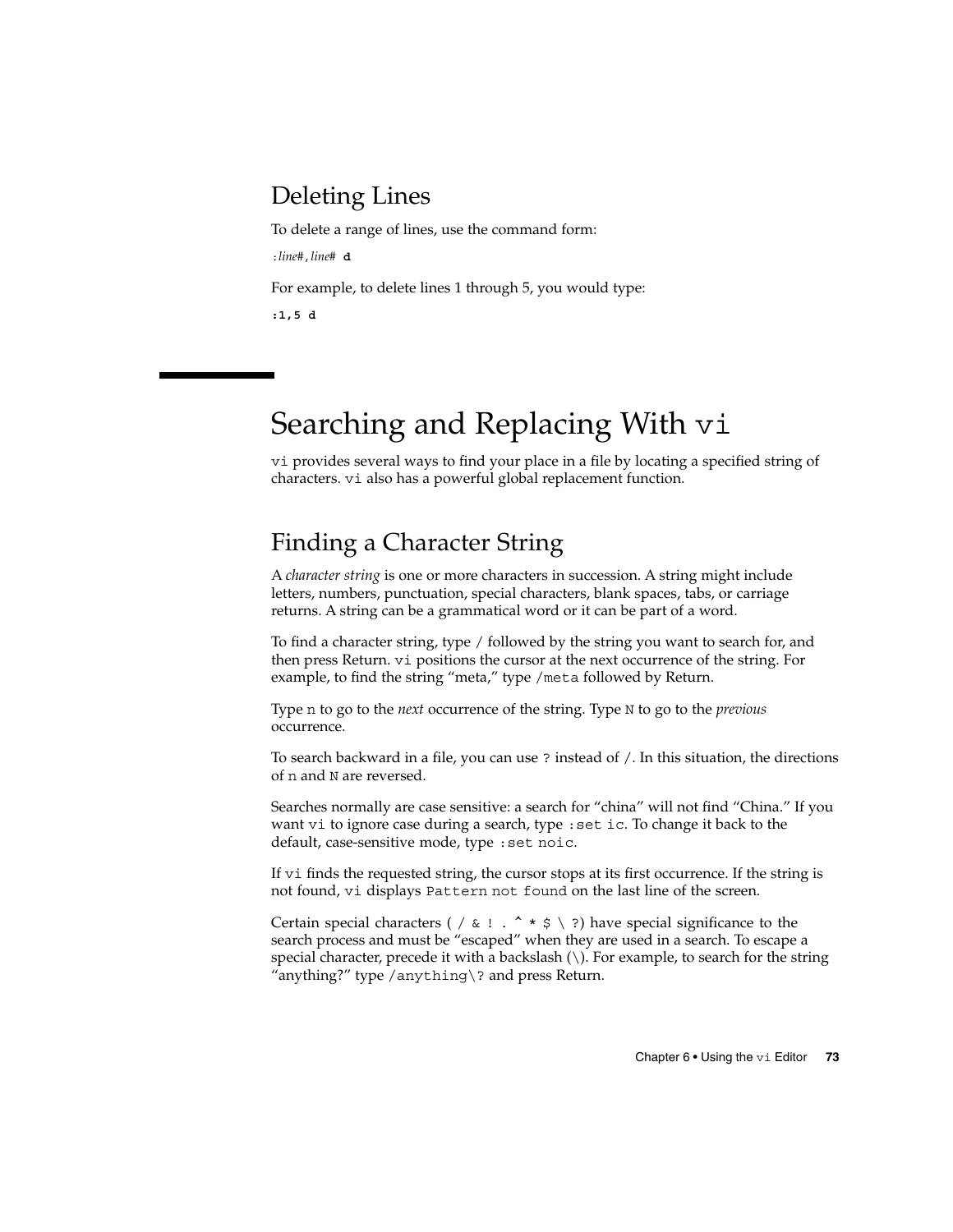You can use these special characters as commands to the search function. If you want to search for a string that includes one or more of these characters, you must precede the special character with a backslash. To escape a backslash itself, type  $\setminus \setminus$ .

### Refining the Search

You can make searches more precise by tagging the string with indicators for the following characteristics:

- Beginning of line
- End of line
- Beginning of word
- End of word
- Wildcard characters

To match the beginning of a line, start the search string with a caret (^). For example, to find the next line beginning with "Search", type:

#### **/^Search**

To match the end of a line, end the search string with a dollar sign (\$). For example, to find the next line ending with "search.", type:

#### **/search\.\$**

Note that the period is escaped with a backslash.

To match the beginning of a word, type  $\setminus$  at the beginning of the string; to match the end of a word, type \> at the end of the string. Thus, to match a word, rather than a string, combine the end-of-word and beginning-of-word tags in the search pattern. For example, to find the next occurrence of the word—as opposed to the string—"search", type:

#### **/\<search\>**

To match any character, type a period (.) in the string at the location to be matched. For example, to find the next occurrence of "disinformation" or "misinformation," type:

#### **/.isinformation**

Because this is a search for a string and not a word, this search pattern might also find such constructions as "misinformationalist" and "disinformationism."

To search for alternative characters in a string, enclose the alternatives in brackets. The search pattern / [md] stringfinds strings that begin with either "m" or "d." Conversely, /[d-m]*string* finds strings that begin with any letter from "d" through "m."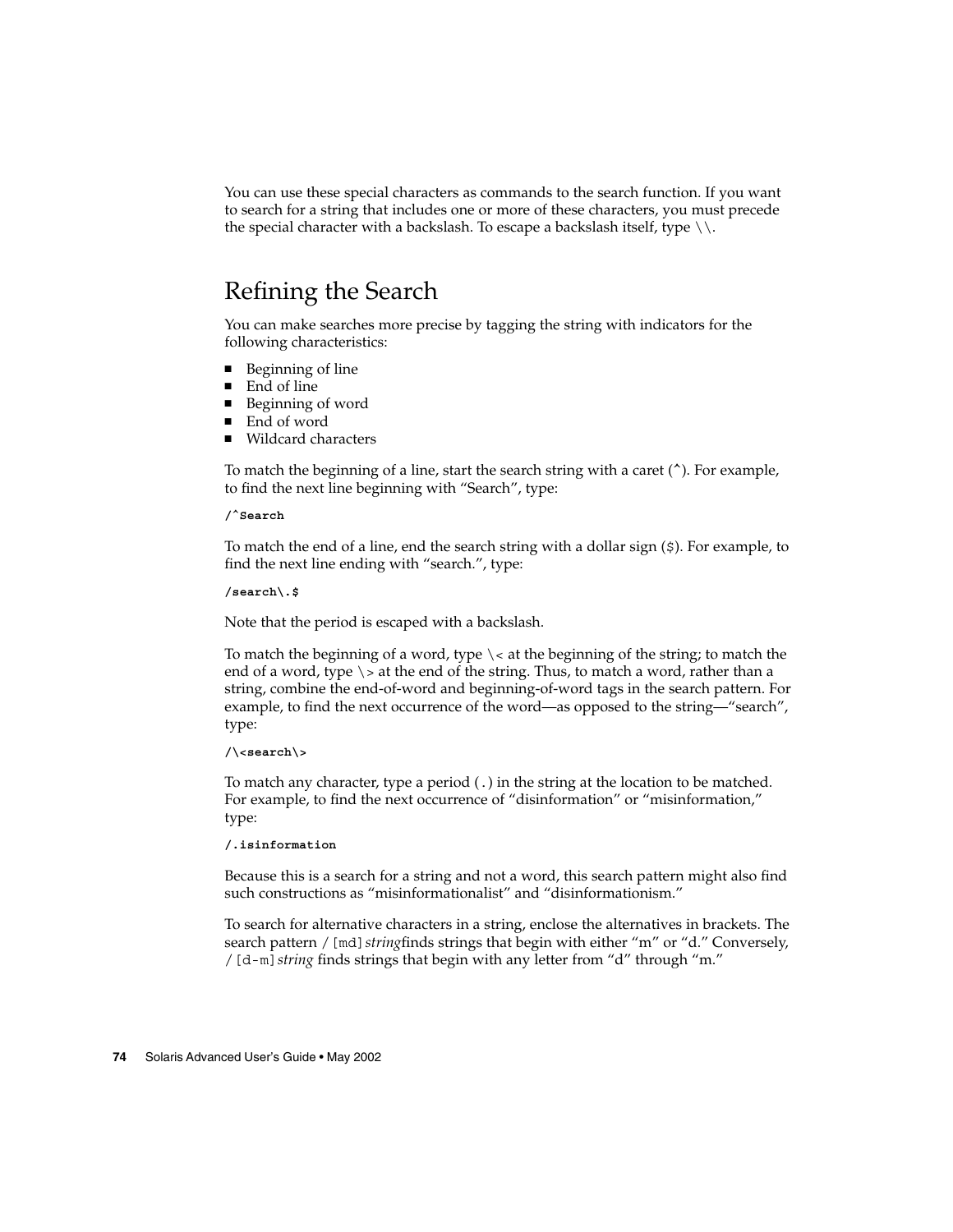To match zero or more occurrences of the last character, type an asterisk (\*) in the string. You can effectively combine brackets and the asterisk to look for well-defined alternatives. For example, to find all strings beginning with a through z and ending with "isinformation" *and* to find all occurrences of the string "isinformation", type:

**/[a-z]\*isinformation**

### Replacing a Character String

The procedure for replacing a text string is based on the search procedures that are discussed previously. You can use all the special matching characters for searches in search-and-replace.

The basic command form is:

**:g/***search-string***/s//***replace-string***/g**

Then press the Return key.

Therefore, to replace every occurrence of the string "disinformation" with "newspeak," type:

**:g/disinformation/s//newspeak/g**

Then and press Return.

You can modify this command to halt the search and make vi query whether you want to make the replacement in each instance. The following command uses gc (adding c for "consult") to make vi stop at every occurrence of "disinformation" and ask whether you want to make the substitution. Respond with y for yes or n for no.

**:g/disinformation/s//newspeak/gc**

**Note** – You can cancel a "consulted" search-and-replace function by pressing Ctrl-C.

### Going to a Specific Line

To go to the last line of an open file, type G. To return to the first line of the file, type 1G.

You can go to any other line by typing its number followed by G.

For example, suppose that you quit the file paint while editing line 51. You can access that line by opening the file and typing 51G.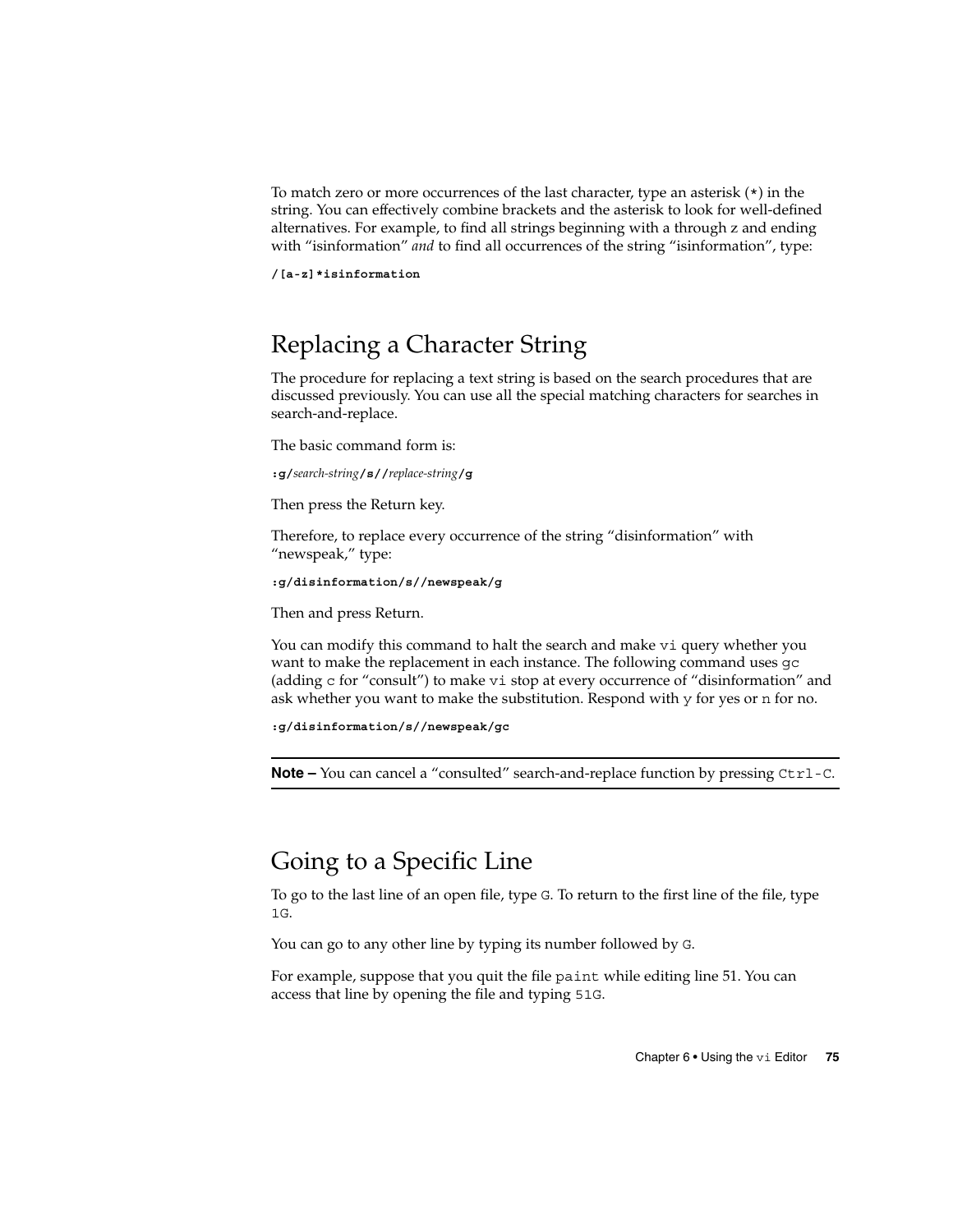## Inserting One File Into Another

vi makes it convenient to "read" (insert) a file into the file you are editing. The general form of the command is:

**:** *line#* **r** *filename*

If you do not specify a line number, vi inserts the file at the current cursor position.

For example, if you wanted to insert the file orwell at line 84 of the file paint, you would type:

**:84 r orwell**

Or you could position the cursor on line 84 and type:

**:r orwell**

## Editing Multiple Files

vi enables you to edit multiple files. For example, to edit the file orwell while you are editing paint:

- **1. First, save your current work in** paint**. Type** :w **and press Return.**
- **2. To edit** orwell**, type** :n orwell **and press Return.**
- **3. Make editing changes to** orwell **and save your work.**
- **4. When you are finished working with** orwell **and have saved your work, you have three choices:**
	- Exit vi. Type : q and press Return.
	- Return to paint. Type :n # and press Return.
	- Swap back and forth between two files with the command :n #.

# Summary of Basic vi Commands

The following table describes basic vi commands.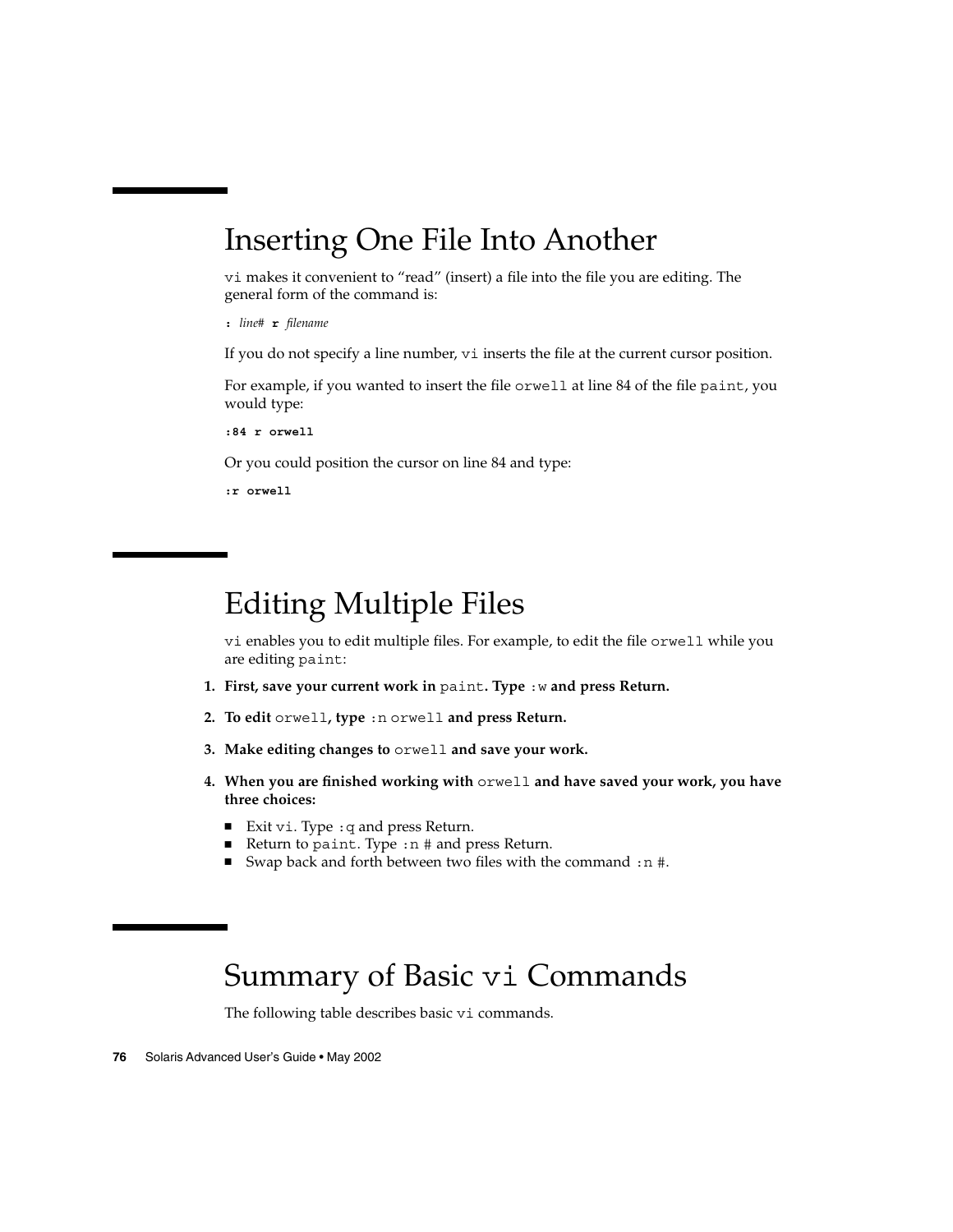#### **TABLE 6–1** Starting vi

| Command            | <b>Description</b>              |
|--------------------|---------------------------------|
| vi <i>filename</i> | Open or create file             |
| vi                 | Open new file to be named later |
| vi -r filename     | Recover crashed file            |
| view filename      | Open file read-only             |

#### **TABLE 6–2** Cursor Commands

| Command   | <b>Description</b>                     |
|-----------|----------------------------------------|
| h         | Move left one character                |
| j         | Move down one line                     |
| k         | Move up one line                       |
| ı         | Move right one character               |
| W         | Move right one word                    |
| W         | Move right one word (past punctuation) |
| b         | Move left one word                     |
| В         | Move left one word (past punctuation)  |
| e         | Move to end of current word            |
| Return    | Move down one line                     |
| Backspace | Move left one character                |
| Spacebar  | Move right one character               |
| Η         | Move to top of screen                  |
| М         | Move to middle of screen               |
| L         | Move to bottom of screen               |
| $Ctrl-F$  | Page forward one screen                |
| Ctrl-D    | Scroll forward one-half screen         |
| Ctrl-B    | Page backward one screen               |
| $Ctrl-U$  | Scroll backward one-half screen        |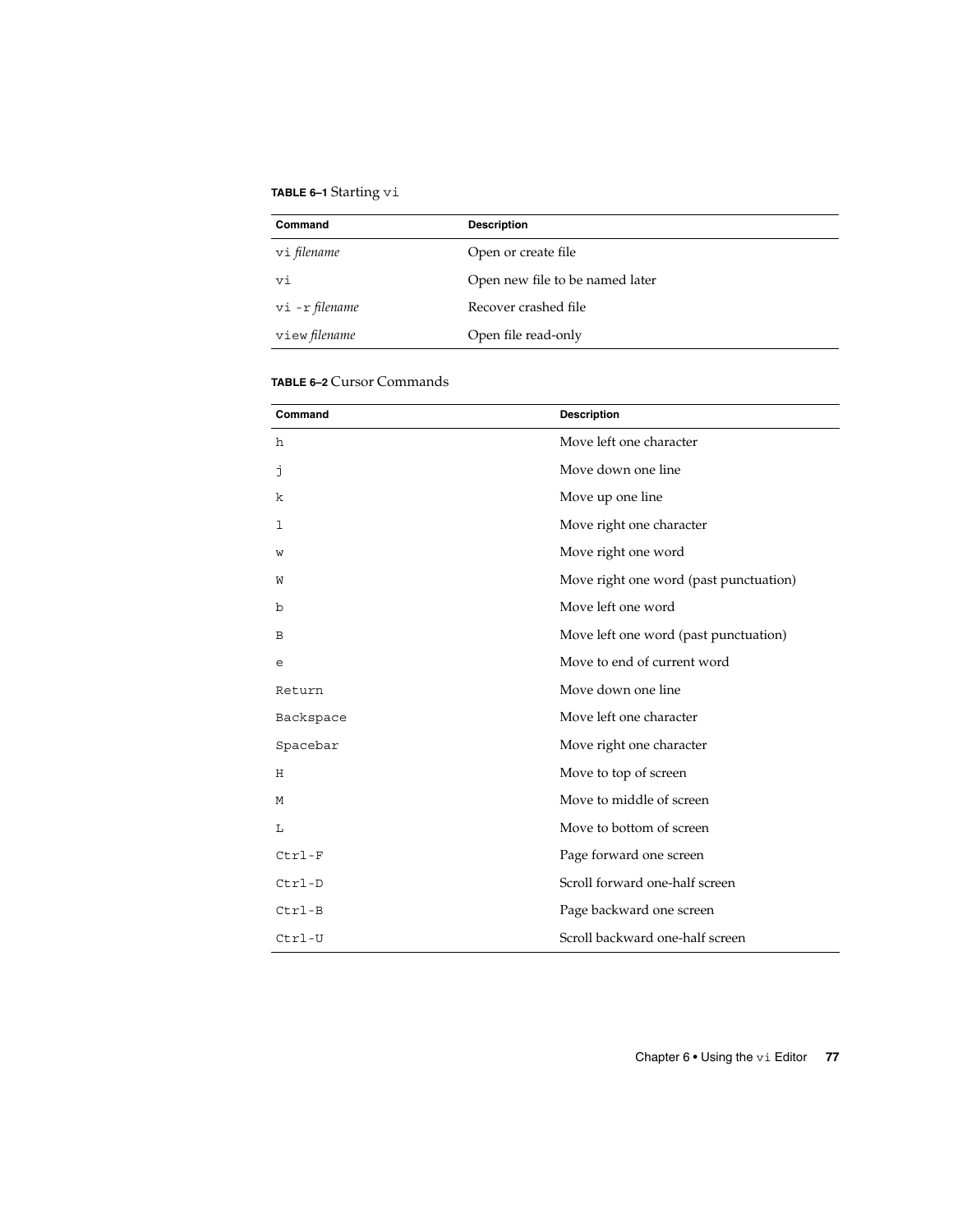**TABLE 6–3** Inserting Characters and Lines

| Command  | <b>Description</b>                     |
|----------|----------------------------------------|
| a        | Insert characters to right of cursor   |
| Α        | Insert characters at end of line       |
| f.       | Insert characters to left of cursor    |
|          | Insert characters at beginning of line |
| $\circ$  | Insert line below cursor               |
| $\Omega$ | Insert line above cursor               |

**TABLE 6–4** Changing Text

| Command   | <b>Description</b>                                        |
|-----------|-----------------------------------------------------------|
| <b>CW</b> | Change word (or part of word) to right of<br>cursor       |
| cc        | Change line                                               |
| C         | Change from cursor to end of line                         |
| S         | Substitute string for character(s) from cursor<br>forward |
| r         | Replace character at cursor with one other<br>character   |
| r Return  | <b>Break line</b>                                         |
| J         | Join current line and line below                          |
| xp        | Transpose character at cursor and character to<br>right   |
|           | Change case of letter (uppercase or lowercase)            |
| u         | Undo previous command                                     |
| U         | Undo all changes to current line                          |
| ։ ս       | Undo previous last-line command                           |

#### **TABLE 6–5** Deleting Text

| Command | <b>Description</b>                         |
|---------|--------------------------------------------|
| x       | Delete character at the cursor             |
| Χ       | Delete character to the left of the cursor |

**78** Solaris Advanced User's Guide • May 2002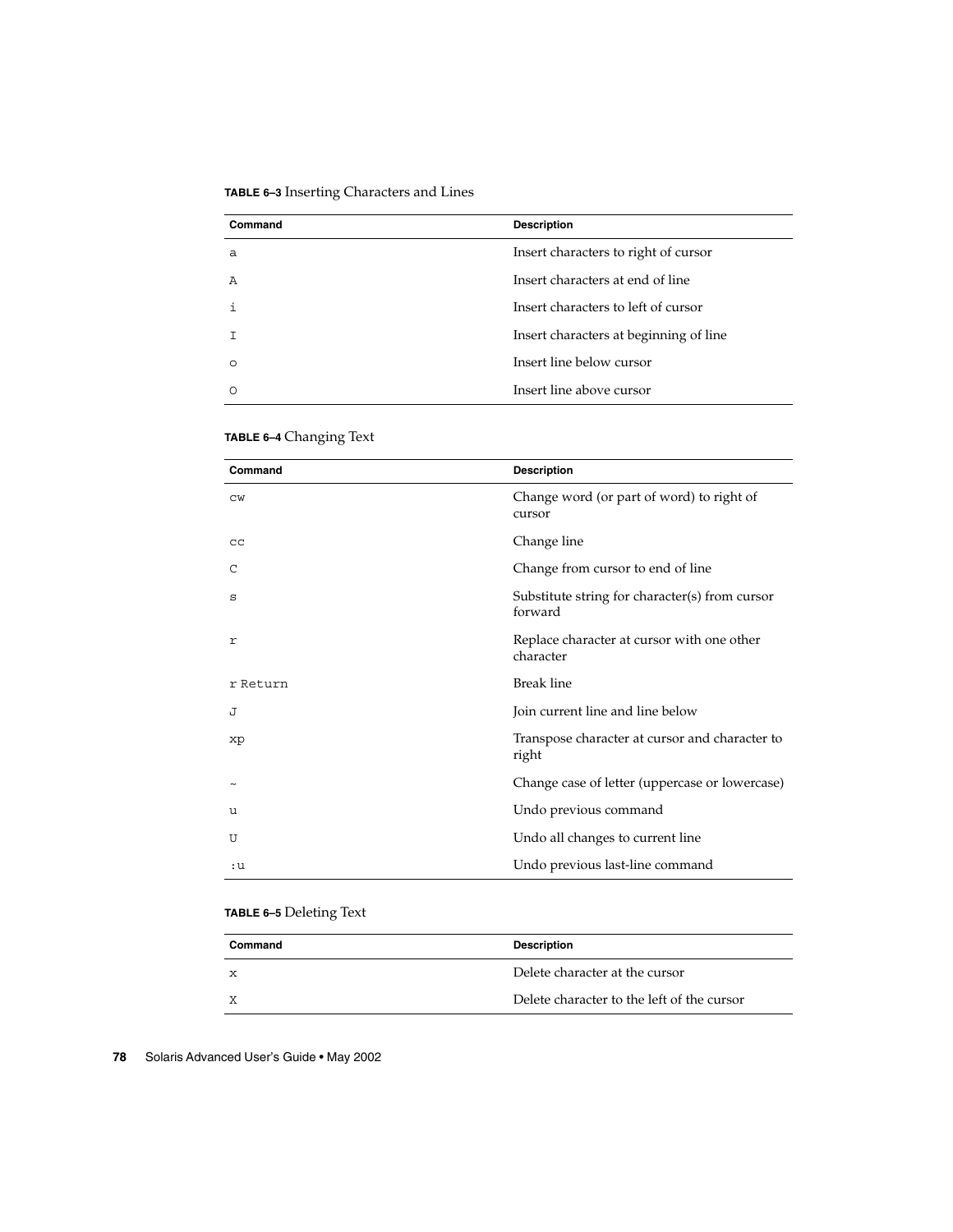| <b>TABLE 6–5 Deleting Text</b> | (Continuea) |                                                     |  |
|--------------------------------|-------------|-----------------------------------------------------|--|
| Command                        |             | <b>Description</b>                                  |  |
| dw                             |             | Delete word (or part of word to right of<br>cursor) |  |
| dd                             |             | Delete line containing the cursor                   |  |
| D                              |             | Delete part of line to right of cursor              |  |
| dG                             |             | Delete to end of file                               |  |
| d1G                            |             | Delete from beginning of file to cursor             |  |
| :5,10 d                        |             | Delete lines 5-10                                   |  |
|                                |             |                                                     |  |

#### **TABLE 6–5** Deleting Text *(Continued)*

#### **TABLE 6–6** Copying and Moving Text

| Command          | <b>Description</b>                            |
|------------------|-----------------------------------------------|
| уу               | Yank or copy line                             |
| Y                | Yank or copy line                             |
| p                | Put yanked or deleted line below current line |
| Ρ                | Put yanked or deleted line above current line |
| $:1,2$ co 3      | Copy lines 1-2 and put after line 3           |
| $:4.5 \; m \; 6$ | Move lines 4-5 and put after line 6           |

#### **TABLE 6–7** Setting Line Numbers

| Command   | <b>Description</b> |
|-----------|--------------------|
| set nu:   | Show line numbers  |
| set nonu: | Hide line numbers  |

#### **TABLE 6–8** Setting Case-sensitivity

| Command   | <b>Description</b>                |
|-----------|-----------------------------------|
| :set ic   | Searches should ignore case       |
| set noic: | Searches should be case sensitive |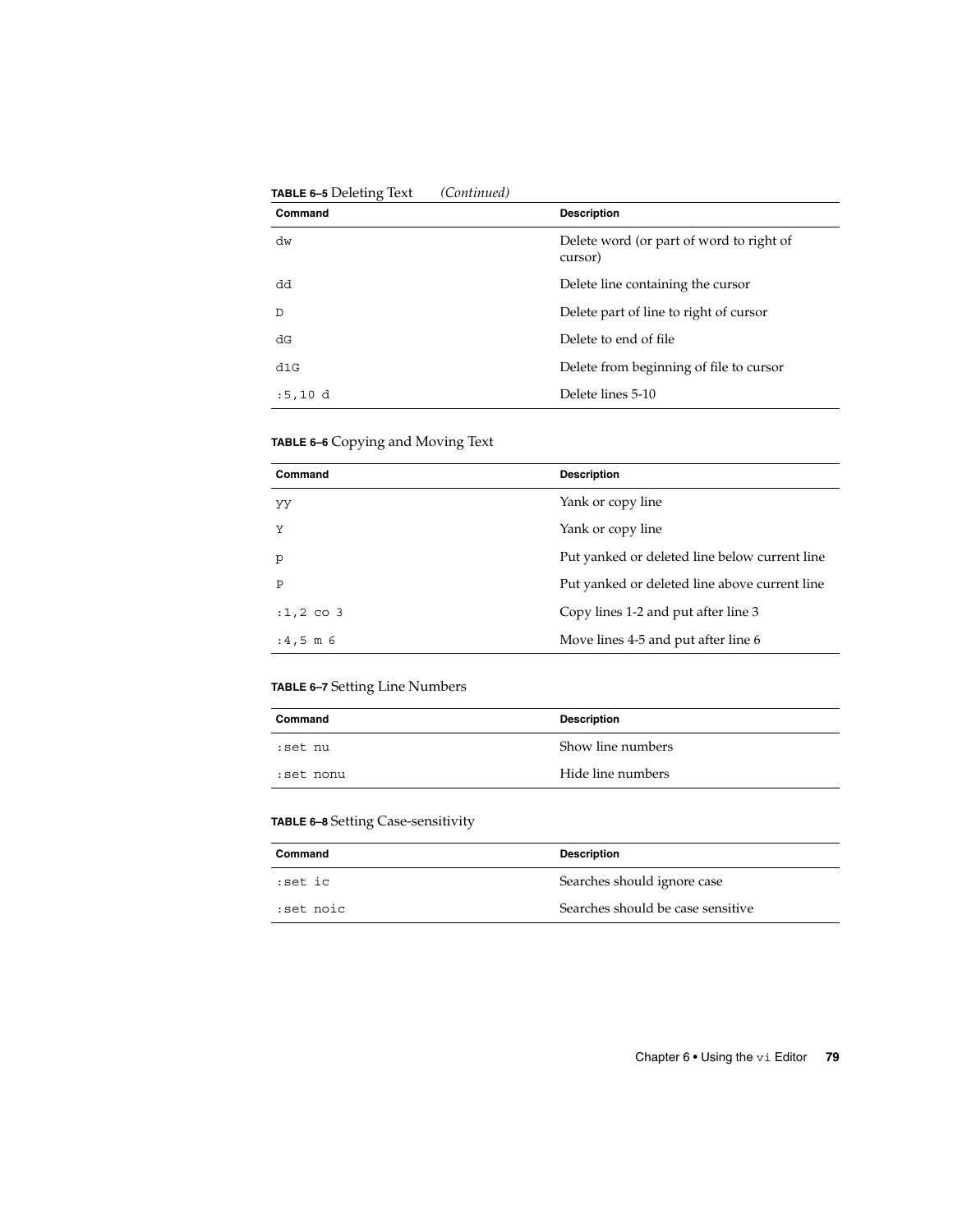**TABLE 6–9** Finding a Line

| Command | <b>Description</b>       |
|---------|--------------------------|
| G       | Go to last line of file  |
| 1G      | Go to first line of file |
| 21G     | Go to line 21            |

#### **TABLE 6–10** Searching and Replacing

| Command                | <b>Description</b>                                               |
|------------------------|------------------------------------------------------------------|
| /string                | Search for string                                                |
| ?string                | Search backward for string                                       |
| n                      | Find next occurrence of <i>string</i> in search<br>direction     |
| N                      | Find previous occurrence of <i>string</i> in search<br>direction |
| :g/search/s//replace/g | Search and replace                                               |

#### **TABLE 6–11** Clearing the Screen

| Command | <b>Description</b>               |
|---------|----------------------------------|
| Ctrl-L  | Clear (refresh) scrambled screen |

#### **TABLE 6–12** Inserting a File Into a File

| Command        | <b>Description</b>              |
|----------------|---------------------------------|
| : r filename   | Insert (read) file after cursor |
| :34 r filename | Insert file after line 34       |

#### **TABLE 6–13** Saving and Quitting

| Command      | <b>Description</b>          |
|--------------|-----------------------------|
| : W          | Save changes (write buffer) |
| : w filename | Write buffer to named file  |
| : wq         | Save changes and quit vi    |
| ΖZ           | Save changes and quit vi    |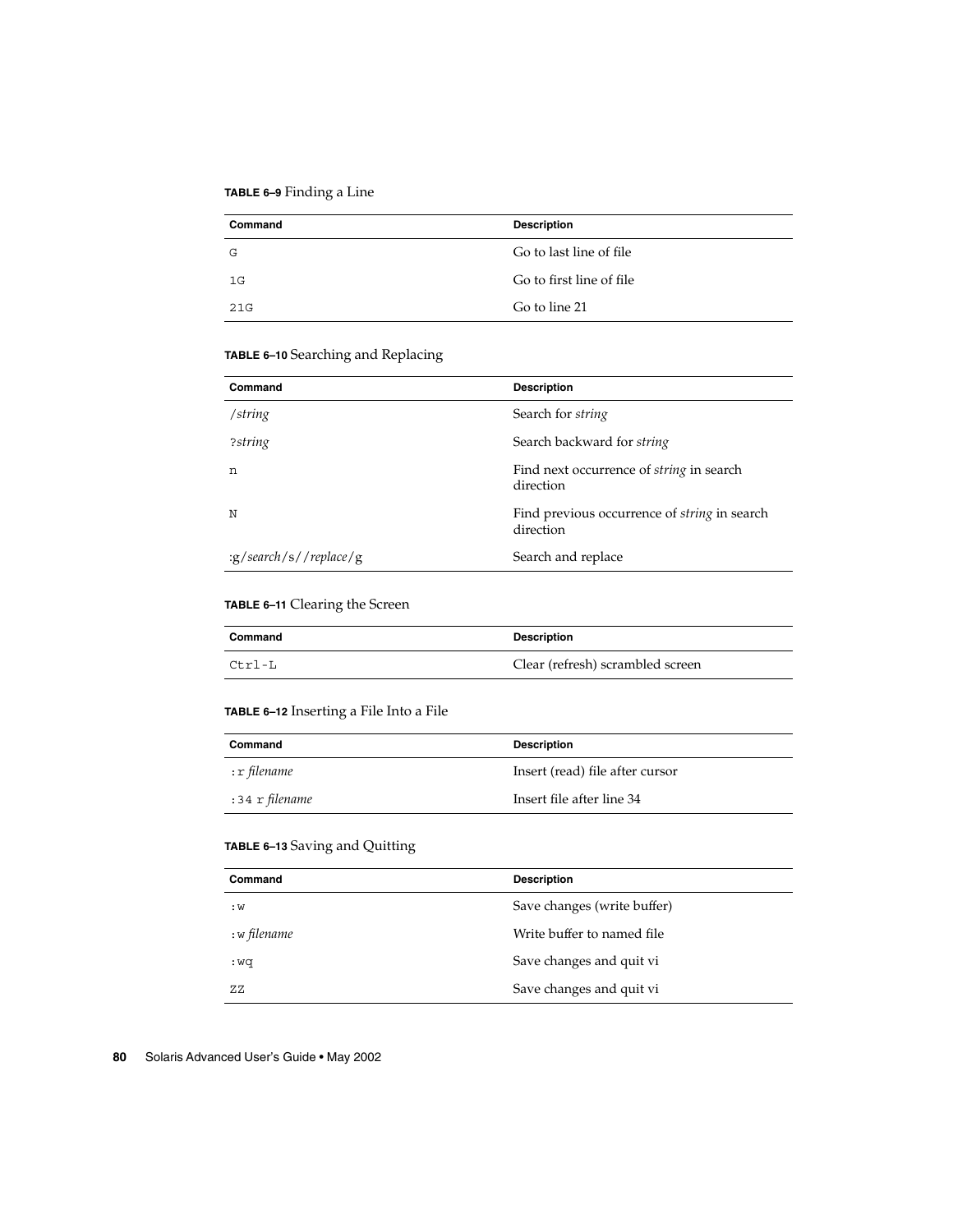| <b>TABLE 6-13</b> Saving and Quitting | (Continued)                 |
|---------------------------------------|-----------------------------|
| Command                               | <b>Description</b>          |
| :a!                                   | Quit without saving changes |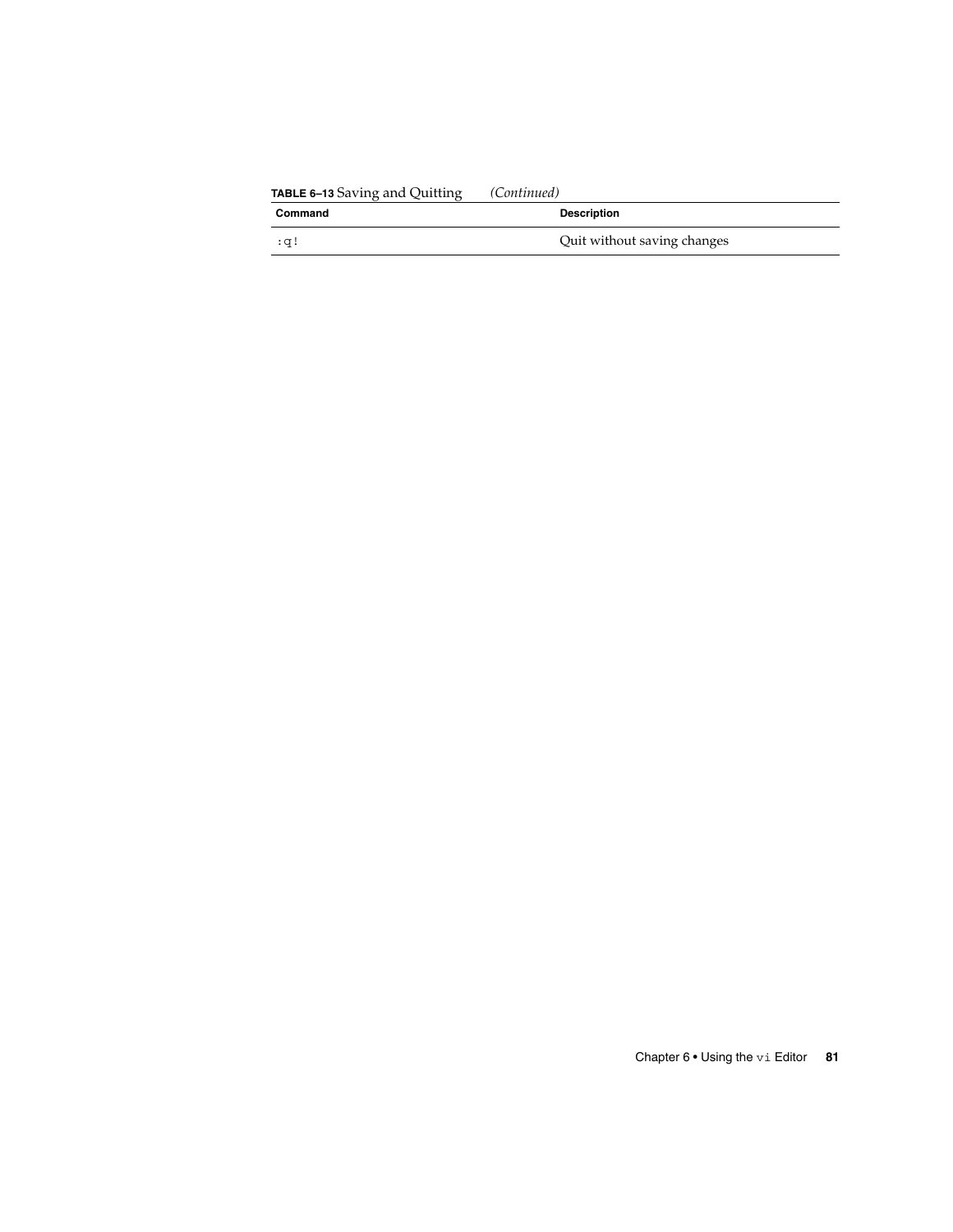Solaris Advanced User's Guide • May 2002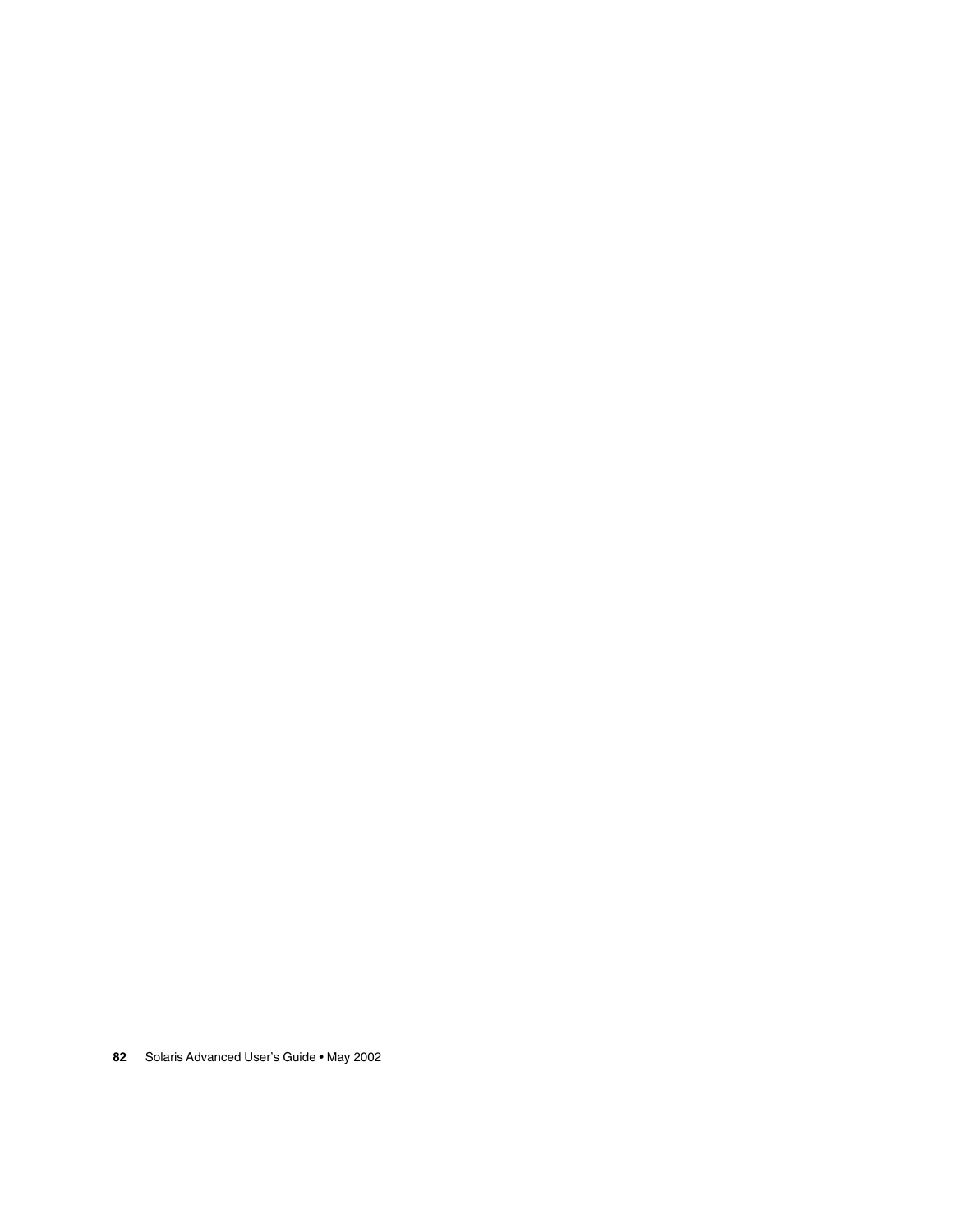#### CHAPTER **7**

## Using Mail

SunOS provides a program called mailx for sending and receiving electronic mail (*email*). mailx provides features for reading, writing, sending, receiving, saving, and deleting messages. The mailx program is not window based, and can therefore be run on any terminal. Although you might prefer to use the window-based mail, you might find that the mailx program is handy when you are dashing off a quick note. Also, if you want to set up your own mail aliases, you can read about it here.

**Note –** If you are in a window environment and the Mail Tool icon appears on your screen, quit from the Mail Tool before trying the examples in this chapter. Otherwise, you will have two mail processes active, and these concurrent processes might generate error and warning messages. You can safely send mail messages in a Command Tool or Shell Tool window, but if you read your mail and save or delete messages, this affects your "in tray," thus confusing Mail Tool.

## mailx Basics

This section describes how to perform basic tasks in mailx. Later sections describe features and functions that can enhance your ability to use this program.

An intended recipient's login name and machine name serve as a unique address for the mailx program. If the intended recipient is on the same machine as the sender, the login name is all that is required. Each user has a *mailbox* in which to receive mail. This mailbox is generally located in the /var/mail/*username* directory, where *username* is your login name.

The mailx program notifies you when you receive mail and places the mail in your mailbox. After you read your mail, mailx automatically places these messages in a storage file called mbox, which is also located in your home directory.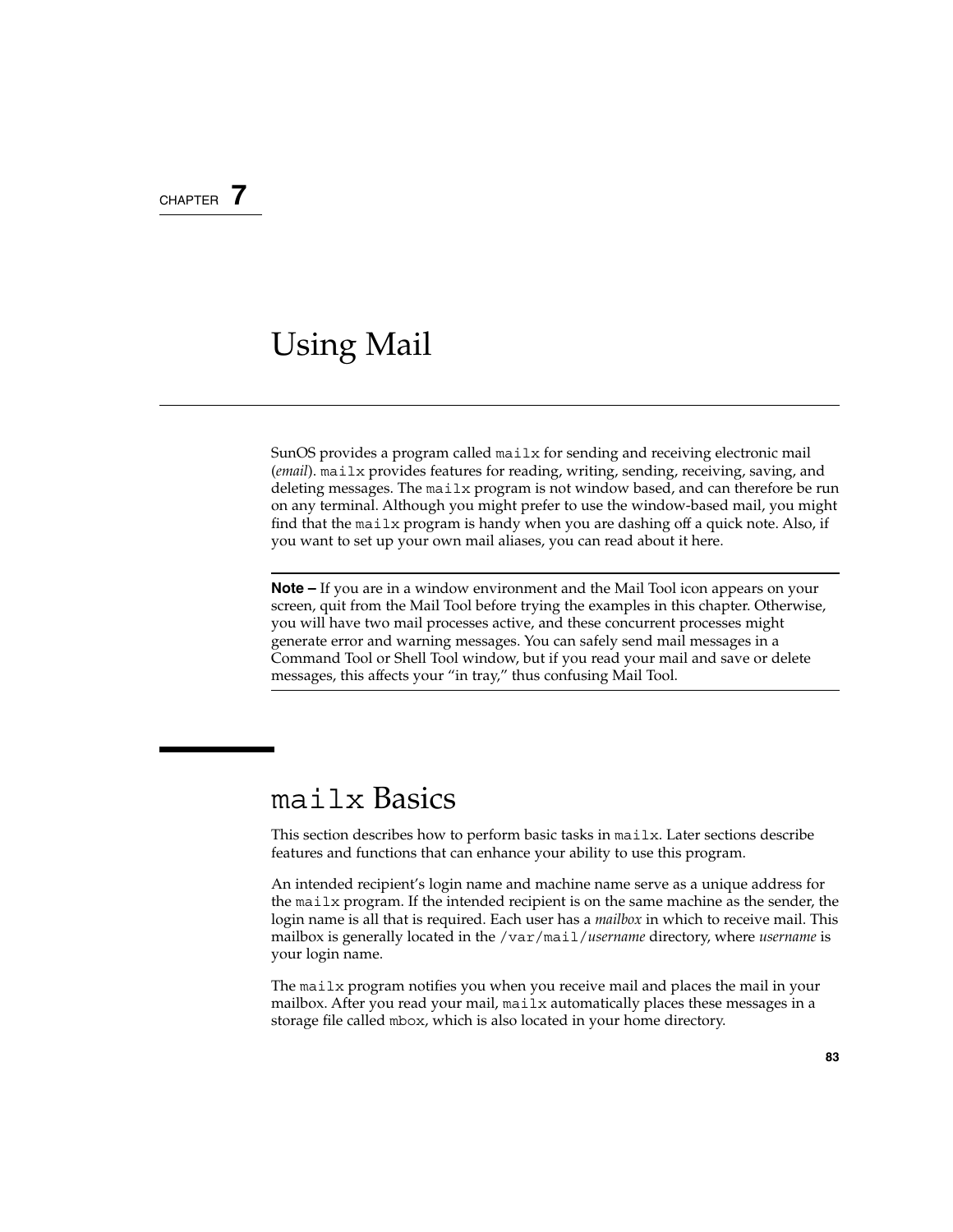#### Starting mailx

Start mailx by typing the following command at a prompt and then pressing the Return key:

\$ **mailx**

If you don't have any mail waiting for you, your terminal displays the message:

No mail for *username* \$

In this message, *username* is your login name.

## Sending Yourself a Sample Message

To see at a glance how mailx works, you can begin by sending yourself a sample message. At the prompt, give the mailx command again, but this time include your address (your login name plus your machine name). For example, if your login was rose and your machine name was texas, your address would be rose@texas. (The @ symbol is read as "at.") You might be able to use just your login on a local network—consult your system administrator when in doubt.

```
$ mailx rose@texas
```
The program responds with a Subject: line:

\$ **mailx rose@texas** Subject:

If you like, type a word or two here about the content of the message you're sending yourself and press Return. Now type the body of the message. Use short lines and press Return at the end of each line. Note that you can only make corrections as you go by moving back a space and retyping lines *before* you press Return.

Your sample message might look something like this (the spaces between lines are made by pressing Return twice):

\$ **mailx rose@texas Subject: to someone who really cares**

**Dear Rosey,**

**From the ends of your fingers To the tip of your nose You're a cool breeze in August My sweet Texas Rose.**

**See you soon,**

**Rose**

**84** Solaris Advanced User's Guide • May 2002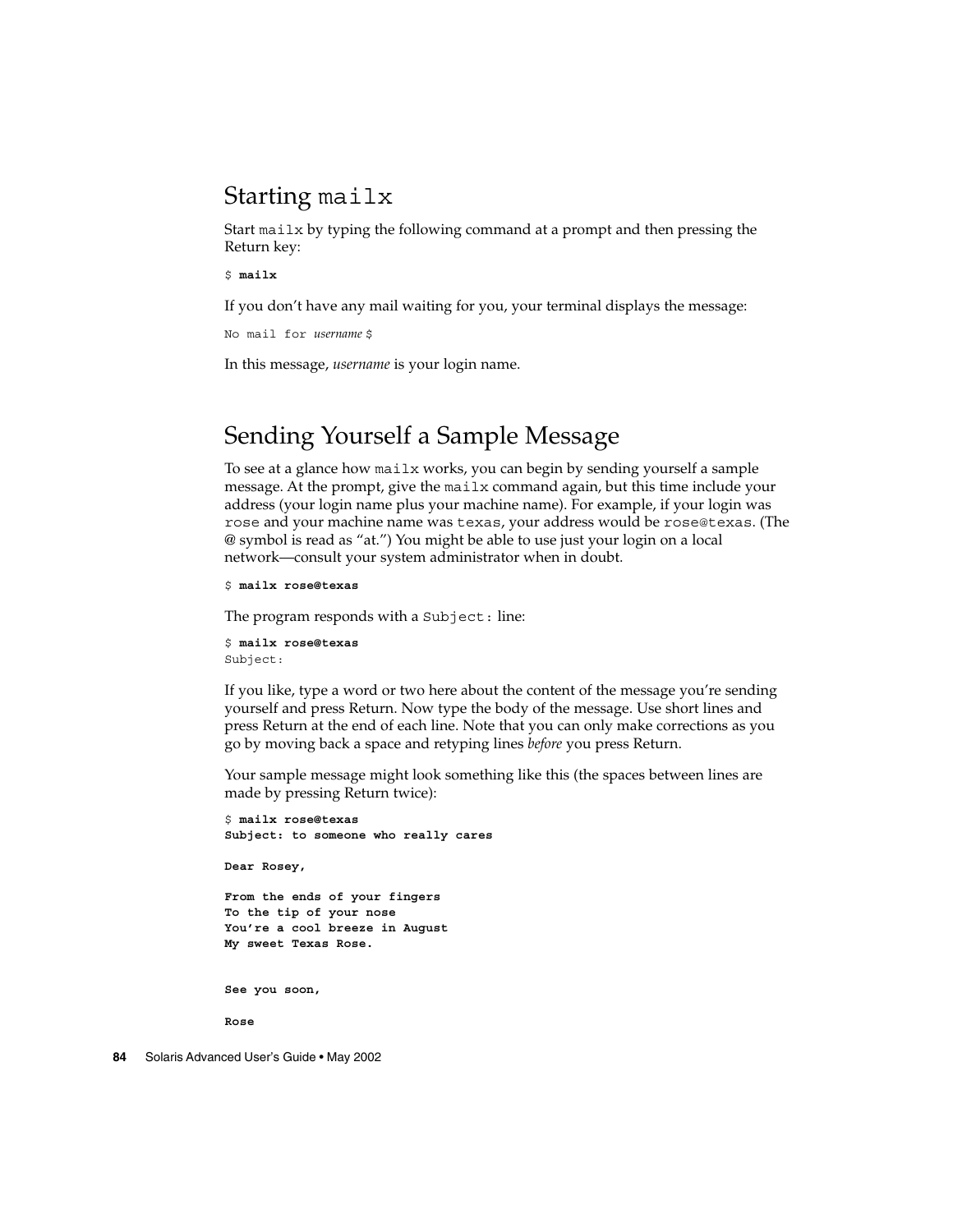To send your sample message, press Return to complete the last line of the message and then press Ctrl-D. After your message has been sent, the system returns a command prompt.

#### Reading Your Sample Message

To read your sample message, use the mailx command again. Your screen should look something like this:

```
$ mailx
```

```
Mail version 4.0 Thu Jan 16 12:59:09 PST 1992 Type ? for help.
"/var/mail/rose": 2 messages 1 new
U 2 hal@uncertain Fri Feb 14 12:01 14/318 financial status
>N 1 rose@texas Mon Feb 17 08:12 21/453 to someone who
&
```
The first line identifies the version of mail that you are running. The second line indicates your mailbox, usually located in /var/mail/*username*, where your incoming mail is deposited. The third line in this example is the header of the message you sent yourself. The "N" at the beginning of the line means that it's a "new" message. A "U" (unread) means the message was new, but was not read before quitting the mailx program previously. The information in this screen is discussed in greater detail in "Reading Messages" on page 86.

Every message is assigned a number as it is received: Rose's message to herself is shown as message number 1.

To read a message, type an ampersand  $(\&)$  and the message number at the mailx prompt, as follows:

```
& mailx
Mail version 4.0 Thu Jan 16 12:59:09 PST 1992 Type ? for help.
"/var/mail/rose": 1 message 1 new
>N 1 rose@texas Fri Jul 14 12:01 21/453 to someone who
& 1
```
To: rose@texas From: rose@texas Subject: to someone who really cares

Dear Rose,

```
From the ends of your fingers
To the tip of your nose
You're a cool breeze in August
My sweet Texas Rose.
```
See you soon,

Rose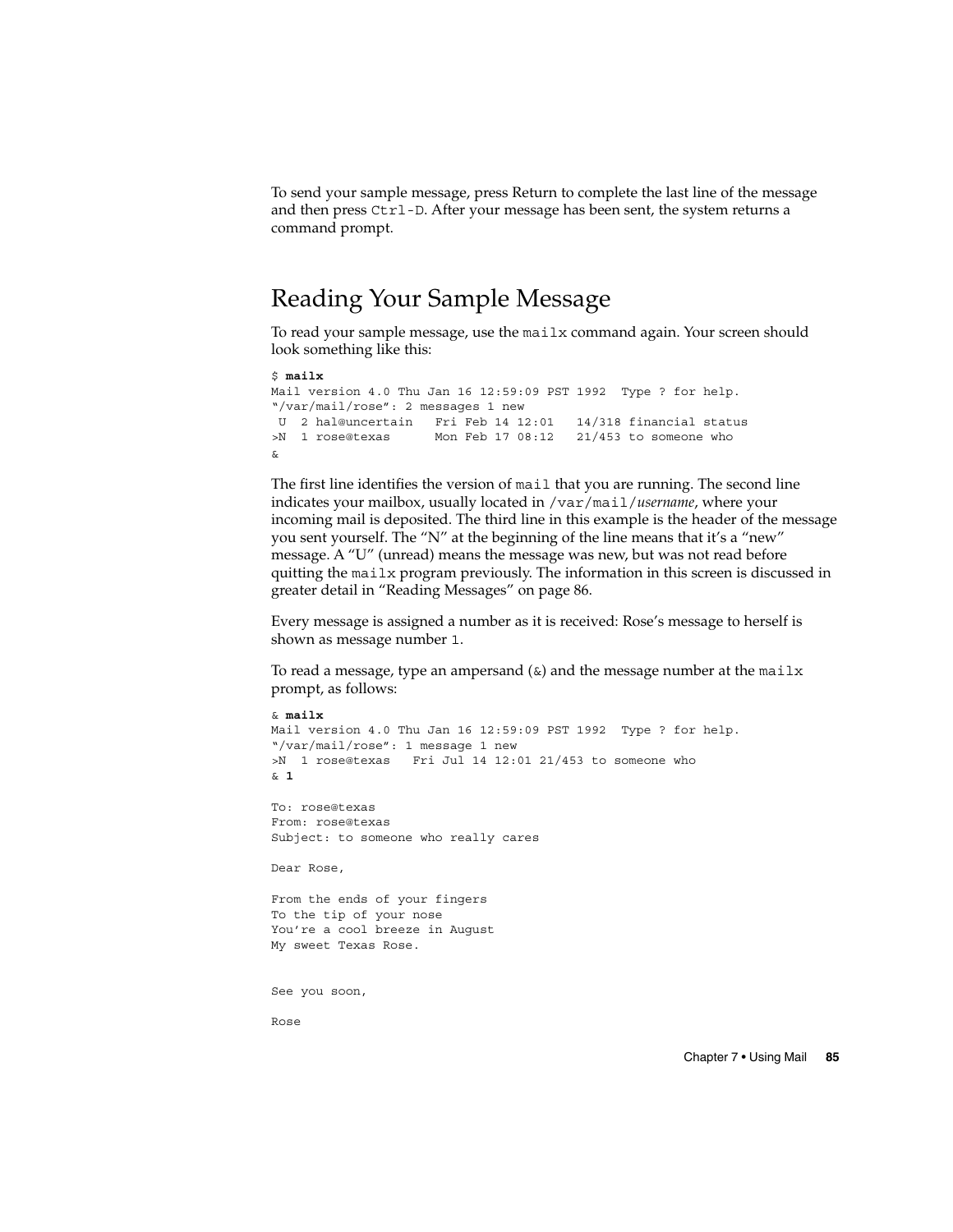#### Quitting mailx

When you have finished your work in mailx, you can quit the program by using one of two commands: q (quit) or x (exit).

If you type q at the mailx prompt and then press Return, you see a message similar to the following:

Saved one message in *home\_directory*/mbox.

In this message, *home\_directory* is the path name to your home directory.

When you use q to quit mailx after reading messages, mailx moves the messages from your mailbox and saves them in the mbox file in your home directory. mailx also saves any changes or deletions you've made.

If you type  $x$  at the mailx prompt and then press Return, the mailx program does *not* save any changes or deletions, nor does it move any messages you've already read into the mbox file.

## Reading Messages

If you have mail, mailx notifies you each time you log in with the message

You have mail

or

You have new mail

To read your messages, type mailx at a command prompt and press Return. If no mail is waiting for you, you will see the message:

No mail for *username*

Otherwise, you see a list similar to the following:

\$ **mailx** Mail version 4.0 Thu Jan 16 12:59:09 PST 1992 Type ? for help. "/var/mail/rose": 4 messages 1 new 2 unread 1 rose@texas Fri Feb 14 12:01 21/453 to someone who U 2 hank@fretful Fri Feb 14 18:31 19/353 so lonely I

**86** Solaris Advanced User's Guide • May 2002

&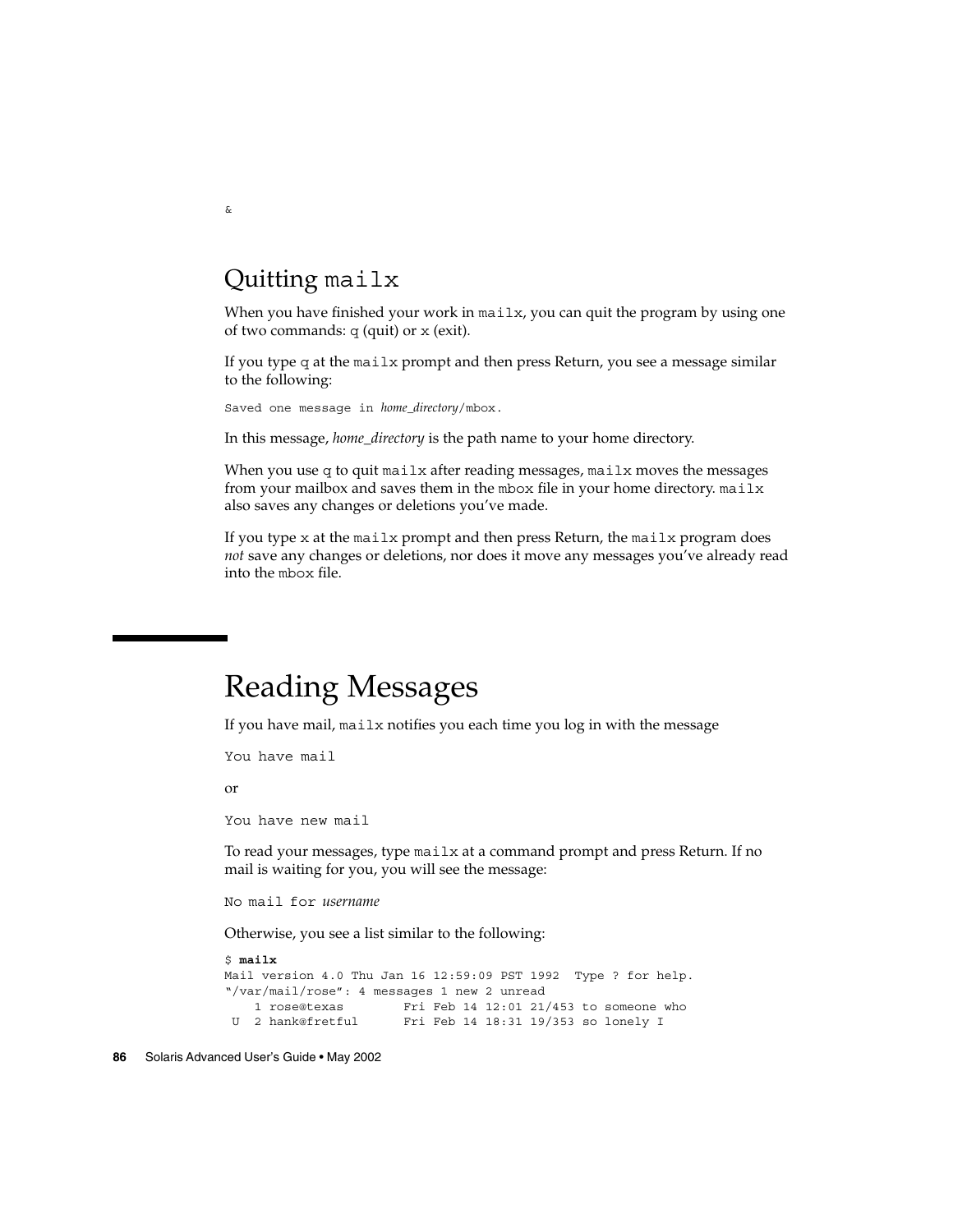```
U 3 farmer@freeway Sat Feb 15 10:22 24/557 looks like my
>N 4 hoover@woofer Sun Feb 16 23:59 14/280 big old furry
```
&

The mailx program displays information about itself (version number and date) and instructions for getting help (Type ? for help).

On the next line, mailx specifies the location of your mailbox, the number of messages received, and their status.

Next, mailx shows a numbered list of the messages in your mailbox. From left to right, the columns in each line specify:

- *Status*: Indicates whether a message is new (N), unread (U), or read (no symbol). A ">" at the beginning of a line indicates the current message. Deleted messages are marked with an asterisk (\*).
- *Number*: Indicates the order in which message was received.
- *Sender*: Indicates the name of the user (and usually machine) the message came from.
- *Time*: Indicates the date and time the message was sent.
- *Size*: Indicates the number of lines or the number of characters in message.
- *Subject*: Indicates the sender-designated subject of the message.

When you have several messages in your mailbox, the displayed list might not show all of your mail. If this situation applies, type:

- $\blacksquare$  z To display the next screenful of mail headers
- $\blacksquare$  h – To display the previous screenful of mail headers
- h To redisplay the list of mail headers at any time

To view the current message in the mailbox list (marked with >), press Return. Press Return again to display the next message. To read any message in the list, type its number and press Return.

# Deleting (and Undeleting) Messages

After you have read a message, you might decide to delete it rather than save it to your mbox file. A save to the mbox file is the default when you quit the mailx program.

To delete the last message you read, just type d at the mailx prompt. To delete a specific message from your mailbox, use the command form:

d *number*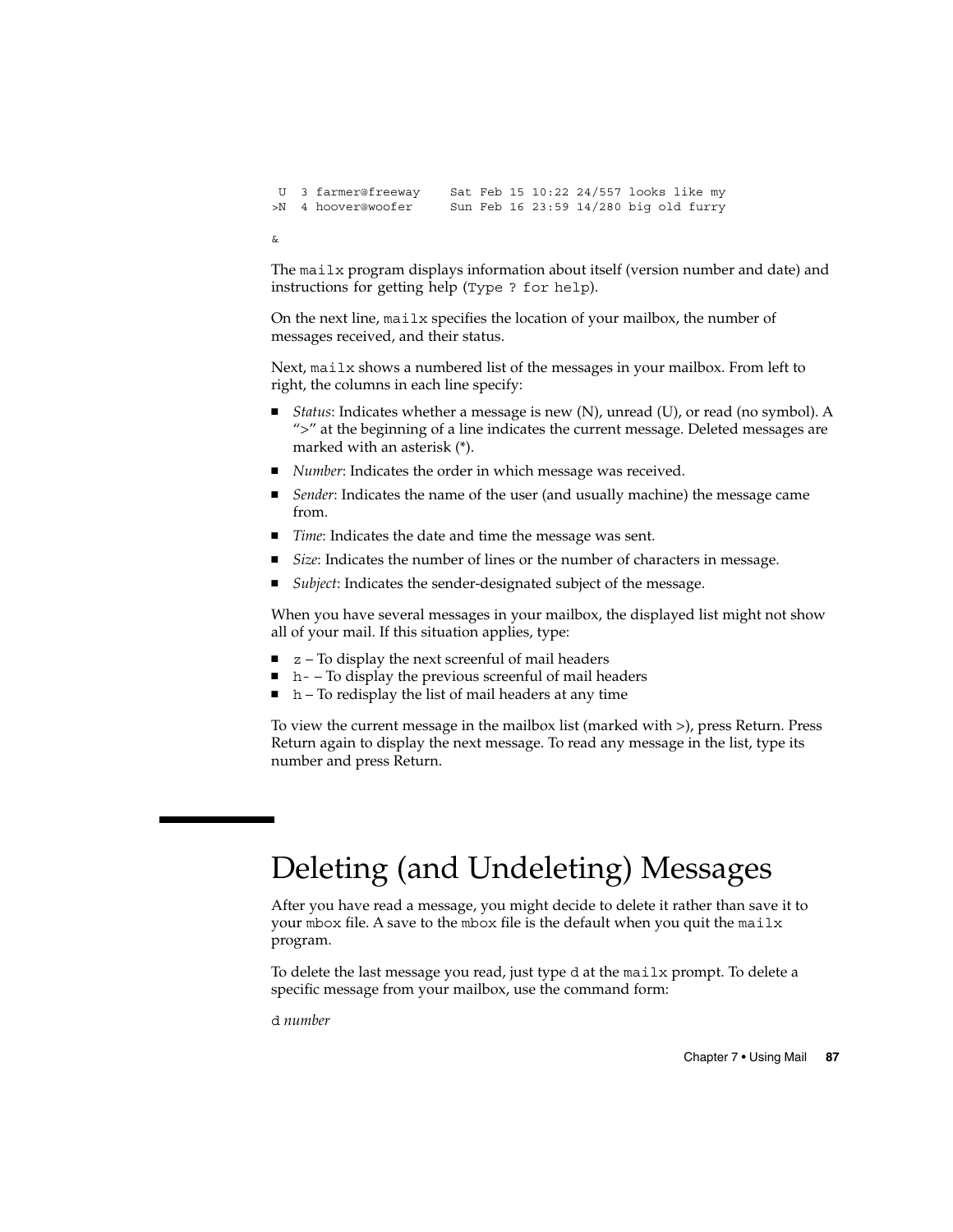For example, to delete the second message, use this command from within mailx:

& **d 2**

You can also delete several messages at a time. To delete messages 1 *and* 3, use the command:

& **d13**

To delete a range of messages, for example 1 *through* 3, use the command:

& **d 1-3**

Before you quit mailx, you can *undelete* messages you've removed from your mailbox. Use the command form:

u *number*

followed by Return. For example, to undelete the second message, use this command:

& **u 2**

To undo your last deletion, just type u at the mailx prompt immediately after the deletion. For example, if your last deletion command was d 2-5, type u to undelete messages 2, 3, 4, and 5.

Note that all deletions are made permanent when you quit mailx with the  $q$ command. That is, you can no longer undelete messages that have been deleted. You can, however, quit mailx with the  $x$  command and leave your mailbox intact. As mentioned previously, if you quit with x you leave read messages marked with a U, deleted messages undeleted, and so forth.

## Printing Messages

You can print a hard copy of a message by piping a message to a printer command. To do so, use the following command form at a mailx prompt:

|*number* lp

The | symbol is called a *pipe*. For example, to print a copy of message 2, type:

& **|2 lp**

Then press Return. If a message number is not specified, mailx pipes the current message to the printer. For more information on piping, see "Redirecting and Piping Command Output" on page 22.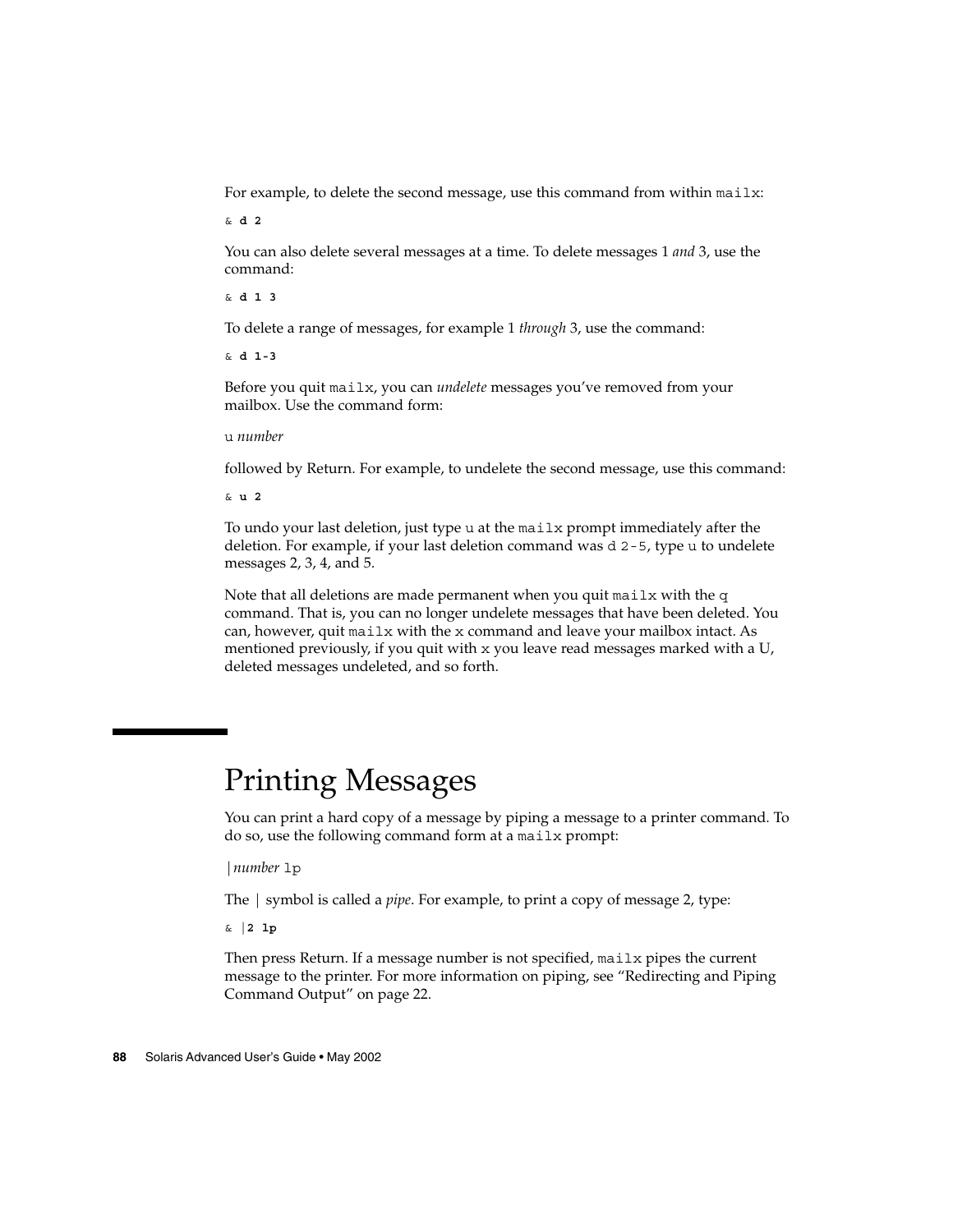## Sending Messages

To send mail with the mailx program, you need to know the login name(s) of the intended recipient(s) of your message. If an intended recipient is on a different machine, you also need to know that user's machine name. To determine this information, you can use the who, finger, or rusers commands.

Type the who command to list all the users who are currently logged in to the file server you are on. The displayed list contains users' login names, their terminal types, and the date and time they logged in. For example:

| \$ who |       |                |  |
|--------|-------|----------------|--|
| elmer  | tty15 | $Feh$ 20 10:22 |  |
| susan  | tty04 | $Feh$ 20 10:37 |  |
| stormy | tty07 | $Feh$ 20 11:49 |  |
| hankw  | tty06 | $Feh$ 20 12:02 |  |

Type the finger command to display the same type of information as who with more detail. The information that appears depends on how your system administrator has set up this command. As an example, you might see something like the following:

| \$ finger |             |       |      |             |
|-----------|-------------|-------|------|-------------|
| Login     | Name        | TTY   | Idle | When        |
| elmer     | Elmer Brown | tty15 | 43   | Thu $10:22$ |
| susan     | Susan Lake  | tty04 |      | Thu 10:37   |
| stormy    | Stormy Ball | tty07 | 12   | Thu 11:49   |
| hankw     | Hank Wilson | tty06 | 22   | Thu $12:02$ |

The rusers command provides information on the users who are currently logged in to your local network. Refer to Chapter 9 for instructions on the use of the rusers command.

When you have determined the necessary user information, complete the following steps to send a message.

- **1. Type the** mailx **command, followed by a user's address:**
	- \$ **mailx** *user***@***machine*

In this command, *user* is the intended recipient's login name and *machine* is the name of the intended recipient's machine.

■ If you've already started mailx, you can just type m at the mailx prompt, followed by the intended recipient's login and machine name:

& **m** *user***@***machine*

■ To send the same message to multiple recipients, separate each address with a space or a comma, for example:

```
$ mailx hank@fretful sally@dakota tex@twister
```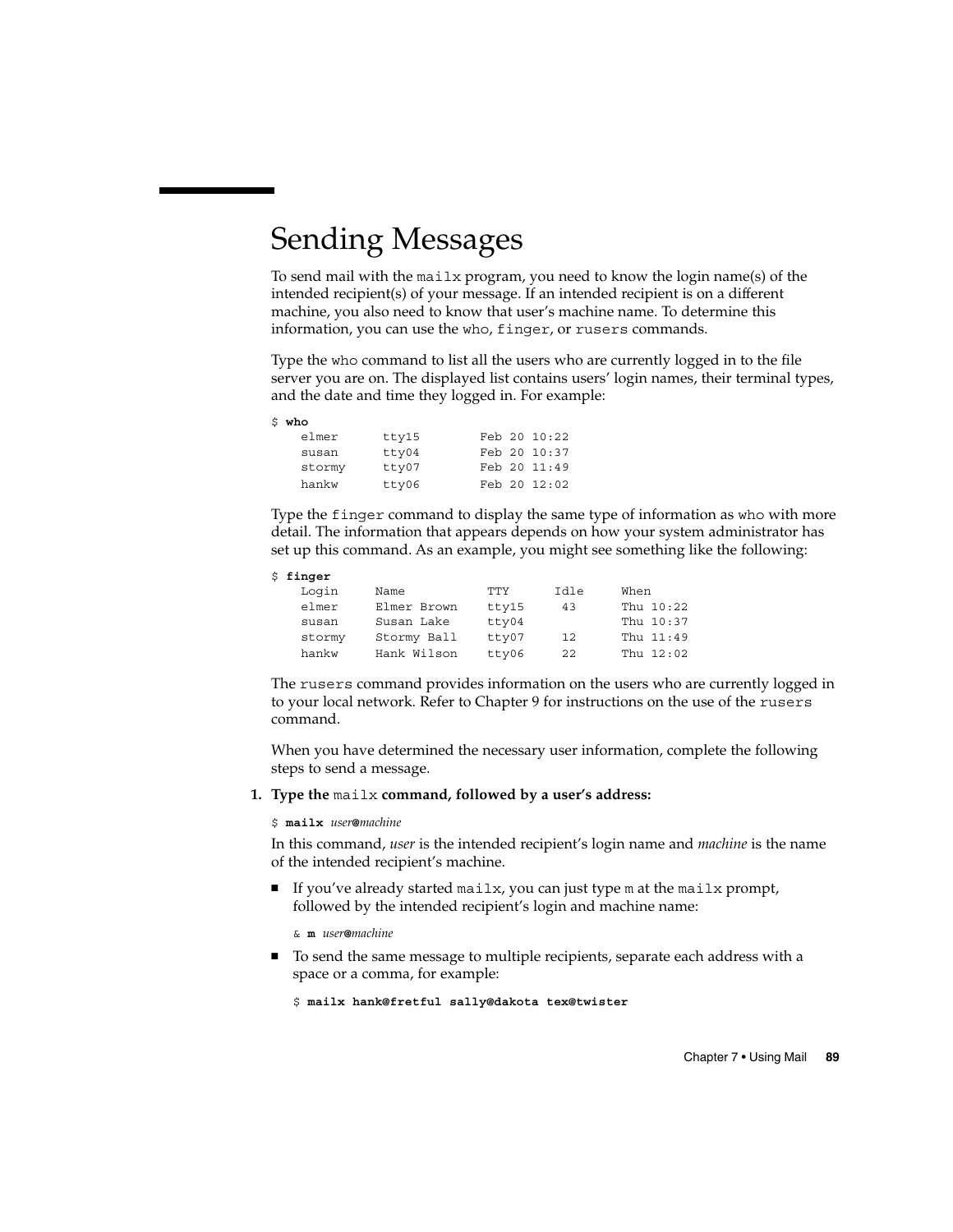```
$ mailx hank@fretful,sally@dakota,tex@twister
```
- **2. When you press Return, the** mailx **program prompts you for a subject. Type a subject for your message and press Return again.**
- **3. Type the body of your message. To create a new line, press Return.**

A sentence that wraps on your screen is not considered a new line until you press Return.

**Note –** Each line of text within your message can be up to 256 characters long. When you exceed this limitation, your screen freezes. If this situation occurs, press Ctrl-C to abort your message.

**4. When you have completed your message, press Return to move the cursor to a new line. Then press Ctrl-D to send your message.**

### Undeliverable Messages

If you specify an incorrect user address when you send a message, the system responds with the message

*user*@*machine*...User unknown

The message is then returned to your mailbox. The next time you type the mail $x$ command, the header states that you have returned mail, similar to the following example:

N 1 Mailer-Daemon Fri Jan 3 11:13 8/49 Returned mail: User unknown

When a message cannot be delivered, the file is also copied to a file in your home directory named dead.letter.

### Canceling an Unsent Message

You can cancel a message at any time *before* it is sent by pressing Ctrl-C twice.

## Adding Carbon and Blind Carbon Copies

Before sending a message, you can specify that "carbon copies" be sent to other than the main addressees. You can also send "blind carbons." This specification ensures that recipients of your message can read the addresses for the carbon copies, but not the addresses for the blind carbons.

or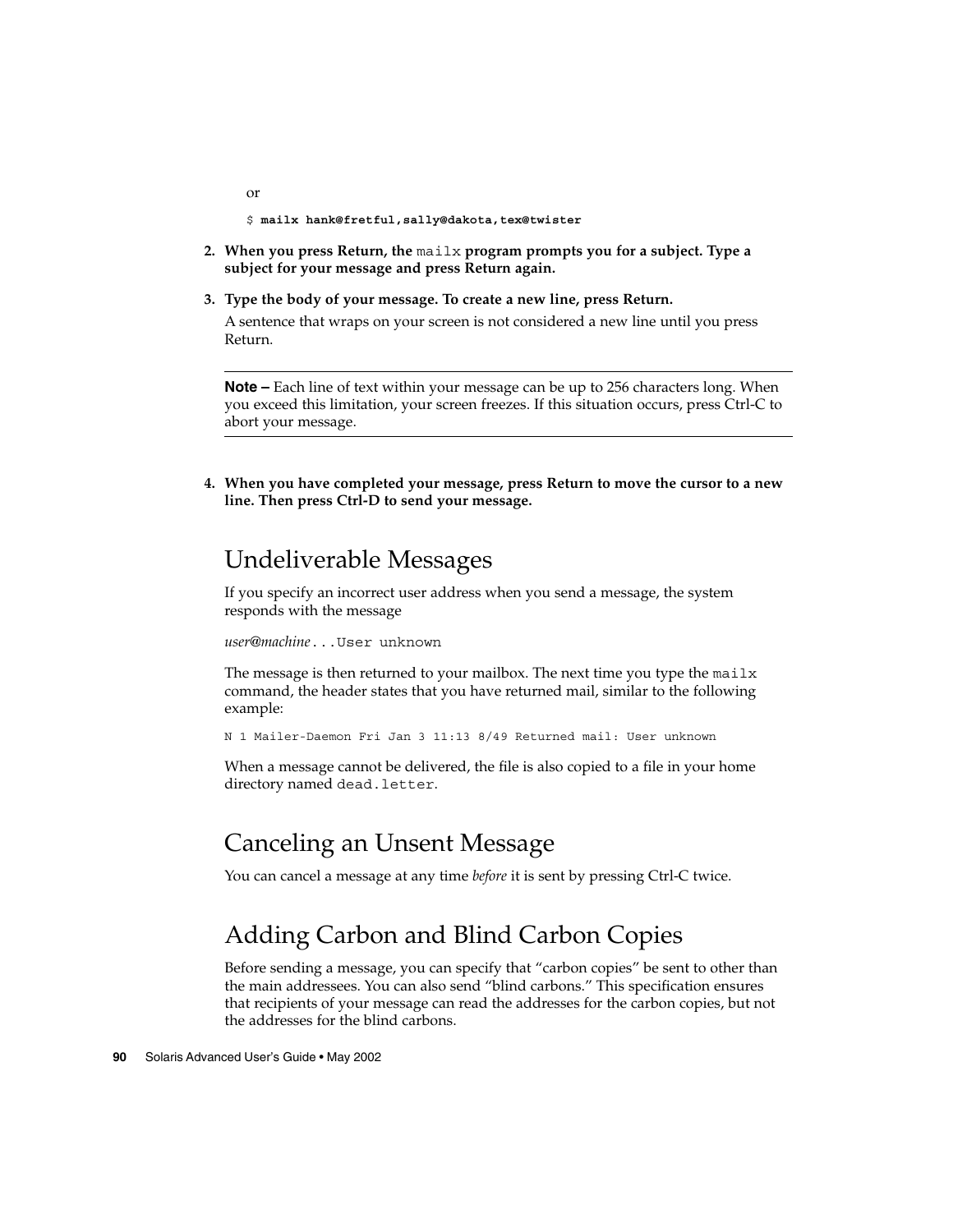Many people send themselves carbons or blind carbons in order to retain a copy for their own record.

You can use three methods for sending carbon copies with a message:

■ Use a text editor to edit your .mailrc file (in your home directory) and insert the following line:

**set askcc**

The mailx program now displays the carbon copy prompt  $(Cc)$  after the subject prompt. Type the addresses of the users you want to receive carbon copies. Separate multiple addresses with spaces.

■ When you have typed the body of your message, but before you press Ctrl-D, press Return to move to a new line and use the command form:

~c *address(es)*

To use this method to send carbon copies to multiple recipients, separate the addresses with spaces. For example:

- **~c hank@fretful george@lonesome stormy@snoozer**
- You can also create a  $Cc$ : line with the  $\nu$ h command, which displays the entire header of the message. ~h prompts you with To:, Subject:, Cc:, and Bcc: (blind carbon copy) lines, one line at a time. You can fill in blank lines. You can also retype filled lines. As with other tilde commands, always use the ~h command on a new line.

**Note** – ~c, ~h, and other tilde commands are described in "Tilde Commands" on page 100.

### Inserting a Copy of a Message or File

You can insert a copy of any message in your mailbox into the message you're writing. Likewise, you can insert a copy of any text file.

#### Inserting a Message

Use the following command form to insert a message.

In this example, *number* is the number of the message to be inserted. For example, to send to another user a message that includes a copy of message number 3 from your mailbox list, complete the following steps.

1. On a new line, type the command ~m 3, and then press Return.

<sup>~</sup>m *number*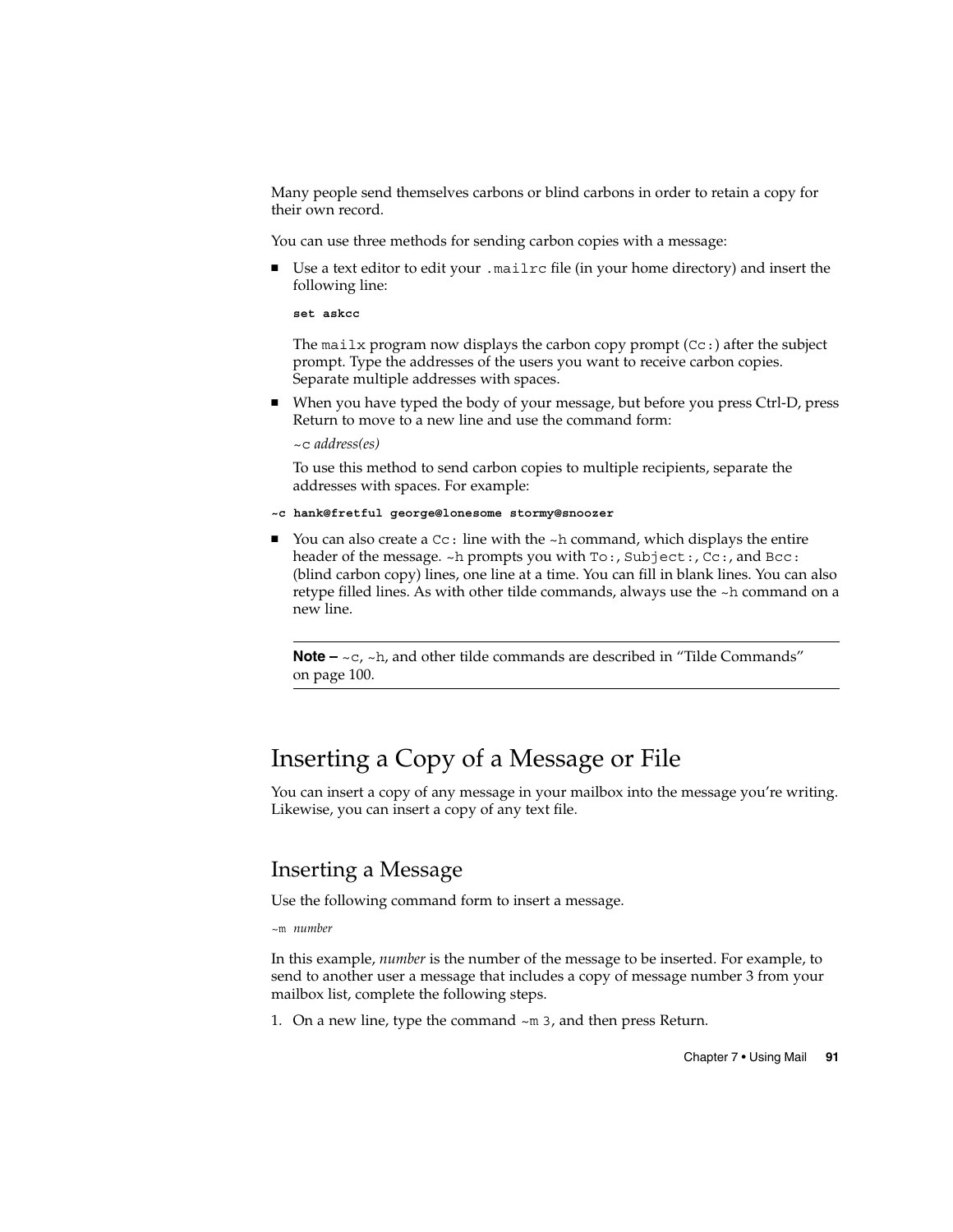mailx displays the following message.

Interpolating: 3 (continue)

- 2. You do not see the text of message 3, but the recipient will. You can continue to compose your message after (continue), or you can send it as is.
- 3. To see the complete message, interpolation included, type the command  $\sim p$ .

#### Inserting a File

You can also insert a copy of any text file into a message. As you are writing a message, use the following command form.

```
~r filename
```
For example, to insert the file outline in the current message, type the following command.

& **~r outline**

### Replying to a Message

Reply to mail at a mailx prompt by typing the following command.

r *number*

If you omit the message number, mailx replies to the current message.

For example, to reply to the sender of message 2, type the following command.

& **r 2**

mailx automatically addresses your message and supplies an Re: Subject: line that echoes the original Subject: line. Send your reply as you would with any other message.

R is a variant of the reply command that sends your reply to all recipients of the original message as well as to its sender. Use this command only when absolutely necessary, to avoid generating "junk mail."

**Note –** You can insert a message into your reply as shown in the previous section. To insert a copy of the message to which you are replying, type the command ~m without a message number.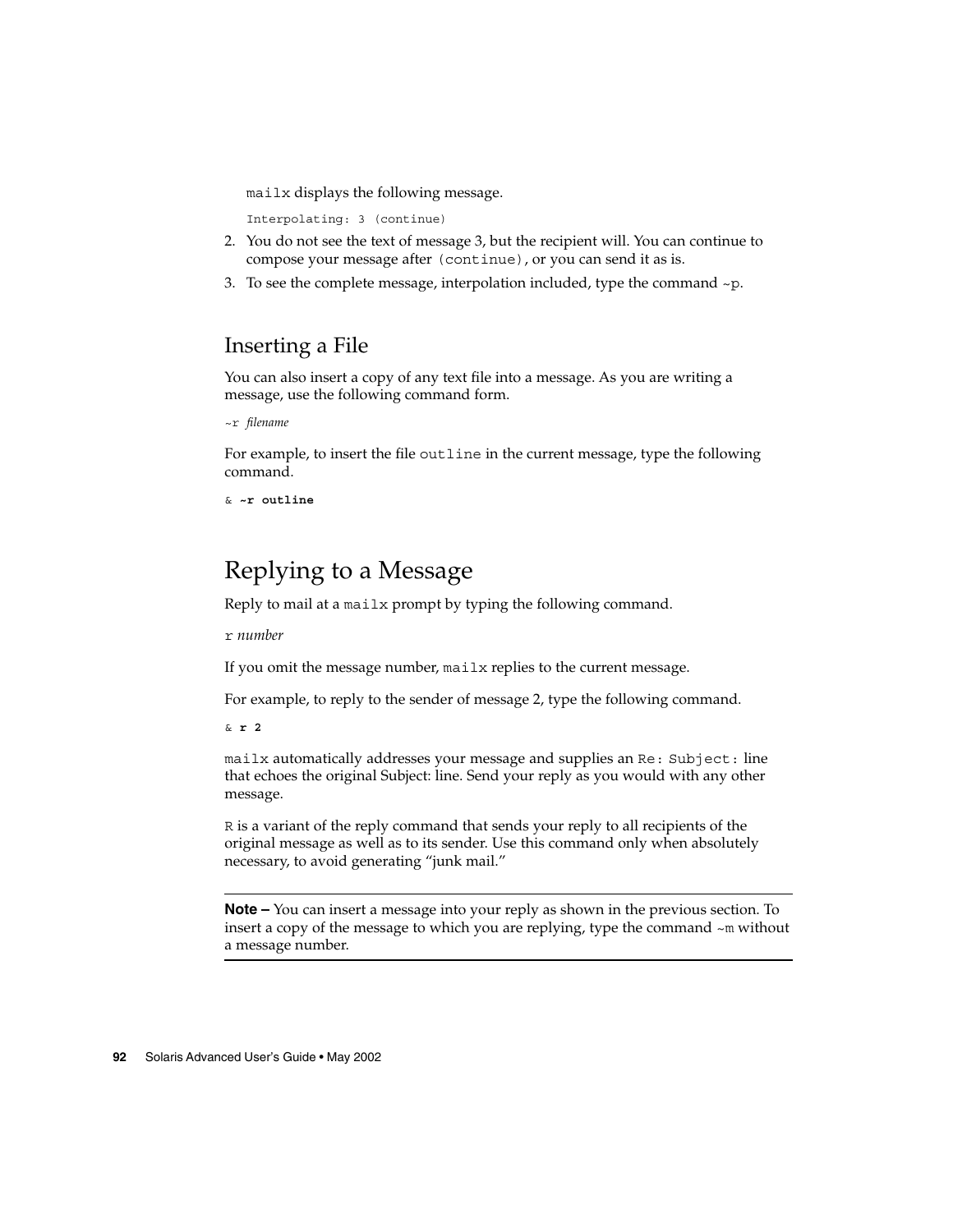## Saving and Retrieving Messages

In addition to sending and receiving messages, you might also save and retrieve them for later use. In mailx you can save messages by appending them to regular text files. You can also append messages to special files called folders. Both methods are discussed subsequently.

mailx makes a distinction between *saving* messages and *copying* them. Saving removes a message from the mailbox and appends it to a file or folder. Copying leaves a message in the mailbox and appends a copy to a file or folder.

## Saving and Copying Messages in Files

To save a message into a file, use the following command form at the mailx prompt.

```
s number filename
```
where *number* is the number of the message to be saved and *filename* is the file where you want to save the message. For example, to save message 3 into a file called ~/notes/finance, you would type:

```
& s 3 ~/notes/finance
```
Remember that in a path name, the ~ represents your home directory.

You can also save several messages at once to the same file. For example, to save messages 3, 5, 6, 7, and 8 to ~/notes/finance, type the following command.

```
& s 3 5-8 ~/notes/finance
```
If the file you specify does not exist, mailx creates it. If the file does exist, mailx appends the message you are saving to the end of the file.

Saving a file removes it from your mailbox. mailx displays an asterisk  $(*)$  next to the header of any message than has been saved.

To leave the message in your mailbox while appending it to another file, use the copy command, as follows:

```
& c 3 ~/notes/finance
```
## Saving and Copying Messages in Folders

You can avoid typing full path names to files if you save or copy messages to mail folders. Folders are special files that are stored in a folder directory.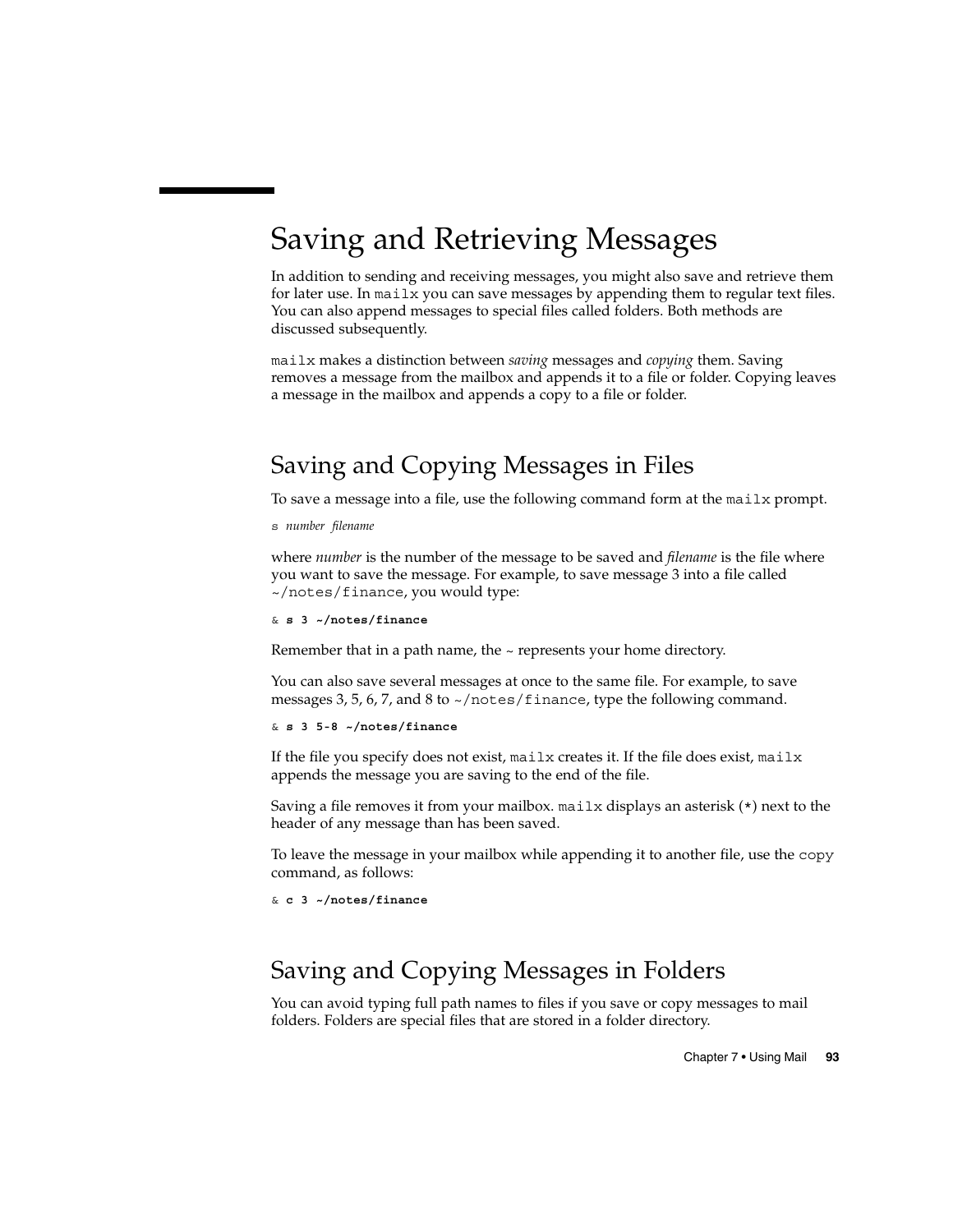The advantage of saving or copying messages to folders is that your messages are automatically stored in the same directory, where they are easily accessible without typing long path names.

#### Setting the Folder Directory

To use folders, you must first set up a folder directory. Follow these steps to set up a folder directory.

1. Create a directory by using the mkdir command.

For example, if you wanted your folder directory to be called Messages, you would first create the directory:

\$ **mkdir Messages**

2. Edit the .mailrc file in your home directory (which contains mailx options) to set the folder directory path.

Edit the folder variable to include the full path name of your newly created folder directory. For example:

```
set folder=/home/austin/rose/Messages
```
Or use the C shell shortcut  $\sim$  to specify your home directory.

**set folder=~/Messages**

Now your folder directory is set to receive messages that are saved in folders. The change to the .mailrc file becomes effective the next time you start mailx.

#### Designating Folders

You use the same commands to save or copy messages into folders as into files, except that the folder name is preceded by a plus sign  $(+)$  instead of a path name. The  $+$  tells mailx that the folder is to be kept in the folder directory (Messages).

For example, to save message 3 to a folder called projects, type:

```
& s 3 +projects
```
mailx interprets this command as "save message 3 into ~/Messages/projects." If the folder doesn't already exist, mailx creates it.

*Copy* the message into a folder by typing:

& **c 3 +projects**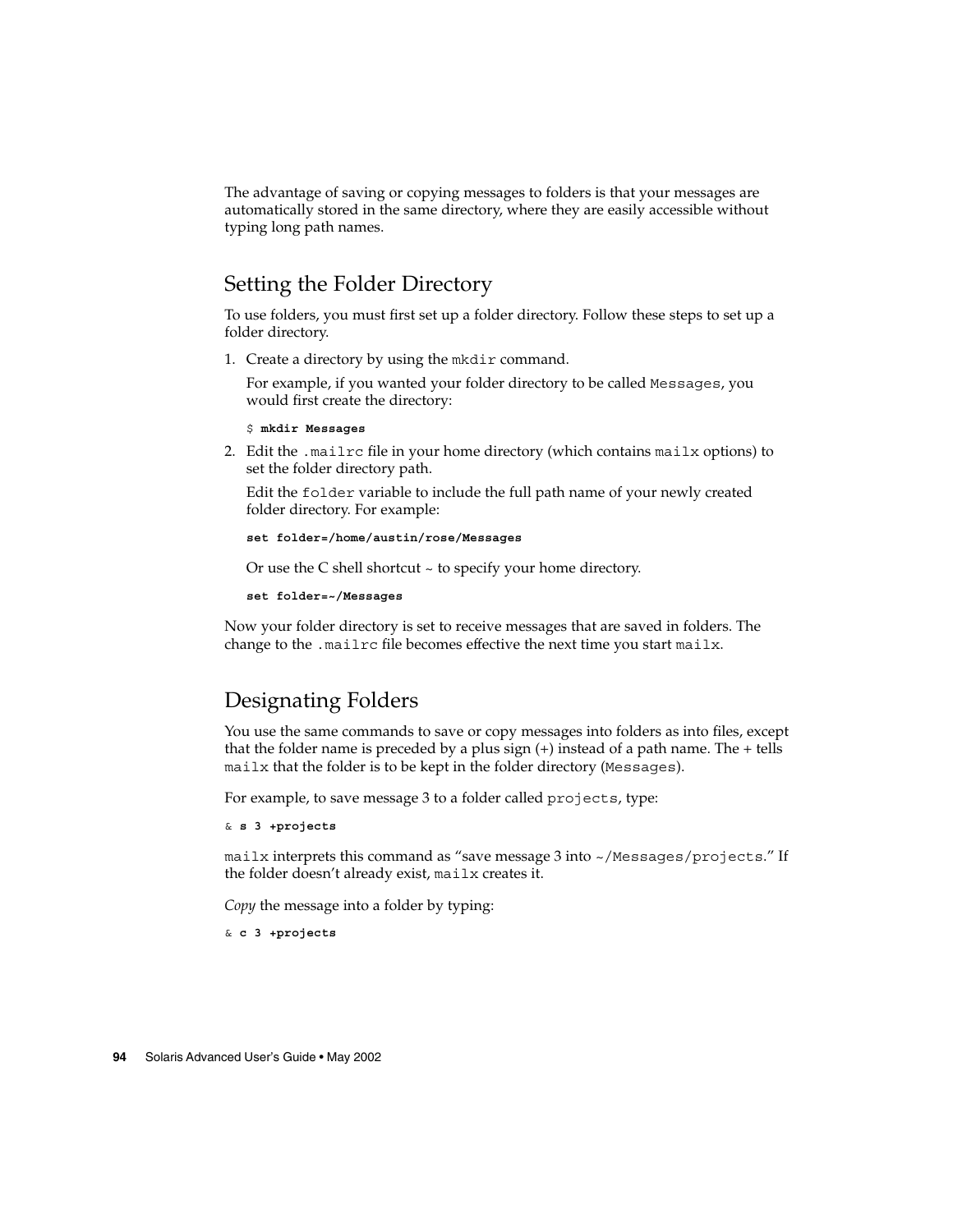#### Sending a Message Directly to a File or Folder

You can send copies of your messages directly to one of your files or folders. To send a copy to a folder, simply type the folder name in either the Cc: or the Bcc: field. Sending a copy to a file is similar, but you must include the full path name.

### Reading Messages in Files and Folders

To read messages that are saved in a file, use the command form:

```
mailx -f filename
```
In the previous example, you would read the file  $\sim$ /memos/finance by typing:

```
$ mailx -f ~/memos/finance
```
You can read messages that are saved in a folder with a similar command—just use the + instead of a path name. For example, to read the messages in the folder projects, you would type:

```
$ mailx -f +projects
```
This command starts mailx in the file or folder that you have designated. Only headers for the messages in the file or folder are displayed. Select a message to read by typing its number at the mailx prompt, and then press Return.

You can also work on mail folders within the mailx program. To see a list of your folders, type this command at a mailx prompt:

& **folders**

To switch from your mailbox to a folder, use the command form:

```
& folder +foldername
```
To return to your mailbox, type this command at a mailx prompt:

& **%**

To return to the previous folder, type:

& **#**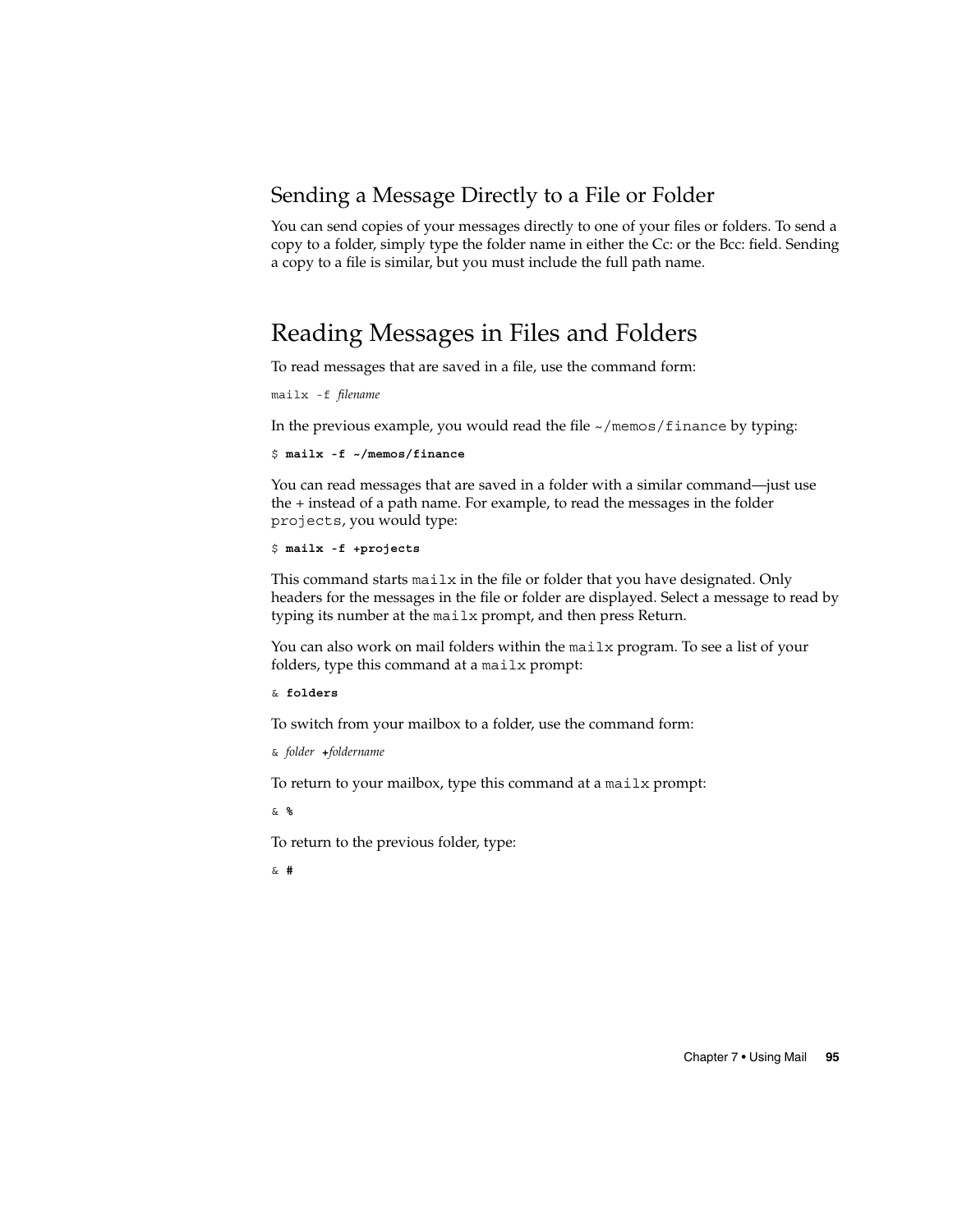# Using vi With mailx

You can use the vi text editor to compose messages while you run mailx. vi enables you to correct mistakes and add and delete text before you send your messages. If you are not already familiar with using vi, refer to Chapter 6 for instructions.

In the mailx program, you can use the standard vi commands for inserting, deleting, and changing text.

To write a message with vi:

- **1. Type the** mailx **command with an address at either the** mailx **prompt (**&**) or the command prompt (**\$**).**
- **2. Type the subject at the** Subject: **line. Press Return.**
- **3. Start** vi **by typing the command** ~v **on a new line.** The vi screen appears, representing an empty file in your /tmp directory.
- **4. Use** vi **commands to type and edit the body of your message.**

the message (outside vi) or send the message by pressing Ctrl-D.

**5. When you are finished, quit** vi **with the command** :wq **or** ZZ**.** After you quit vi, mailx displays the (continue): message. You can either add to

## Mail Aliases

A *mail alias* is a selection of user names that are grouped under a single name.

Use mail aliases when you want to send messages to the same group of people over and over. For example, if you occassionally send mail to hank@fretful, george@lonesome, and sally@dakota, you could create a mail alias called amigos. Then, each time you sent mail to amigos, all three people would receive it.

Two locations where you can set up mail aliases are:

- Your .mailrc file
- The /etc/aliases file

Mail aliases that are set up in .mailrc behave differently from mail aliases set up in /etc/aliases. These differences are summarized in Table 7-1 at the end of this section.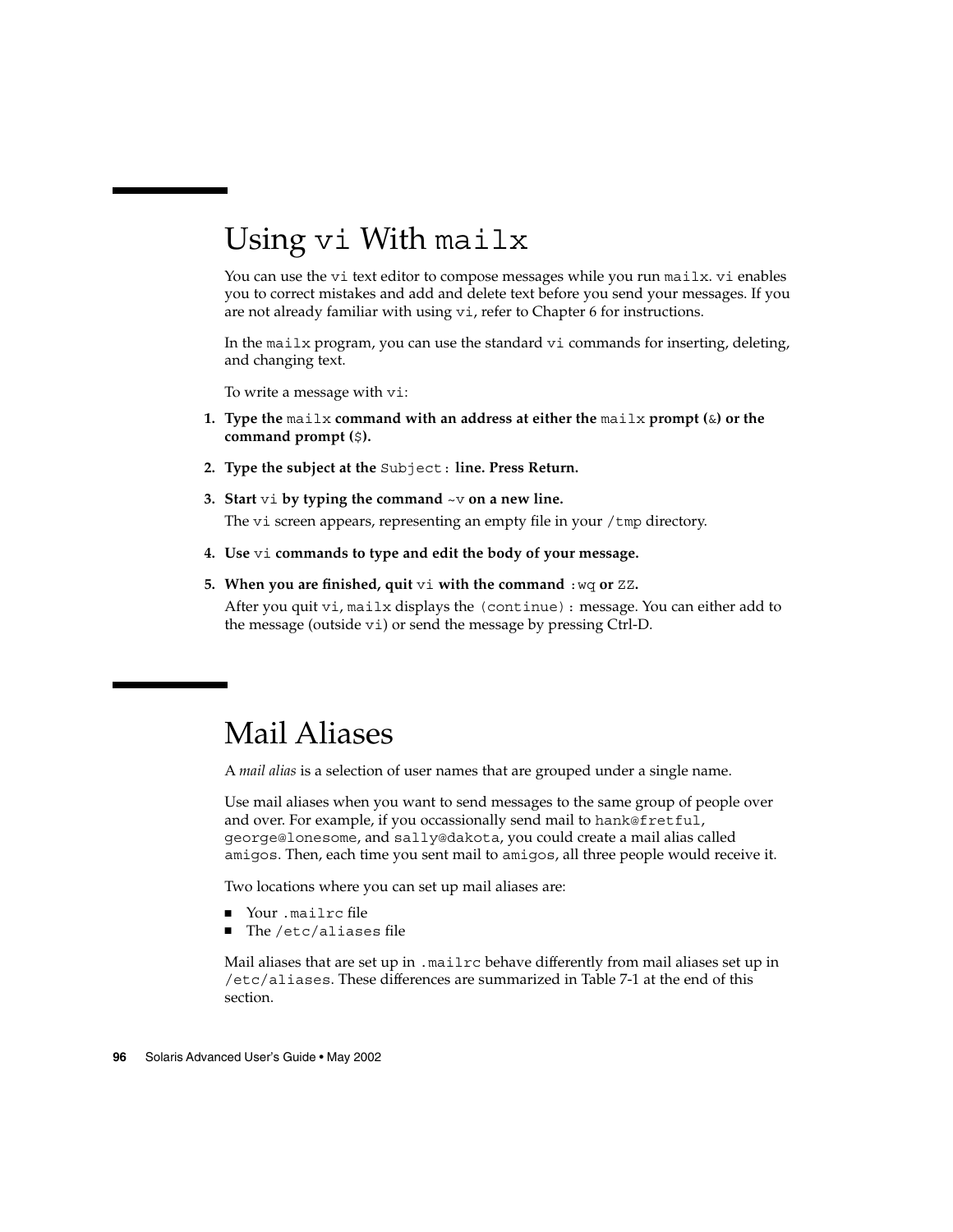### Setting Up Mail Aliases in .mailrc

Note the following about setting up mail aliases in .mailrc:

- Mail aliases in .mailrc are *private*. That is, only you can use them. For example, if you set up a mail alias called amigos in .mailrc and another user tries to send mail to amigos, he receives an unknown user error message.
- When the mail is sent, . mailrc aliases are automatically expanded to show everyone on the mail alias. For example, if you send mail to amigos, your mail arrives as though you had typed everyone's names as recipients. The recipients do not know that you used a mail alias to send the mail.

.mailrc is located in your home directory. This file contains several settings that control the behavior of mailx and Mail Tool.

To add a mail alias to .mailrc, type:

```
$ vi ~/.mailrc
```
**Note –** You can use any text editor to edit the .mailrc file. The previous example shows the method for using the vi editor to edit the file. If you are not already familiar with vi, refer to Chapter 6 for instructions.

Each mail alias is contained on one line of the file. That is, the line can visually "wrap around" to another line, but it cannot contain carriage returns. Each mail alias should contain the following, separated by spaces:

- The word "alias"
- The name of the mail alias (must be one word)
- The recipients (logins and machine names) in the mail alias, separated by spaces

The following example shows two mail aliases. The first alias (amigos) contains three people. The second alias (softball) contains eight. Notice in softball how the names are visually wrapped around on the screen. This is fine, as long as no carriage returns are used.

```
alias amigos hank@fretful george@lonesome sally@dakota
alias softball earl@woofer tex@twister elmer@farmhouse
jane@freeway hank@fretful jj@walker sally@dakota steve@hardway
```
To send mail to people on a .mailrc alias, address the mail to the mail alias name. Do *not* include your machine name. Suppose that you sent the following message:

```
$ mail amigos
Subject: Let's eat
```

```
Hey Compadres. How about
getting together for lunch on Friday?
Anyone interested?
```
Chapter 7 • Using Mail **97**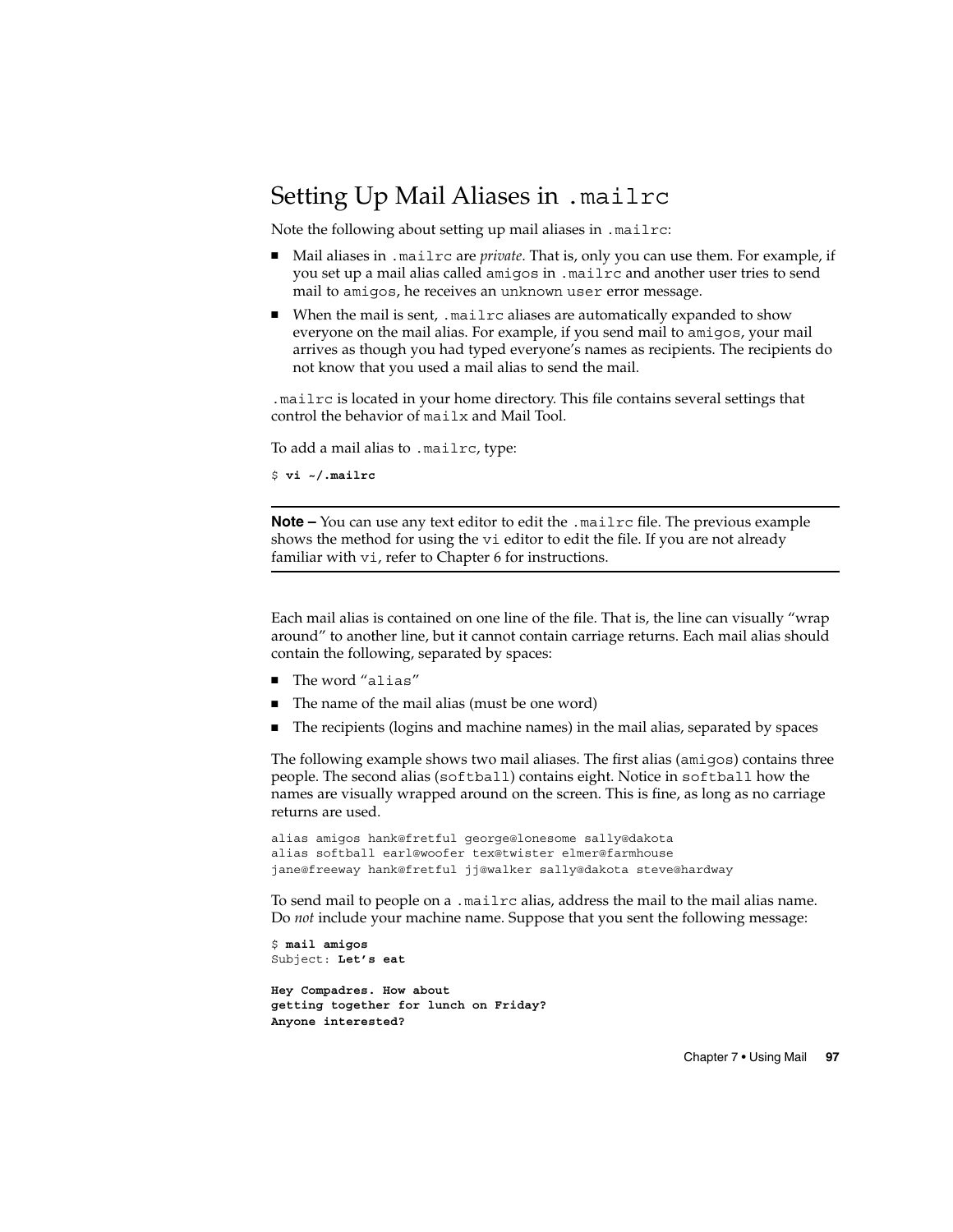The recipients would see the following (note the expanded To: line):

To: hank@fretful george@lonesome sally@dakota Subject: Let's eat Hey Compadres. How about getting together for lunch on Friday? Anyone interested?

## Setting Up Mail Aliases in /etc/aliases

Note the following about setting up mail aliases in /etc/aliases:

- Mail aliases in /etc/aliases are *public*. This means that if you set up a mail alias called softball, anyone can send to softball@*your-machinename* and make use of the mail alias.
- When the mail is sent, /etc/aliases mail aliases are *not* expanded. For example, if you send mail to softball@*machinename,* that's how the mail reads when it is received. The recipients know what the mail alias is, but not necessarily who else is on it.

The format of mail aliases that are created in /etc/aliases is somewhat different from those in .mailrc. Each /etc/aliases alias should use the following format:

- The name of the mail alias, followed by a colon  $(:)$
- The recipients (logins and machine names), separated by commas. Note that the mail alias does *not* have to be on a single line.

To modify your /etc/aliases file, you must first become root. If root is password protected, you'll need to know the root password.

Type the following to become the root user on the system:

```
$ su
Password:
#
```
Notice that the command prompt changes when you become root.

The following example shows how the alias softball@texas is added to the default /etc/aliases file.

```
# vi /etc/aliases
##
#Aliases can have any mix of upper and lower case on the left-
#hand side,
#but the right-hand side should be proper case (usually lower)
#
# >>>>>>>>>>The program "newaliases" will need to be run after
# >> NOTE >>this file is updated for any changes to
# >>>>>>>>>>show through to sendmail.
#
```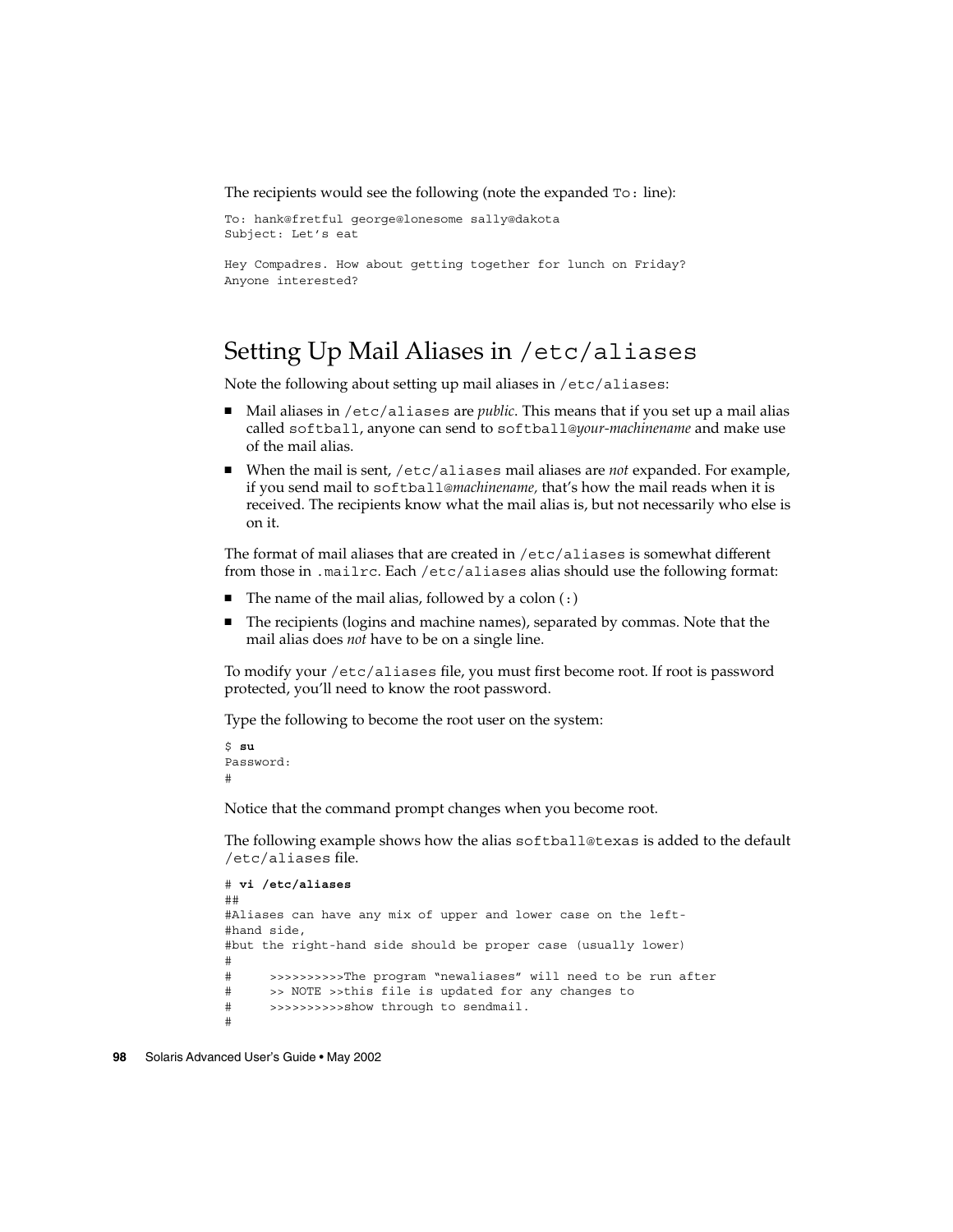```
#@(#)aliases 1.10 89/01/20 SMI
##
# Following alias is required by the mail protocol, RFC 822
# Set it to the address of a HUMAN who deals with this system's
mail problems.
Postmaster: root
# Alias for mailer daemon; returned messages from our MAILER-
DAEMON
# should be routed to our local Postmaster.
MAILER-DAEMON: postmaster
# Aliases to handle mail to programs or files, eg news or vacation
# decode: "|/usr/bin/uudecode"
nobody: /dev/null
# Sample aliases:
# Alias for distribution list, members specified here:
#staff:wnj,mosher,sam,ecc,mckusick,sklower,olson,rwh@ernie
# Alias for distribution list, members specified elsewhere:
#keyboards: :include:/usr/jfarrell/keyboards.list
# Alias for a person, so they can receive mail by several names:
#epa:eric
#######################
# Local aliases below #
#######################
softball@texas: earl@woofer
tex@twister elmer@farmhouse
jane@freeway hank@fretful jj@walker sally@dakota steve@hardway
:wq (to quit viand save the /etc/aliasesfile )
          # exit (to exit root)
\ddot{\rm s}
```
You can use any text editor to edit the /etc/aliases file. The previous example shows the method for using the vi editor to edit the file. If you are not already familiar with vi, refer to Chapter 6 for instructions.

Note that the pound signs  $(\#)$  you see within the /etc/aliases file have been placed there to *comment out* the text and sample aliases. The pound signs prevent the system from processing this information as actual aliases.

Do not place pound signs in front of aliases you add to this file, unless you intentionally want to disable an alias.

To send mail to people on a /etc/aliases alias, address the mail by using the name of the alias and your machine name. Suppose that you sent the following:

\$ **mail softball@texas** Subject: **Practice Today**

Let's meet at the diamond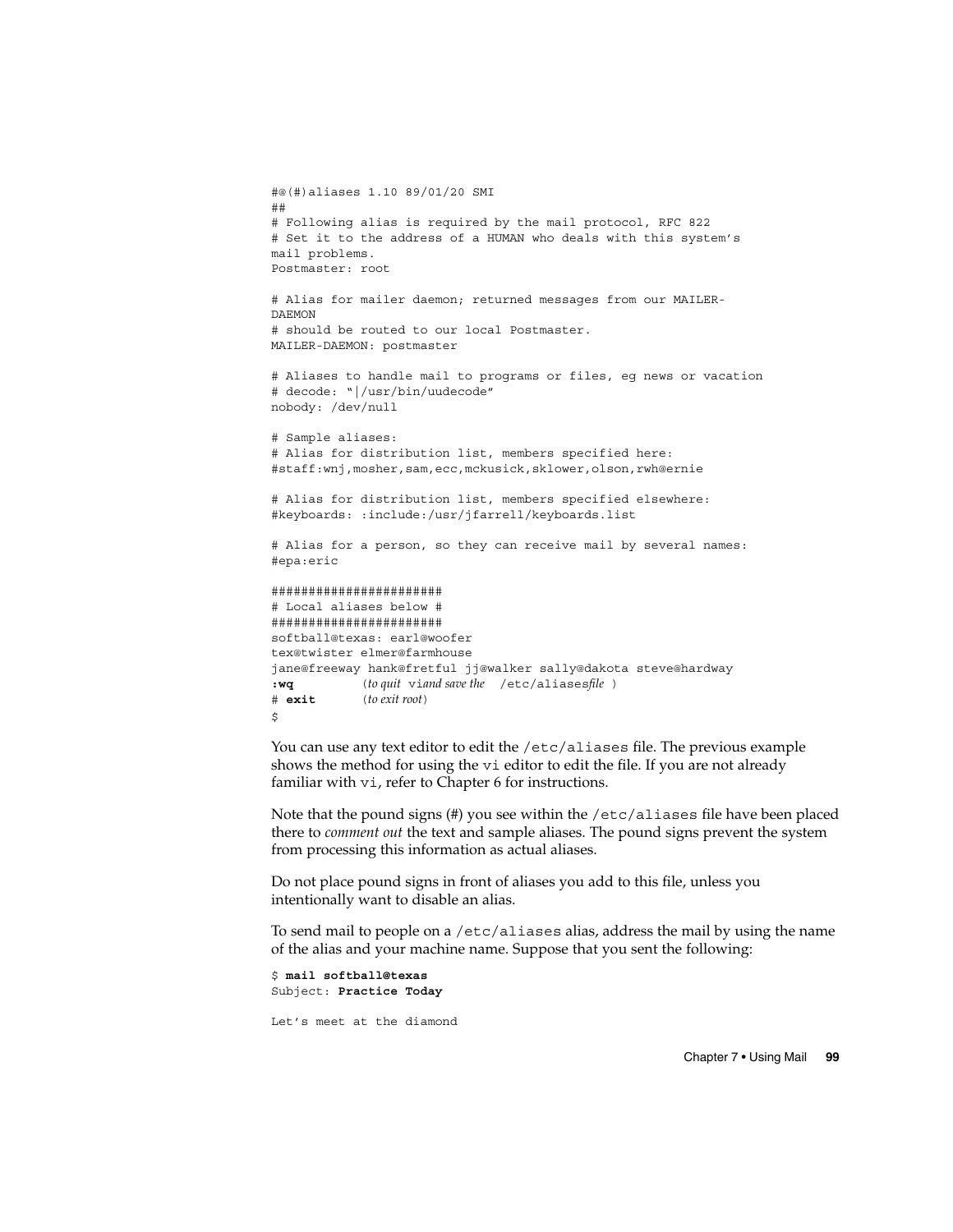behind Building 4 after work tonight. Goodness knows we can use the practice for Saturday's game! Be there as early as you can.

The recipients would see the following:

To: softball@texas Subject: Practice Today

Let's meet at the diamond behind Building 4 after work tonight. Goodness knows we can use the practice for Saturday's game! Be there as early as you can.

Notice that the To: line is *not* expanded.

Whenever you send mail by using a mail alias of this type, be sure to include the machine name of the machine on which it's located. If you set up a mail alias called riders on the machine freeway, then you should send your mail to riders@freeway.

Table 7-1 provides a summary comparison between mail aliases that are created in .mailrc and those that are created in /etc/aliases.

|                                     | .mailrc | /etc/aliases      |
|-------------------------------------|---------|-------------------|
| Must be root to modify?             | no      | yes               |
| Send message to:                    | alias   | alias@machinename |
| Recipients list seen by recipients? | yes     | no                |
| Names separated by commas?          | no      | yes               |
| Names all on one line?              | yes     | no                |
| Others can use the mail alias?      | no      | yes               |

**TABLE 7–1** Comparing Mail Aliases in .mailrc and /etc/aliases

For more detailed information on mail aliases, type man aliases or man addresses at the system prompt.

# Tilde Commands

In the course of composing a message, you can use tilde commands to perform a variety of functions. Tilde commands usually consist of the tilde character  $(\sim)$  followed by a single character. The following table describes some of the more useful tilde characters. Some of these characters have already been introduced in this chapter.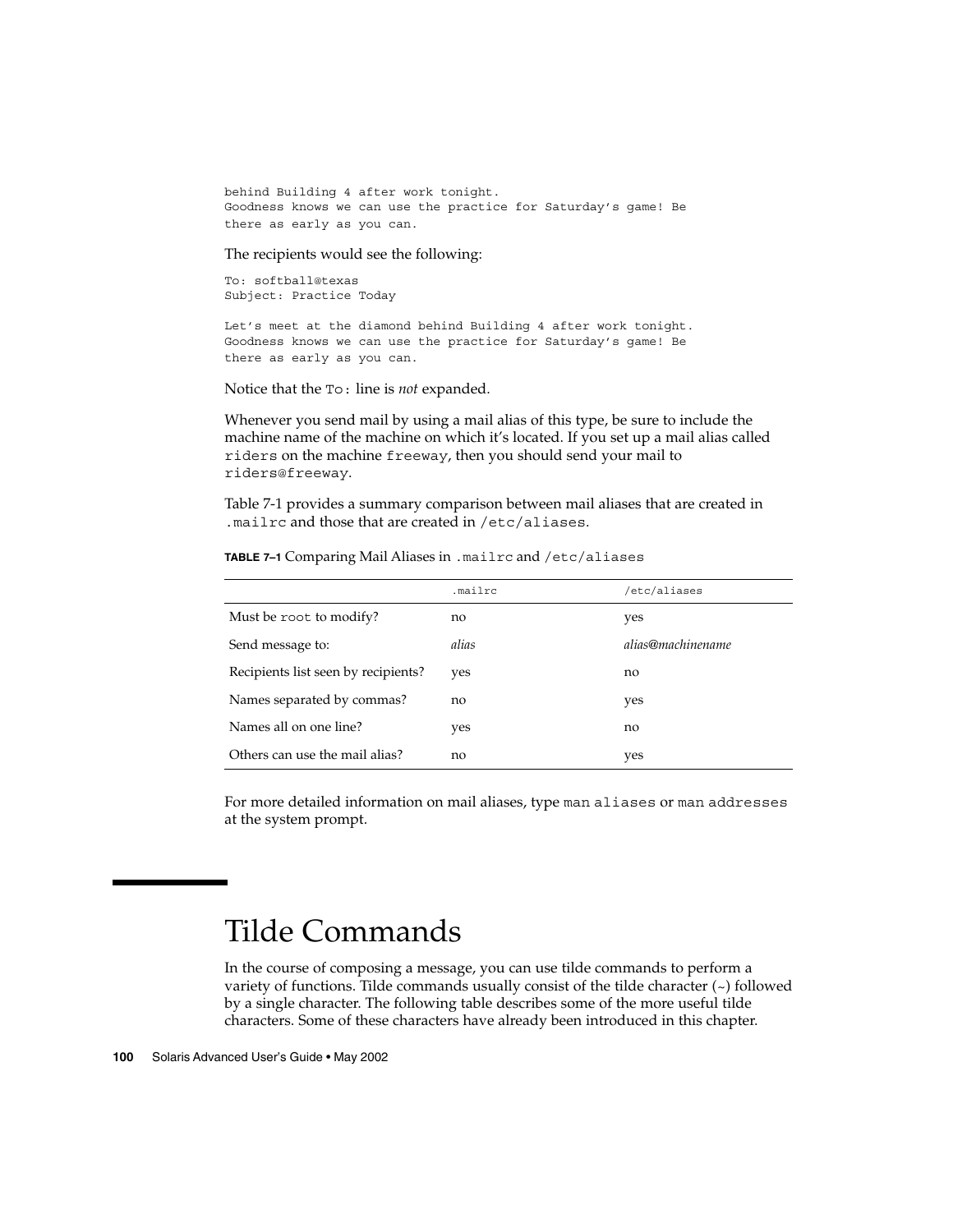**Note –** If you want to include a literal tilde character in a message, type two tildes in succession. Only one tilde is displayed.

**TABLE 7–2** Tilde Commands (mailx)

| Command                     | <b>Description</b>                                                                                                           |
|-----------------------------|------------------------------------------------------------------------------------------------------------------------------|
| $\sim$ ! command            | Escapes to a shell command.                                                                                                  |
| ∼.                          | Simulates pressing Ctrl-D to mark end of file.                                                                               |
| ~?                          | Lists a summary of tilde commands.                                                                                           |
| ~b username                 | Adds user name(s) to the blind carbon copies (Bcc:) list.                                                                    |
| $\sim$ c username           | Adds user name(s) to the carbon copies $(Cc)$ list.                                                                          |
| ~d                          | Reads the contents of the dead. Letter file into current message.                                                            |
| $~\sim$ f number            | Forwards the specified message. Valid only when you send a message<br>while you read mail.                                   |
| ~h                          | Prompts for header lines: Subject, To, Cc, and Bcc.                                                                          |
| $\sim$ m number             | Inserts text from the specified message into the current message. Valid<br>only when you send a message while you read mail. |
| $\mathbf{p}$                | Prints to the screen the message that you are typing.                                                                        |
| ∼q                          | Simulates pressing Ctrl-C twice. If the body of the current message is not<br>empty, the contents are saved to dead. letter. |
| $~\sim$ r filename          | Reads in the text from the specified file.                                                                                   |
| $\sim$ s string             | Changes the subject line to <i>string</i> .                                                                                  |
| $\sim$ t name               | Adds the specified name(s) to the To list.                                                                                   |
| ~w filename                 | Writes the current message without the header into the specified file.                                                       |
| $~\mathsf{\sim} \mathsf{X}$ | Exits mailx. Similar to $\sim q$ except message is not saved in the<br>dead.letterfile.                                      |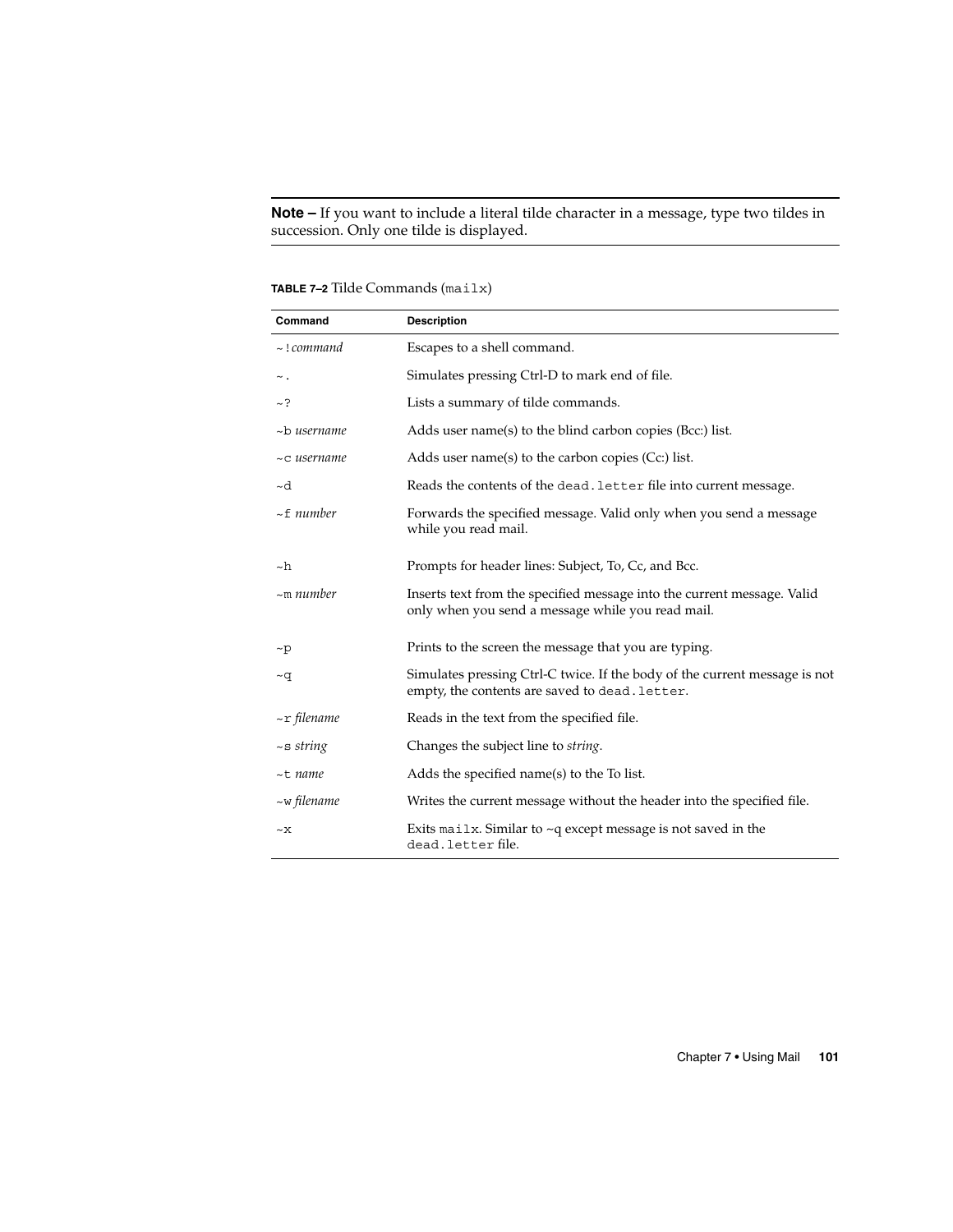# Getting Help: Other mailx Commands

mailx has two help commands that display lists of commands and functions. When in command mode, you can type ? at the mailx prompt  $(\&)$  to see a list of commands used in that mode. Similarly, when in input mode (for example, when writing a message), you can use the equivalent command, ~? to view a list of tilde commands (also called "tilde escapes").

The man pages contain extensive information on mailx in more technical form. To see this entry, type the command:

\$ **man mailx**

For more information, refer to the *man Pages(1): User Commands*.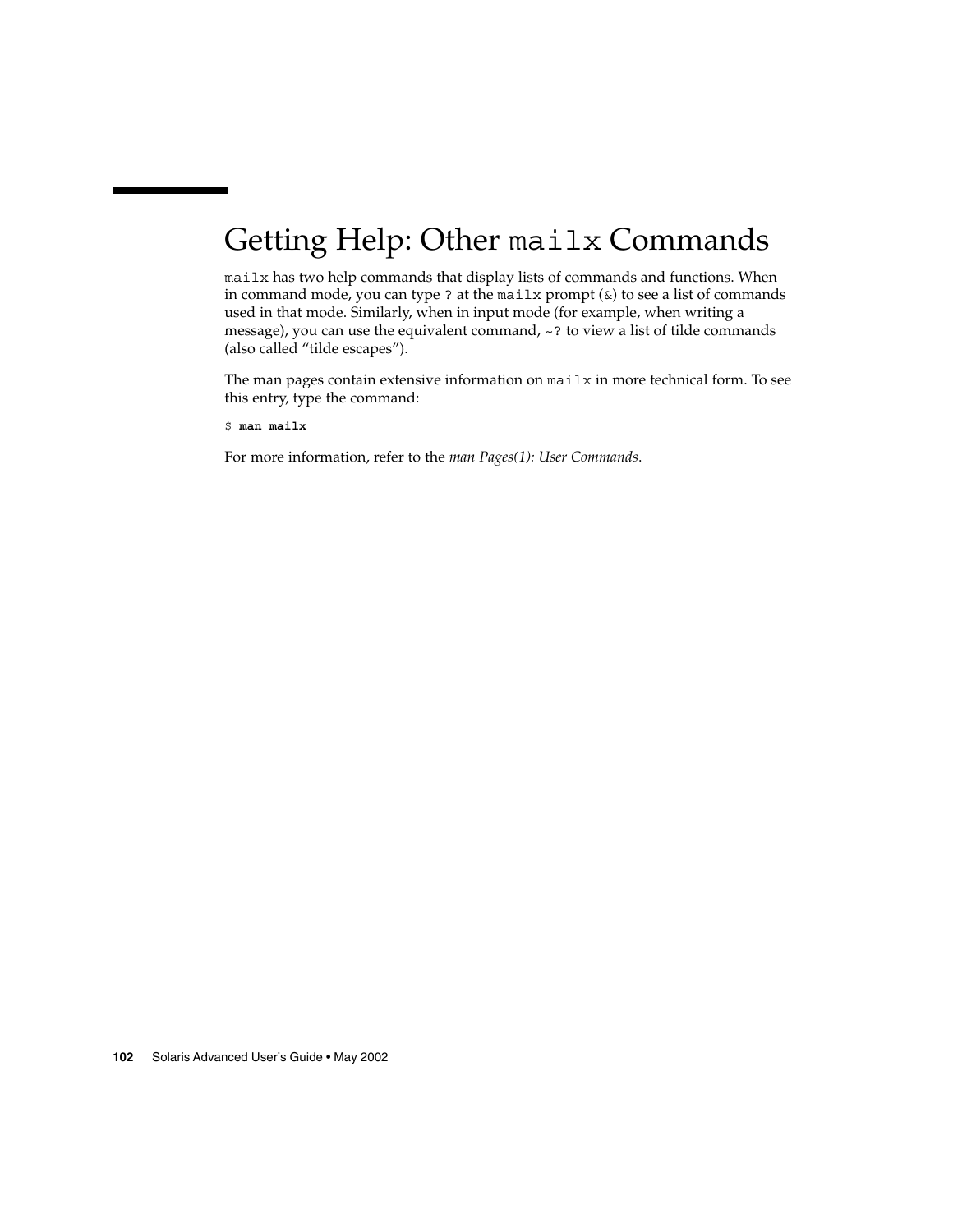### CHAPTER **8**

## Using Printers

The line printer subsystem (LP) print service provides the printing tools that are used in the Solaris operating environment. LP provides a wide variety of functions, many of which are not within the scope of this manual. This chapter provides the procedures necessary for you to perform the following basic printing tasks with the LP print service:

- "Submitting Print Requests" on page 103
- "Determining Printer Status" on page 106
- *"*Canceling a Print Request" on page 109

See *System Administration Guide: Advanced Administration* for a complete description of the LP print service.

## Submitting Print Requests

To print a file from the command prompt, use the lp command to send a request to the printer to print that file. When a request is made, the LP print service places it in the queue for the printer, displays the request ID number, and then redisplays the shell prompt.

### Submitting Print Requests to the Default Printer

When your system administrator sets up the LP print service with a default printer, you can submit print requests without typing the name of the printer by typing the following command.

\$ **lp** *filename*

In the previous example, *filename* is the name of the file you want to print.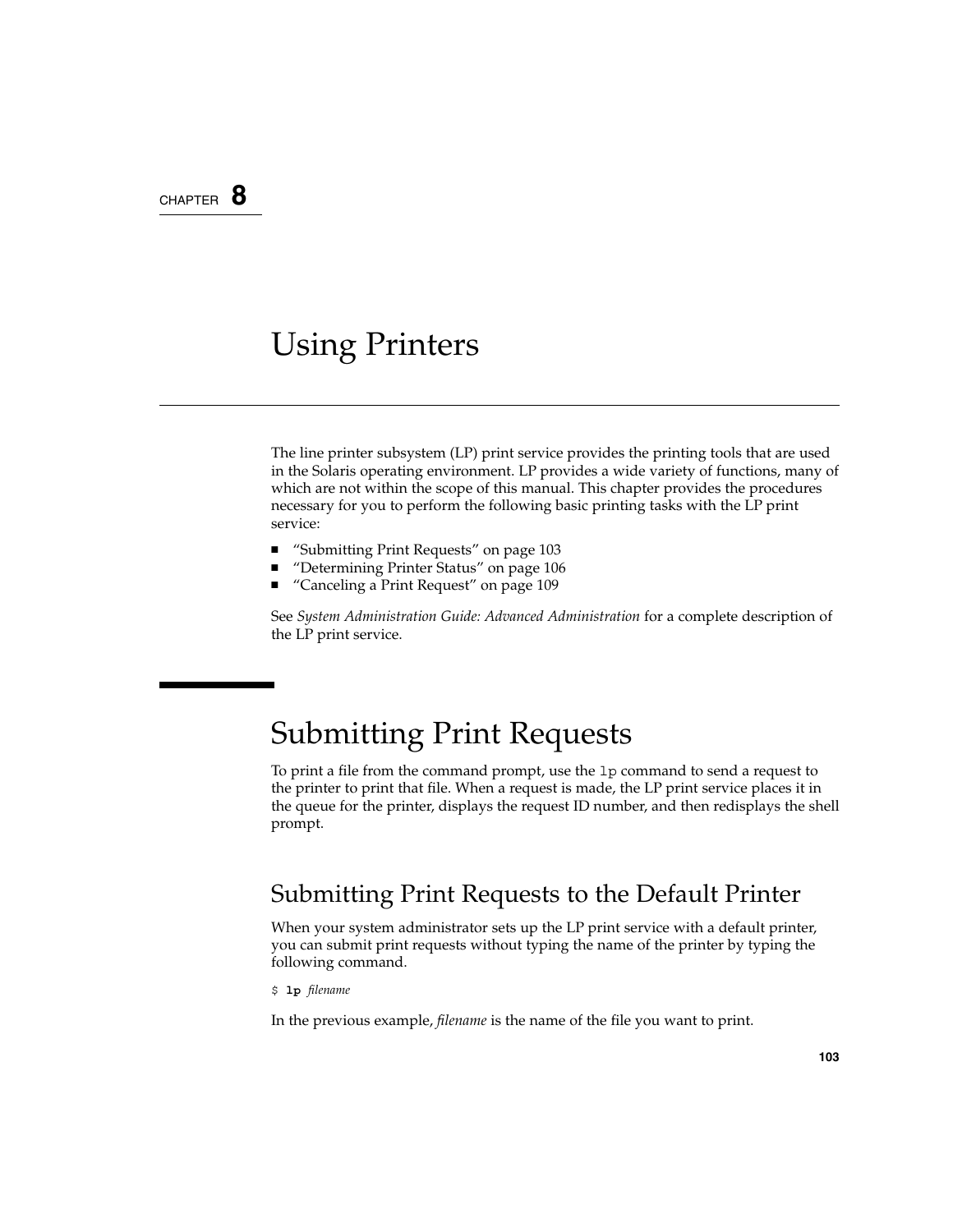The specified file is placed in the print queue of the default printer, and the *request id* is displayed.

For example, to print the /etc/profile file, type the following command.

```
$ lp /etc/profile
request id is jetprint-1 (1 file)
$
```
See *System Administration Guide: Advanced Administration* for information on how to specify a default printer.

#### Submitting Print Requests Using a Printer Name

Whether or not a default printer has been designated for your system, you can submit print requests to any printer that is configured for your system. To submit a print request to a specific printer, type the following command.

```
$ lp -d printername filename
```
In the previous example, *printername* is the name of the specific printer and *filename* is the name of the file you want to print.

The specified file is placed in the print queue of the destination printer, and the request id is displayed.

For example, to print the /etc/profile file on the printer fastprint, type the following command.

```
$ lp -d fastprint /etc/profile
request id is fastprint-1 (1 file(s))
$
```
If you submit a request to a printer that is not configured on your system, an information message is displayed, as shown in the following example.

```
$ lp -d newprint /etc/profile
newprint: unknown printer
$
```
See *System Administration Guide: Advanced Administration* for information on configuring printers. See "Determining Printer Status" on page 106 for information about how to find out which printers are available on your system.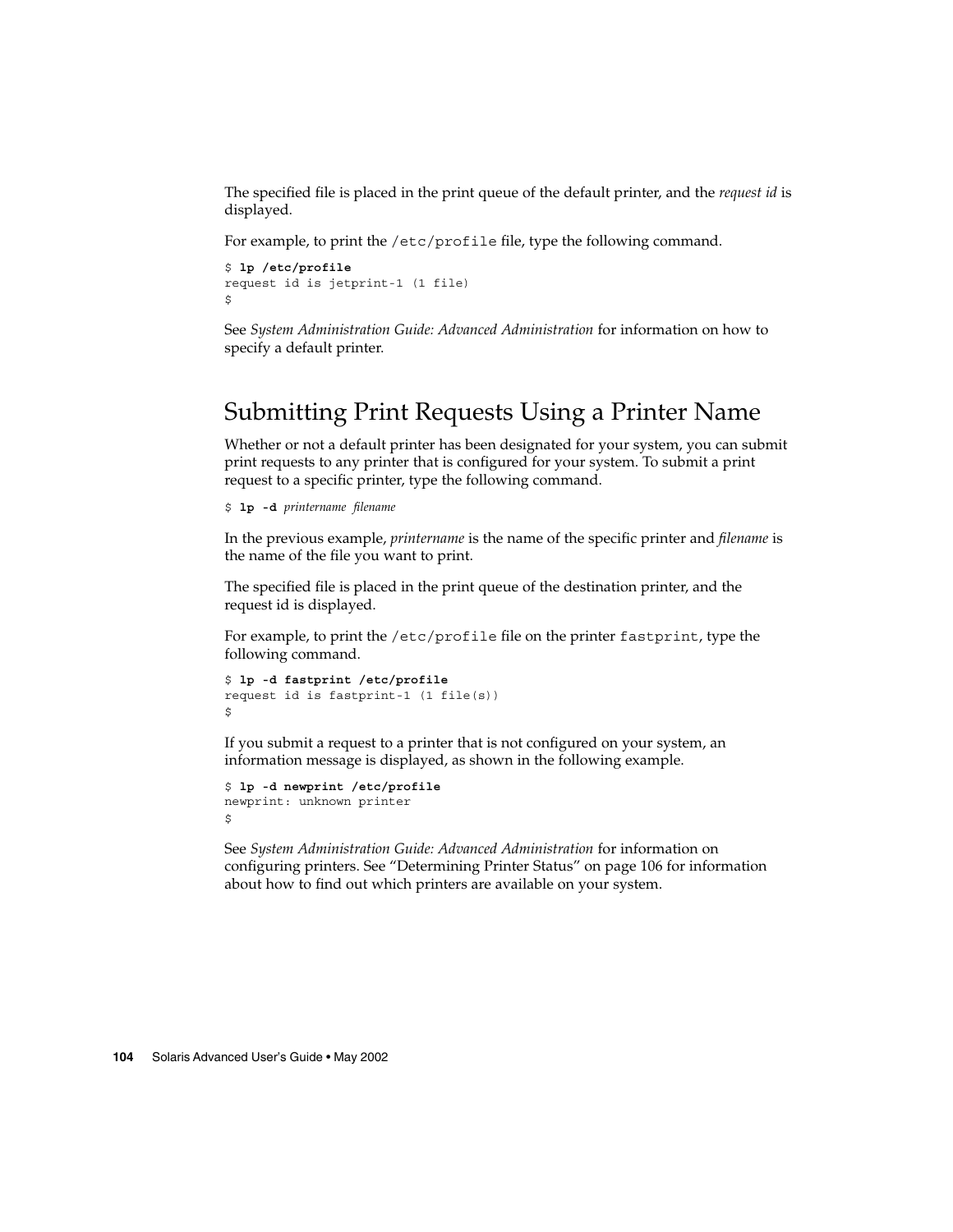### Requesting Notification When Printing Is Complete

When you submit a large file for printing, you might want the LP print service to notify you when printing is complete. You can request that the LP print service notify you in two ways:

- Send an email message
- Write a message to your console window

To request email notification, use the -m option when you submit the print request.

```
$ lp -m filename
```
To request a message be written to your console window, use the -w option when you submit the print request.

```
$ lp -w filename
```
In the previous example, *filename* is the name of the file you want to print.

## Printing Multiple Copies

You can use the -n option to the lp command to print more than one copy of a file.

Use the following command syntax to request multiple printed copies.

```
$ lp -n number filename
```
In the previous example, *number* is the desired number of copies and *filename* is the name of the file you are printing. The print request is considered as one print job, and only one header page is printed.

For example, to print four copies of the /etc/profile file, type the following command.

```
$ lp -n4 /etc/profile
request id is jetprint-5 (1 file)
$
```
### Summary Table of lp Options

You can use options to the lp command to customize your print request. Table 8–1 summarizes the frequently used options for the lp command. You can use these options individually or combine them in any order on the command line. When you combine options, use a space between each option and repeat the dash (-).

For example, to specify a destination printer, request email notification, and print six copies of a file, type the following command.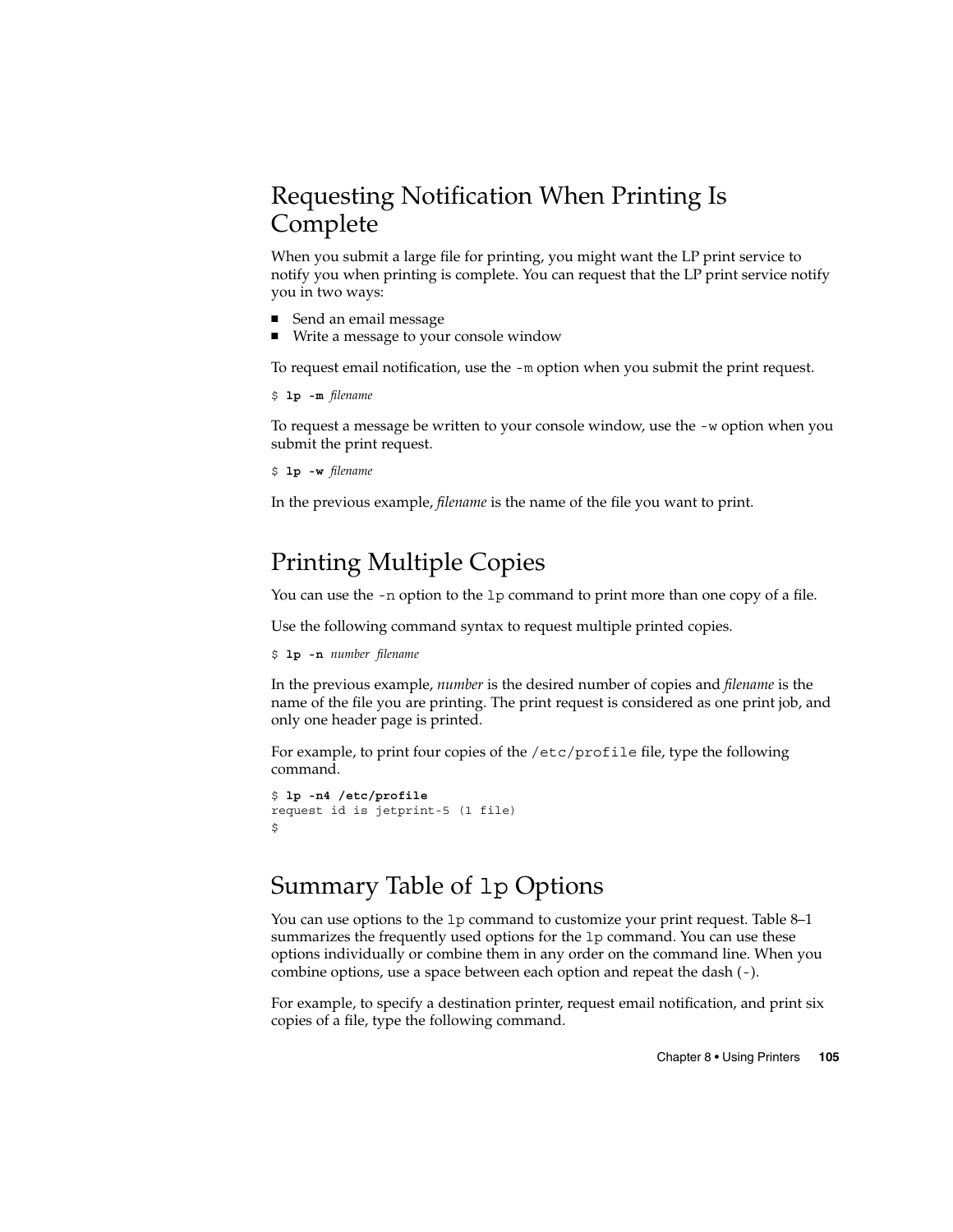#### \$ **lp -d** *printername* **-m -n6** *filename*

In the previous example, *printername* is the name of the desired printer and *filename* is the name of the file you want to print.

**TABLE 8–1** Summary of Frequently Used lp Options

| Option      | <b>Description</b>                                                                  |
|-------------|-------------------------------------------------------------------------------------|
| -d          | Destination. Specifies a destination printer by<br>name.                            |
| $-m$        | Mail. Sends email to the requestor when the<br>file has printed successfully.       |
| -n          | Number. Specifies the number of copies to be.<br>printed.                           |
| $-t$        | Title. Specifies a title (printed only on the<br>banner page) for a print request.  |
| -o nobanner | Option. Suppresses printing of the banner<br>page for an individual request.        |
| $-W$        | Write. Writes a message to your terminal when<br>the file has printed successfully. |

See the 1p(1) man page for a complete list of options.

## Determining Printer Status

Use the lpstat command to determine the status of the LP print service. You can check the status of your own jobs in the print queue, determine which printers you can use, or determine request ids of your jobs if you want to cancel them.

### Checking on the Status of Your Print Requests

Type the following command to find out the status of your print requests.

\$ **lpstat**

A list of the files that you have submitted for printing is displayed.

In the following example, one file is queued for printing to the printer jetprint.

\$ **lpstat** jetprint-1 user2 11466 Nov 01 15:10 on jetprint

**106** Solaris Advanced User's Guide • May 2002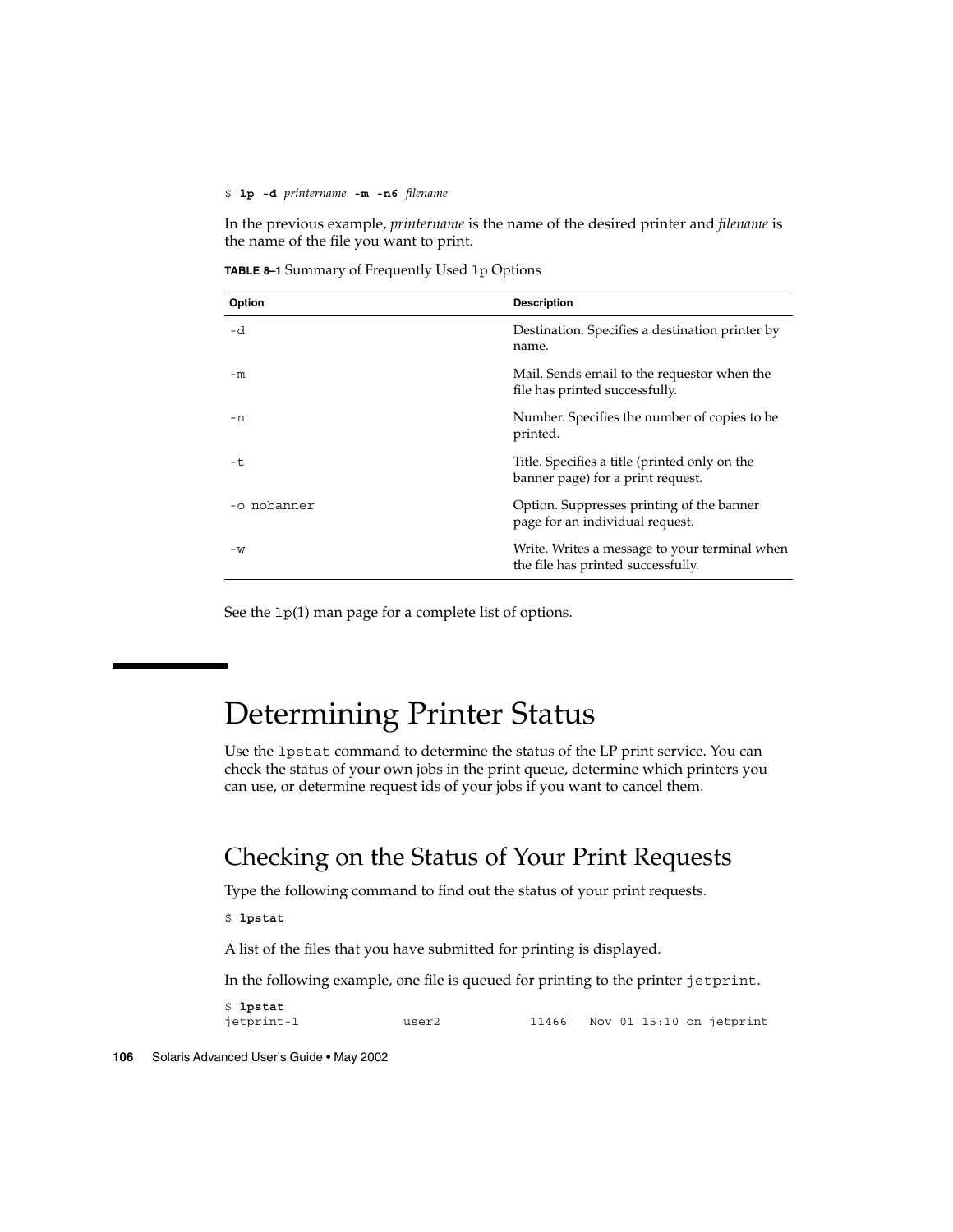The lpstat command displays one line for each print job, showing the request id, followed by the user who spooled the request, the output size in bytes, and the date and time of the request.

#### Checking Available Printers

To find out which printers are configured on your system, type the following command.

```
$ lpstat -s
```
The status of the scheduler is displayed, followed by the default destination and a list of the systems and printers you can use.

In the following example, the scheduler is running, the default printer is jetprint, and the print server for the jetprint and fastprint printers is prtsrv1.

```
$ lpstat -s
scheduler is running
system default destination: jetprint
system for jetprint: prtsrv1
system for fastprint: prtsrv1
$
```
### Displaying All Status Information

The -t option for lpstat gives you a complete listing of the status of the LP print service.

To display a complete listing of all status information, type the following command.

```
$ lpstat -t
```
The system displays all available status information.

In the following example, no jobs are in the print queue. When files are spooled for printing, the status of those print requests is also displayed.

```
$ lpstat -t
scheduler is running
system default destination: jetprint
system for jetprint: prtsrv1
system for fastprint: prtsrv1
jetprint accepting requests since Wed Nov 1 15:09:29 MST 2000
fastprint accepting requests since Wed Nov 1 15:09:47 MST 2000
```
printer fastprint is idle. enabled since Wed Nov 1 15:09:46 MST 2000.

Chapter 8 • Using Printers **107**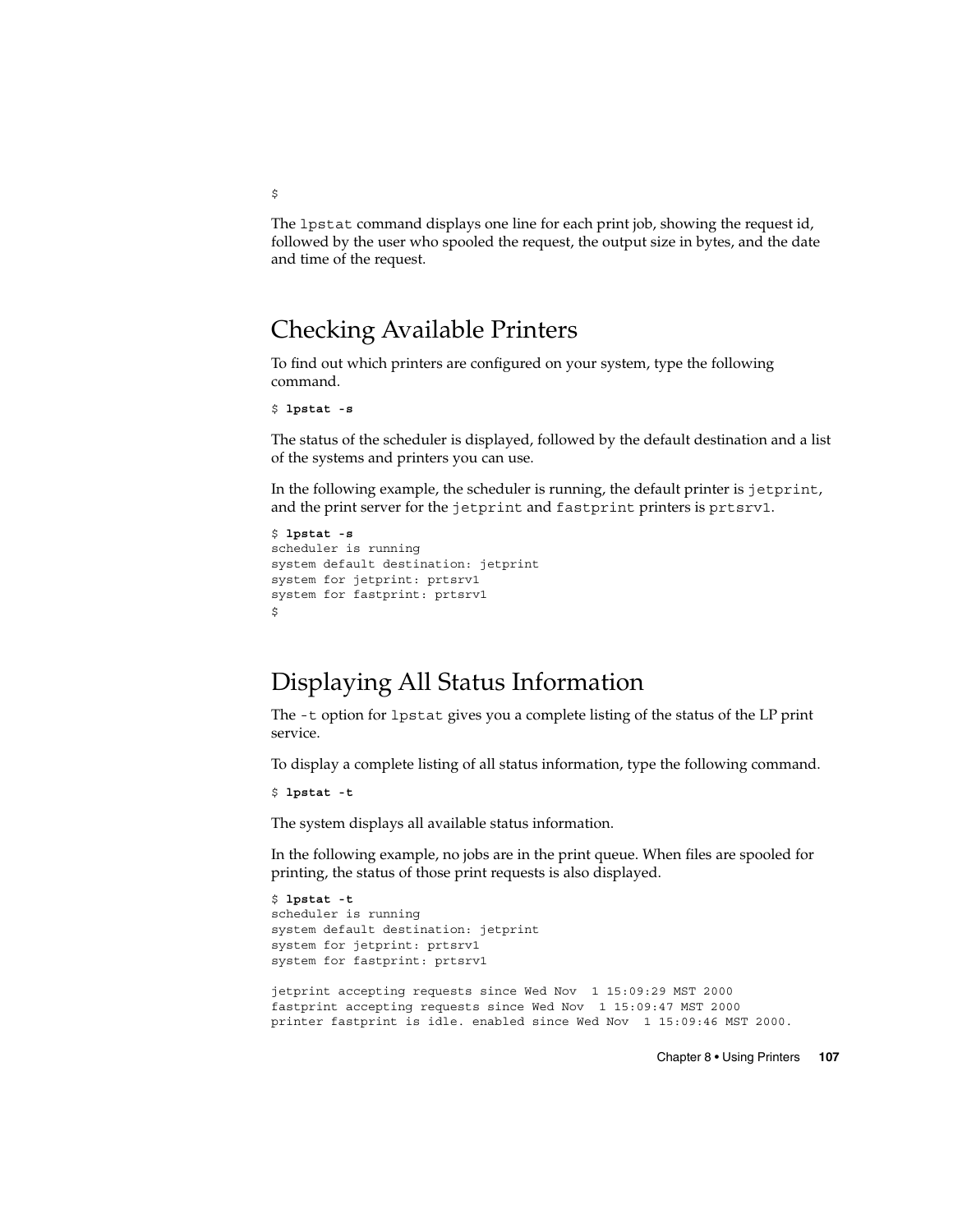```
$
```
### Displaying Status for Printers

You can use the -p to the 1 pstat command to request printer status information for individual printers. This option shows whether the printer is active or idle, when the printer was enabled or disabled, and whether the printer is available to accept print requests.

To request status for all printers on a system, type the following command.

```
$ lpstat -p
```
In the following example, two printers are idle, enabled, and available.

```
$ lpstat -p
printer jetprint is idle. enabled since Wed Nov 1 15:09:28 MST 2000.
   available.
printer fastprint is idle. enabled since Wed Nov 1 15:09:46 MST 2000.
   available.
\ddot{\rm s}
```
If one of those printers had jobs in the print queue, those jobs would also be displayed.

To request status for an individual printer by name, type the following command.

```
$ lpstat -p printername
```
In this example, *printername* is the name of the specific printer.

#### Summary Table of lpstat Options

You can use the lpstat command to request different types of printing status information. Table 8–2 summarizes the frequently used options for the lpstat command. Use these options individually, or combine them in any order on the command line. When you combine options, use a space between each option and repeat the dash (-).

**TABLE 8–2** Summary of Frequently Used lpstat Options

| Option | <b>Description</b>                                              |
|--------|-----------------------------------------------------------------|
| -a     | Accept. Show whether print destinations are accepting requests. |
| $-C$   | Class. Show classes and their members.                          |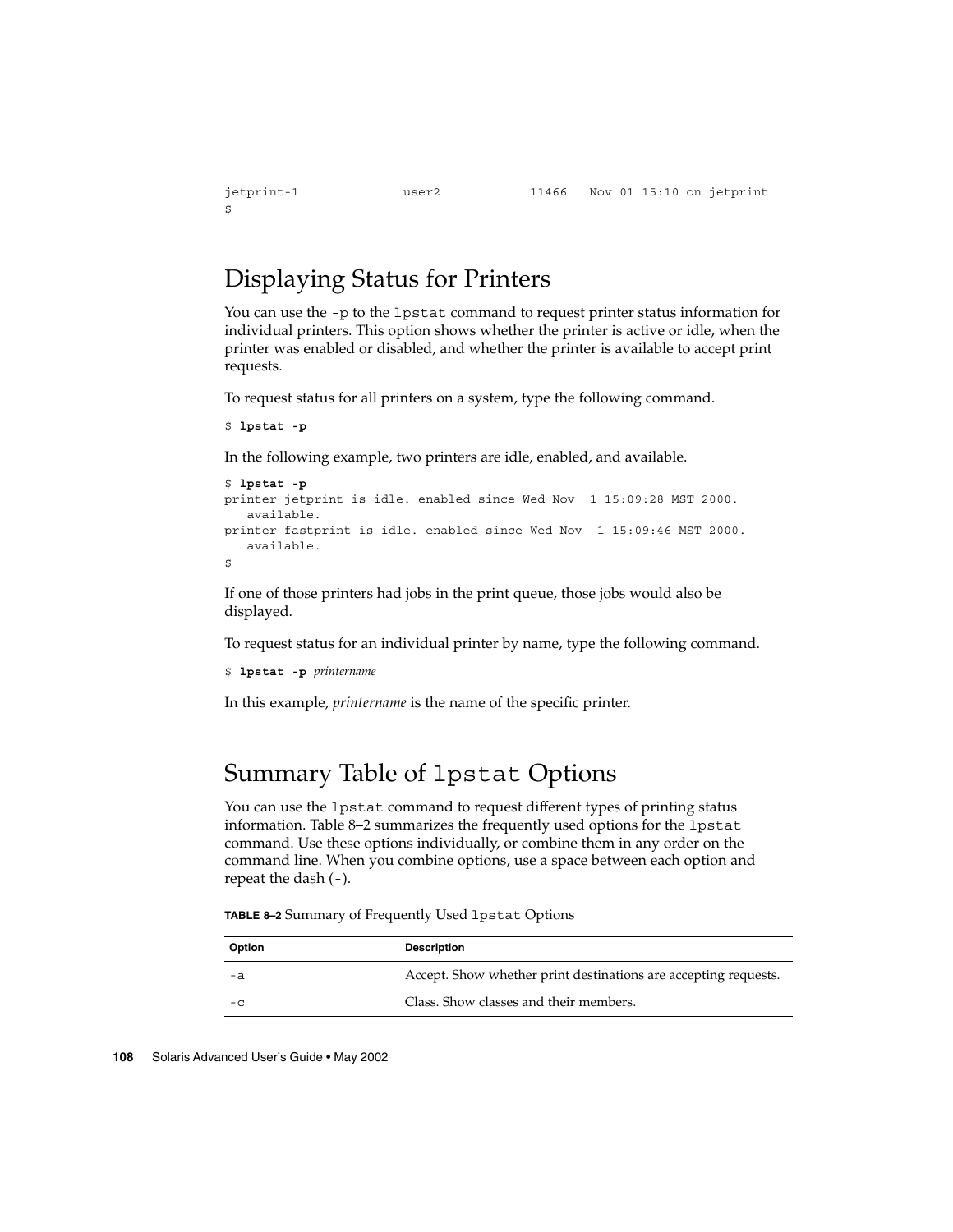| Option                         | <b>Description</b>                                      |  |
|--------------------------------|---------------------------------------------------------|--|
| -d                             | Destination. Show default destination.                  |  |
| -f                             | Forms. Show forms.                                      |  |
| $ \circ$                       | Output. Show status of print requests.                  |  |
| $-p$ [ <i>list</i> ] [-D] [-1} | Printer/Description/Long list. Show status of printers. |  |
| $-r$                           | Request. Request scheduler status.                      |  |
| $-R$                           | Show position of job in the queue.                      |  |
| $-S$                           | Status. Show status summary.                            |  |
| $-S$                           | Sets. Show character sets.                              |  |
| -u [username]                  | User. Show requests by user.                            |  |
| $-v$                           | Show devices.                                           |  |

**TABLE 8–2** Summary of Frequently Used lpstat Options *(Continued)*

See the lpstat(1) man page for a complete list of options.

# Canceling a Print Request

Use the cancel command to cancel a print request while it is in the queue or while it is printing. To cancel a request, you need to know the print request id. The request id always includes the name of the printer, a dash, and the number of the print request. When you submit the print request, the request id is displayed. If you do not remember your request id, type lpstat -o and press Return. Only the user who submitted the request, or someone logged in as root or lp can cancel a print request.

## Canceling a Print Request by ID Number

To cancel a print request, type the following command.

```
$ cancel request_id
```
In the previous example, *request\_id* is the request id number of the desired print request.

A message informs you that the request is cancelled. The next job in the queue begins printing.

In the following example two print requests are canceled.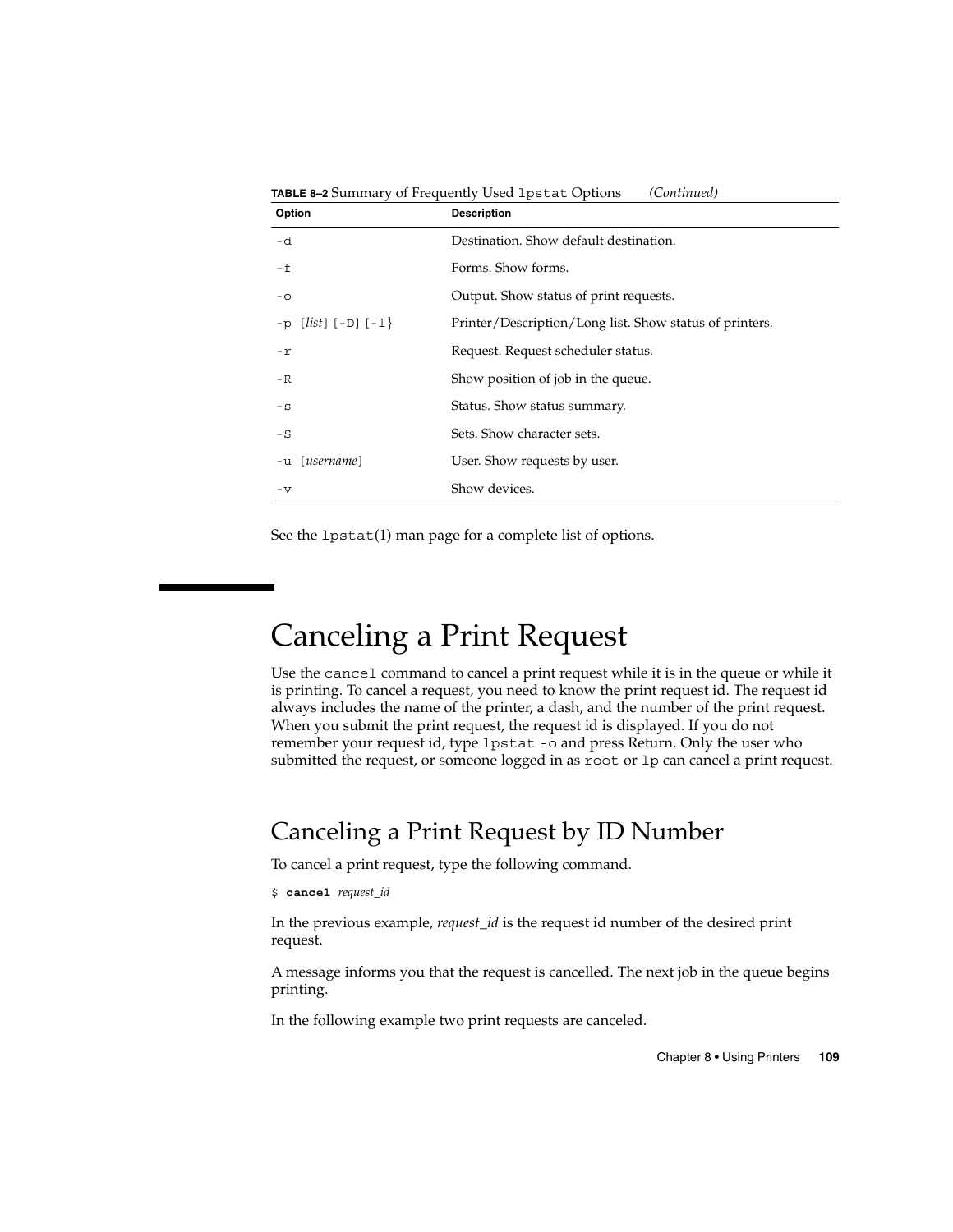```
$ cancel jetprint-6 fastprint-5
jetprint-6: cancelled
fastprint-5: cancelled
$
```
## Canceling a Print Request by Printer Name

You can also cancel just the job that is currently printing (if you submitted it) by typing the printer name in place of the request id.

```
$ cancel printername
```
In the previous example, *printername* is the name of the printer to which you sent the request.

A message informs you that the request is canceled. The next job in the queue begins printing

In the following example, the current print request has been canceled.

```
$ cancel jetprint
jetprint7: cancelled
$
```
Your system administrator can log in as root or 1p and cancel the currently printing request by using the printer name as the argument for the cancel command.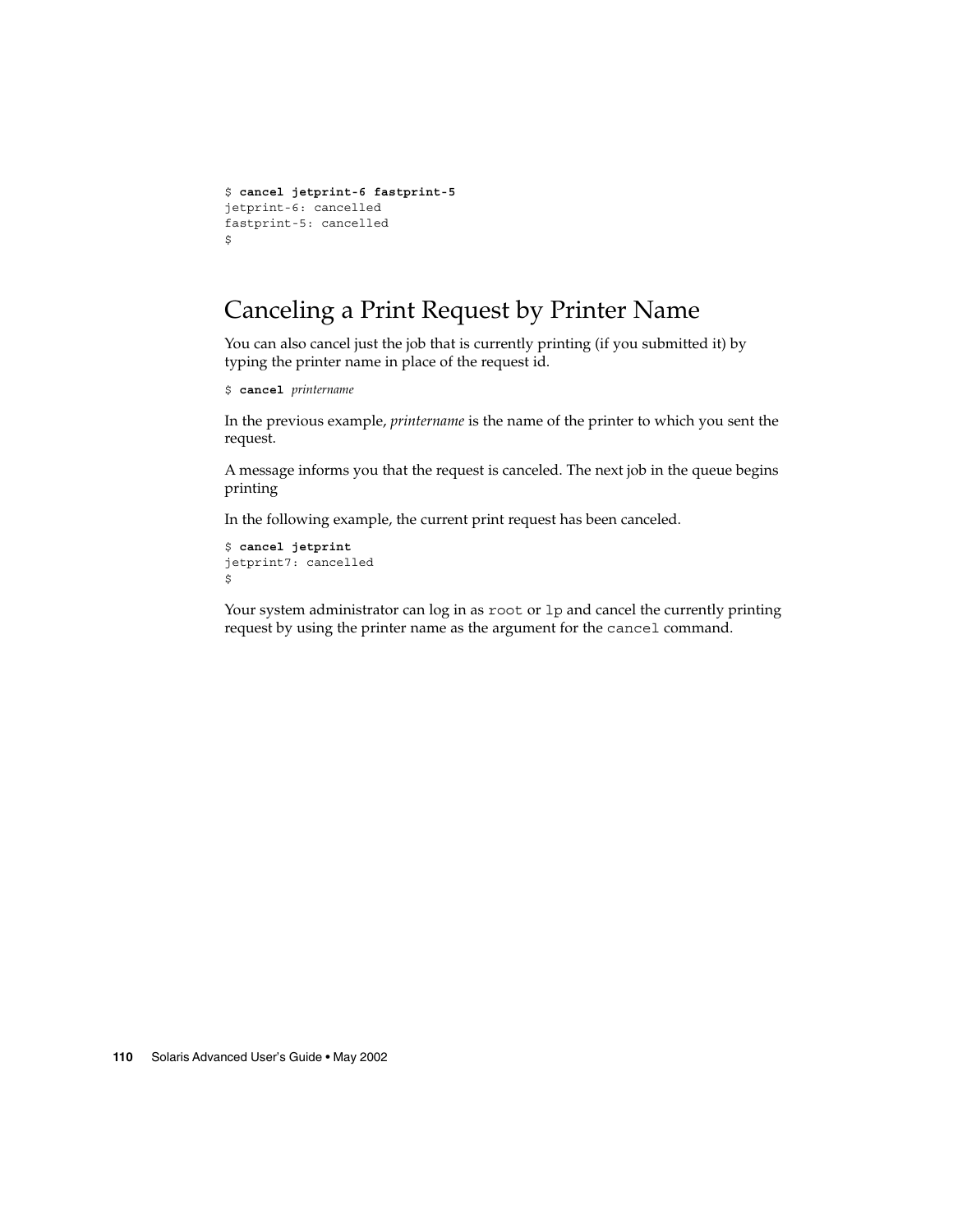### CHAPTER **9**

# Using the Network

A *network* is a group of computers set up to communicate with one another. When your machine is part of a network, you have the opportunity to use the resources of other machines on the network while remaining logged in to your own machine. You can log in to other machines or you can execute remote commands that affect other machines from your own workstation.

This chapter describes the following topics.

- "Networking Concepts" on page 111
- "Logging In Remotely (rlogin)" on page 112
- "Copying Files Remotely (rcp)" on page 115
- *"Executing Commands Remotely (rsh)"* on page 116
- "Viewing User Information (rusers)" on page 117
- "Running Networked Applications" on page 118

If your machine is not currently attached to a network, the information presented here might not be relevant to your situation. However, it might be valuable for you to review this information to get an overall view of the benefits that networking can provide.

# Networking Concepts

A network connection between machines enables these systems to transmit information to one another. The following list describes the more common network types.

- **Local area network** (LAN) A network that ranges over a small area, generally less than a few thousand feet
- **Wide area network** (WAN) A large network that can span thousands of miles
- **Campus area network** (CAN) An intermediately sized network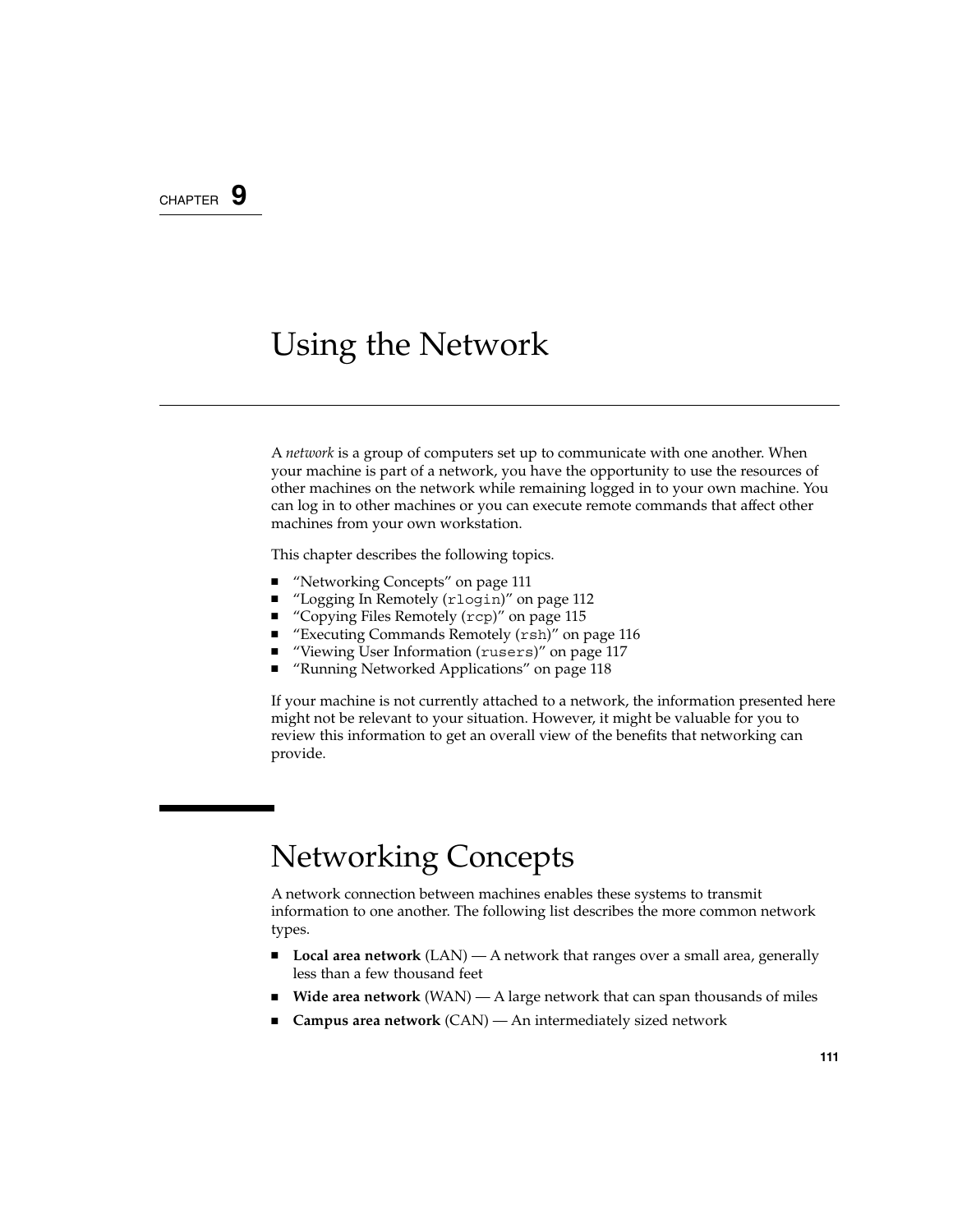A network that is composed of a linked group of networks is called an *internetwork*. For example, your machine might be part of a network within your building and part of an internetwork that connects your local network to similar networks across the country. Because the difference between a network and an internetwork is generally invisible to the user, the term *network* is used in this guide to refer to both networks and internetworks.

Networked machines use a *network protocol*, or common network language, to communicate. A network protocol ensures that information is transmitted to the appropriate location on the network. An *internetwork protocol*, sometimes referred to as a *relay*, links networks together.

# Logging In Remotely (rlogin)

The rlogin command enables you to log in to other UNIX machines on your network.

To remotely log in to another machine, type the following command.

\$ **rlogin** *machinename*

In the previous example, *machinename* is the name of the remote machine.

If a password prompt appears, type the password for the remote machine and press Return. If your machine name is in the other machine's /etc/hosts.equiv file, the current machine does not prompt you to type the password.

```
venus$ rlogin starbug -l user2
Password:
Last login: Wed Nov 1 13:08:36 from venus
Sun Microsystems Inc. SunOS 5.9 Generic February 2002
venus$ pwd
/home/user2
venus$ logout
Connection closed.
venus$
```
### rlogin Without a Home Directory

In the previous example, user user2 logs in to the remote machine starbug at the directory /home/user2, as indicated by the pwd command. When you log in to a machine where you have no account, rlogin displays a message stating that you have no home directory on the remote machine. rlogin then logs you in to the root (/) directory of that machine: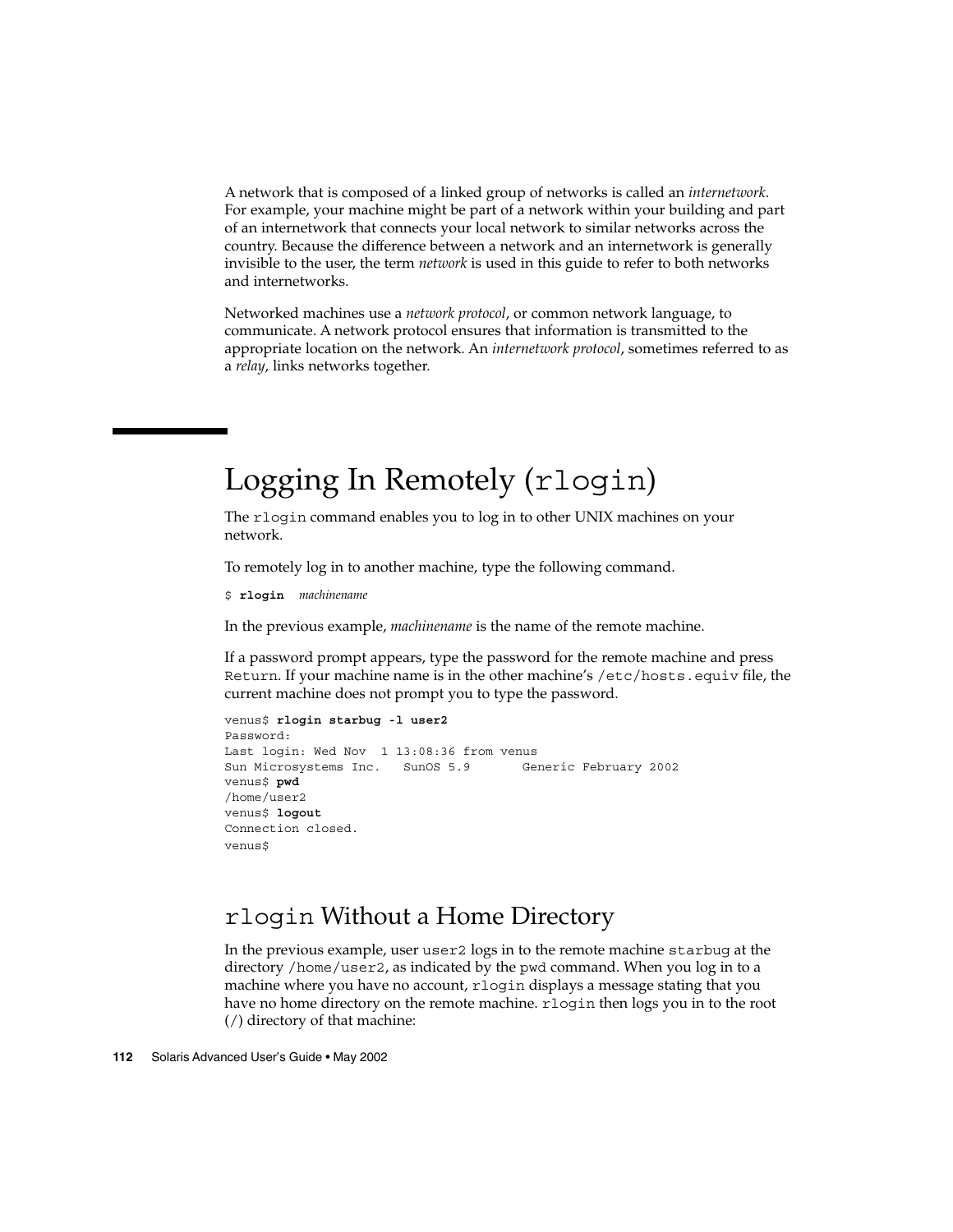```
venus$ earth -l user2
Password:
No directory! Logging in with home=/
Last login: Thu Nov 2 12:51:57 from venus
Sun Microsystems Inc. SunOS 5.9 Generic February 2002
earth$ pwd
/
earth$ logout
Connection closed.
earth$
```
### rlogin as Someone Else

The -l option of the rlogin command enables to log in to a remote machine as someone else. This option can be useful if you are working on someone else's machine (using their username) and you want to log in to your own machine as yourself.

Use the following command syntax for the -l option of the rlogin command.

# rlogin*machinename* -l *username*

The following example shows how user user2 on machine venus would log in to machine starbug as user1.

```
venus$ rlogin starbug -l user1
Password:
Last login: Thu Nov 2 12:51:57 from venus
Sun Microsystems Inc. SunOS 5.9 Generic February 2002
starbug$ pwd
/home/user1
starbug$ logout
Connection closed.
starbug$
```
Note that when you log in to a remote machine as someone else, you are placed in that user's home directory.

## rlogin to an Unknown Machine

If you try to log in to a remote machine unknown to your machine, rlogin searches unsuccessfully through the hosts database and then displays the following message.

```
$ rlogin stranger
stranger: unknown host
\mathsf{s}
```
Chapter 9 • Using the Network **113**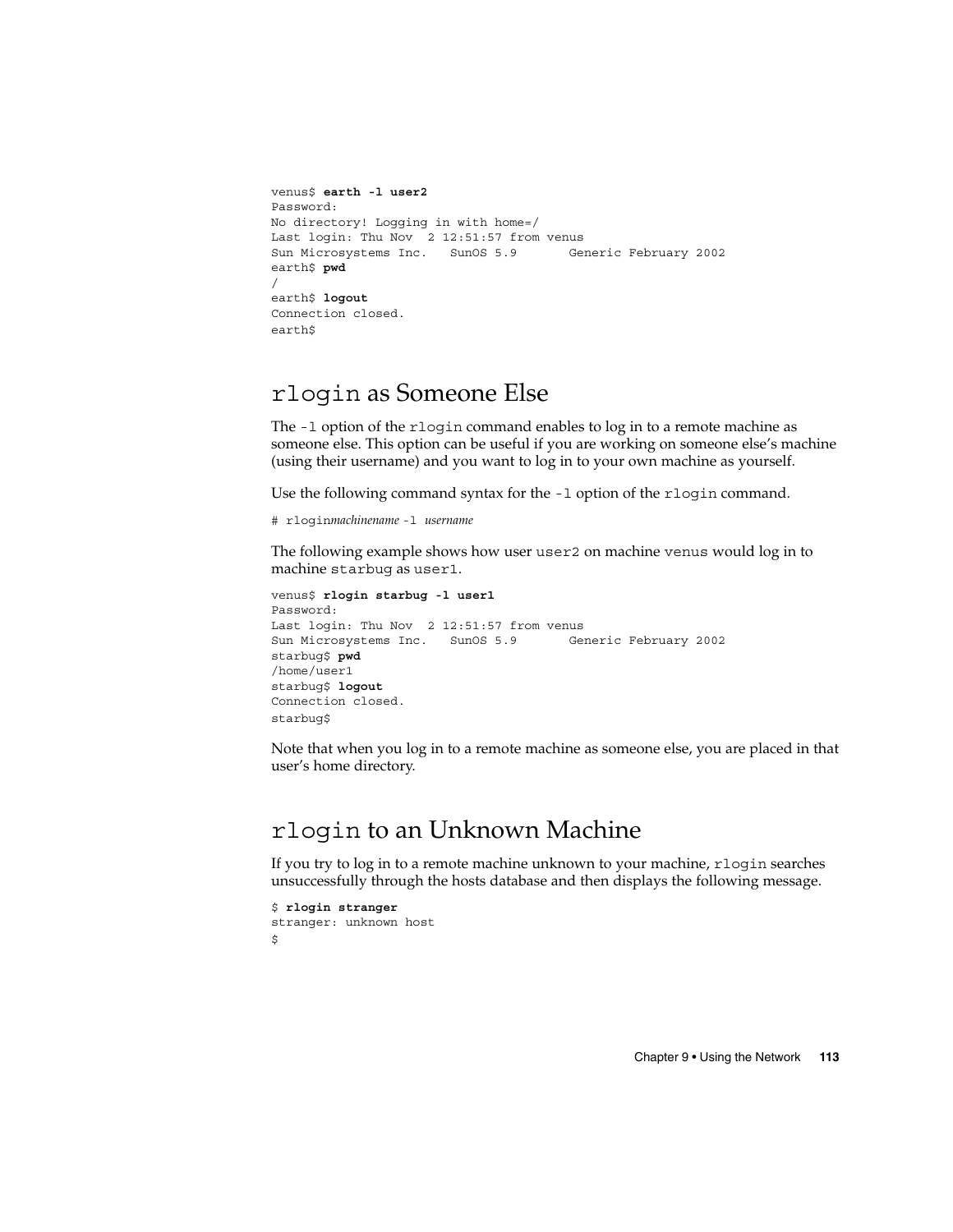### Aborting an rlogin Connection

Normally you terminate an rlogin connection by typing logout at the end of a work session. If cannot terminate a session in this manner, you can abort the connection by typing a tilde character followed by a period  $(\sim$ .). The remote login connection to the remote machine is aborted and you are placed back at your original machine.

If you log in to a series of machines, gaining access to each machine through another machine, and you use  $\sim$  to abort the connection to any of the machines, you are returned to your original machine.

```
venus$ rlogin starbug -l user2
Password:
Last login: Thu Nov 2 15:13:10 from venus
Sun Microsystems Inc. SunOS 5.9 Generic February 2002
starbug$ ~. (You may not see the ~ on the screen.)
Closed connection.
venus$
```
If you want to back up to an intermediate rlogin connection, use two tildes followed by a period  $(\sim \sim \cdot)$ .

```
venus$ rlogin starbug -l user2
Password:
Last login: Thu Nov 2 15:14:58 from venus
Sun Microsystems Inc. SunOS 5.9 Generic February 2002
starbug$ rlogin rlogin earth -l user2
Password:
Last login: Thu Nov 2 15:24:23 from starbug
Sun Microsystems Inc. SunOS 5.9 Generic February 2002
earth$ ~~. (You may not see the ~~ on the screen.)
Closed connection.
starbug$
```
## Suspending an rlogin Connection

When you want to suspend an rlogin connection so you can return to it later, type the tilde character  $(\sim)$  followed by Ctrl-Z. The rlogin connection becomes a stopped process and you are placed back at the machine from which you logged in.

To reactivate the connection, type fg. You can also type the percentage sign (%) followed by the process number of the stopped process. If you do not specify a process number,  $\frac{1}{2}$  activates the process most recently suspended.

```
venus$ rlogin goddess -l user2
Password:
Last login: Thu Aug 31 14:31:42 from venus
Sun Microsystems Inc. SunOS 5.9 Generic February 2002
goddess$ pwd
/home/user2
```
**114** Solaris Advanced User's Guide • May 2002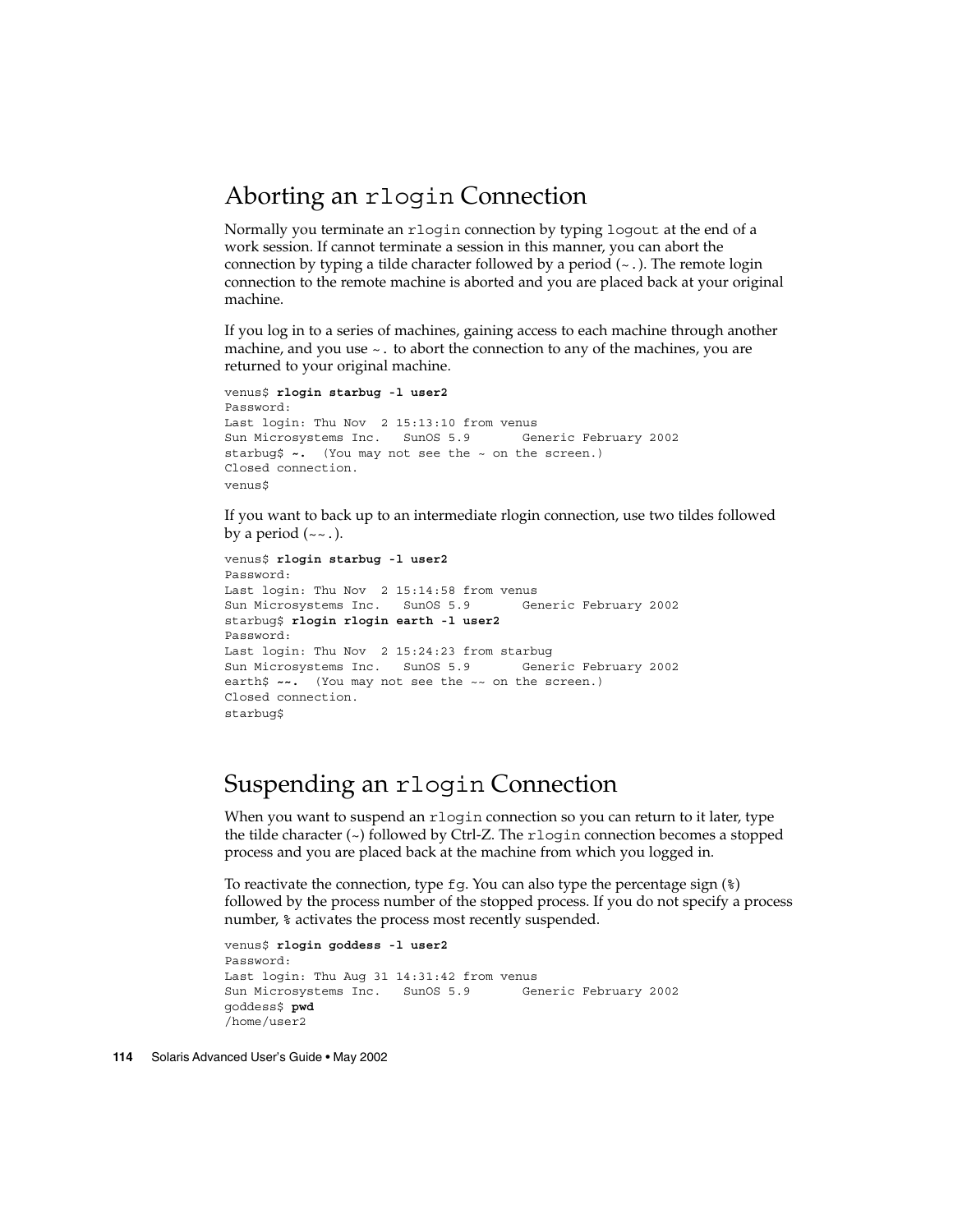goddess\$**~^Z**

```
Stopped (user)
venus$ pwd
/home/user2/veggies
venus$fg
rlogin goddess
goddess$ logout
venus$
```
You can also type two tildes and press Ctrl-Z to suspend the current rlogin and place you at an intermediate rlogin.

For more information on the rlogin(1) command, refer to the *man Pages(1): User Commands*.

## Verifying Your Location (who am i)

After logging in to a variety of remote machines, you might need to verify where you are. Type who am i to display the name of the machine you are currently logged in to as well as your current login name.

# Copying Files Remotely (rcp)

The rcp command enables you to copy files from one machine to another. This command uses the remote machine's /etc/hosts.equiv and /etc/passwd files to determine whether you have unchallenged access privileges. The syntax for rcp is similar to the command syntax for cp.

**Note** – To copy subdirectories and their contents from one machine to another, use rcp -r.

### Copying Files From a Remote Machine

To copy from a remote machine to your machine, use the rcp command with the following syntax.

\$ rcp *machinename***:***source destination*

In the previous example, *machinename* is the name of the remote machine, *source* is the name of the file(s) you want to copy, and *destination* is the path name on your machine where you want the copied file(s) to reside.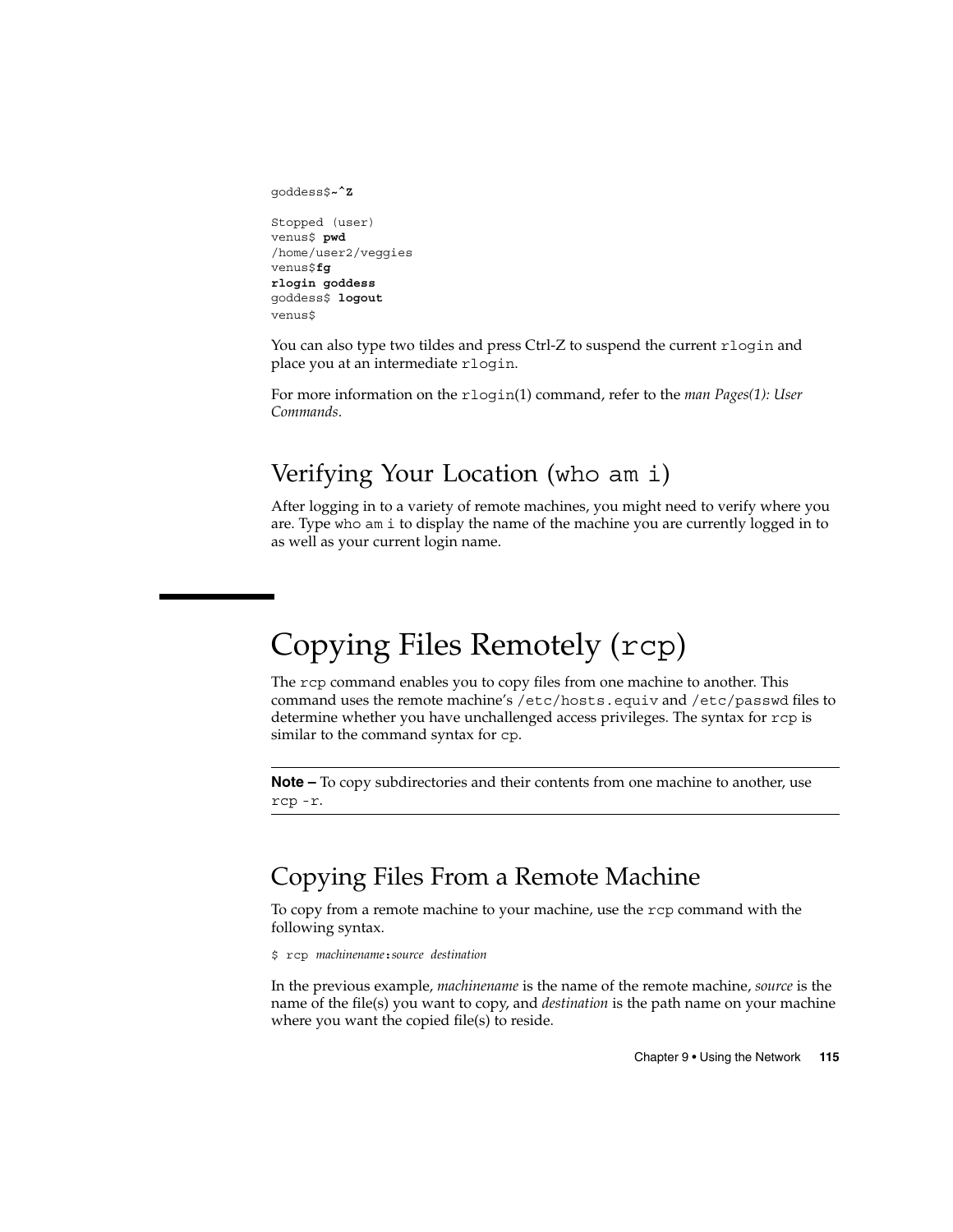The following example illustrates how to copy the file /etc/hosts from the remote machine starbug to the /tmp directory on the local machine venus.

venus\$ **rcp starbug:/etc/hosts /tmp**

You can also combine various abbreviations and syntaxes when using rcp. For example, to copy all of the files ending in .doc from user hank's home directory on remote machine fretful to the current directory on local machine venus, type the following command.

```
venus$ rcp fretful:~hank/*.doc .
venus$
```
## Copying Files From Your Machine to Another

To copy files from your local machine to a remote machine, use the following command syntax.

```
$ rcp source machinename:destination
```
In the previous example, *source* is the file(s) you want to copy, *machinename* is the name of the remote machine, and *destination* is the path name on the remote machine where you want the copied file(s) to reside.

The following example illustrates how to copy the file newhosts from your /tmp directory to the /tmp directory on the remote machine starbug.

venus\$ **cd /tmp** venus\$ **rcp newhosts starbug:/tmp** venus\$

For more information on the rcp(1) command and its options, refer to the *man Pages(1): User Commands*.

# Executing Commands Remotely (rsh)

The rsh command (for *remote shell*) enables you to execute a single command on a remote machine without having to log in to the remote machine. If you know you only want to do one thing on a remote machine, rsh enables you to quickly execute one command on a remote machine.

To execute a command on a remote machine, use the following command syntax.

**rsh** *machinename command*

The following example shows how you would view the contents of the directory /etc/skel on the machine starbug.

**116** Solaris Advanced User's Guide • May 2002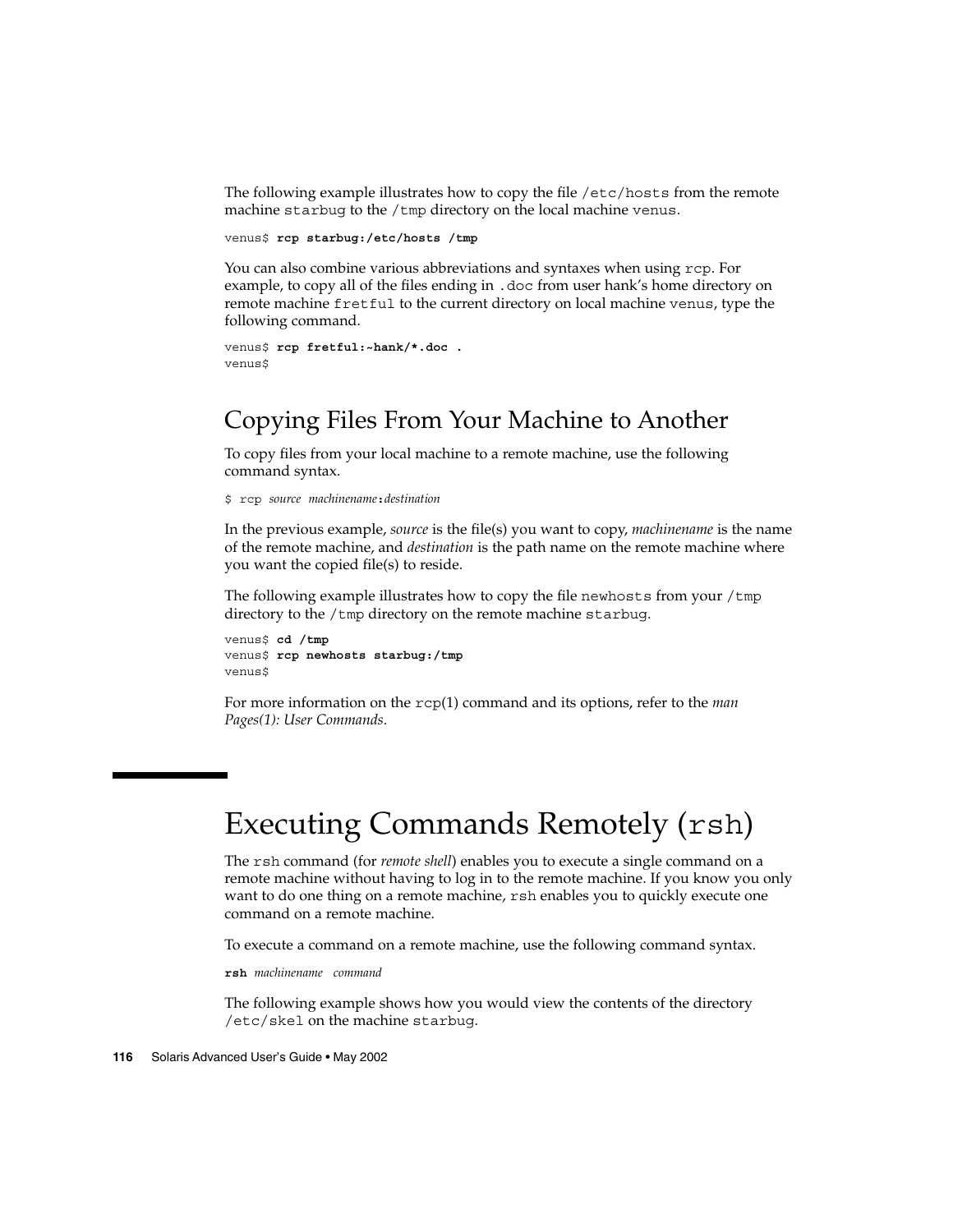```
venus$ rsh starbug ls /etc/skel*
local.cshrc
local.login
local.profile
venus$
```
Similar to the rlogin and rcp commands, rsh uses the remote machine's /etc/hosts.equiv and /etc/passwd files to determine whether you have unchallenged access privileges to the remote machine.

For more information on the rsh(1) command and its options, refer to the *man Pages(1): User Commands*.

# Viewing User Information (rusers)

The rusers command (for *remote users*) shows you which users are logged in to other machines on your network. Type the rusers command by itself to display each machine on the network and the user(s) logged in to these machines.

```
$ rusers
starbug user2 user1 root
earth user1
venus user3
```
Notice that three users are logged in to the machine starbug.

To display information on a specific remote machine, type the rusers command followed by the name of the machine.

```
$ rusers starbug
starbug user2 user1 root
$
```
The -l option to the rusers command displays the following information.

- User names
- Machine and terminal names
- Time each user logged in
- How long each user has been idle (if more than one minute)
- Name of the machine that each user logged in from

|       | \$ rusers -1 starbug           |              |                   |
|-------|--------------------------------|--------------|-------------------|
| root  | starbug: console               | Oct 31 11:19 | (0.0)             |
| user2 | $star$ <sub>pd</sub> : $pts/7$ | Oct 31 11:20 | $40:05$ (starbug) |
| user1 | $star$ <sub>0</sub> :pts/13    | Nov 1 14:42  | 17:18 (starbug)   |
| \$    |                                |              |                   |

You can also use the -1 option without providing a machine name.

Chapter 9 • Using the Network **117**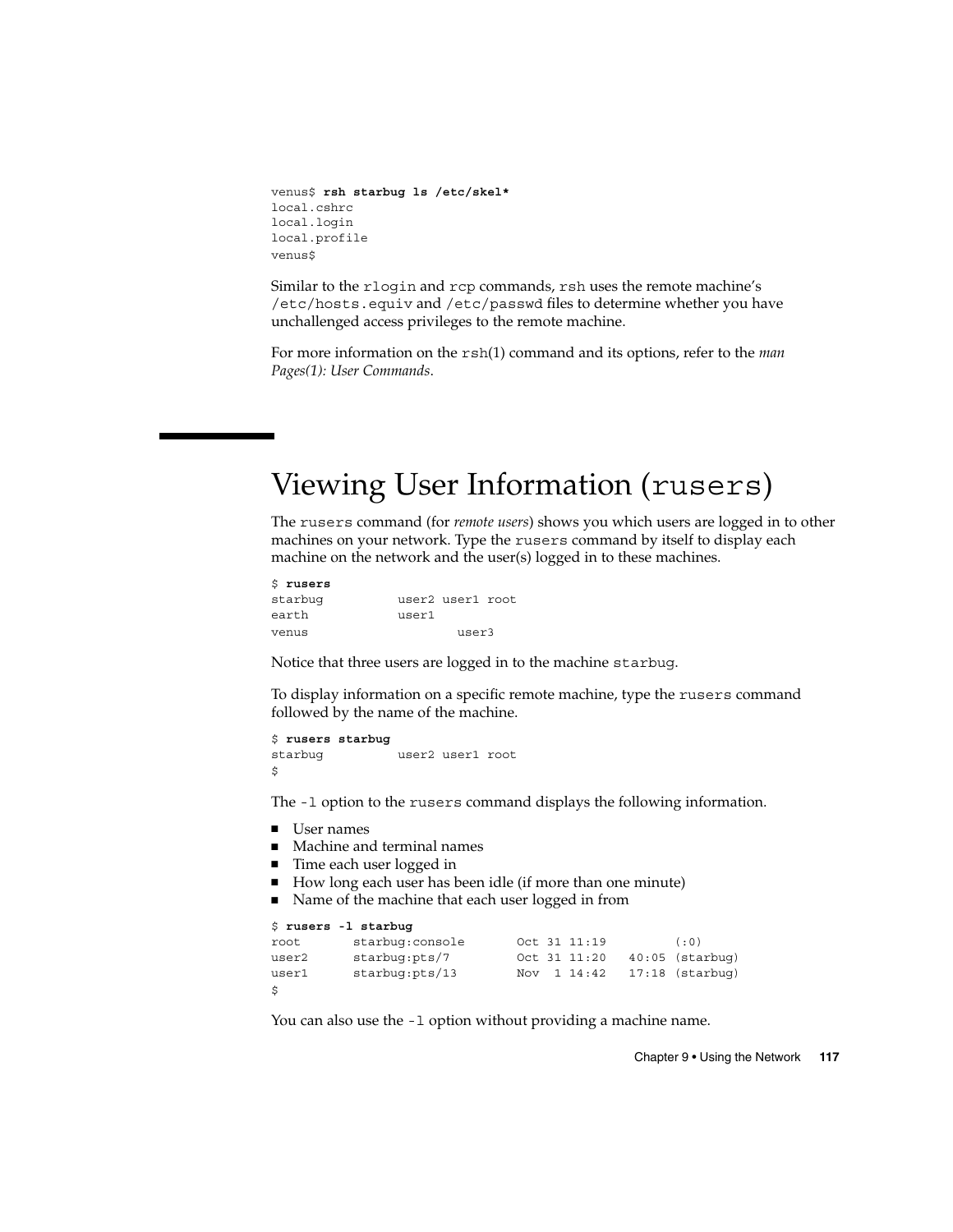For more information on the rusers(1) command and its options, refer to the *man Pages(1): User Commands*.

# Running Networked Applications

Normally, all the applications on your system are programs that are running on your local machine. However, if your workstation is part of a network, you can run applications on another machine and display them on your local screen. Running an application on another machine saves computing cycles on your local machine, and gives you access to an entire network of applications.

This section describes how to run an application on a remote machine and display it on your local screen. See "More About Security" on page 119 for additional information on the complexities of running networked applications.

**Note –** The process for running a networked application in your computing environment might vary.

## Using rlogin to Run a Networked Application

To use the following procedure to run a remote application, you must meet these requirements.

- You must have access rights to the remote machine.
- Your home directory must be NFS-mountable on the remote machine.
- The application and appropriate libraries must be installed on the remote machine.

Contact your system administrator if you do not understand these requirements.

To run a networked application on a remote machine, set your environment variables with the following values.

- Set the DISPLAY environment variable in your shell on the remote machine to your local screen.
- Enable the remote machine to display the application program on your local machine. To enable this display access on the local machine, use the xhost command:
	- \$ **xhost +***remote\_machine\_name*

The following procedure describes how to run an application on a remote machine with the rlogin command.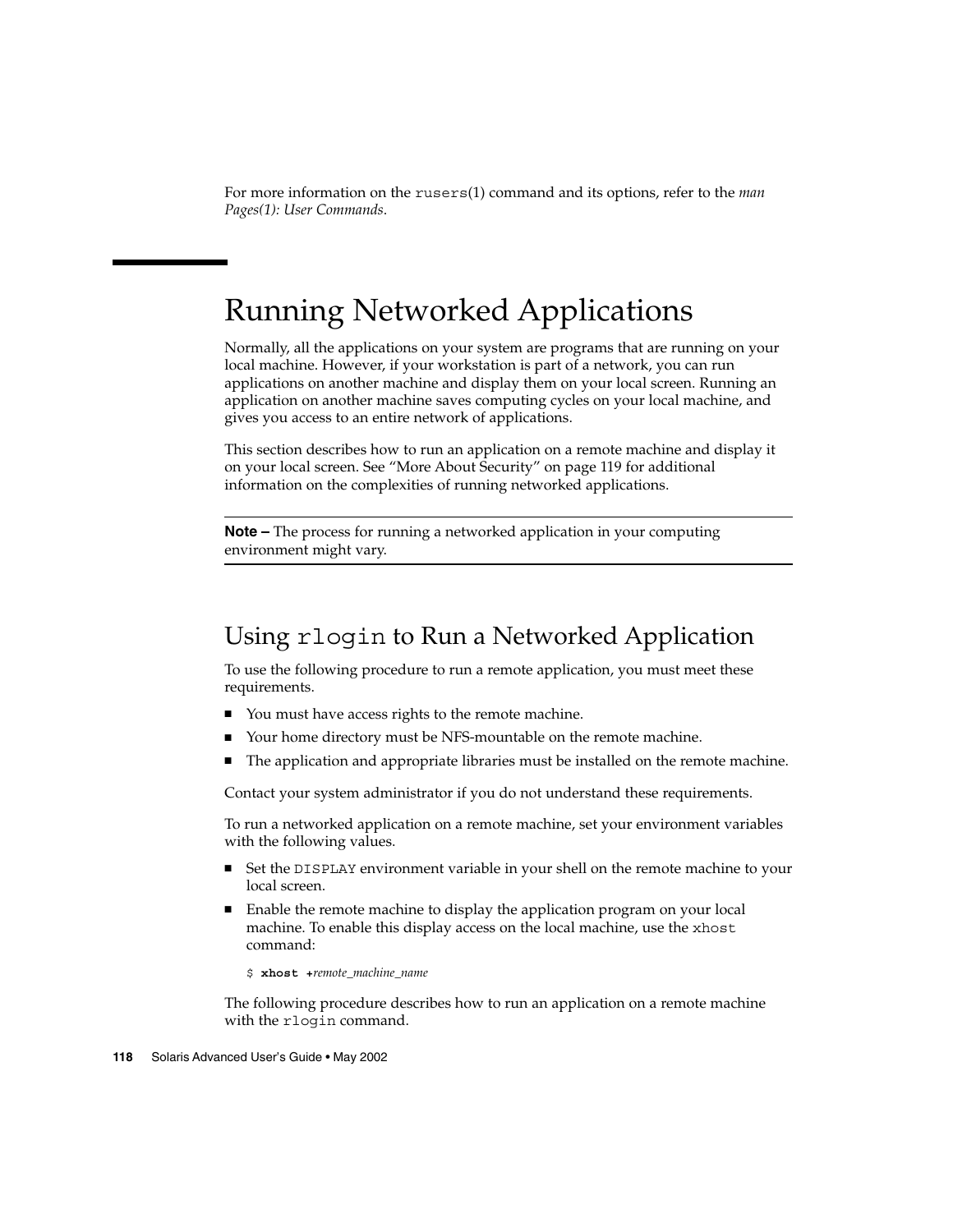### ▼ How to Run an Application on a Remote Machine

**1. Use the** xhost **command on the local machine to give the remote machine display access.**

starbug\$ **xhost + venus**

**2. Log in to the remote machine.**

starbug\$ **rlogin venus -l user2** Password: Last login: Wed Nov 1 16:06:21 from starbug Sun Microsystems Inc. SunOS 5.9 Generic February 2002

**3. Set the DISPLAY variable to the local machine.**

venus\$ **DISPLAY=starbug:0.0**

**4. Export the DISPLAY variable to the local machine.**

venus\$ **export DISPLAY**

**5. Run the application.**

venus\$ **bigprogram &**

Even though you interact with this application just as you would with any other application on your screen, the application runs on the remote machine.

The benefit from running an application in this way is that it uses fewer computing resources than an application that is installed on your machine. This example shows how to run any remote application to which you have access.

### More About Security

This section describes some fundamentals of network security that you might find useful as you run applications across the network, including:

- User-based and host-based access control mechanisms
- The MIT-MAGIC-COOKIE-1 and SUN-DES-1 authorization protocols
- When and how to change a server's access control
- How to run applications remotely, or locally as a different user

### Who Should Read this Section

You do not need to change the default security configuration in the Solaris operating environment, at minimum, unless you run applications on a remote server.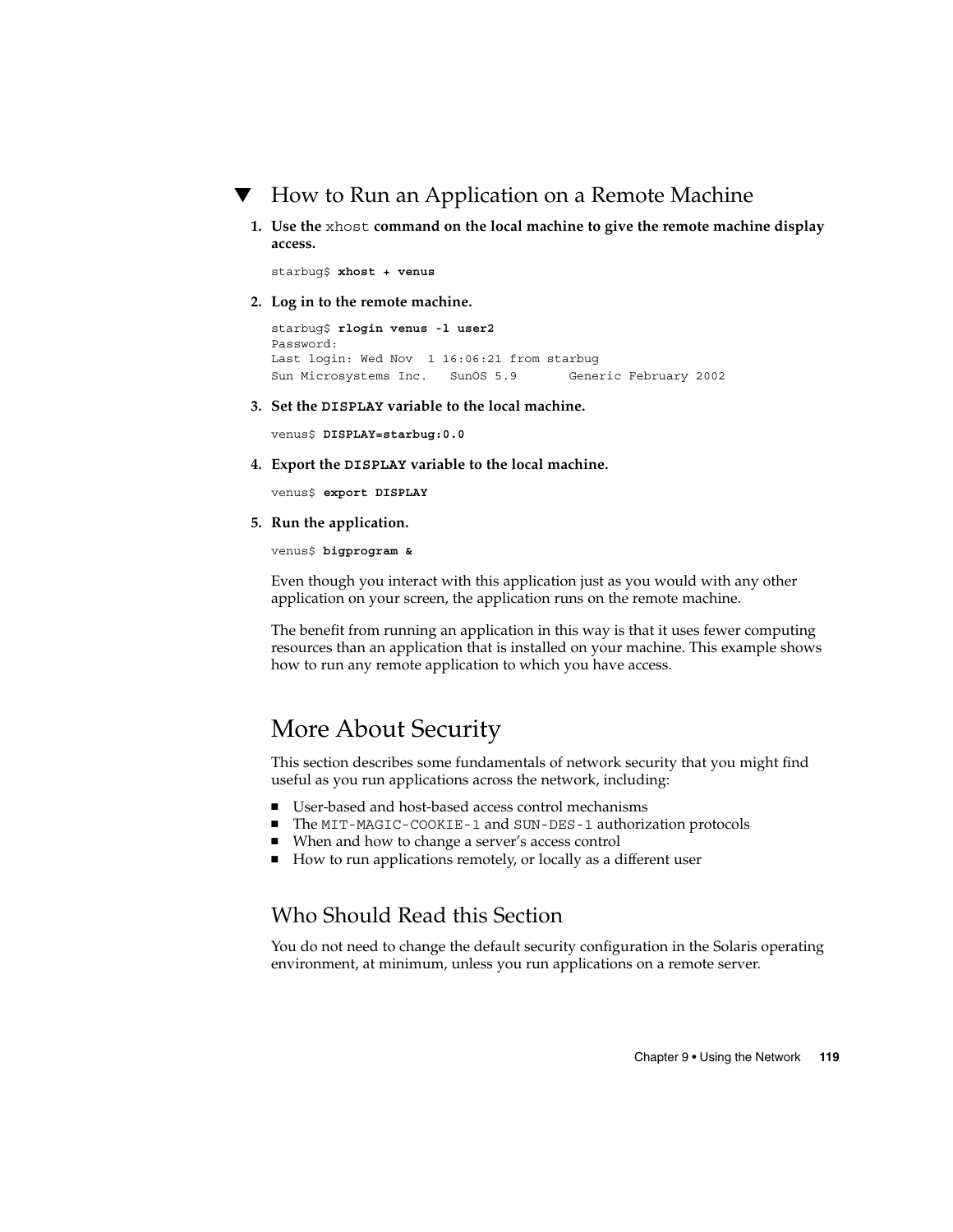### Access Control Mechanisms

An access control mechanism controls which clients or applications have access to the X11 server. Only properly authorized clients can connect to the server. All other clients are denied access, and are terminated with the following error message.

Xlib: connection to *hostname* refused by server Xlib: Client is not authorized to connect to server

The connection attempt logs to the server console as:

AUDIT: <*Date Time Year*>: X: client *6* rejected from IP *129.144.152.193* port *3485* Auth name: MIT-MAGIC-COOKIE-1

Two different types of access control mechanisms are used: *user based* and *host based*. That is, one mechanism grants access to a particular user's account, while the other mechanism grants access to a particular host, or machine. Unless the -noauth option is used with Xsun, both the user-based access control mechanism and the host-based access control mechanism are active. For more information see "Manipulating Access to the Server" on page 122.

#### *User-Based Access*

A user-based, or authorization-based, mechanism allows you to give access explicitly to a particular user on any host machine. The user's client passes authorization data to the server. If the data match the server's authorization data, the user is allowed access.

#### *Host-Based Access*

A host-based mechanism is a general-purpose mechanism. This type of mechanism enables you to give access to a particular host, in which all users on that host can connect to the server. A host-based mechanism is a weaker form of access control. If the host has access to the server, all users on that host are allowed to connect to the server.

The Solaris environment provides the host-based mechanism for backward compatibility.

**Note –** Relink clients that are linked with older versions of Xlib or libcps to enable them to connect to the server with the new user-based access control mechanism.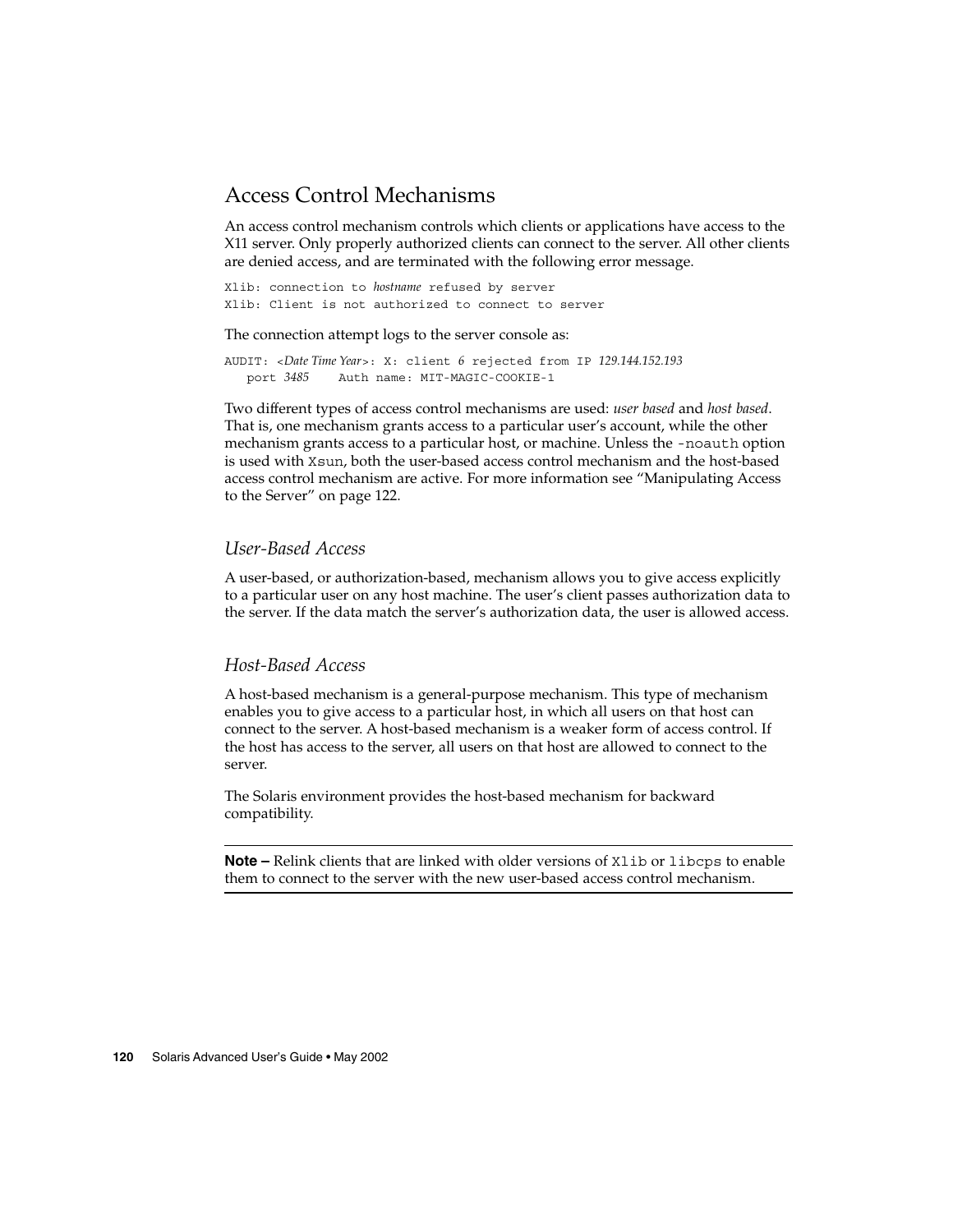### Authorization Protocols

Two authorization protocols are supported in this version of the Solaris operating environment: MIT-MAGIC-COOKIE-1 and SUN-DES-1. They differ in the authorization data used. The protocols are similar in the access control mechanism used. The MIT-MAGIC-COOKIE-1 protocol that uses the user-based mechanism is the default in the Solaris operating environment.

#### MIT-MAGIC-COOKIE-1

The MIT-MAGIC-COOKIE-1 authorization protocol was developed by the Massachusetts Institute of Technology. At server startup, a *magic cookie* is created for the server and the user who started the system. On every connection attempt, the user's client sends the magic cookie to the server as part of the connection packet. This magic cookie is compared with the servers' magic cookie. The connection is allowed if the magic cookies match, or denied if they do not match.

#### SUN-DES-1

The SUN-DES-1 authorization protocol, developed by Sun Microsystems, is based on Secure Remote Procedure Call (RPC) and requires Data Encryption Standard (DES) support. The authorization information is the machine-independent netname, or network name, of a user. This information is encrypted and sent to the server as part of the connection packet. The server decrypts the information and, if the netname is known, allows the connection.

This protocol provides a higher level of security than the MIT-MAGIC-COOKIE-1 protocol. No other user can use your machine-independent netname to access a server, but another user can use the magic cookie to access a server.

This protocol is available only in libraries in the Solaris 1.1 and compatible environments. Any applications built with static libraries cannot use this authorization protocol.

"Allowing Access When Using SUN-DES-1" on page 124 describes how to allow another user access to your server by adding that person's netname to your server's access list.

#### *Changing the Default Authorization Protocol*

You can change the default authorization protocol, MIT-MAGIC-COOKIE-1, to SUN DES-1, the other supported authorization protocol, or to no user-based access mechanism at all. You can change the default authorization protocol by editing the Xsun line in the /usr/dt/config/Xservers file. For example, to change the default from MIT-MAGIC-COOKIE-1 to SUN-DES-1, add the -auth sun-des option to the Xsun command by editing the following line in the /usr/dt/config/Xservers file.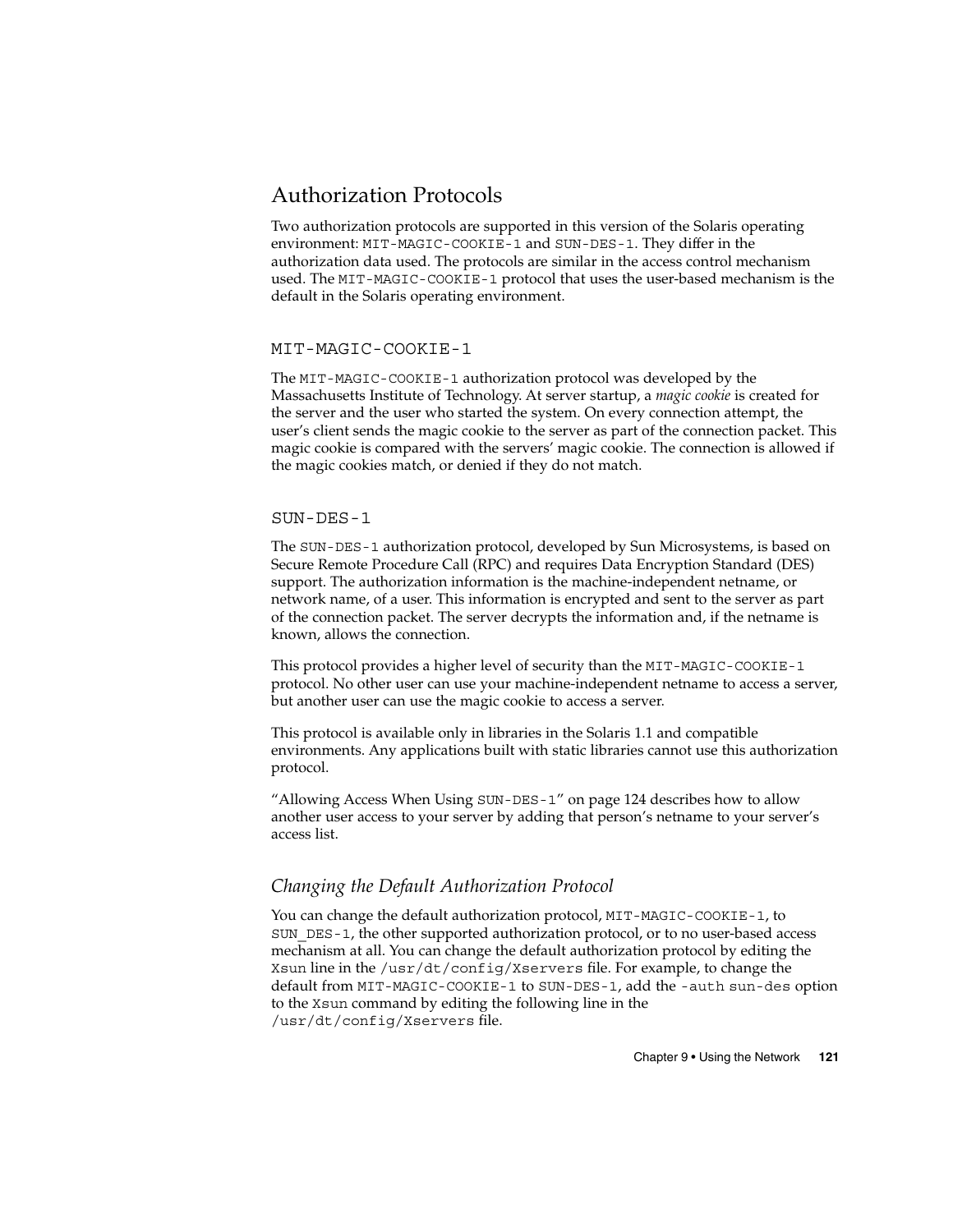:0 Local local\_uid@console root /usr/openwin/bin/Xsun :0 -nobanner **-auth sun-des**

If you must run the Solaris operating environment without the user-based access mechanism, add the -noauth option to the Xsun command by editing the following line in the /usr/dt/config/Xservers file.

:0 Local local\_uid@console root /usr/openwin/bin/Xsun :0 -nobanner **-noauth**



**Caution –** By using the -noauth option, you weaken security. It is equivalent to running Solaris software with the host-based access control mechanism only. The server inactivates the user-based access control mechanism. Anyone who can run applications on your local machine is allowed access to your server.

### Manipulating Access to the Server

Unless the -noauth option is used with Xsun (see "Changing the Default Authorization Protocol" on page 121), both the user-based access control mechanism and the host-based access control mechanism are active. The server first checks the user-based mechanism, then the host-based mechanism. The default security configuration uses MIT-MAGIC-COOKIE-1 as the user-based mechanism, and an empty list for the host-based mechanism. Because the host-based list is empty, only the user-based mechanism is effectively active. Using the -noauth option instructs the server to inactivate the user-based access control mechanism, and initializes the host-based list by adding the local host.

You can use either of two programs to change a server's access control mechanism: xhost and xauth. For more information, see these man pages. These programs access two binary files that are created by the authorization protocol. These files contain session-specific authorization data. One file is for server internal use only. The other file is located in the user's \$HOME directory:

- .Xauthority
- Client Authority file

Use the xhost program to change the host-based access list in the server. You can add hosts to, or delete hosts from the access list. If you are starting with the default configuration—an empty host-based access list—and use xhost to add a machine name, you lower the level of security. The server allows access to the host you added, as well as to any user who specifies the default authorization protocol. See "Host-Based Access" on page 120 or an explanation of why the host-based access control mechanism is considered a lower level of security.

The xauth program accesses the authorization protocol data in the .Xauthority client file. You can extract this data from your .Xauthority file so that other users can merge the data into their .Xauthority files, thus allowing them access to your server, or to the server to which you connect.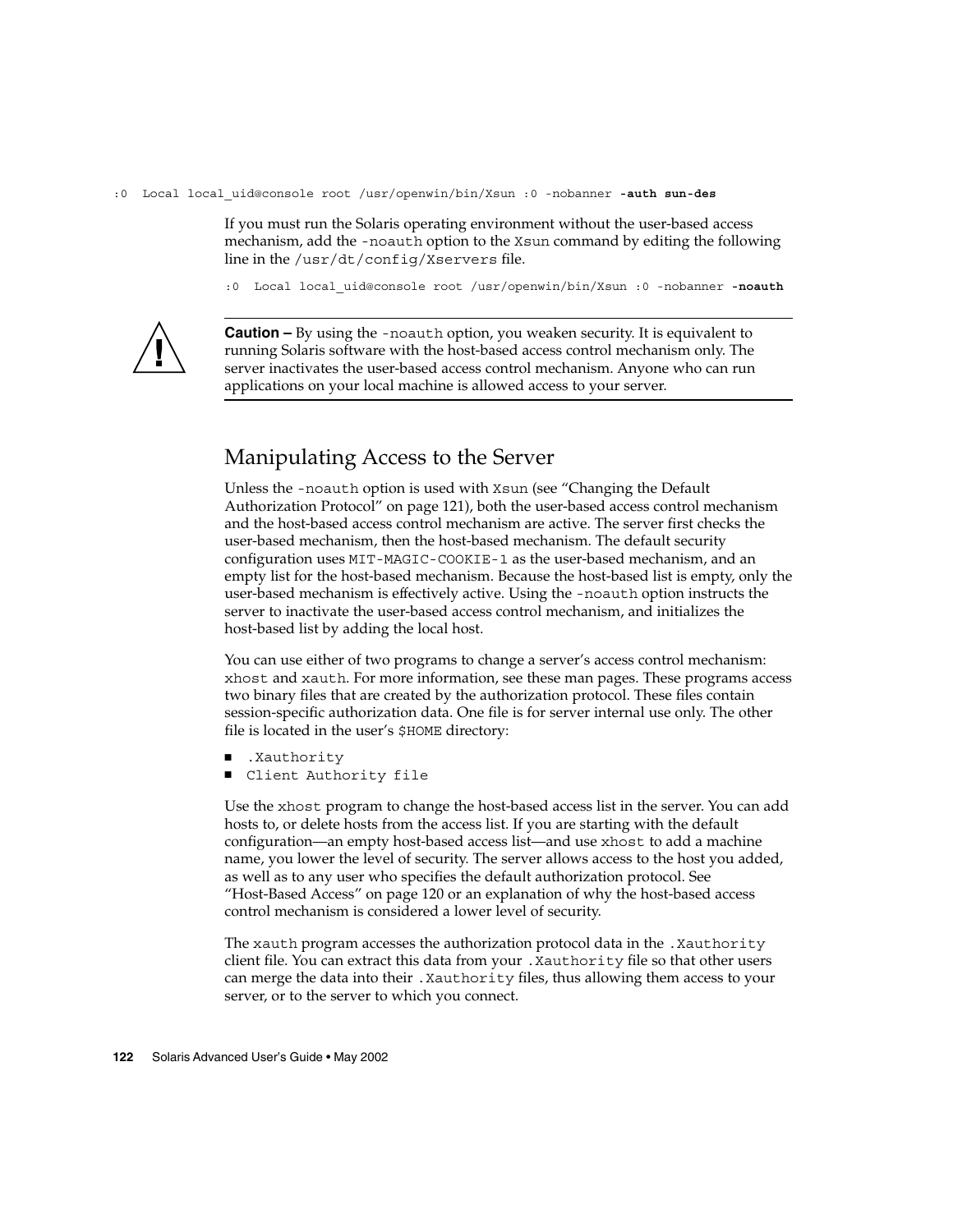See "Allowing Access When Using MIT-MAGIC-COOKIE-1" on page 123 for examples of how to use xhost and xauth.

#### *Client Authority File*

The client authority file is .Xauthority. It contains entries of the form:

*connection-protocol auth-protocol auth-data*

By default, .Xauthority contains MIT-MAGIC-COOKIE-1 as the *auth-protocol*, and entries for the local display only as the *connection-protocol* and *auth-data*. For example, on host *anyhost*, the .Xauthority file might contain the following entries:

*anyhost:0* MIT-MAGIC-COOKIE-1 *82744f2c4850b03fce7ae47176e75 localhost:0* MIT-MAGIC-COOKIE-1 *82744f2c4850b03fce7ae47176e75 anyhost/unix:0* MIT-MAGIC-COOKIE-1 *82744f2c4850b03fce7ae47176e75*

When the client starts, an entry corresponding to the *connection-protocol* is read from .Xauthority, and the *auth-protocol* and *auth-data* are sent to the server as part of the connection packet. In the default configuration, xhost returns empty host-based access lists and states that authorization is enabled.

If you have changed the authorization protocol from the default to SUN-DES-1, the entries in .Xauthority contain SUN-DES-1 as the *auth-protocol* and the netname of the user as *auth-data*. The netname is in the following form:

unix*.userid*@*NISdomainname*

For example, on host *anyhost* the .Xauthority file might contain the following entries, where unix.15339@EBB.Sun.COM is the machine-independent netname of the user:

| anyhost:0      | $SUN-DES-1$ | "unix.15339@EBB.Sun.COM" |
|----------------|-------------|--------------------------|
| localhost:0    | SUN-DES-1   | "unix.15339@EBB.Sun.COM" |
| anyhost/unix:0 | SUN-DES-1   | "unix.15339@EBB.Sun.COM" |

**Note –** If you do not know your network name, or machine-independent netname, ask your system administrator.

#### *Allowing Access When Using* MIT-MAGIC-COOKIE-1

If you are using the MIT-MAGIC-COOKIE-1 authorization protocol, follow these steps to allow another user access to your server:

1. On the machine that is running the server, use xauth to extract an entry that corresponds to *hostname:0* into a file.

For this example, *hostname* is *anyhost* and the file is *xauth.info*:

myhost% **/usr/openwin/bin/xauth nextract -** *anyhost***:0 > \$HOME/***xauth.info*

Chapter 9 • Using the Network **123**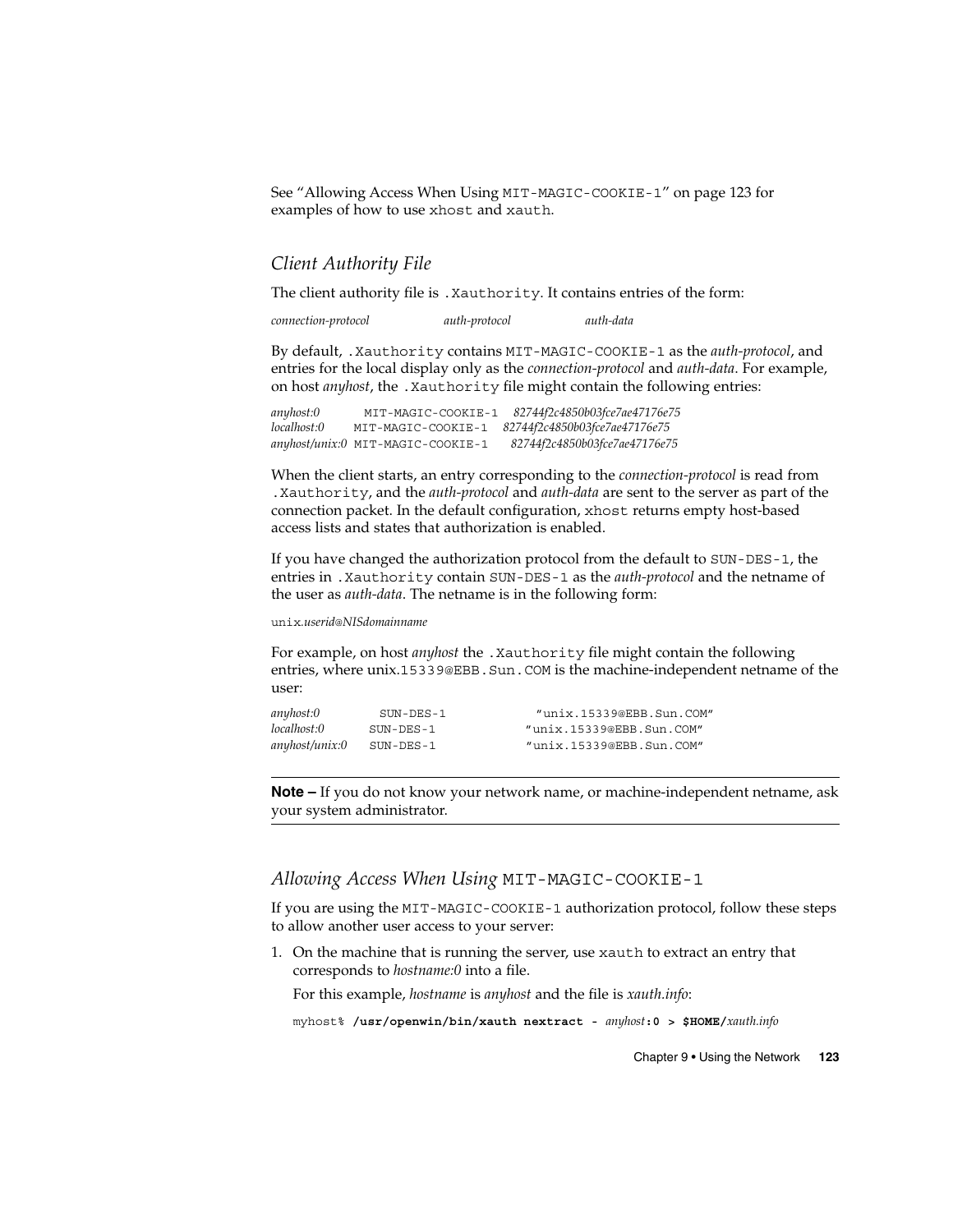2. Send the file that contains the entry to the user who requests access,

Use an email tool, the rcp command, or some other file transfer method to send the file.

**Note –** Mailing the file that contains your authorization information is a safer method than using rcp. If you do use rcp, do *not* place the file in a directory that is easily accessible by another user.

3. The other user must merge the entry into his or her.Xauthority file. For this example, *userhost* merges xauth.info into the other user's .Xauthority file:

userhost% **/usr/openwin/bin/xauth nmerge - <** *xauth.info*

**Note –** The *auth-data* is session-specific. Therefore, it is valid only as long as the server is not restarted.

*Allowing Access When Using* SUN-DES-1

If you are using the SUN-DES-1 authorization protocol, follow these steps to allow another user access to your server.

1. On the machine that runs the server, use xhost to make the new user known to the server.

For this example, to allow new user *somebody* to run on *myhost*:

myhost% **xhost +** *somebody***@**

2. The new user must use the xauth command to add the entry into his or her .Xauthority file.

For this example, the new user's machine independent netname is unix.15339@EBB.Sun.COM. Note that this command should be typed on one line with no carriage return. After the pipe symbol, type a space followed by the remainder of the command.

```
userhost% echo 'add myhost:0 SUN-DES-1 "unix.15339@EBB.Sun.COM"' |
$OPENWINHOME/bin/xauth
```
### Running Clients Remotely, or Locally as Another User

X clients use the value of the DISPLAY environment variable to get the name of the server to which they should connect.

To run clients remotely, or locally as another user, follow these steps: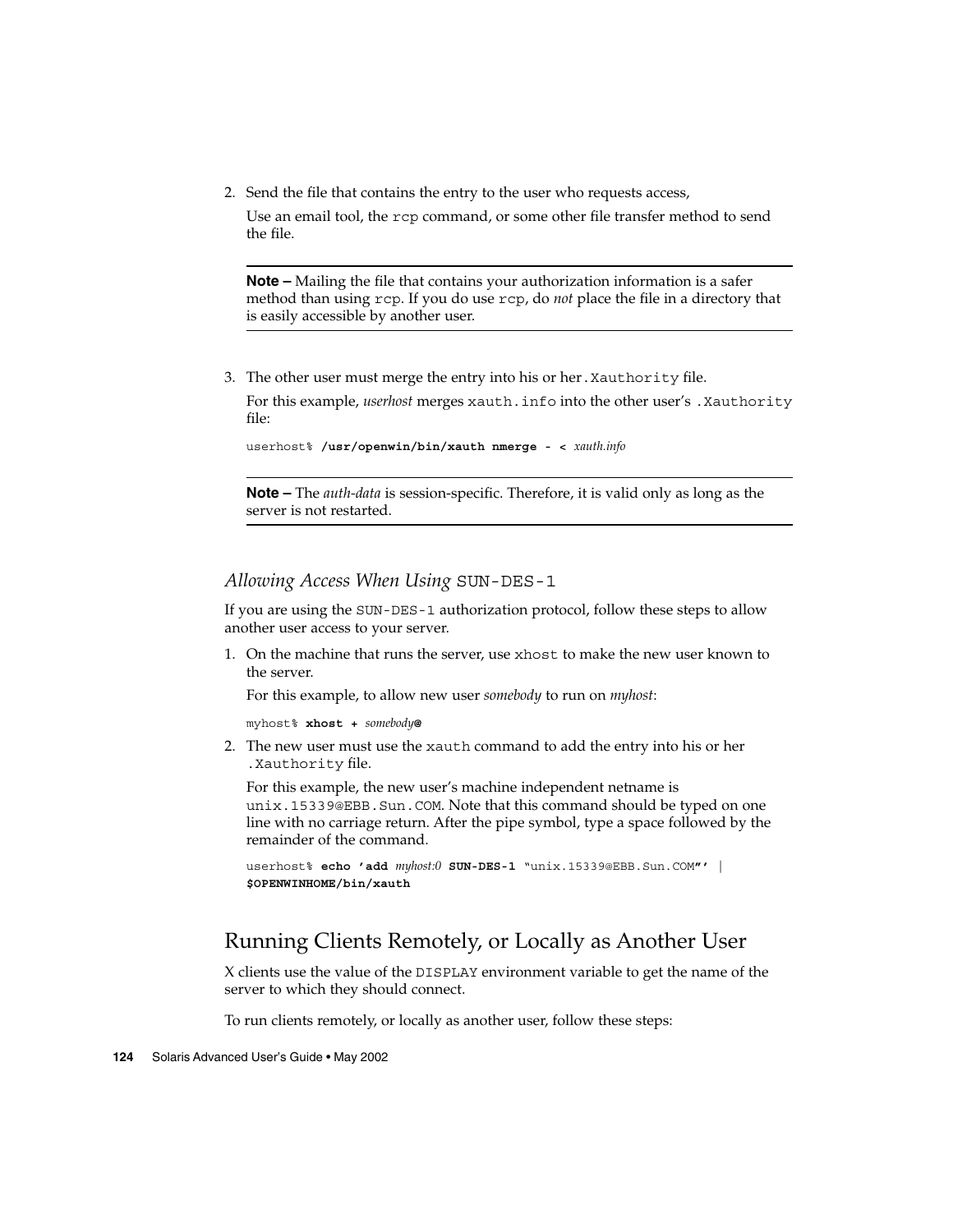1. On the machine that runs the server, allow another user access.

Depending on which authorization protocol you use, follow the steps outlined in either "Allowing Access When Using MIT-MAGIC-COOKIE-1" on page 123 or "Allowing Access When Using SUN-DES-1" on page 124.

2. Set DISPLAY to the name of the host that runs the server.

For this example, the host is *remotehost*:

myhost% **setenv DISPLAY** *remotehost:0*

3. Run the client program as shown.

myhost% **client\_program&**

The client is displayed on the remote machine, *remotehost*.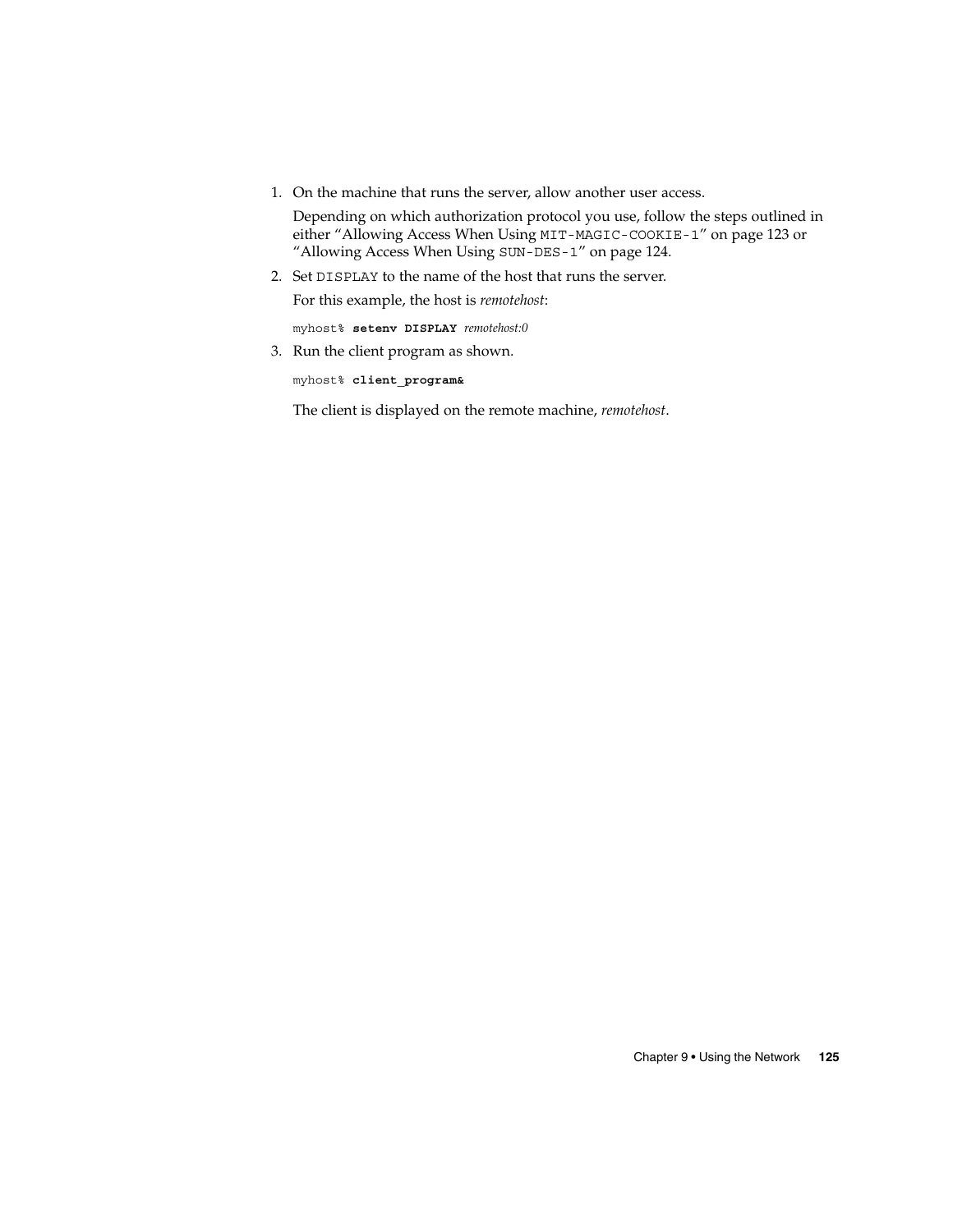Solaris Advanced User's Guide • May 2002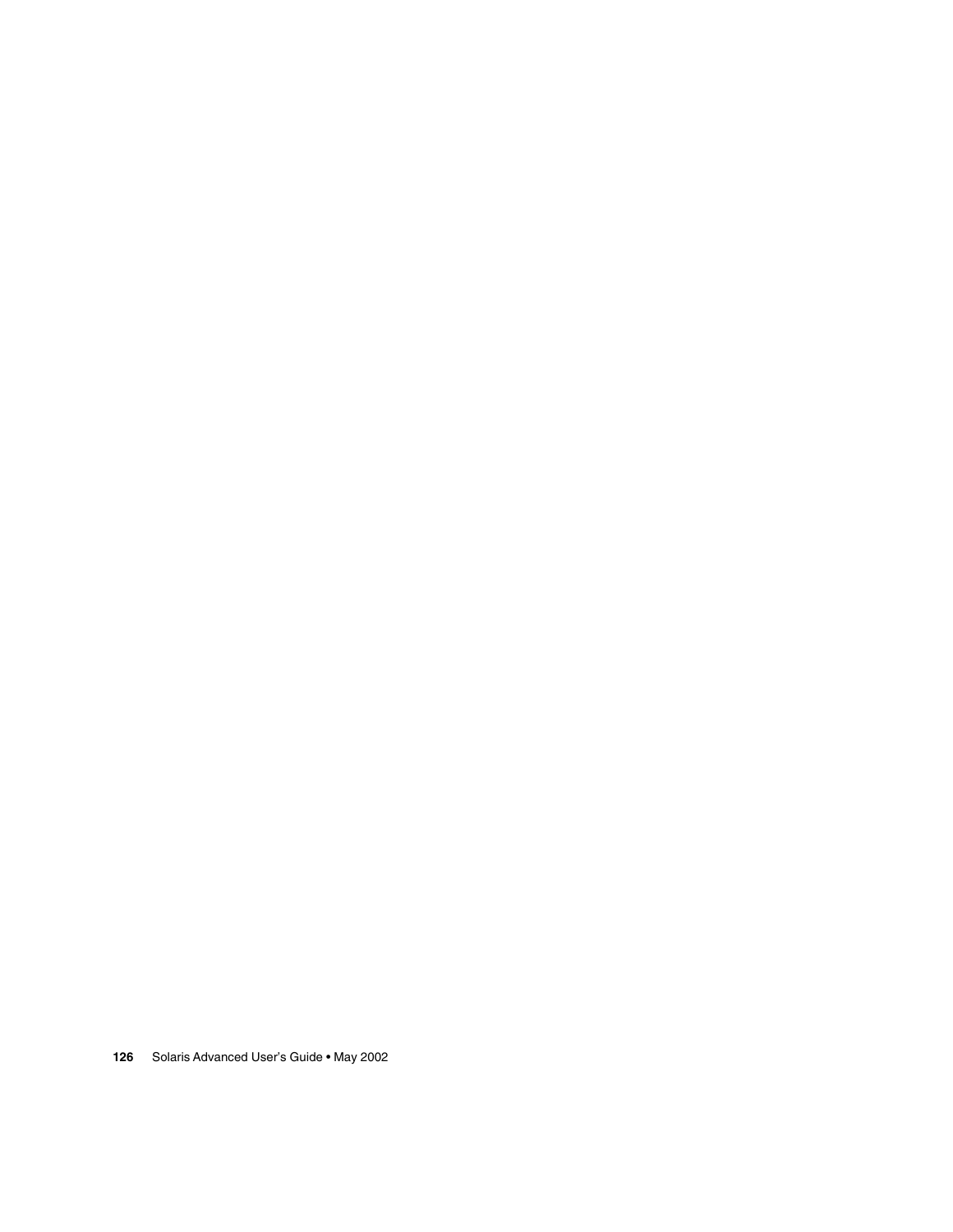### CHAPTER **10**

# Customizing Your Working Environment

You can modify the *environment variables* in your system *initialization files* to control and adjust many aspects of your working environment. When you log in, your system reads the initialization files and uses the environment variables to configure your system. By setting the environment variables, you can customize your system to make it easier and more efficient to do your work.

This chapter describes the following tasks.

- "Modifying Initialization Files" on page 127
- "Setting Environment Variables" on page 128
- "Command Aliases" on page 131
- "Changing Your Command Prompt" on page 132
- "Setting Default File Permissions" on page 134

# Modifying Initialization Files

The particular initialization files responsible for your system's configuration depend on which shell the system administrator has specified as your default shell when your system was first installed. The Bourne shell is the default shell for the Solaris operating environment, but you can also use the C shell or Korn shell. Each of these shells has its own initialization file (or files).

To determine your default shell (your *login shell*), follow these steps.

**2. Review the output of the command to determine your default shell.**

Refer to the following list to identify your default shell.

**<sup>1.</sup> Type** echo **\$SHELL.**

<sup>\$</sup> **echo \$SHELL** /bin/sh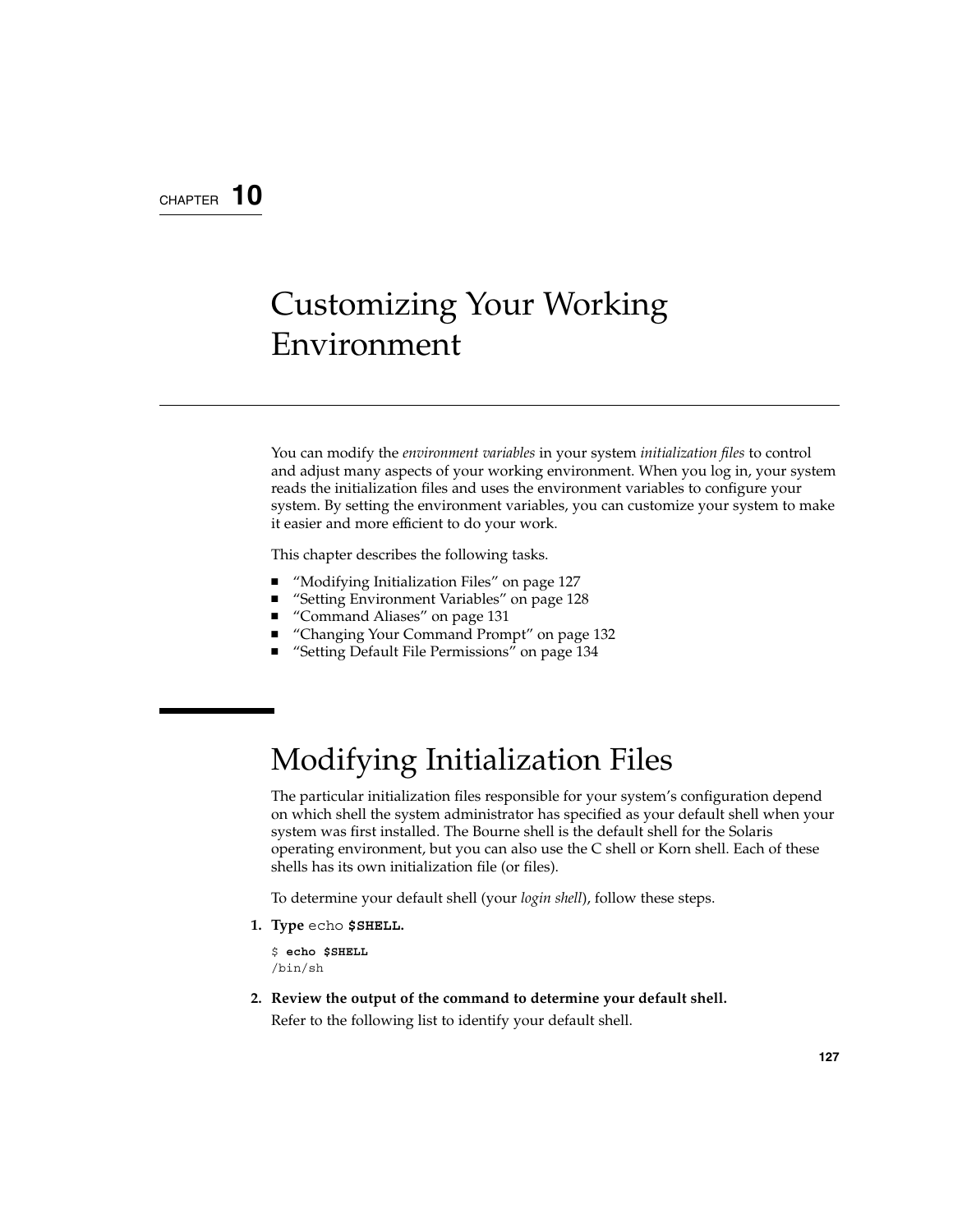- $\blacksquare$  /bin/sh Bourne shell
- /bin/bash Bourne Again shell
- $\blacksquare$  /bin/csh-C shell
- /bin/ksh Korn shell
- /bin/tcsh-TC shell
- /bin/zsh Z shell

Regardless of the shell you are using, when you first log in your system generally runs the system profile file, /etc/profile. This file is generally owned by the system administrator and is readable (but not writable) by all users.

After your system executes the system profile, it runs the *user profile*. The user profile is one (or more) initialization files that define your working environment. For example, if you're in the CDE environment your system checks this file (or set of files) each time you start a new terminal or window.

Depending on which shell is set up as your default, your user profile can be one of the following:

- .profile (for the Bourne and Korn shells)
- .bash profile (for the Bourne Again shell)
- .login and .cshrc (for the C shell)
- .tcshrc and .cshrc (for the TC shell)
- .zlogin and .zshrc (for the Z shell)

Your user profile file(s) is located in your home directory and enables you to configure your working environment to your preference.

# Setting Environment Variables

Your system sets up your system environment by using a set of specifications that are defined in the initialization files. If you want to temporarily modify your environment for the current work session, you can issue commands directly at the command prompt. However, if you want to modify your working environment on a more permanent basis, you can store "permanent" environment variables in the appropriate user profile files.

To display the environment variables that are currently set on your system, use the env command.

● **Type the** env **command and press Return:**

```
$ env
HOME=/home/user2
PATH=/usr/bin:
LOGNAME=user2
```
**128** Solaris Advanced User's Guide • May 2002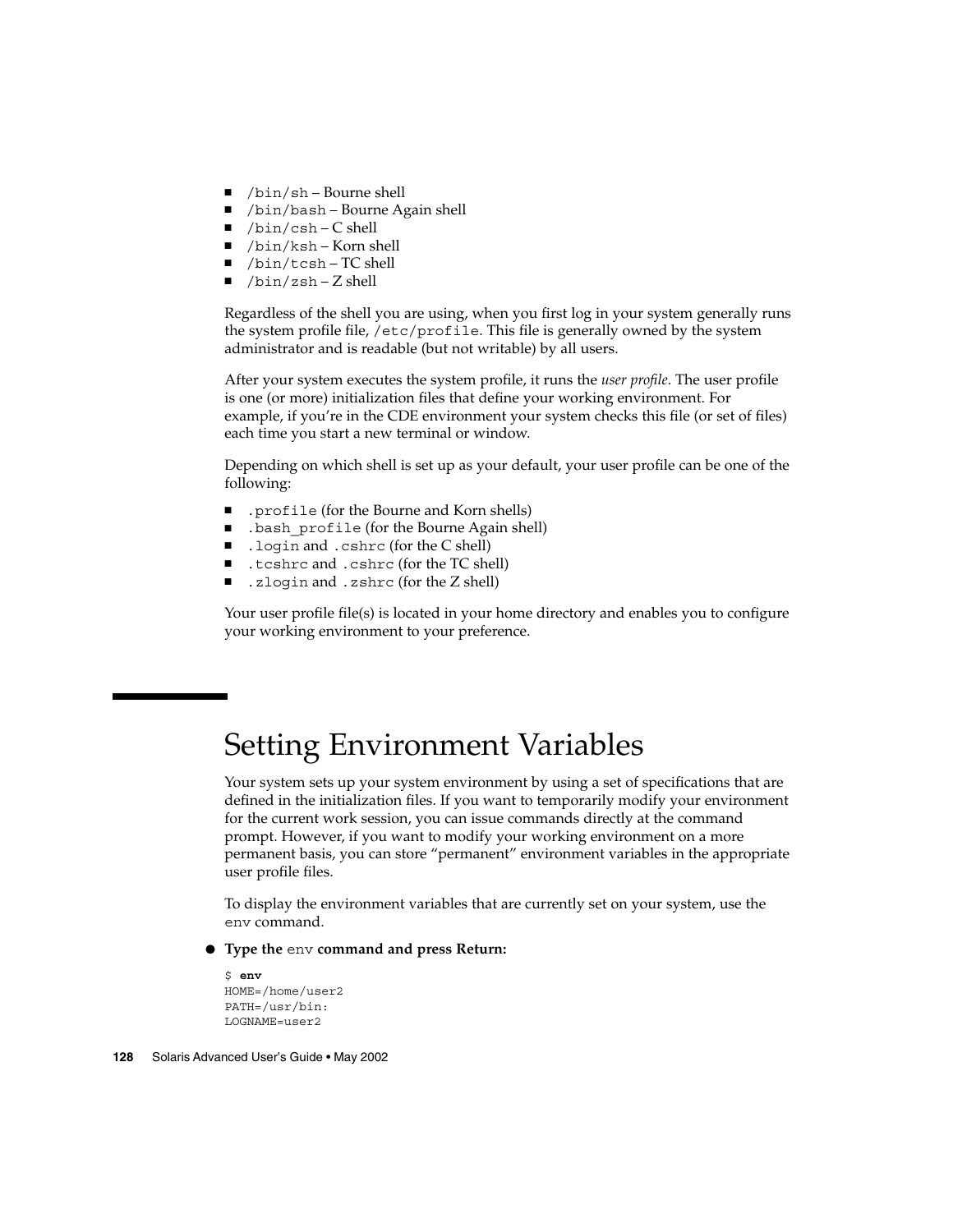```
HZ=100
TERM=dtterm
TZ=US/Mountain
SHELL=/bin/csh
MAIL=/var/mail/user2
PWD=/home/user2
USER=user2
\mathsf{s}
```
**Note –** You can also use the env command to identify your login shell. It is specified in the SHELL environment variable. In the previous example, the shell is set to /bin/csh (the C shell).

## User Profile

This section describes some of the more commonly used environment variables. Many of these variables might already be in your user profile. As previously mentioned, your user profile file is located in your home directory.

**Note** – To view hidden ("dot") files, use the -la options of the ls command.

The following is a partial list of environment variables that you can include in your user profile. Your current shell determines the syntax for defining environment variables.

- CDPATH Specifies the directories to be searched when a unique directory name is typed without a full path name.
- HISTORY Sets the number of commands available to the history command.
- HOME Defines the absolute path to your home directory. The system uses this information to determine the directory to change to when you type the cd command with no arguments.
- LANG Specifies the local language. Appropriate values are Japanese, German, French, Swedish, and Italian.
- LOGNAME Defines your login name. The default for this variable is automatically set to the login name specified in the passwd database as part of the login process. See *System Administration Guide: Basic Administration* for information on the passwd database.
- LPDEST Defines your default printer.
- MAIL Specifies the path to your mailbox, which is usually located in the /var/mail/*username* directory, where *username* is your login name. See Chapter 7 for more information on this file.
- MANSECTS Sets the available sections of online man pages.

Chapter 10 • Customizing Your Working Environment **129**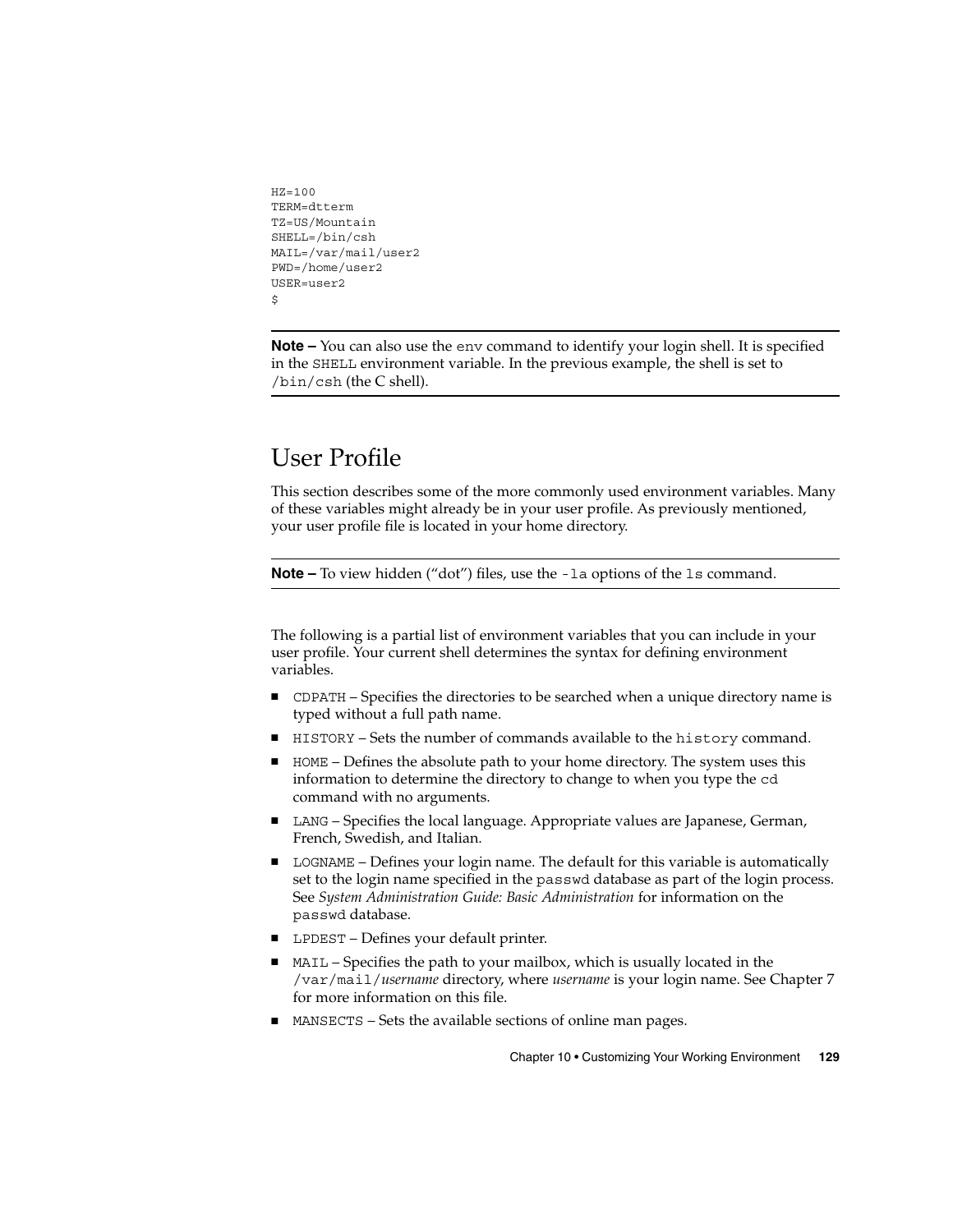■ PATH – Lists, in order, the directories that the system searches to find a program to run when you type a command. If the appropriate directory is not in the search path, you have to type it or else type the complete path name when you enter a command.

The default for this variable is automatically defined and set as specified in your user profile file as part of the login process.

- PS1 Defines your command prompt. The default prompt for the Bourne, Bourne Again, and Korn shells is the dollar sign (\$). The default prompt for the C, TC, and Z shells is the percent sign (%). The default prompt for root in either shell is the pound sign (#).
- SHELL Defines the shell that is used by vi and other tools.
- TERMINFO Specifies the path name for an unsupported terminal that has been added to the terminfo database. You do not need to set this variable for default terminals in this database. See *System Administration Guide: Advanced Administration* for information on the terminfo database.
- TERM Defines the terminal you're currently using. When you run an editor, the system searches for a file with the same name as the definition of this variable. The system first searches the path (if any) referenced by the TERMINFO variable, and then the default directory, /usr/share/lib/terminfo, to determine the characteristics of the terminal. If a definition is not found in either location, the terminal is identified as "dumb."
- TZ Defines the time zone for your system clock.

## Setting the PATH Variable

The PATH environment variable is used to locate commands within the SunOS directory hierarchy. By setting the PATH, you create a fixed set of directories that the system always searches whenever you type the name of a command.

For example, if you have no PATH variable set and you want to copy a file, you need to type the full path name for the command, /usr/bin/cp. However, if you have set the PATH variable to include the directory /usr/bin, then you can simply type cp and your system will always execute the command. This is because your system searches for the cp command in every directory that is named in the PATH variable, and executes it when it is found. You can significantly streamline your work by using the PATH variable to list the commonly used SunOS command directories.

For the Bourne, Bourne Again, and Korn shells, you can specify the PATH variable in your user profile file (in your home directory) by using the following syntax.

PATH=.:/usr/bin:*/home*/bin

In the previous example, *home* represents the path name of your home directory.

For the C, TC, and Z shells, you can specify the PATH variable in your user profile file (in your home directory) by using the following syntax: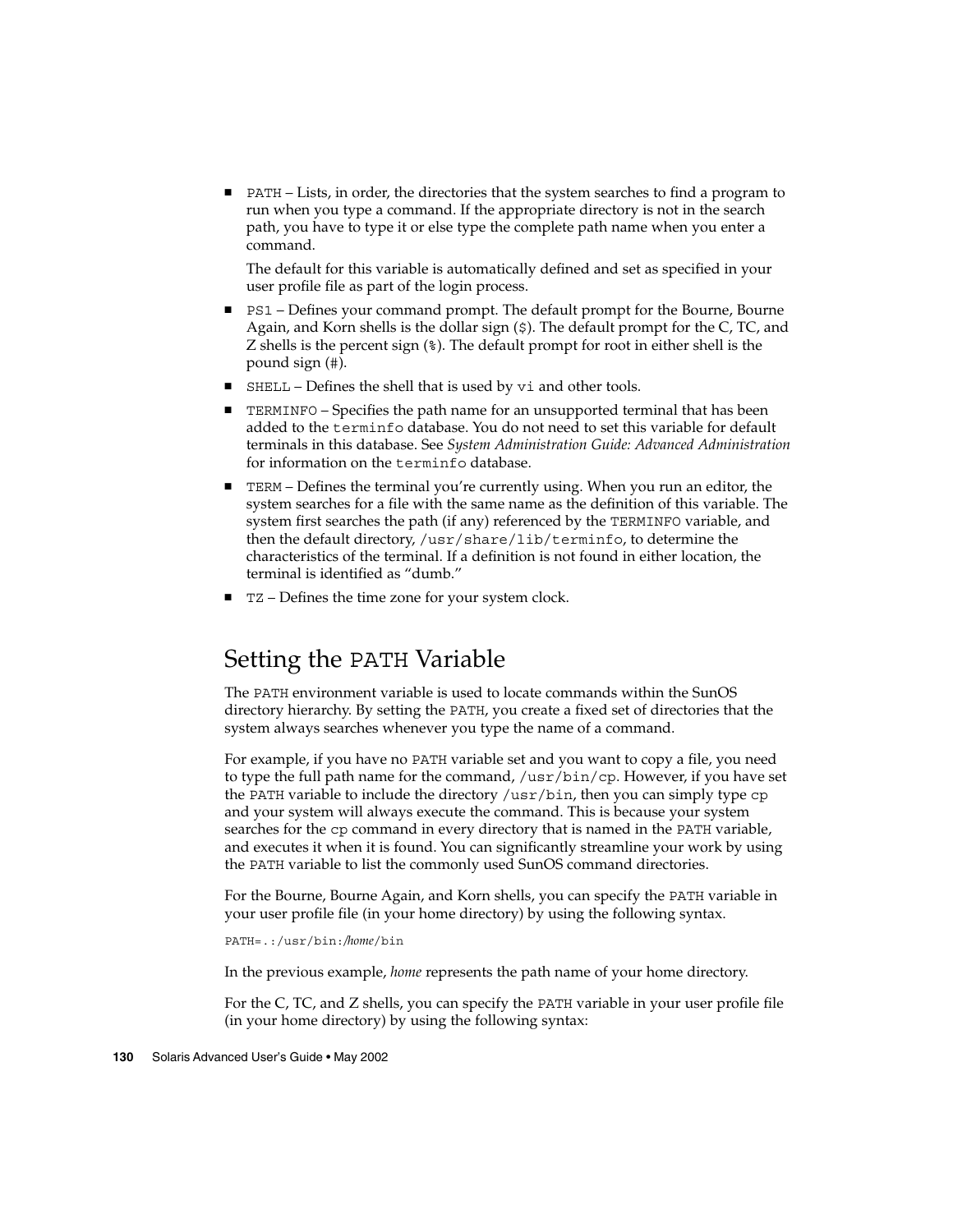set path=(/usr/bin *home*/bin .)

In this command, *home* is the path name of your home directory.

**Note –** In the C, Korn, TC, and Z shells you can use the shortcut ~ to represent the path name of your home directory.

If you modify the PATH variable, and you are running the C, TC, or Z shell, use the source command to make the changes effective in your current window without having to log out:

```
example% source user-profile-file
```
If you are running the Bourne, Bourne Again, or Korn shell, type the following to make the changes effective in your current window without having to log out:

\$ **.** *user-profile-file*

## Command Aliases

Command aliases are helpful shortcuts for commands you often type. For example, the default setting for the remove command  $(rm)$  does not ask for confirmation before it removes files. Sometimes this default is inconvenient, as a typing error can remove the wrong file. However, you can use the alias variable to change this setting by editing your user profile file.

In the C and TC shells, add the following line to your user profile file.

```
alias rm 'rm -i'
```
In the Bourne Again, Korn, and Z shells, add the following line to your user profile file.

```
alias rm='rm -i'
```
With this line in your user profile file, typing rm is now the same as typing rm -i, which is the interactive form of the rm command. You will then always be asked to confirm the command before any files are deleted. The quote marks around  $rm -i$  in the previous example are necessary to include the blank space between rm and -i. Without the quotation marks, the shell cannot correctly interpret the text after the space.

To make your changes to your user profile file effective immediately in your current window, you need to type an additional command. In the C and TC shells, type the following command to make your alias effective immediately.

example% **source** *user-profile-file*

Chapter 10 • Customizing Your Working Environment **131**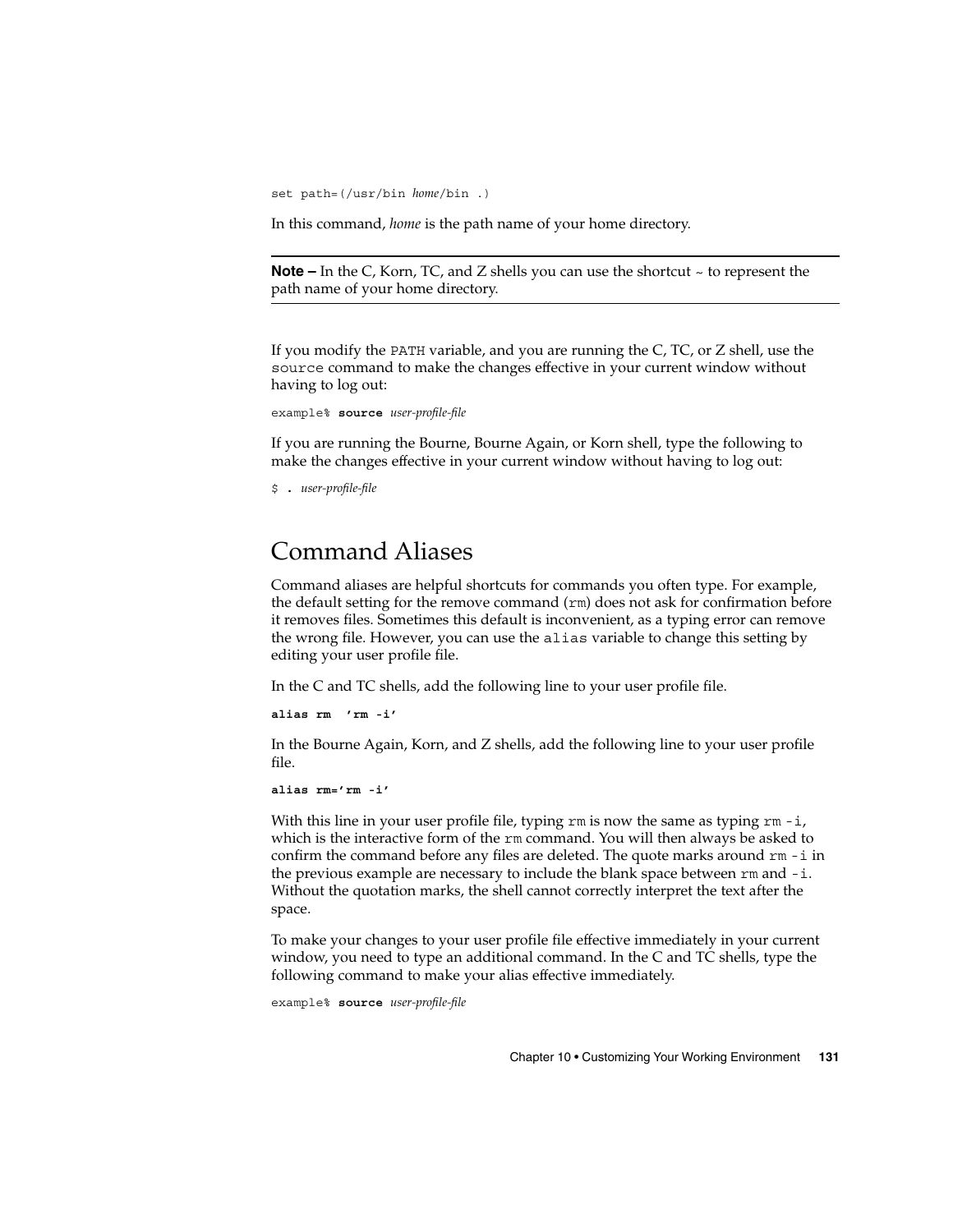The source command causes the system to read the current user profile file and execute the commands in this file.

In the Bourne Again, Korn, and Z shells, type the following command to make your alias effective immediately.

\$ **.** *user-profile-file*

In the Bourne Again, Korn, and Z shells, the . command performs the same actions as the source command in the C and TC shells.

**Note –** Command aliases that are created by using the alias command apply only to the current session.

## Changing Your Command Prompt

The syntax you use to change your command prompt depends on what shell you are using.

### Bourne, Bourne Again, Korn, and Z Shells

In the Bourne, Bourne Again, Korn, and Z shells, use the PS1 command to redefine your command prompt. The following are three examples:

- To set the prompt to a colon (:), followed by a space, type the following command.
	- **PS1=": "**
- To create a prompt that consists of your machine name, followed by a colon and a space, type the following command.

**PS1="'hostname': "**

■ To set the prompt to your machine name, followed by your login name in braces {}, a colon, and a space, type the following command

```
PS1="'hostname'{'logname'}: "
```
Type any of the previous examples to change your current command prompt. This change applies until you change your command prompt again or log out.

If you want to make your changes more permanent, add one of the previous examples (or a prompt of your own creation) to your user profile file. If you follow this guideline, the prompt you specify appears each time you log in in or start a new shell.

### C and TC Shells

For the C and TC shells, you personalize your command prompt with the set prompt command. The following are three examples: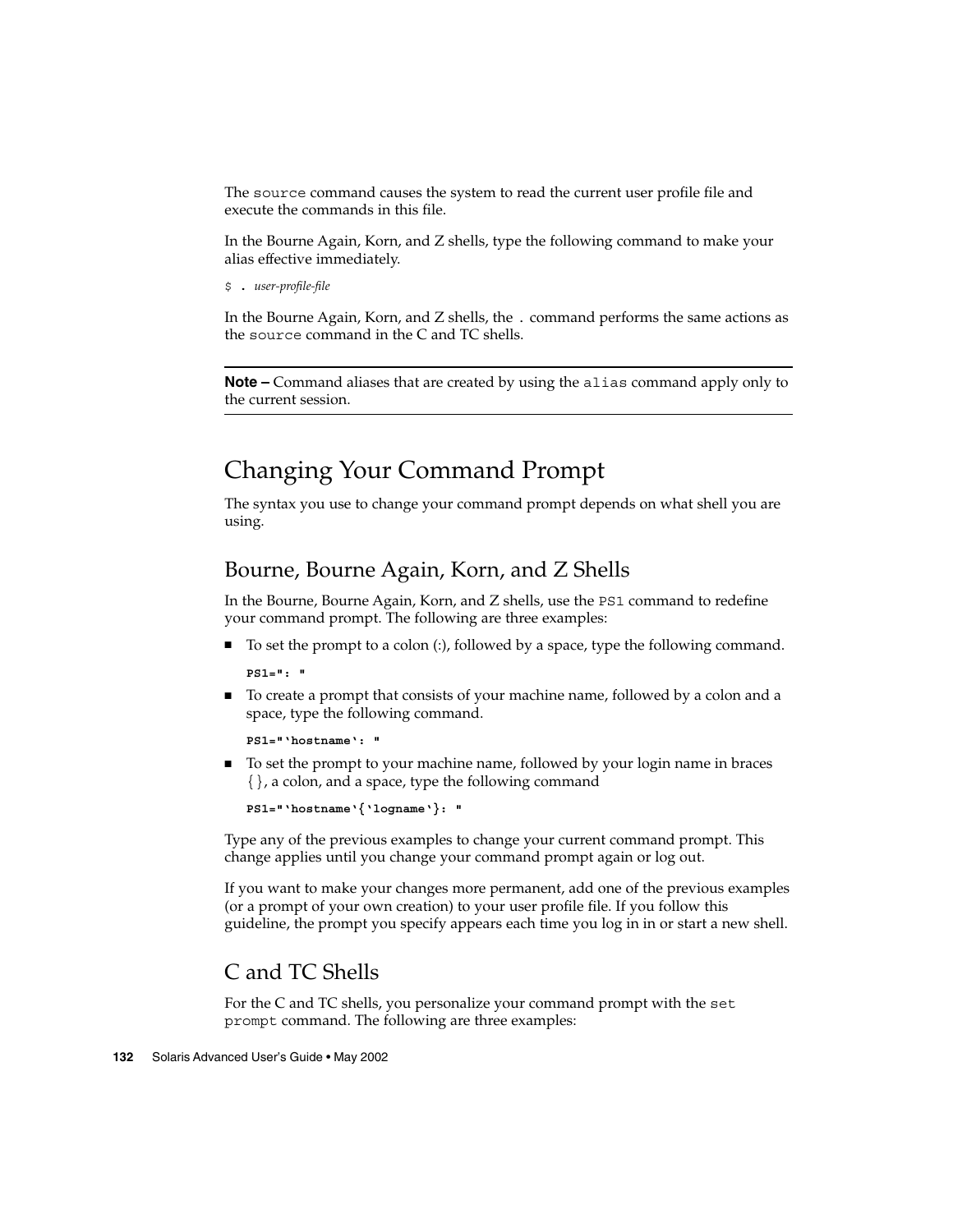■ To set the prompt to a percent sign followed by a space, type the following command.

example% **set prompt="% "**

■ To create a prompt that consists of your machine name, followed by the history number of the command (*hostname*1, *hostname*2, *hostname*3, and so on), followed by a colon, type the following command.

example% **set prompt="'hostname'\!: "**

■ To set the prompt to your machine name, followed by your login name in braces, a colon, and a space, type the following command.

example% **set prompt="'hostname'{'logname'}: "**

Type any of the previous examples to change your current command prompt. This change applies until you change your command prompt again or log out.

If you want to make your changes more permanent, add one of the previous examples (or a prompt of your own creation) to your user profile file. If you follow this procedure, the prompt you specify appears each time you log in or start a new shell.

### Other Useful Variables

You can set many other variables in your user profile file. For a complete list, refer to the *man Pages(1): User Commands*. The following sections describe some of the more commonly used options.

### noclobber Variable

Use set noclobber to prevent unintentional overwriting of files when you use the cp command to copy a file. This variable affects the Bourne Again, C, Korn, and TC shells. Type the following in your user profile file:

**set noclobber**

#### history Variable

The history variable enables you to set the number of commands that you saved in your history list. The history command is useful to view commands you have previously typed. You can also use the history file to repeat earlier commands. Type the following in your .cshrc or .tcshrc file:

#### **set history=100**

You can also affect the Bourne, Bourne Again, Korn, and Z shells in the same manner by typing the following line in your user profile file.

Chapter 10 • Customizing Your Working Environment **133**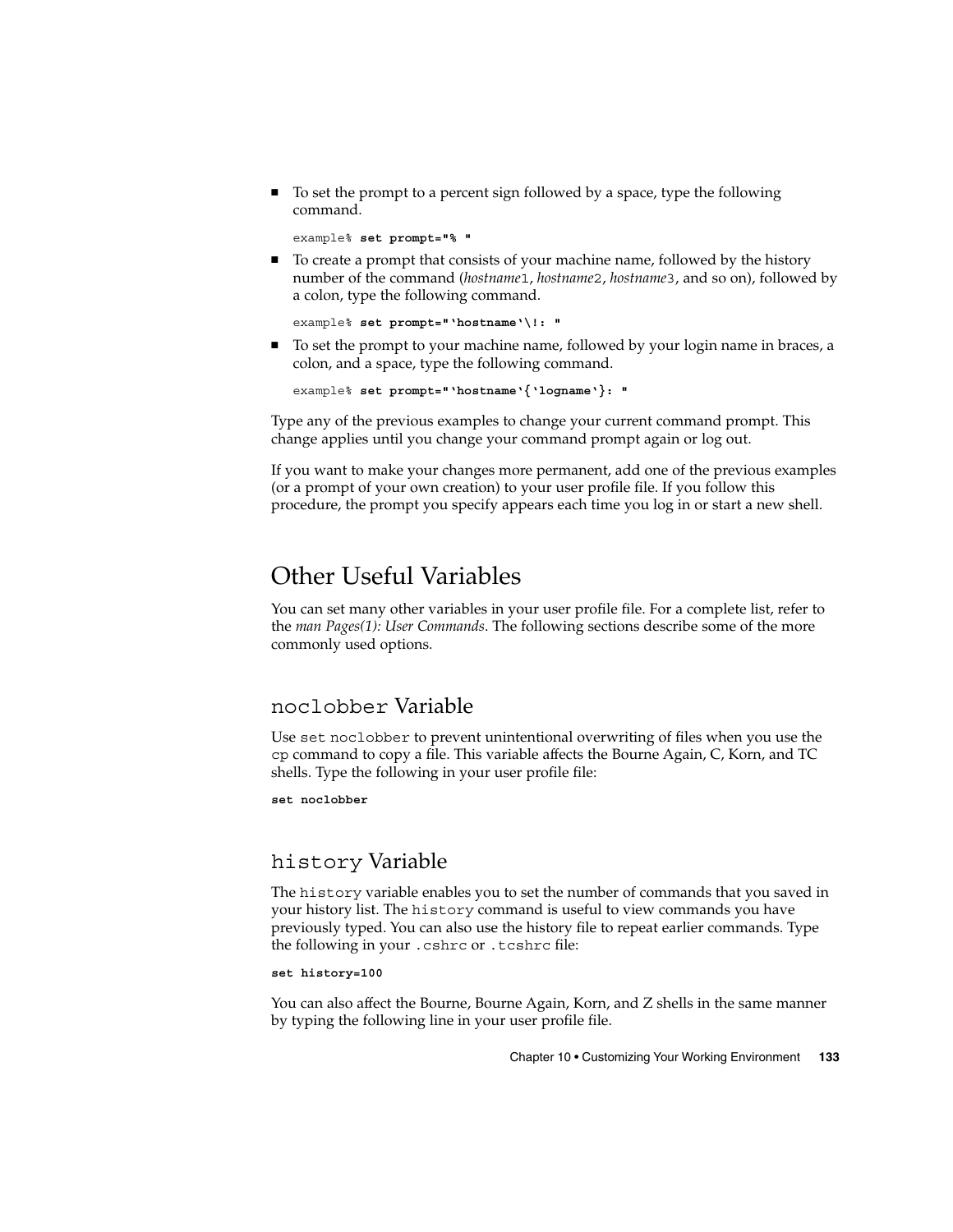# Setting Default File Permissions

The umask command sets a default file permission for all the files and directories you create. For example, if you are security conscious and you want to grant members of your group, and all users, only read and execute permissions (-rwxr-xr-x) on your directories and files, you can set the umask in your user profile file so that every new file or directory you create is protected with these permissions.

Like the chmod command, umask uses a numeric code to represent absolute file permissions. However, the method that is used to calculate the code for umask is different from the method for chmod.

For example, if umask is set to 000, all files you create have the following (read and write, but not execute) permissions:

rw-rw-rw- (mode 666)

All directories that are created have the following (read, write, and execute) permissions:

```
rwxrwxrwx (mode 777)
```
To determine the value to use for umask, you subtract the value of the permissions you want (using the value you would specify for the chmod command) from the current default permissions assigned to files. The remainder is the value to use for the umask command.

For example, suppose you want to change the default mode for files from 666  $(rw-rw-v-)$  to 644  $(rw-r-r-1)$ . Subtract 644 from 666. The remainder, 022, is the numeric value you would use with umask as follows:

```
$ umask 022
```
Similar to the numeric code for the chmod command, the three numbers that are used with umask are as follows.

- The first digit controls user permissions
- The second controls group permissions
- The third digit controls permissions for all others

Table 10-1 shows the file permissions that are created for each digit of the umask command's numeric code.

**134** Solaris Advanced User's Guide • May 2002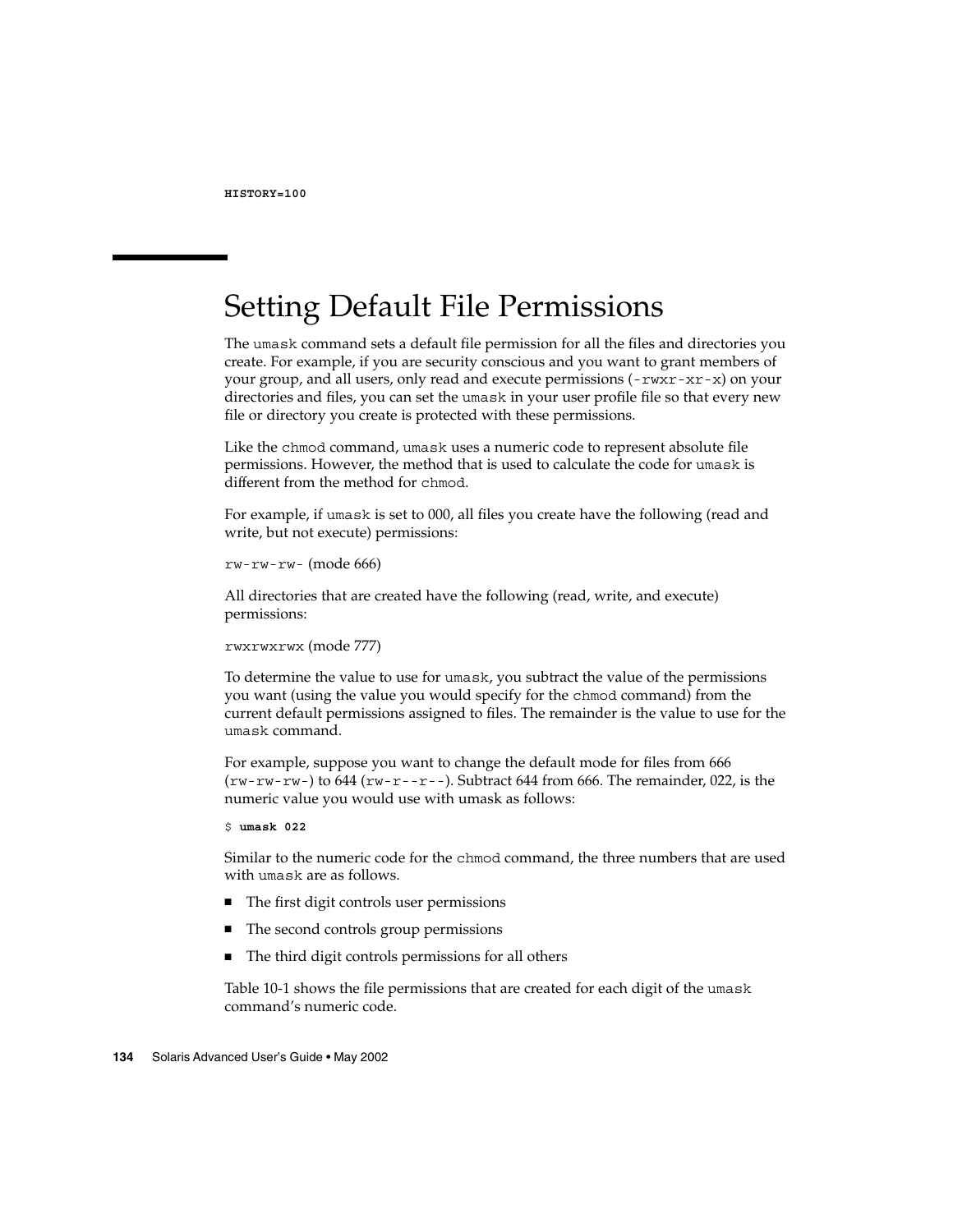**TABLE 10–1** Permissions for umask

| umask code     | Permissions |
|----------------|-------------|
| $\circ$        | rwx         |
| $\mathbf{1}$   | $rw-$       |
| 2              | $r - x$     |
| 3              | $r - -$     |
| $\overline{4}$ | $-WX$       |
| 5              | $-W -$      |
| 6              | $- -x$      |
| 7              | $---(none)$ |

For more information on the umask command, refer to the *man Pages(1): User Commands*.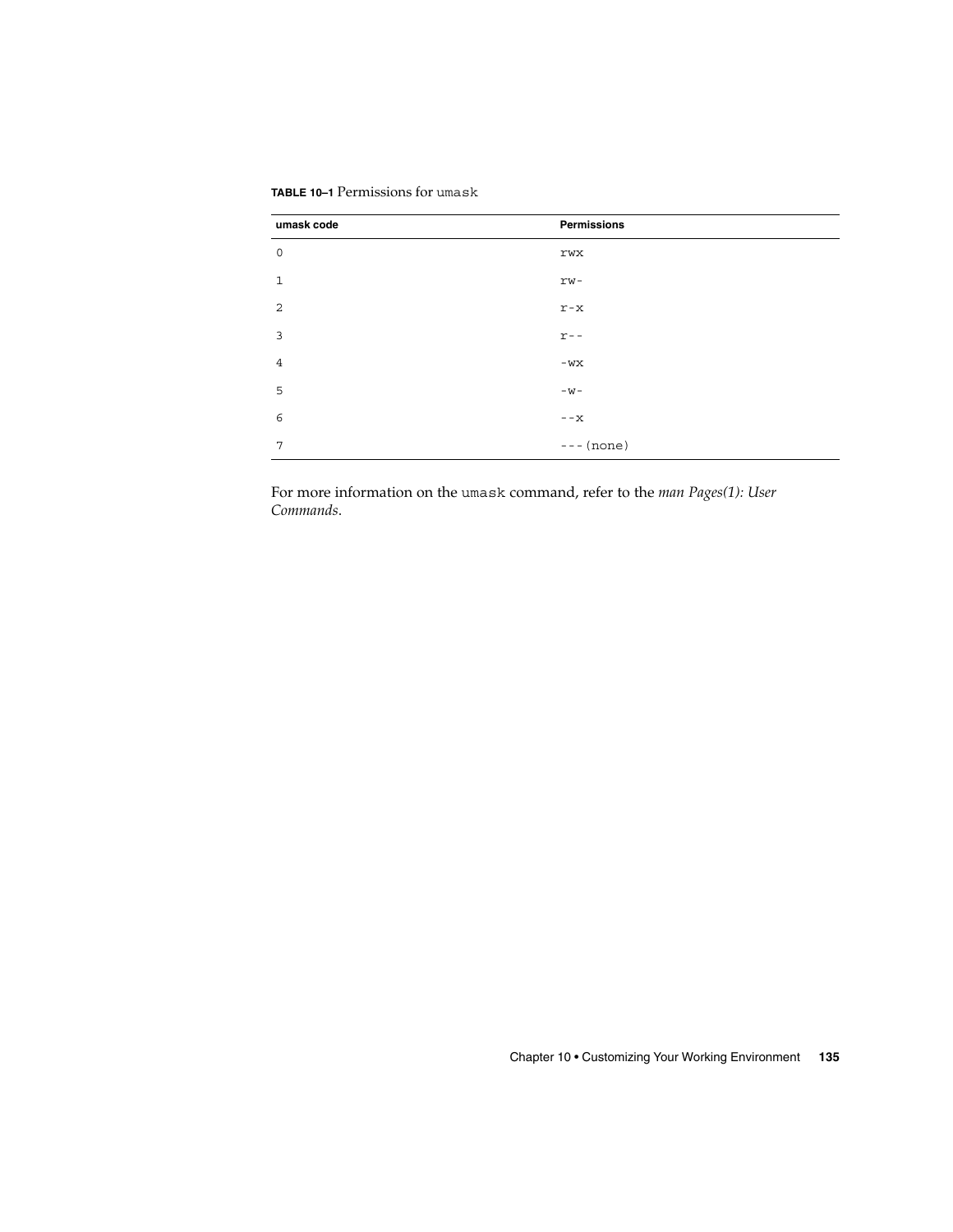Solaris Advanced User's Guide • May 2002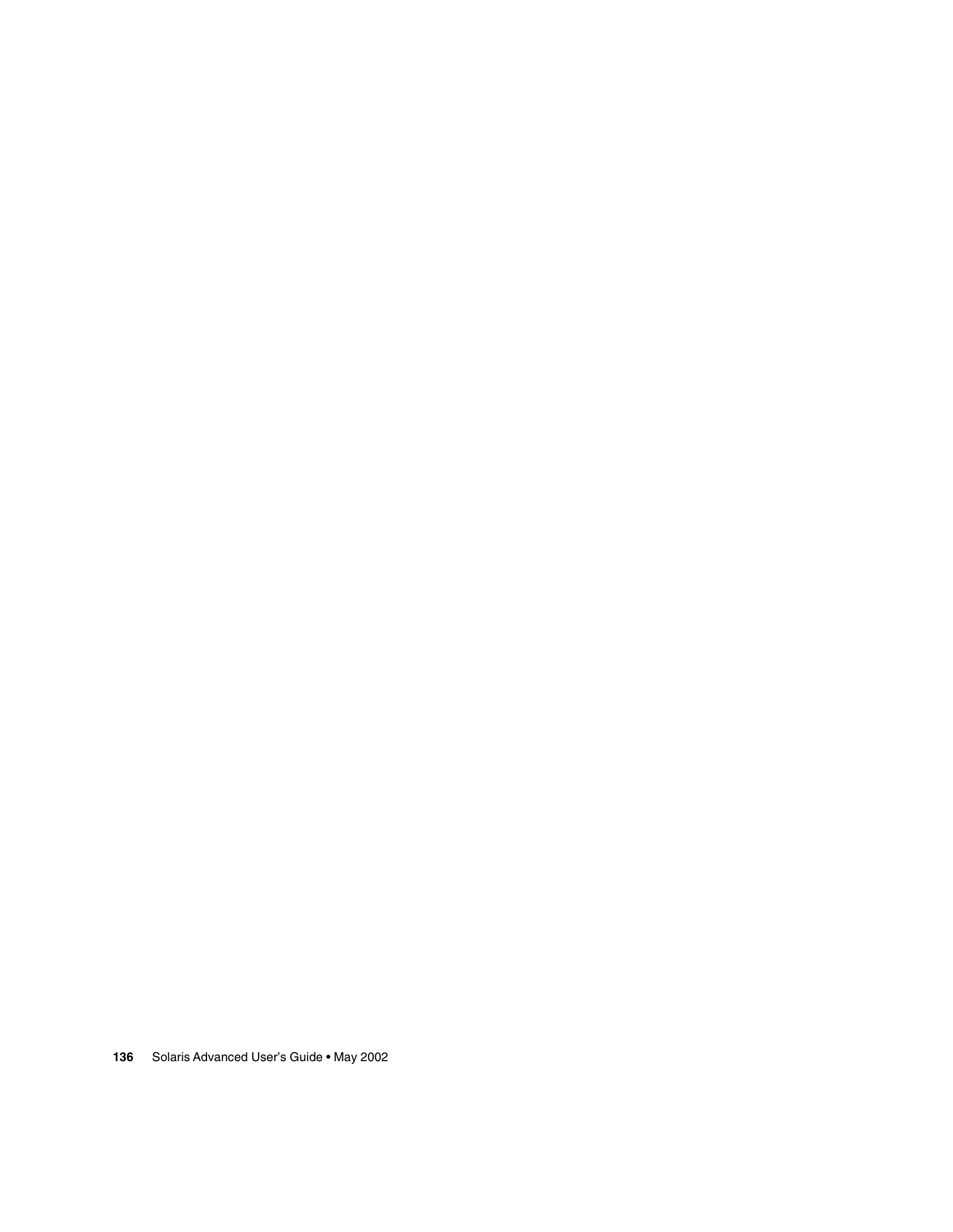APPENDIX **A**

# Modifying the Keyboard

This appendix describes how to remap options for special keyboard keys and how to disable and enable the Compose key on your keyboard.

For information on remapping your mouse buttons (for example, more convenient left-handed use of the mouse), see the user documentation for your desktop environment.

# Disabling and Enabling the Compose Key

**IA only –** The Compose key is defined to be Ctrl-Shift-F1 on IA-based systems.

If you do not use the Compose key, you can disable it so that you do not press it inadvertently. First, find out the keycode for Multi\_key:

\$ **xmodmap -pk | grep Multi\_key**

Your system displays a line similar to:

```
nn 0xff20 (Multi_key)
```
Use the two-digit keycode number at the beginning of the line, represented by *nn*, to construct the following line in your .xinitrc file.

**xmodmap -e 'keycode nn = NoSymbol'**

To re-enable the Compose key, comment out the previous line in your .xinitrc file and restart the OpenWindows software.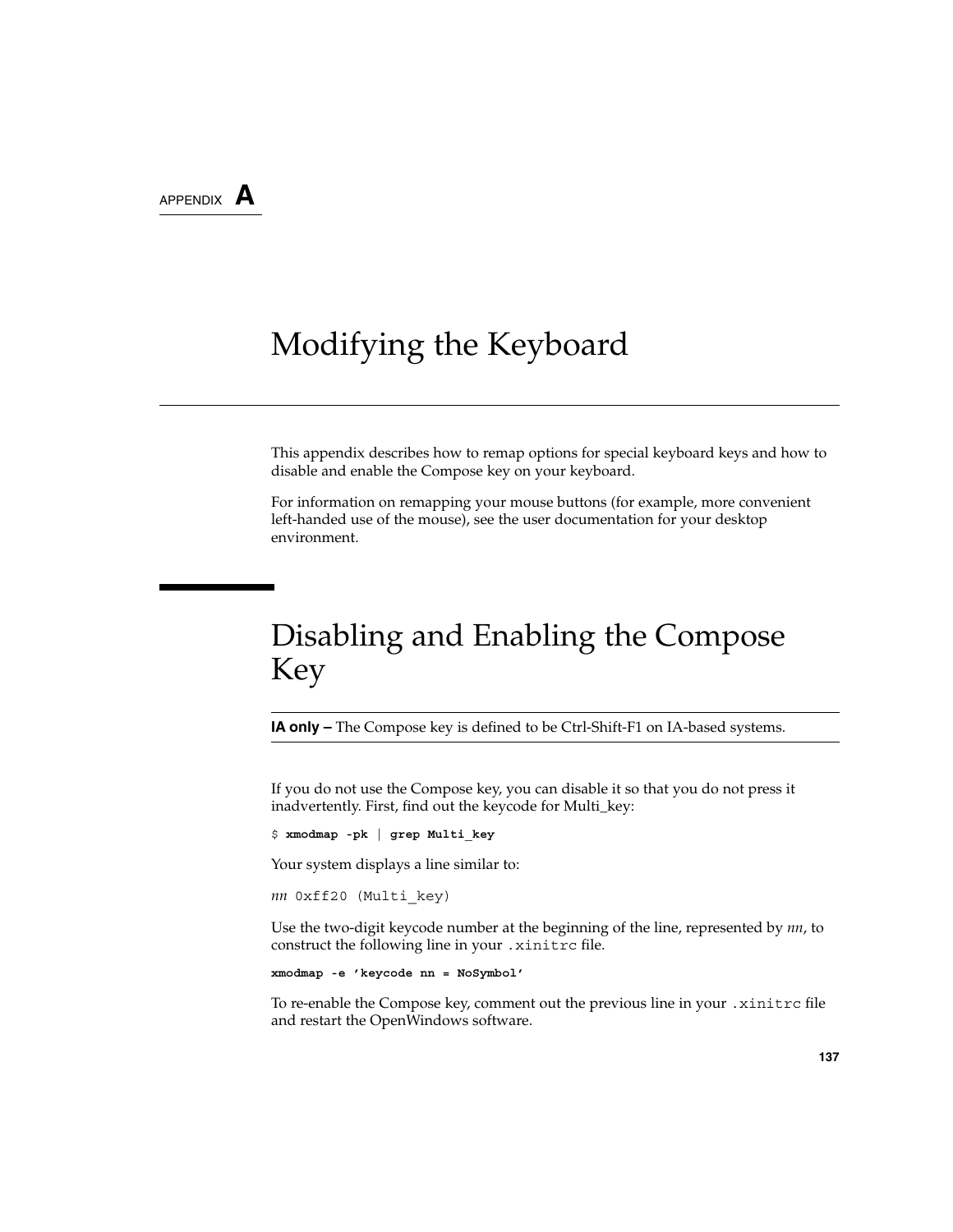# SPARC: Left-Handed Key Remapping

The key remapping script in this section (provided for the Type-4 and Type-5 keyboards) remaps most of the special keys on the left panel and right panel of the keyboard (that is, the keypads to the left and right of the main keyboard area).

**SPARC only –** Note the following sections that describe "Left-Handed Key Remapping" apply only to SPARC-based machines.

## SPARC: Using the Remapping Script

To remap the special keys on the left panel and right panel of your keyboard, follow these steps.

**1. Create a file called** lefty.data **by using any text editor.**

This file can be in any directory. Step 4 must occur in the same directory in which you create this file.

- **2. Type in the script as shown in "**lefty.data **Script" on page 138.** Any line with an exclamation point in front of it is a comment line, and does not execute any operation.
- **3. Save the changes and quit the editor.**
- **4. At the prompt, type:**

```
$ xmodmap lefty.data
```
**Note –** You must be in the same directory as the script file.

**5. Click a mouse button in the Workspace to make the script effective.** The keyboard is now remapped for left-handed use.

### lefty.data Script

Type the following script into the file lefty.data, as described in Step 2.

```
!
! lefty.data
!
```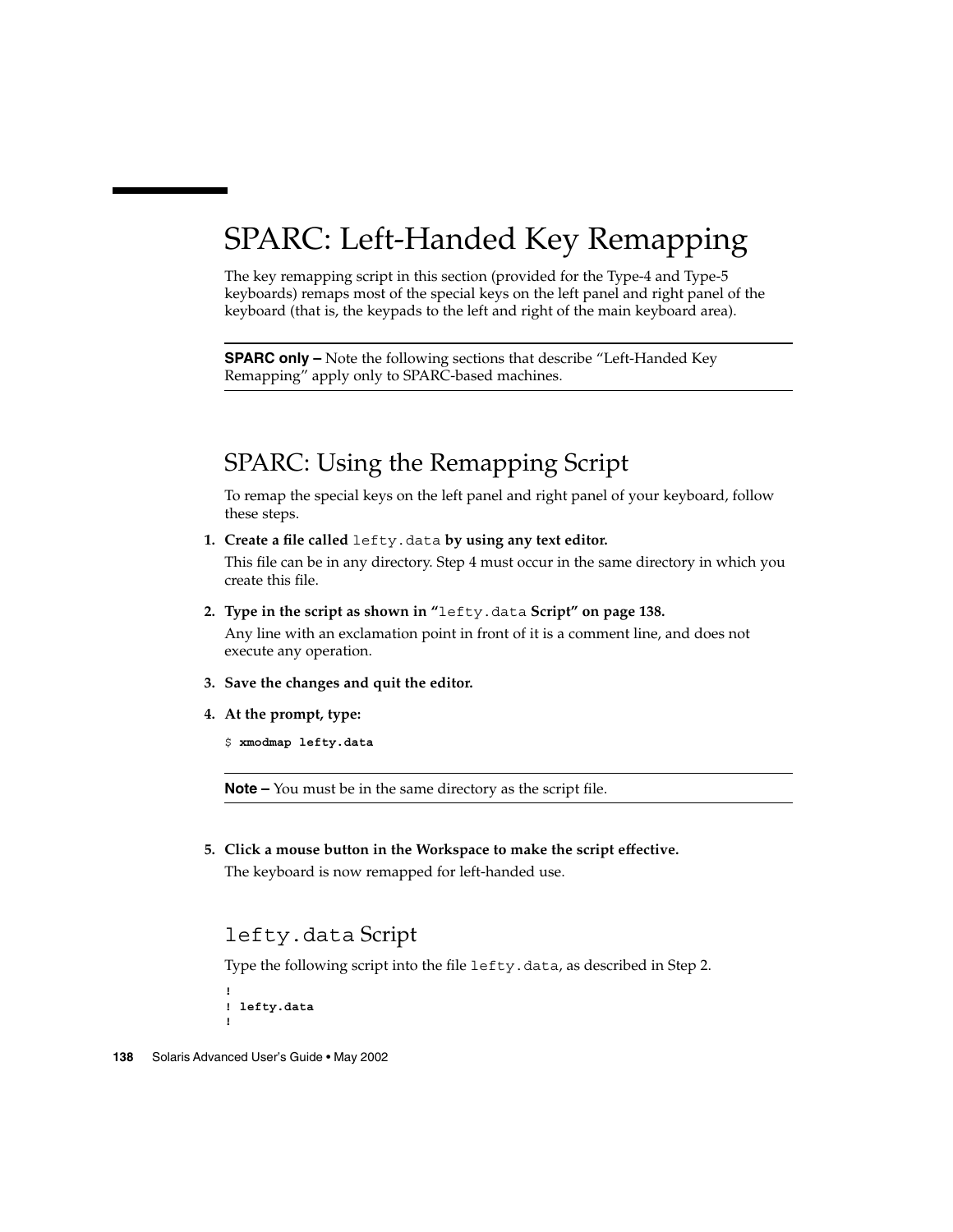```
! Data for xmodmap to set up the left and right function keys
! for left-handed use on Sun Type-4 keyboard. To use this data,
! type the following where <filename> is the name of the file
! (i.e., lefty.data).
!
! xmodmap <filename>
!
! The comments below correspond to the keycode assignments
! following immediately thereafter.
!
! swap L2 (Again) with R1 (Pause)
! swap L3 (Props) with R6 (KP_Multiply)
! swap L4 (Undo) with R4 (KP_Equal)
! swap L5 (Front) with R9 (KP_9)
! swap L6 (Copy) with R7 (KP_7)
! swap L7 (Open) with R12 (KP_6)
! swap L8 (Paste) with R10 (KP_Left)
! swap L9 (Find) with R15 (KP_3)
! swap L10 (Cut) with R13 (KP_1)
!
! chng R3 (Break) to L1 (Stop)
! chng R2 (Print) to R10 (Left)
! chng R5 (KP_Divide) to R12 (Right)
!
! chng Linefeed to Control-R
!
keycode 10 = R1 R1 Pause
keycode 28 = L2 L2 SunAgain
keycode 32 = R6 R6 KP_Multiply
keycode 54 = L3 L3 SunProps
keycode 33 = R4 R4 KP_Equal
keycode 52 = L4 L4 SunUndo
keycode 56 = R9 R9 KP_9 Prior
keycode 77 = L5 L5 SunFront
keycode 58 = R7 R7 KP_7 Home
keycode 75 = L6 L6 SunCopy
keycode 79 = Right R12 KP_6
keycode 100 = L7 L7 SunOpen
keycode 80 = Left R10 KP_4
keycode 98 = L8 L8 SunPaste
keycode 102 = R15 R15 KP_3 Next
keycode 121 = L9 L9 SunFind
keycode 104 = R13 R13 KP_1 End
keycode 119 = L10 L10 SunCut
keycode 30 = L1 L1 SunStop
keycode 29 = Left R10 KP_4
keycode 53 = Right R12 KP 6keycode 118 = Control_R
```
**add control = Control\_R**

Appendix A • Modifying the Keyboard **139**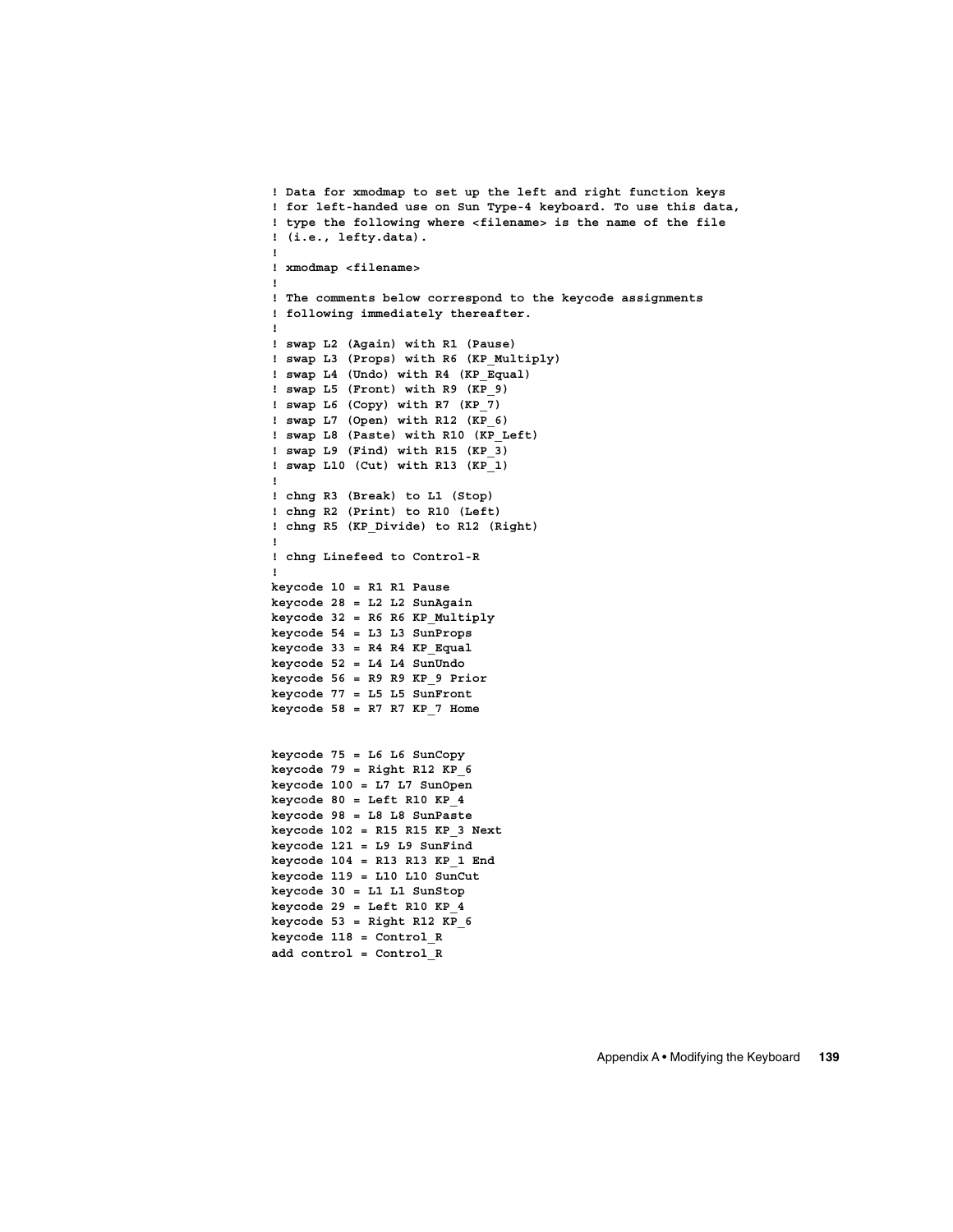### SPARC: Undoing the Keyboard Remapping

You can switch the keys back to their original settings in the following ways.

- Exit the Solaris operating environment and start it up again
- Create a second script and initiate it any time you want to switch back

Follow these instructions to create the second script.

- **1. Use a text editor to create a file called** nolefty.data**.**
- **2. Type in the script as shown in "**nolefty.data **Script" on page 140** Any line with an exclamation point in front of it is a comment line, and does not execute any operation.
- **3. Save the** nolefty.data **script in the same directory as the** lefty.data **script and quit the editor.**
- **4. At the prompt, type the following command.**

```
$ xmodmap nolefty.data
```
**Note –** For the nolefty.data file to execute, you must type the previous command in the same directory as the script file.

#### nolefty.data Script

```
!
! nolefty.data
!
! Data for xmodmap to reset the left and right function keys
! after being set for left-handed use on the Sun type-4 keyboard.
! To use this data, type the following where <filename> is the name
! of the file.
!
! xmodmap <filename>
!
! Reassign standard values to left function keys.
!
keycode 10 = L2 L2 SunAgain
keycode 32 = L3 L3 SunProps
keycode 33 = L4 L4 SunUndo
keycode 56 = L5 L5 SunFront
keycode 58 = L6 L6 SunCopy
keycode 79 = L7 L7 SunOpen
keycode 80 = L8 L8 SunPaste
keycode 102 = L9 L9 SunFind
keycode 104 = L10 L10 SunCut
!
```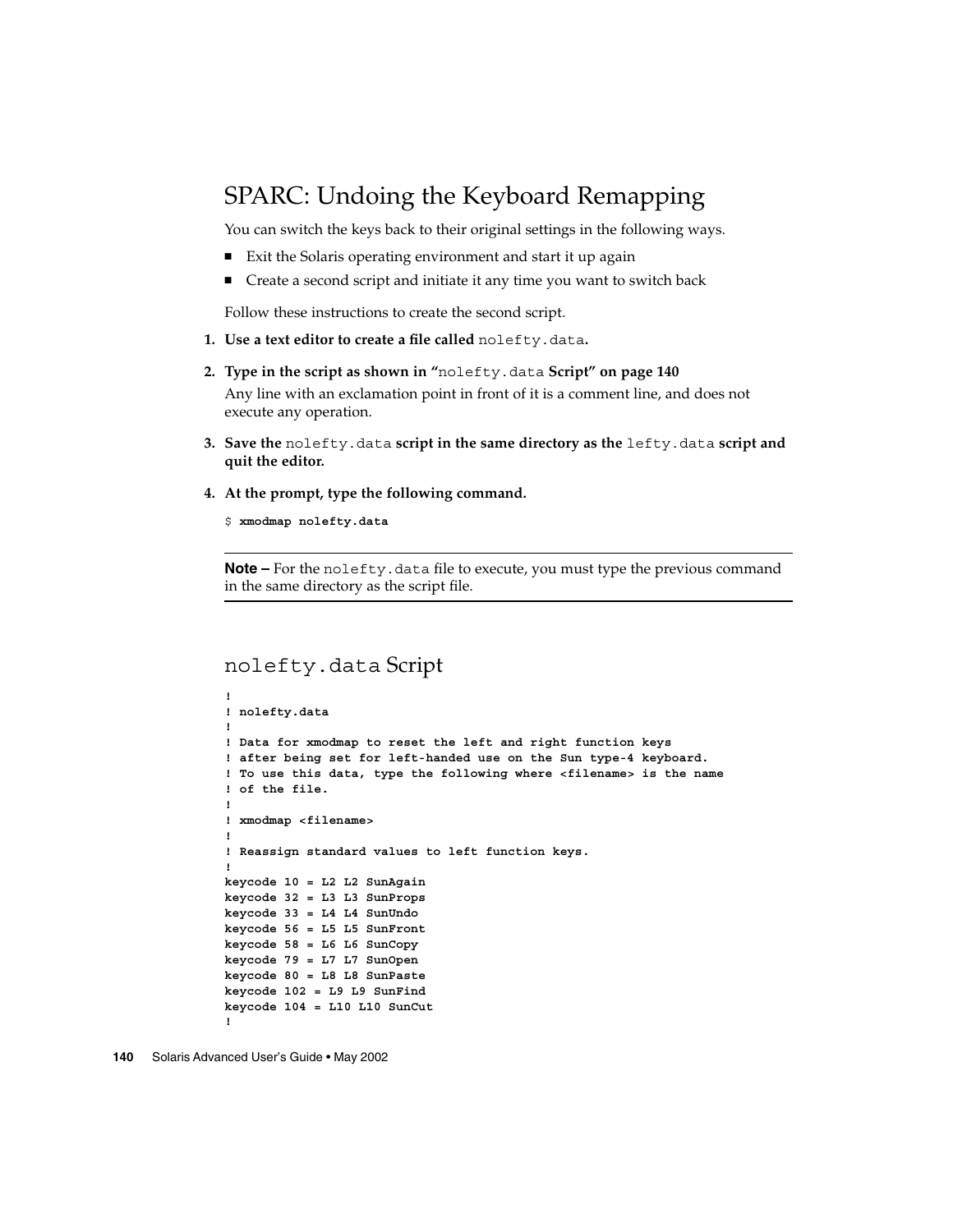```
! Reassign standard values to right function keys.
!
keycode 28 = R1 R1 Pause
keycode 29 = R2 R2 Print
keycode 30 = R3 R3 Scroll_Lock Break
keycode 52 = R4 R4 KP_Equal
keycode 53 = R5 R5 KP_Divide
keycode 54 = R6 R6 KP_Multiply
keycode 75 = R7 R7 KP_7 Home
keycode 77 = R9 R9 KP_9 Prior
keycode 98 = Left R10 KP_4
keycode 100 = Right R12 KP_6
keycode 119 = R13 R13 KP_1 End
keycode 121 = R15 R15 KP_3 Next
!
! Reassign the Linefeed key as such and remove from control map.
!
remove control = Control_R
keycode 118 = Linefeed
```
# IA: Function Key and Control Key Remapping

You can remap the function keys of an IA machine so that they function like the Help, Cut, Copy, Paste, Undo, and Front keys on a SPARC keyboard. You can also remap the right Control key to be a Meta key.

**IA only –** Note that the following sections describing "Function Key Remapping" apply only to IA machines. After you remap the keys, you cannot use kdmconfig to change setup or video information without first undoing the keyboard remapping.

## IA: Using the Remapping Script

Follow these steps to create and use your remapping script:

- **1. Create a file in your home directory that is called** fkeys **by using any text editor.**
- **2. Type in the script as shown in "**fkeys **Script" on page 142.**
- **3. Save the changes and quit the editor.**
- **4. At the prompt, type the following command.**

\$ **xmodmap fkeys**

Appendix A • Modifying the Keyboard **141**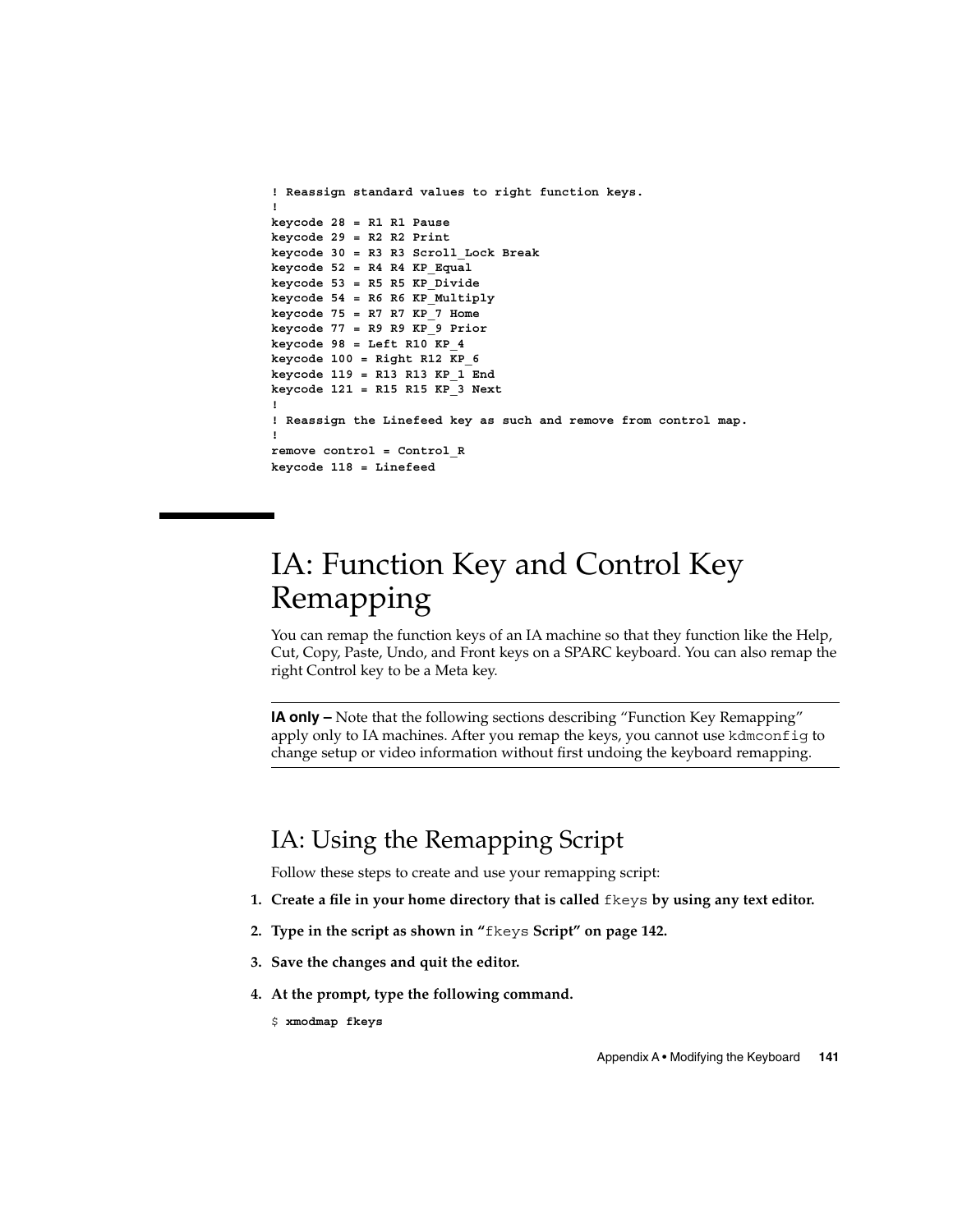**5. Click a mouse button in the Workspace to make the script effective.**

After you complete these steps, you can use the function keys as Help, Cut, Copy, Paste, Undo, and Front keys.

fkeys Script

```
!
keysym F2 = L10
keysym F3 = L6
keysym F4 = L8
keysym F5 = L9
keysym F8 = L4
keysym F9 = L5
remove control = Control_R
keycode 0x47 = Meta_R
add mod1 = Meta_R
```
### IA: Undoing the Keyboard Remapping

You can switch the keys back to their original settings in two ways.

- Exit the Solaris operating environment and start it up again
- Create a second script and initiate it any time you want to switch back

Follow these instructions to create the second script:

- **1. Use a text editor to create a file called** normal**.**
- **2. Type the script as shown in "**normal **Script" on page 142.**
- **3. Save the** normal **file in the same directory as the** fkeys **script and quit the editor.**
- **4. At the prompt, type:**

```
$ xmodmap normal
```
**Note –** You must type the previous command in the same directory as the script file.

#### normal Script

Type the following script into the file normal, as described in Step 1.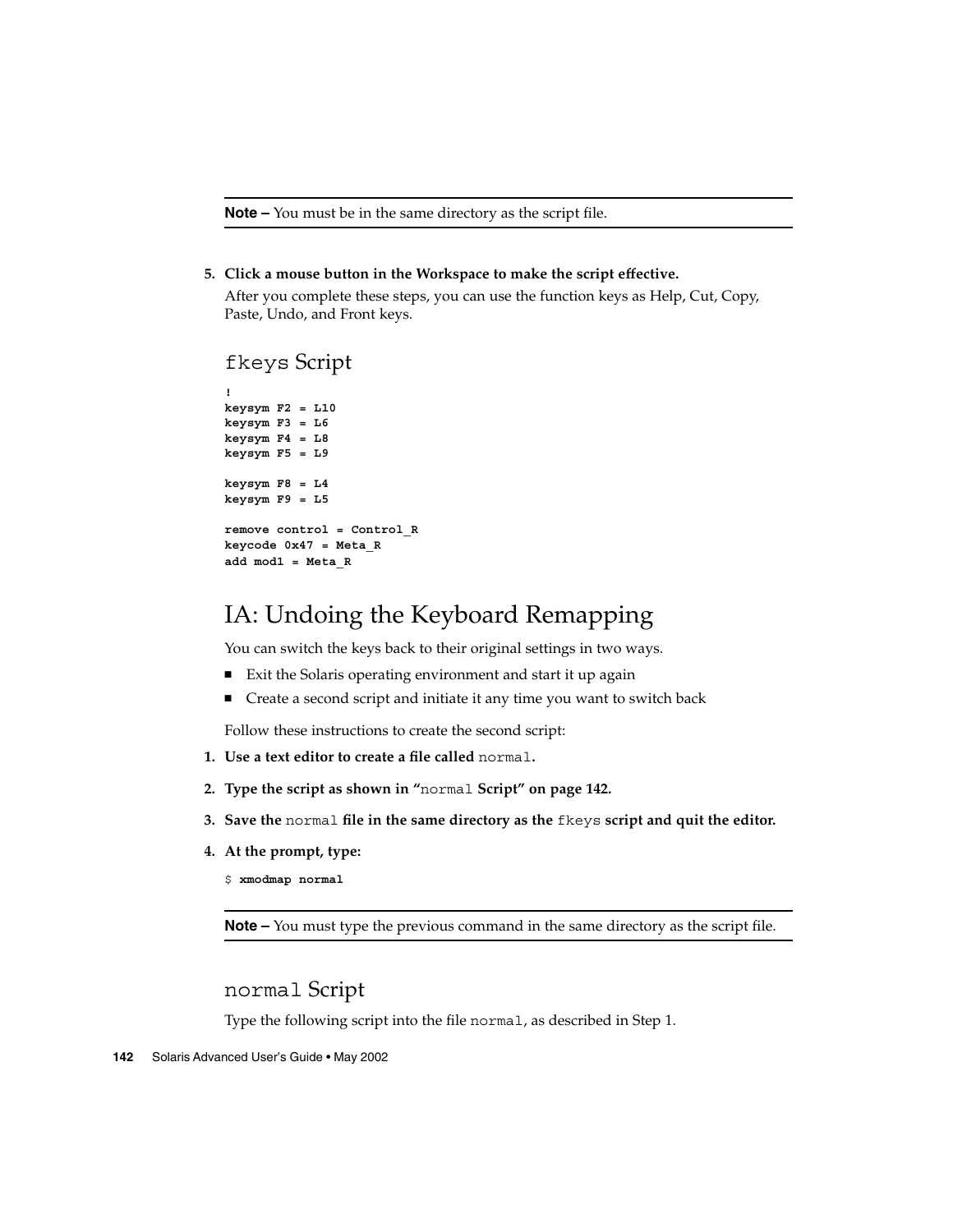**keycode 8 = grave asciitilde keycode9=1 exclam keycode 10 = 2 at keycode 11 = 3 numbersign keycode 12 = 4 dollar keycode 13 = 5 percent keycode 14 = 6 asciicircum keycode 15 = 7 ampersand keycode 16 = 8 asterisk keycode 17 = 9 parenleft keycode 18 = 0 parenright keycode 19 = minus underscore keycode 20 = equal plus keycode 21 = keycode 22 = BackSpace keycode 23 = Tab keycode 24 = Q keycode 25 = W keycode 26 = E keycode 27 = R keycode 28 = T keycode 29 = Y keycode 30 = U keycode 31 = I keycode 32 = O keycode 33 = P keycode 34 = bracketleft braceleft keycode 35 = bracketright braceright keycode 36 = backslash bar brokenbar keycode 37 = Caps\_Lock keycode 38 = A keycode 39 = S keycode 40 = D keycode 41 = F keycode 42 = G keycode 43 = H keycode 44 = J keycode 45 = K keycode 46 = L keycode 47 = semicolon colon keycode 48 = apostrophe quotedbl keycode 49 = keycode 50 = Return keycode 51 = Shift\_L keycode 52 = keycode 53 = Z keycode 54 = X keycode 55 = C keycode 56 = V keycode 57 = B keycode 58 = N keycode 59 = M keycode 60 = comma less**

Appendix A • Modifying the Keyboard **143**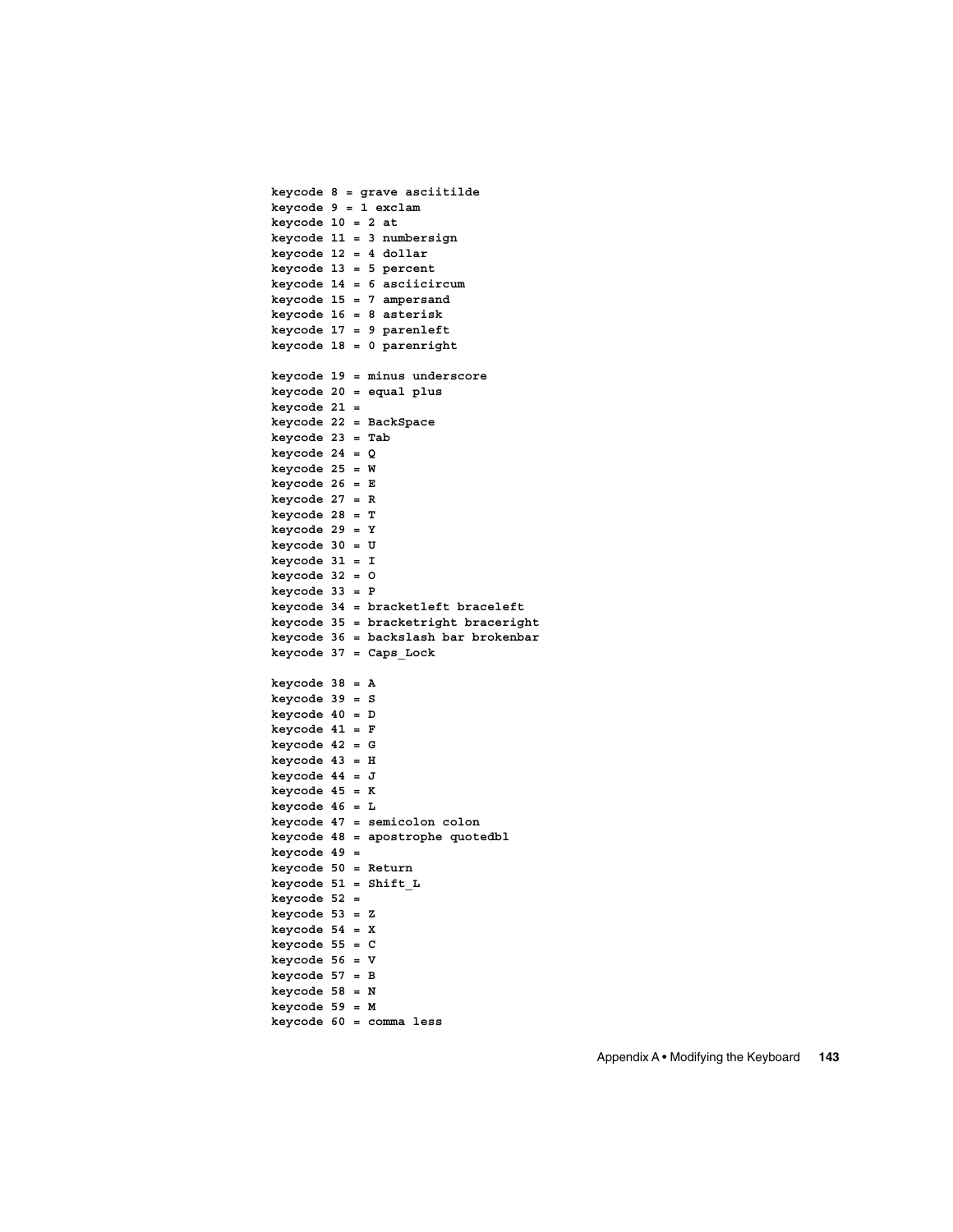```
keycode 61 = period greater
keycode 62 = slash question
keycode 63 =
keycode 64 = Shift_R
keycode 65 = Control_L
keycode 66 =
keycode 67 = Alt_L
keycode 68 = space
keycode 69 = Alt_R
keycode 70 =
keycode 71 = Control_R
keycode 72 =
keycode 73 =
keycode 74 =
keycode 75 =
keycode 76 =
keycode 77 =
keycode 78 =
keycode 79 =
keycode 80 =
keycode 81 =
keycode 82 = Insert
keycode 83 = Delete
keycode 84 =
keycode 85 =
keycode 86 = Left
keycode 87 = Home
keycode 88 = End
keycode 89 =
keycode 90 = Up
keycode 91 = Down
keycode 92 = Prior
keycode 93 = Next
keycode 94 =
keycode 95 =
keycode 96 = Right
keycode 97 = Num_Lock
keycode 98 = Home KP 7 KP 7
keycode 99 = Left KP_4 KP_4
keycode 100 = End KP_1 KP_1
keycode 101 =
keycode 102 = KP_Divide
keycode 103 = Up KP_8 KP_8
keycode 104 = KP_5 KP_5 KP_5
keycode 105 = Down KP_2 KP_2
keycode 106 = KP_Insert KP_0 KP_0
keycode 107 = KP_Multiply
keycode 108 = Prior KP_9 KP_9
keycode 109 = Right KP_6 KP_6
keycode 110 = Next KP_3 KP_3
keycode 111 = Delete KP_Decimal KP_Decimal
keycode 112 = KP_Subtract
keycode 113 = KP_Add
keycode 114 =
keycode 115 = KP_Enter
```
**144** Solaris Advanced User's Guide • May 2002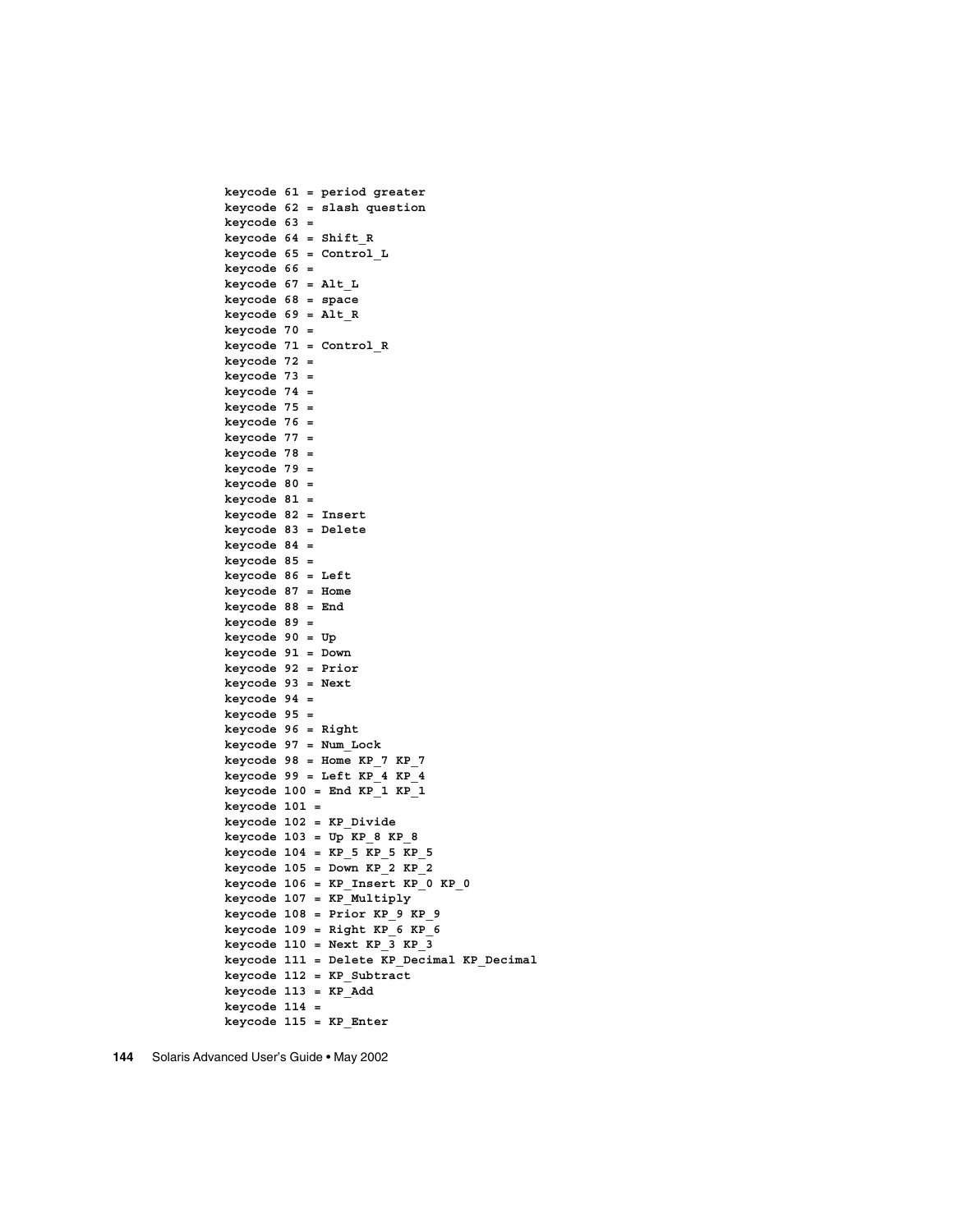| keycode 116 =          |  |                                |
|------------------------|--|--------------------------------|
| keycode 117 = Escape   |  |                                |
| keycode 118 =          |  |                                |
| $keycode 119 = F1$     |  |                                |
| $keycode 120 = F2$     |  |                                |
| $keycode 121 = F3$     |  |                                |
| $keycode 122 = F4$     |  |                                |
| keycode 123 = F5       |  |                                |
| $keycode 124 = F6$     |  |                                |
| keycode 125 = F7       |  |                                |
| $keycode 126 = F8$     |  |                                |
| keycode 127 = F9       |  |                                |
| $keycode 128 = F10$    |  |                                |
| $keycode 129 = SunF36$ |  |                                |
| keycode 130 = SunF37   |  |                                |
|                        |  | keycode 131 = Print SunSys Req |
|                        |  | keycode 132 = Scroll Lock      |
|                        |  | keycode 133 = Pause Break      |
| keycode 134 =          |  |                                |
|                        |  | keycode 135 = Multi key        |
|                        |  | keycode 136 = Mode switch      |
|                        |  |                                |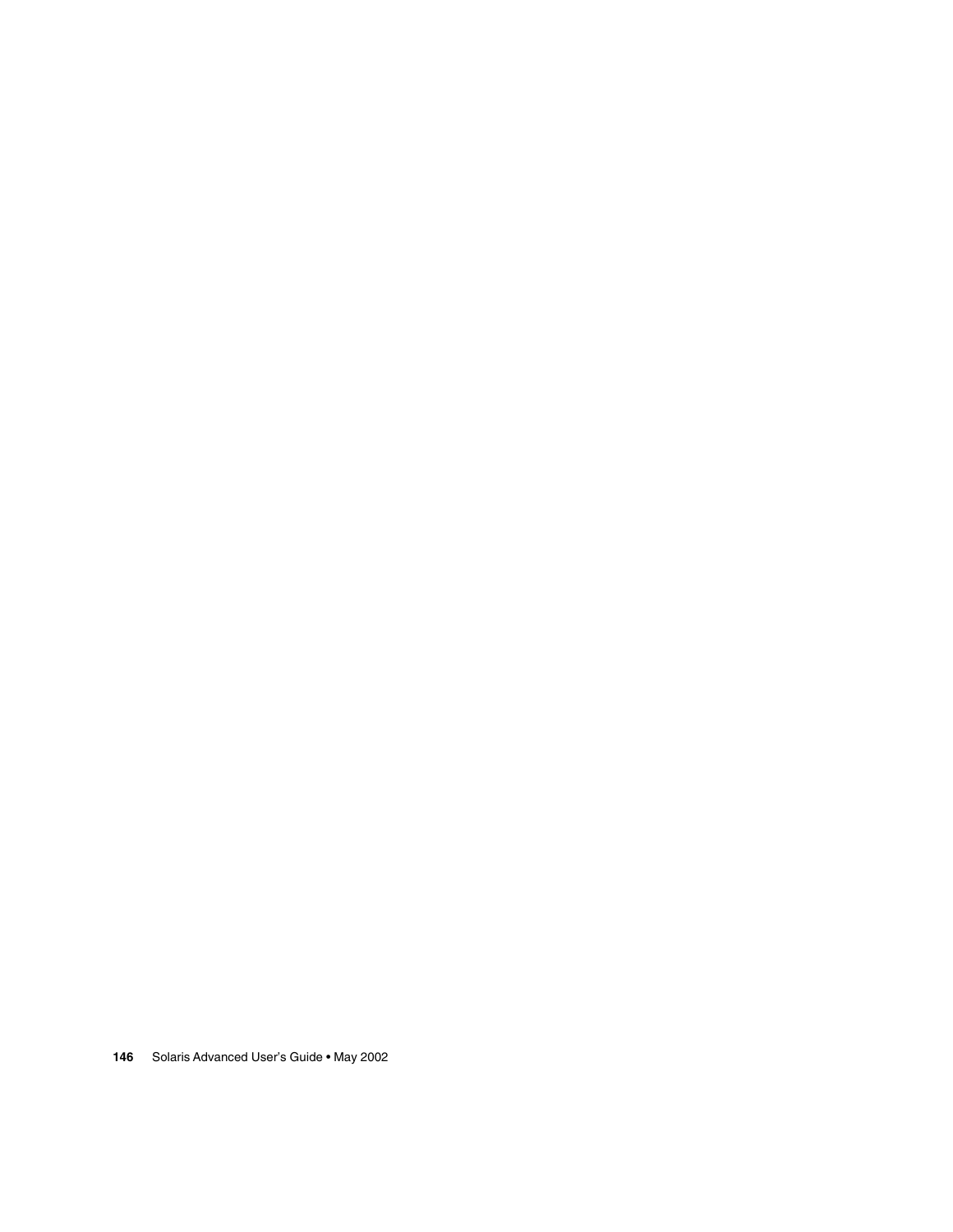# Index

#### **Numbers and Symbols**

., *See* dot (.) /, *See* forward slash (/) -, command option designator, 22 !, *See* exclamation point (!) #, *See* pound sign (#) \$, *See* dollar sign (\$) &, *See* ampersand (&) \*, *See* asterisk (\*) :, *See* colon (:) ;, *See* semicolon (;) ?, *See* question mark (?) \, *See* backslash (\) ^, *See* carat (^) ~, *See* tilde (~ ) %, *See* percent sign (%) @, *See* at sign (@) +, mailx folder designator, 94 \, vi search command, 74 .., parent directory, 35, 43 >, redirect symbol, 22 |, pipe symbol, 23 -9 option (pkill command), 56

# **A**

a command (vi), 67 A command (vi), 67 -a option lpstat command, 108 ls command, 43

aborting, *See* canceling absolute permissions, 45, 48 accelerators, *See* keyboard equivalents access control mechanisms, 120 accounts, de fined, 15 Again operation, keyboard equivalent, 18 aging of passwords, 25 alias environment variable, 131 aliases, 131 aliases (mail), 96, 100 .mailrc file compared to /etc/aliases file, 100 de fined, 96 private, 97 public, 98 sending messages to .mailrc aliases, 97 /etc/aliases aliases, 99 setting up in /etc/aliases file, 98, 100 in .mailrc file, 97 aliases file, *See* /etc/aliases file ampersand (&) background symbol, 23 escaping, 53 mailx prompt, 85 metacharacter, 51 searching for, 52 appending text (vi), 67 apropos command, 27 arrow keys, moving with (vi), 65 asterisk (\*) grep command operator, 52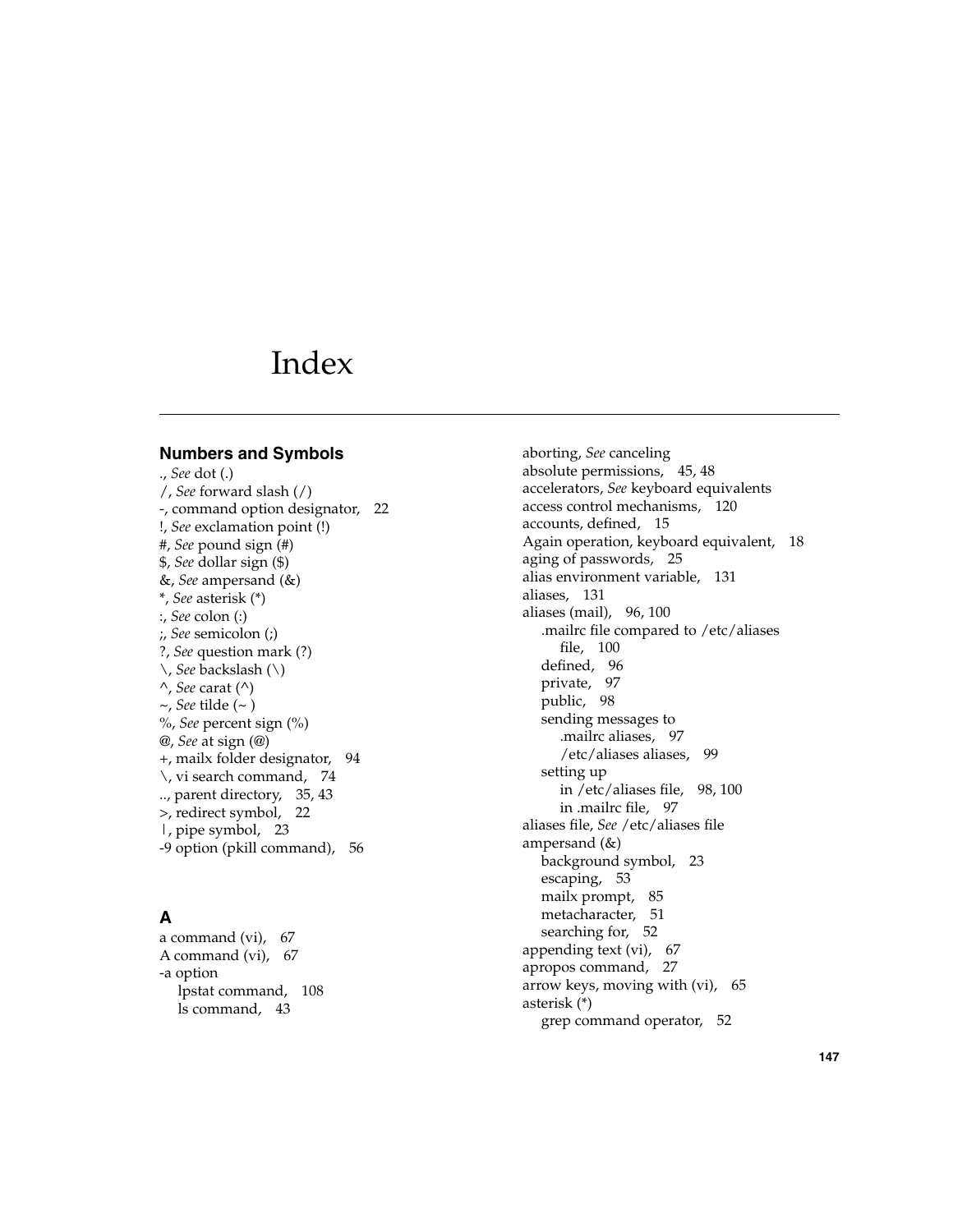asterisk (\*) *(continued)* mailx saved-message designator, 93 metacharacter, 51 searching for, 52 wildcard character changing permissions with, 45, 47 copying files with, 31 deleting files with, 32 grep command, 52 vi search command, 75 at sign (@) in email addresses, 84 in passwords, 24 -auth option (Xsun command), 121 authorization protocols, 121 MIT-MAGIC-COOKIE-1 authorization protocol, 121, 123 SUN-DES-1 authorization protocol, 121 autowrap, command entry and, 20

## **B**

~b command (mailx), 101 b command (vi), 65 B command (vi), 65 "back" command (vi), 65 Back Space key, vi and, 66 background, running commands in, 23 backslash (\) command continuation symbol, 20 as escape character, 51, 53, 73 escaping, 53, 74 metacharacter, 51 searching for, 52 vi search commands, 74 backward searching (vi), 73 banner page suppression (lp), 106 base names, 40 bash command, 128 .bash\_profile file environment variables in, 131 location of, 128 environment variables in HISTORY, 133 set commands, 133 umask (file permissions), 135 commonly used, 129

.bash\_profile file, environment variables in *(continued)* PATH, 131 Bcc: prompt (mailx), 90, 101 bdiff command, 39 beginning of line inserting text at (vi), 67 moving to (vi), 65 searching for (vi), 74 beginning of word moving to (vi), 65 searching for (vi), 74 /bin/bash command, 128 /bin/csh command, 128 /bin/ksh command, 128 /bin/sh command, 128 /bin/tcsh command, 128 /bin/zsh command, 128 blind carbon copies (mailx), 90, 101 block operations, *See* copying bottom of screen, moving to (vi), 66 Bourne Again shell command for, 128 command prompt for, 130, 132 environment variables for *See* .bash\_profile file help for, 16 home directory specification, 34 repeating commands and, 20 user profile file for *See* .bash\_profile file Bourne shell as default shell, 16 command for, 128 command prompt for, 130, 132 environment variables for *See* .profile file help for, 16 home directory specification, 35 user profile file for *See* .profile file buffer (vi),  $62$ 

# **C**

 $\sim$ c command (mailx), 91, 101 c command (mailx), 93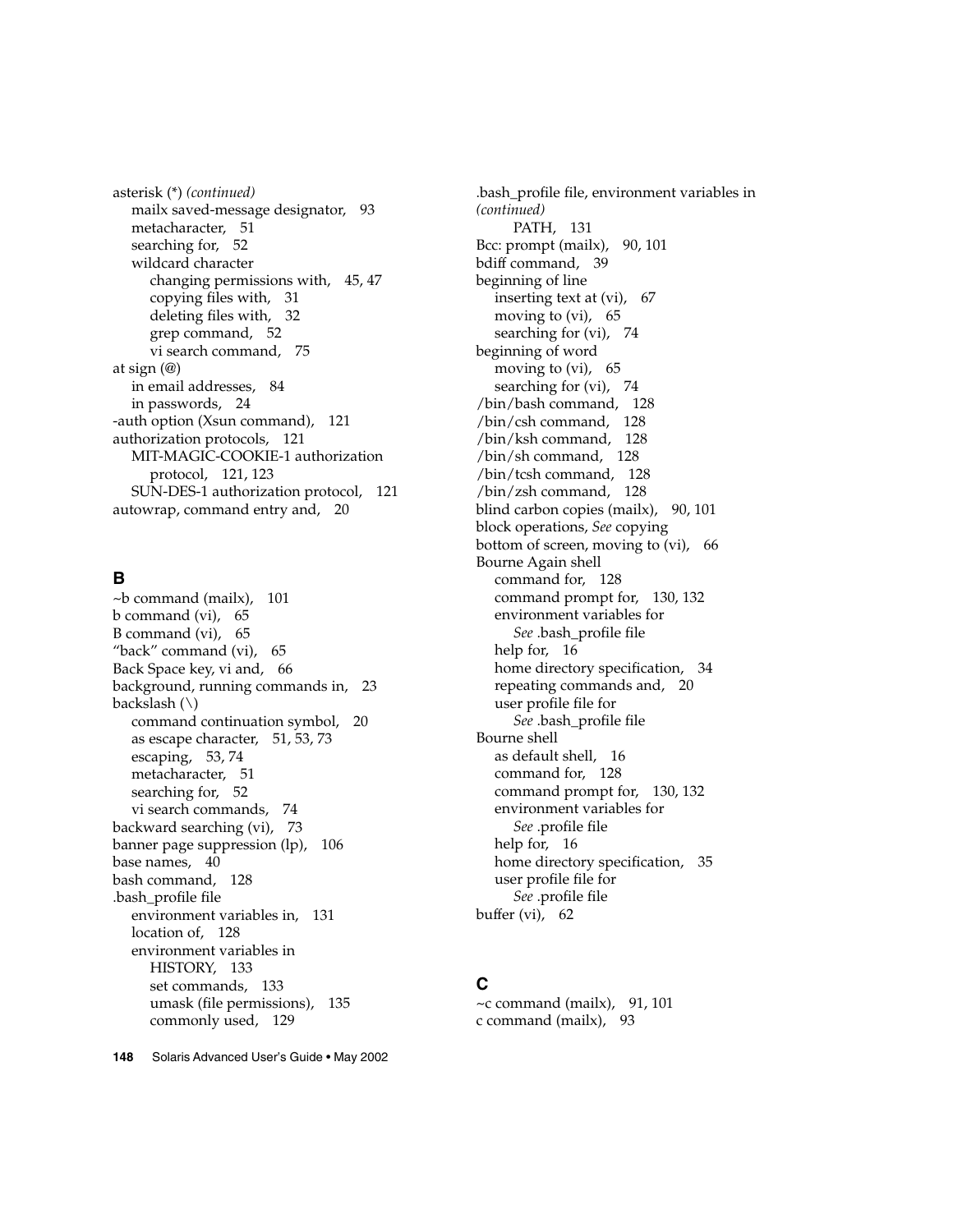-c option lpstat command, 108 C shell command for, 128 command prompt for, 130, 132 environment variables for *See* .cshrc file help for, 16 home directory specification, 34 repeating commands and, 20 user profile for *See* .cshrc file campus area network (CAN), defined, 112 CAN (campus area network), defined, 112 cancel command, 109 canceling consulted search-and-replace, 75 displaying, 27 mailx messages if screen freezes during entry, 90 unsent messages, 90, 101 print requests, 109 remote connection, 114 Caps Lock key, vi and, 61 carat  $(^{\wedge})$ beginning-of-line command (vi), 65, 74 grep command operator, 51, 53 searching for, 52 carbon copies (mailx), 90, 101 case, changing (vi), 78 case sensitivity command names, 19 searching files, 50 vi command names, 62, 65 searches, 73 cat command, 32 Cc: prompt (mailx), 90, 101 cc command (vi), 68 cd command, 34, 129 CDE (Common Desktop Environment), described, 14 CDPATH environment variable, 129 changing access to server, 122, 124 authorization protocol, 121 case (vi), 78 command prompt, 132

changing *(continued)* directories, 34, 129 keyboard, 137, 145 passwords, 25 permissions, 43, 48, 134 text from command line, 19 email (unsent), 84 from vi, 61, 68 vi mode, 61 working directory, 34 character strings, defined, 73 characters deleting (vi), 69 moving left or right one character (vi), 65 replacing (vi), 68 substituting (vi), 68 chmod command absolute permissions, 45, 48 relative permissions, 43, 45 umask command vs., 134 clearing screen (vi), 62 client authority file, 123 client\_program program, 125 :co command (ex), 72 colon (:) in mail alias names, 98 vi commands beginning with, 62 command history, 20, 129, 133 command line interface (CLI), described, 13 command mode (vi), 62 command prompt changing, 132 default, 18, 130 described, 18 environment variable for defining, 130 Command Tool remote machines, 119 typing commands using, 15, 20 commands, 15, 27 aliases, 131 background running of, 23 case sensitivity, 19 as executable files, 29 executing remotely, 116 help for, 16, 26 keyword lookup, 27 long, 20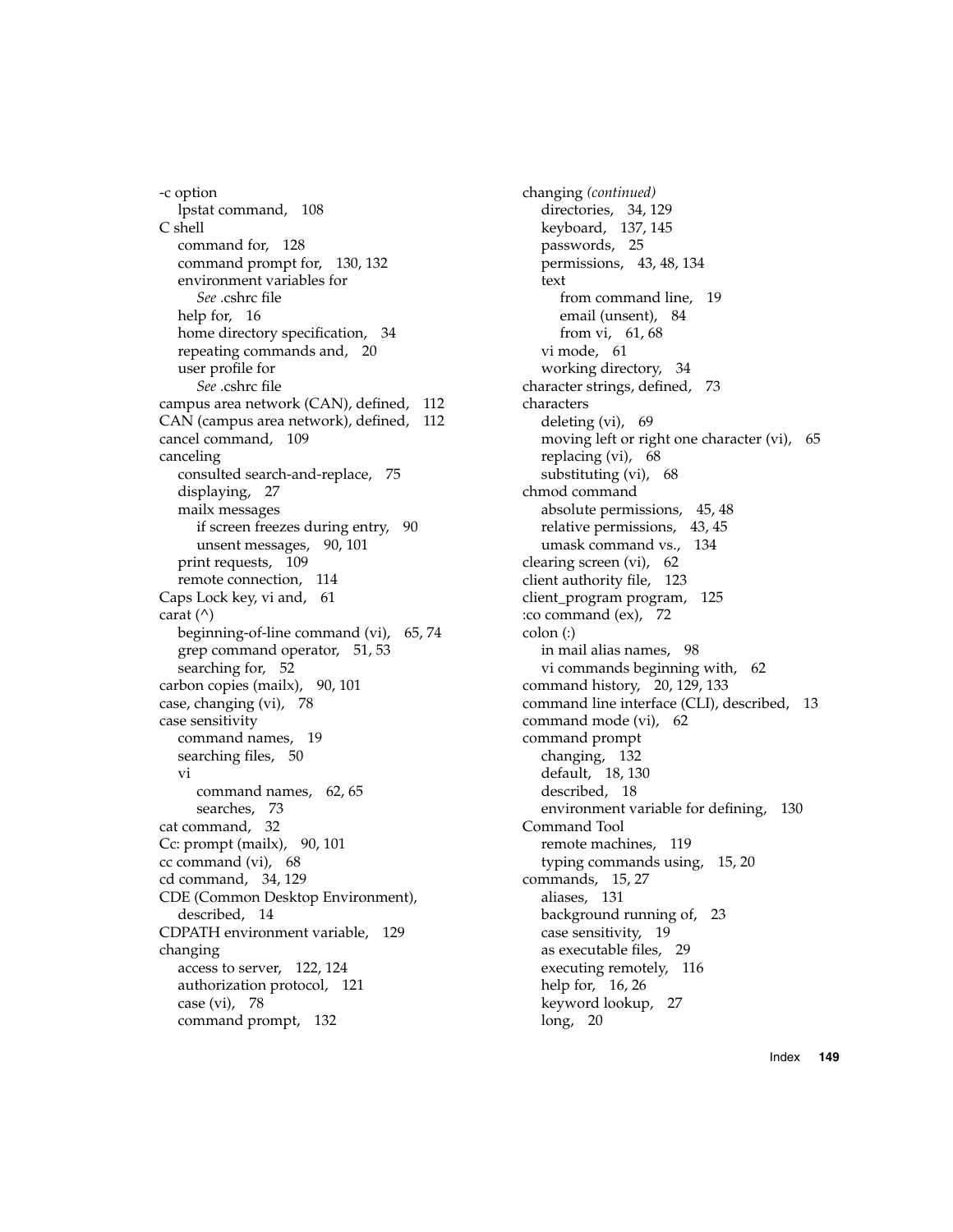commands *(continued)* multiple, 19 options, 22 PATH environment variable and, 130 piping output, 23 redirecting output, 22 remote execution, 116 repeating, 20 repeating vi, 70 status of, 55 syntax, 26 typing, 15, 19, 24 correcting typing mistakes, 19 long commands, 20 multiple commands, 19 options, 22 overview, 19 remote entry, 116 repeating previous commands, 20 repeating vi commands, 70 commenting out /etc/aliases file lines, 99 Common Desktop Environment (CDE), described, 14 comparing, files, 37, 39 Compose Key, disabling/enabling, 137 concatenating files, 32 (continue): message (mailx), 96 Control key remapping (IA based systems only), 141, 145 copy of directories, 37 from clipboard, keyboard equivalent, 18 to clipboard, keyboard equivalent, 18 directories, 37 keyboard equivalent for, 18 of directories remotely, 115 of files description, 31 remotely, 115 of lines in ex, 72 in vi, 69 of mail to a file, 93 to a folder, 93 of previous commands, 20 copy and paste, *See* copy Copy operation, keyboard equivalent, 18

correcting typing mistakes command line, 19 email (unsent), 84 vi, 61 counts, for repeating commands (vi), 70 cp command, 31, 37 cpu time, 55 creation of directories, 35 files touch command, 30 vi command for, 60 csh command, 128 .cshrc file described, 128 environment variables in history, 133 listing, 43 location of, 128 environment variables in, 129 commonly used, 129 alias, 131 PATH, 130 set commands, 132 umask (file permissions), 134 Ctrl-B command (vi), 67 Ctrl-C command (command line), 27 Ctrl-C command (mailx), 90, 101 Ctrl characters, in passwords, 24 Ctrl-D command mailx, 85, 101 vi, 66 Ctrl-F command (vi), 66 Ctrl-L command (vi), 62 Ctrl-U command (vi), 67 ~Ctrl-Z command, suspending remote connection, 114 ~~Ctrl-Z command, suspending remote connection, 115 cursor, *See* moving around in files (vi) customization, 127 of environment variables, 128, 134 of file permissions, 134 of initialization files, 127 overview, 127 cut and paste, *See* moving Cut operation, keyboard equivalent, 18 cw command (vi), 68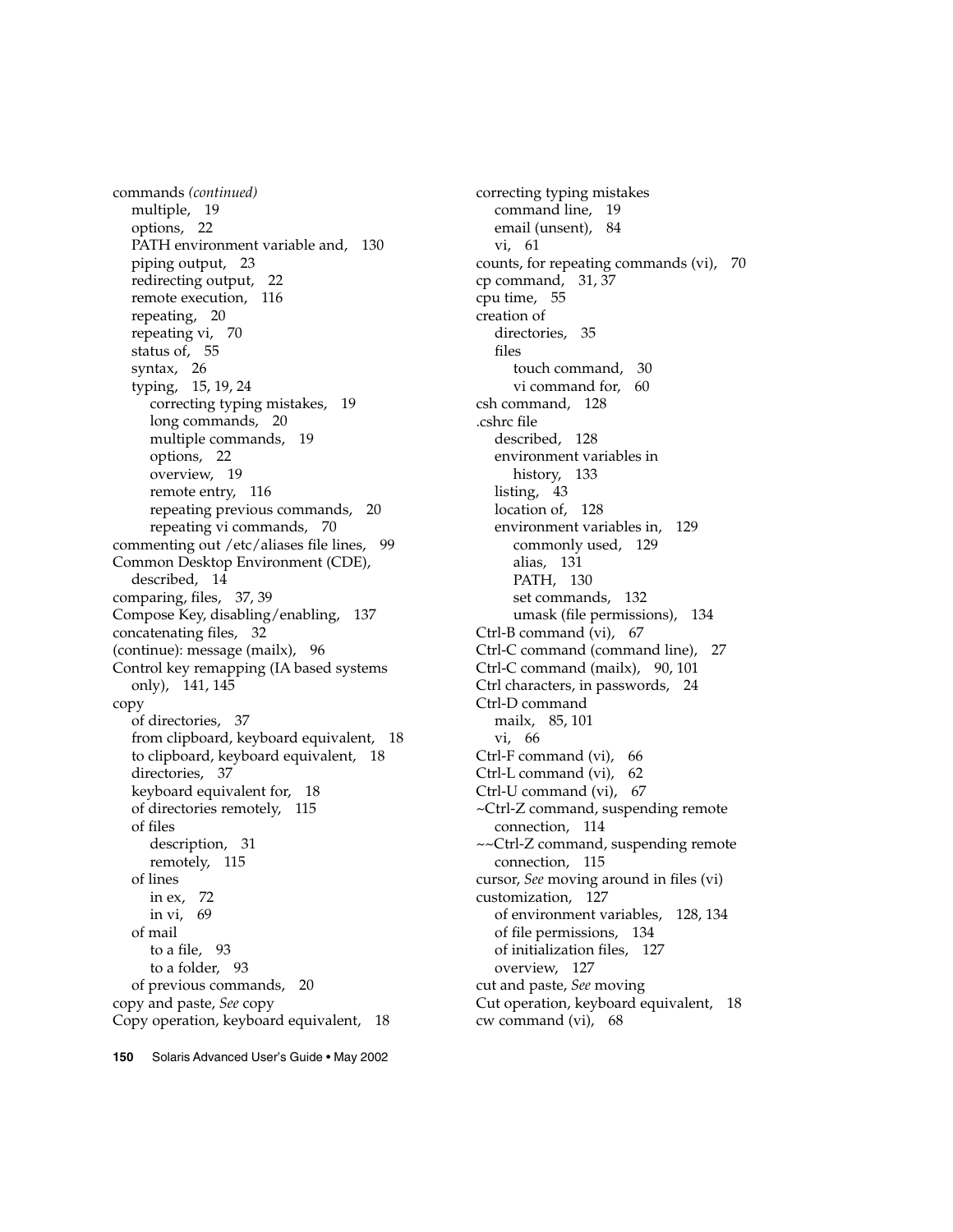# **D**

:d command (ex), 73 ~d command (mailx), 101 d command (mailx), 87 -d option lp command, 104, 106 lpstat command, 109 dash (-) command option designator, 22 file type indicator, 42 date command, 19 dd command (vi), 69 dead.letter file, 90, 101 defaults authorization protocol, 121 *See also* security command prompt, 18, 130 directory, 30 file permissions, 134 permissions, 44 printer, 129 shell, 16, 127 vi mode, 61 deletion of command line, 19 of directories, 37 of files description, 32 temporary work files, 41 of mail, 87 of text ex command, 73 vi commands, 69 of typing mistakes, 19 devices, 29 df command, 57 diff command, 37 diff3 command, 39 directories, 33, 37 changing, 34, 129 changing permissions, 43, 48, 134 copying, 37 copying remotely, 115 creation, 35 current directory (.), 43 default, 30 de fined, 29 deletion, 37

directories *(continued)* determining current location, 34 as files, 29 display of directory disk usage, 57 display of permissions, 42 display of remotely, 116 display of status, 42 environment variables for, 129 folder, 94 hierarchy of, 33 home directory changing to, 30, 34 de fined, 30 de fining absolute path to, 129 remote login and, 112 listing, 57 moving, 36 overview, 29 parent directory (..), 35, 43 path names, 36 de fined, 33 environment variables for, 129 permissions, 48 absolute, 45, 48 changing, 43, 48, 134 default setting, 134 defaults described, 44 described, 41 displaying, 42 print working (pwd), 34 renaming, 36 root directory  $\binom{7}{2}$ , 33 searching *See* searching, files and directories status, displaying, 42 subdirectories, 33 working, 34 disabling Compose Key, 137 disk storage, managing, 57 display of Command Tool window, 15 of directories remotely, 116 of directory disk usage, 57 of directory permissions, 42 of directory status, 42 of disk usage, 57 of environment variables, 128 of file contents, 32

Index **151**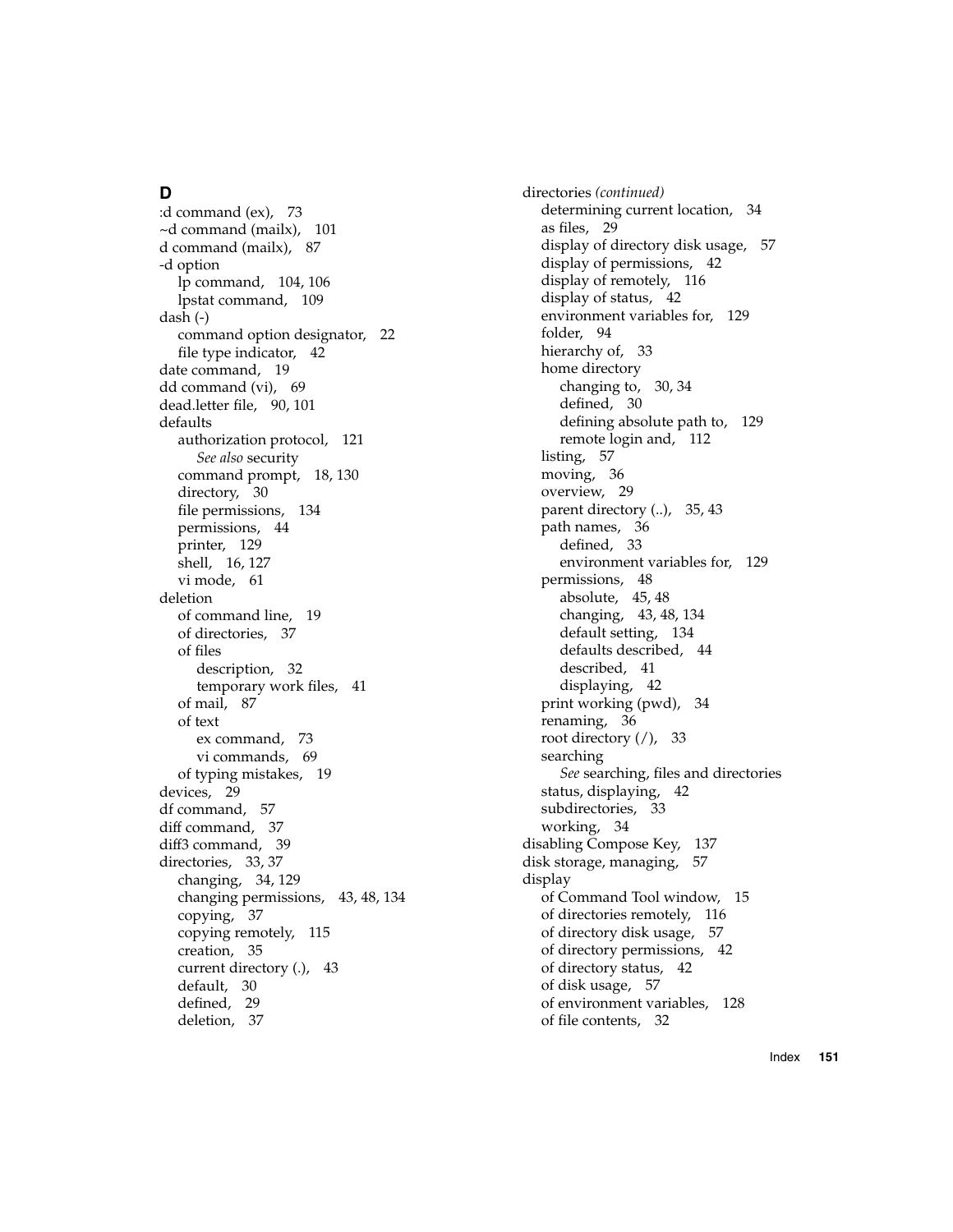display *(continued)* of file permissions, 42 of file status, 42 of file type, 32 of history list, 20 interruption of, 27 of mail headers, 86 of manual pages, 26 of network user information, 117 of permissions, 42 of printer status, 107, 109 of property window, keyboard equivalent, 18 of remote login location, 115 of remote user information, 117 of Shell Tool window, 15 of users on your file server, 89 DISPLAY environment variable, 118, 124 ditroff program, 59 documents, defined, 29 dollar sign (\$) command prompt, 18, 130 end-of-file designator (ex), 72 end-of-line command (vi), 65, 74 escaping, 53 grep command operator, 52 metacharacter, 51 dot (.)  $\sim$ . command (mailx), 101 current directory, 43 current line designator (ex), 72 escaping, 53 file prefix, 43 grep command operator, 52 listing hidden (dot) files, 43 metacharacter, 51 search wildcard character (vi), 74 searching for, 52 dot-dot (..), parent directory, 35, 43 dot files, 43 double quotes grep command and, 51 double quotes, grep command and, 53 down one line, moving (vi), 65 du command, 57 dumb terminals, 130 duplicating, *See* copy dw command (vi), 69

## **E**

e command (vi), 65 echo, passwords and, 16, 25 editing, *See* changing editor, *See* vi editor electronic mail, *See* mail email, *See* mail enabling Compose Key, 137 "end" command (vi), 65 end of file copying to in ex, 72 marking in mailx, 85, 101 end of line appending text to (vi), 67 moving to (vi), 65 searching for (vi), 74 end of word, moving to (vi), 65 ending, *See* quitting entering commands, *See* commands, typing entry mode (vi), 61 env command, 128 environment variables, 128, 134 alias, 131 CDPATH, 129 defined, 127 DISPLAY, 118, 124 displaying, 128 HISTORY, 129, 133 HOME, 129 LANG, 129 LOGNAME, 129 LPDEST, 129 MAIL, 129 MANSECTS, 129 networked applications and, 118 noclobber, 133 PATH, 130 PS1, 130, 132 SHELL, 130 TERM, 130 TERMINFO, 130 TZ, 130 umask, 134 user profile, 129, 134 erasing, *See* deleting error messages "Sorry", 26 "Stranger: unknown host", 113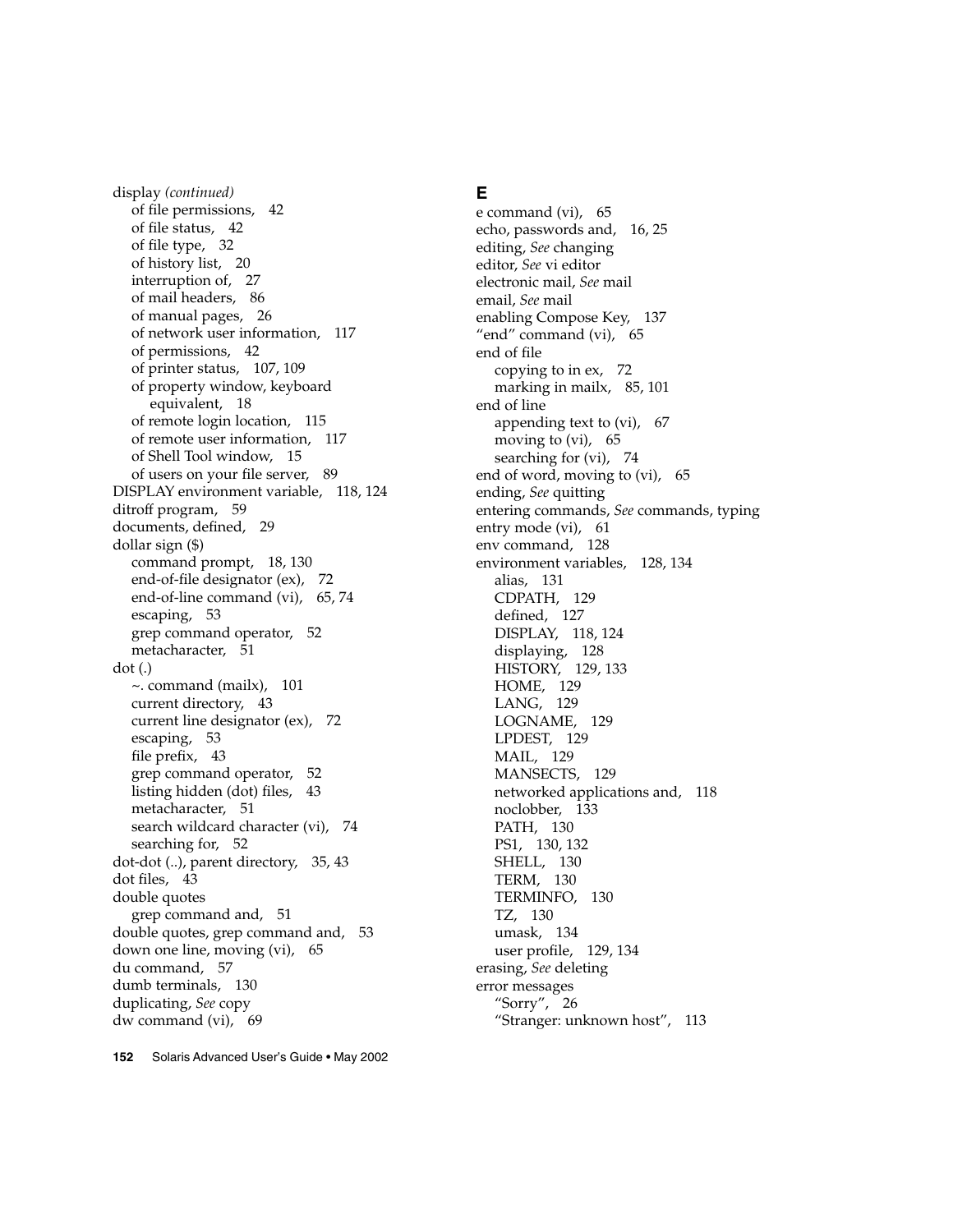error messages *(continued)* "No write since last change", 63 password, 25 Esc key, vi command mode, 61 escape character  $(\lambda)$ , 51, 53, 73 escaping escape character, 53, 74 escaping to shell command (mailx), 101 /etc/aliases file, 98, 100 .mailrc file compared to, 100 sending mail to, 99 setting up aliases in, 98, 100 /etc/hosts.equiv file, 112, 115, 117 /etc/passwd file, 115, 117 /etc/profile file, 128 ex commands, 62, 71, 73 case sensitivity on/off (:set ic, :set noic), 73 copying lines (:co), 72 deleting lines (:d), 73 described, 62, 71 inserting files (:r), 76 line numbering (:set nu, :set nonu), 71 moving lines (:m), 72 opening files (:n), 76 quitting, saving (:wq) and not saving (:q, :q!), 63 saving changes, quitting (:wq) and not quitting  $(xw)$ , 63 searching and replacing (:g), 75 undoing (:u), 78 exclamation point (!) ~! command (mailx), 101 command repetition operator, 20 escaping, 53 metacharacter, 51 not operator, 40 searching for, 52 -exec option (find command), 41 executable files, defined, 29 execute permission absolute, 46, 48 relative, 41, 44 executing commands remotely, 116 exit command (SunOS), 17

exiting, *See* quitting

## **F**

~f command (mailx), 101 -f option lpstat command, 109 mailx program, 95 fc -l command, 21 fc -s command, command repetition operator (Korn shell), 22 fg command, reactivating remote connection, 114 file command, 32 File Manager, 29 file systems, managing disk storage for, 57 files, 29, 33, 37, 48 changing permissions, 43, 48, 134 comparing, 37, 39 concatenating, 32 copying, 31 remotely, 116 copying mail to, 93 copying remotely, 115 creating with touch command, 30 with vi, 60 defined, 29 deleting, 32 permanent files, 32 temporary work files, 41 display of contents, 32 display of permissions, 42 display of status, 42 displaying type, 32 dot, 43 editing *See* vi editor executable, 29 hidden, listing, 43 initialization, 127 inserting into mail, 91, 101 inserting into other files, 76 large, comparing, 39 length of, displaying, 42 listing, 31, 42 listing hidden, 43

Index **153**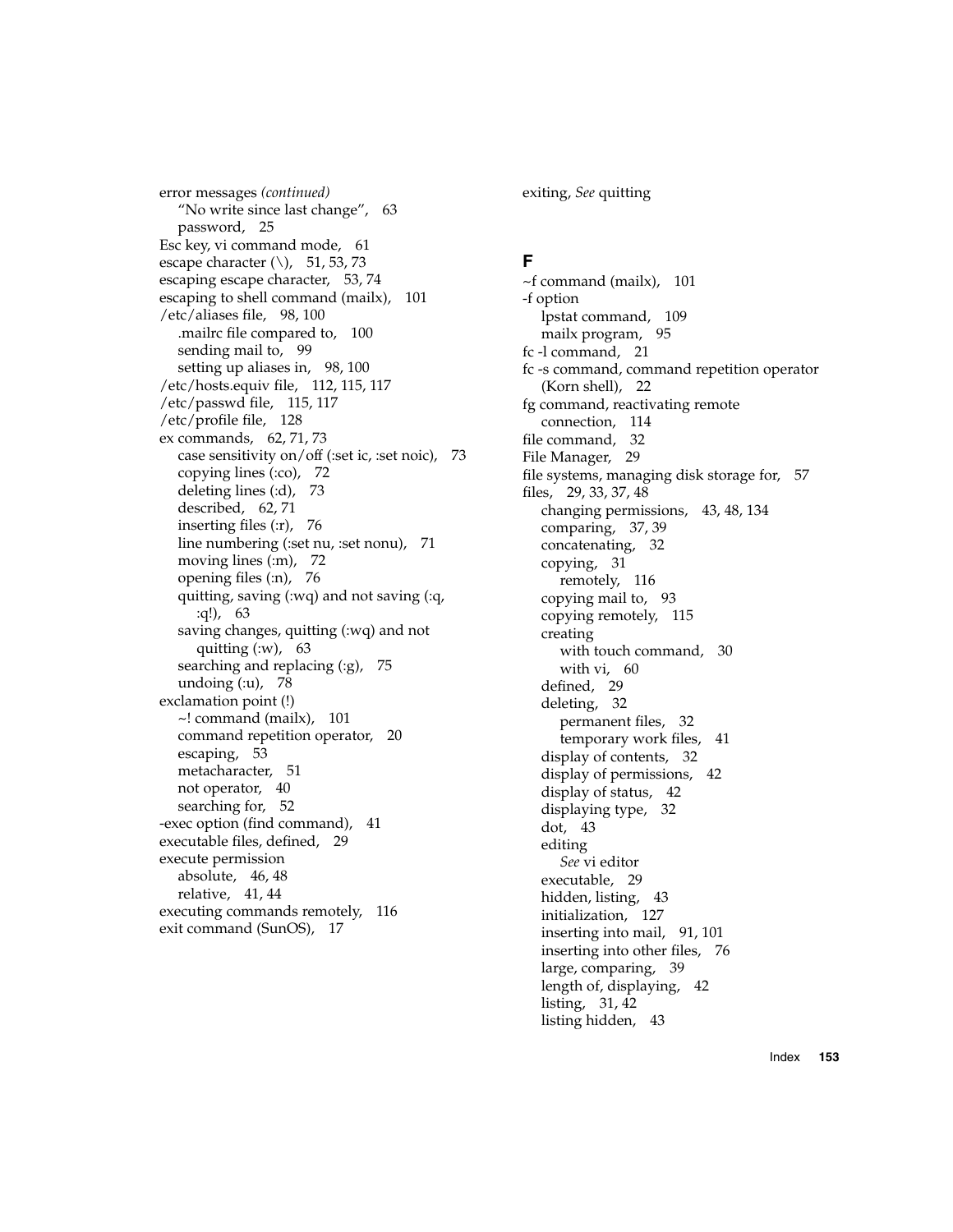files *(continued)* loading new, keyboard equivalent, 18 moving, 31 naming base name, 40 renaming, 31 uniqueness requirements, 33 opening with ex, 76 keyboard equivalent, 18 with vi, 60 overview, 29 overwrite prevention, 133 path names, 33, 36 permissions, 48 absolute, 45, 48 changing, 43, 48, 134 default setting, 134 defaults described, 44 described, 41 displaying, 42 printing *See* printing reading mail saved in, 95 renaming, 31 saving, keyboard equivalent, 18 saving mail in, 93 searching *See* searching, files and directories searching for, 39, 41 sending mail directly to, 95 size of, displaying, 42 status, displaying, 42 temporary, deleting, 41 wildcard characters and, 31 filtering, grep command and, 50 find command, 39, 41 Find operation, keyboard equivalent, 18 finding, *See* searching finger command, 89 folders (mailx), 93, 95 listing, 95 previous folder, 95 reading mail saved in, 95 saving and copying mail to, 93 sending mail directly to, 95 switching to/from mailbox, 95 switching to/from mailbox to/from, 95 foreign languages, environment variable for, 129 forward slash (/) root directory, 33 vi search command, 73 forwarding mail, 101 function key remapping (IA based systems only), 141, 145

#### **G**

:g command (ex), 75 G command (vi), 75 GNOME desktop, described, 14 graphical user interface (GUI), described, 13 greater than sign (>), redirect symbol, 22 grep command, 49, 54 basic search, 49 case sensitivity, 50 escape character, 51, 53 filter function, 50 lines not part of file, 51 metacharacters as operators, 51, 53 searching for, 52 multi-word strings, 51 multiword strings, 51 regular expressions and, 51 single or double quotes, 51, 53 -group option (find command), 40 Group user category, 41 groups changing permissions for, 45 sending mail to, 96, 100 GUI (graphical user interface), described, 13

## **H**

h command mailx, 87 vi, 65  $\nightharpoonup$ h command (mailx), 91, 101 h- command (mailx), 87 H command (vi), 66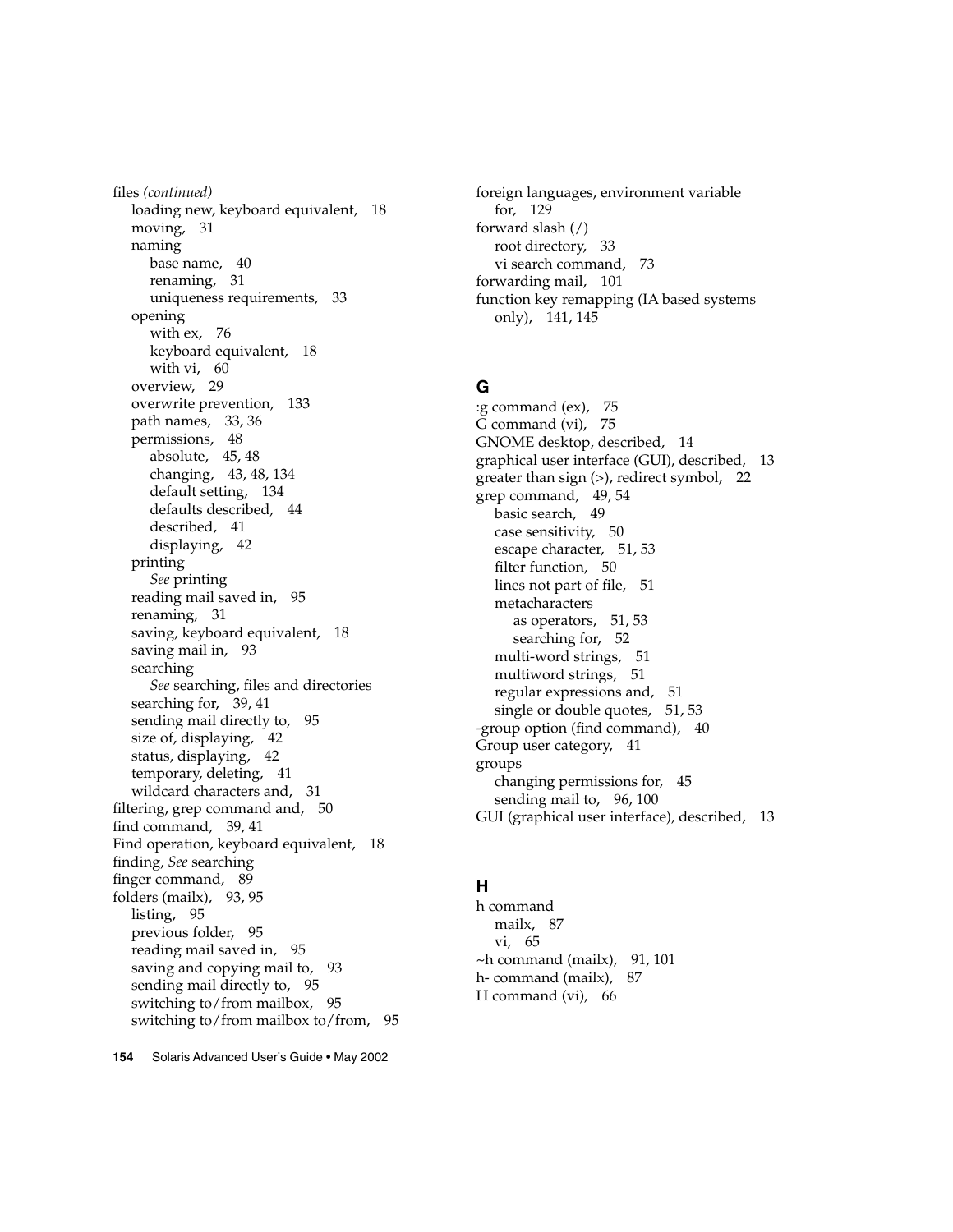headers, mailx, *See* mailx program, headers help for commands, 16, 26 keyboard equivalent for, 18 mailx program, 87, 102 hidden files, listing, 43 "high" command (vi), 66 history command, 20, 129 HISTORY environment variable, 129, 133 \$home command, 35 home directory changing to, 30, 34 defined, 30 defining absolute path to, 129 remote login and, 112 HOME environment variable, 129 host-based access control, 120, 122 hosts.equiv file, 112, 115, 117 hyphen, *See* dash (-)

## **I**

i command (vi), 61, 67 I command (vi), 67 IA based machines Compose Key disabling/enabling, 137 keyboard modification function key remapping, 141, 145 undoing remapping, 142, 145 Solaris keyboard equivalents (accelerators), 17 icons, keyboard equivalents, 18 ID number, canceling print requests by, 109 idle state, 56 initialization files, 127 inserting files mailx, 91, 101 vi, 76 messages (mailx), 91, 101 text (vi), 61, 67 internetworks, defined, 112 interrupting display, 27

## **J**

j command (vi), 65

# **K**

k command (vi), 65 -k option (df command), 57 keyboard equivalents (accelerators), 17 keyboard modification, 137, 145 Compose Key disabling/enabling, 137 Control key remapping (IA based systems only), 141, 145 left-handed key remapping (SPARC only), 138 undoing remapping IA, 142, 145 SPARC, 140 keyword lookup, for command help, 27 Korn shell command for, 128 command prompt for, 130, 132 environment variables for *See* .profile file help for, 16 home directory specification, 34 repeating commands and, 21 user profile file for *See* .profile file ksh command, 128

# **L**

l command (vi), 65 L command (vi), 66 -l option ls command, 42 ps command, 55 rlogin command, 113 rusers command, 117 LAN (local area network), defined, 111 LANG environment variable, 129 large files, comparing, 39 last-line mode (vi), 62 left deleting one character to left of cursor (vi), 69

Index **155**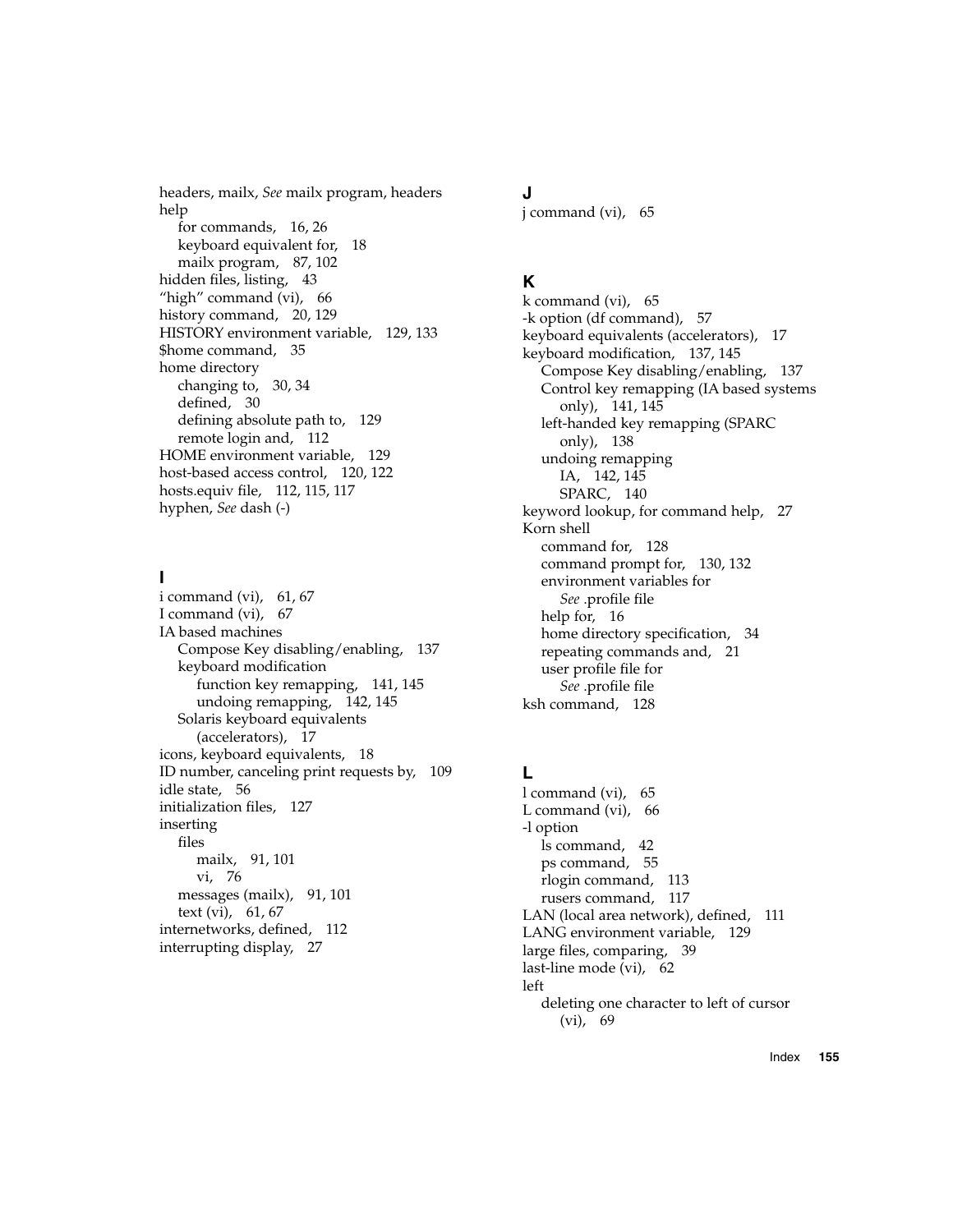left *(continued)* inserting text to left of cursor (vi), 67 moving to (vi), 65 left-handed keyboard remapping (SPARC only), 138 left-handed mouse button remapping, 137 lefty.data file, 139 length of files, displaying, 42 line numbering (vi), 71 line printer subsystem, *See* printing line wrap, command entry and, 20 lines appending text to end (vi), 67 changing (vi), 68 copying ex command, 72 vi commands, 70 deleting ex command, 73 vi command, 69 erasing command line, 19 inserting text at beginning (vi), 67 moving to beginning or end (vi), 65 moving ex command, 72 vi commands, 70 moving down one line (vi), 65 moving to specific (vi), 75 opening (vi), 67 undoing changes (vi), 69 listing directories, 57 files, 31, 42 folders (mailx), 95 hidden files, 43 mail, 86 mailx commands, 102 tilde commands (mailx), 102 loading new files, keyboard equivalent, 18 local area network (LAN), defined, 111 local language, 129 logging in basic procedure, 15 remotely, 112, 115, 118 as someone else, 113 logging out, 17 .login file environment variables in, 129, 134

.login file *(continued)* described, 128 listing, 43 location of, 128 login names defined, 15 defining, 129 determining for other users, 89 login shells, 16 default shell, 16, 127 identifying your login shell, 127, 129 remote shell command, 116 user profile for, 128 logname command, 19 LOGNAME environment variable, 129 logout command, 114 long commands, typing, 20 long files, comparing, 39 looking up, *See* searching "low" command (vi), 66 lowercase, *See* case sensitivity lp command defined, 103 instruction, 64 options summary, 105 LP print service, *See* printing LPDEST environment variable, 129 lpstat command, 106, 109 options summary, 108 ls command, 31, 42

## **M**

:m command (ex), 72  $~\sim$ m command (mailx), 91, 101 M command (vi), 66 -m option (lp command), 105 -m time option (find command), 40 magic cookie authorization protocol, *See* MIT-MAGIC-COOKIE-1 authorization protocol mail, *See* mailx program mail aliases, *See* aliases (mail) MAIL environment variable, 129 Mail Tool, 97 mailbox, 83, 129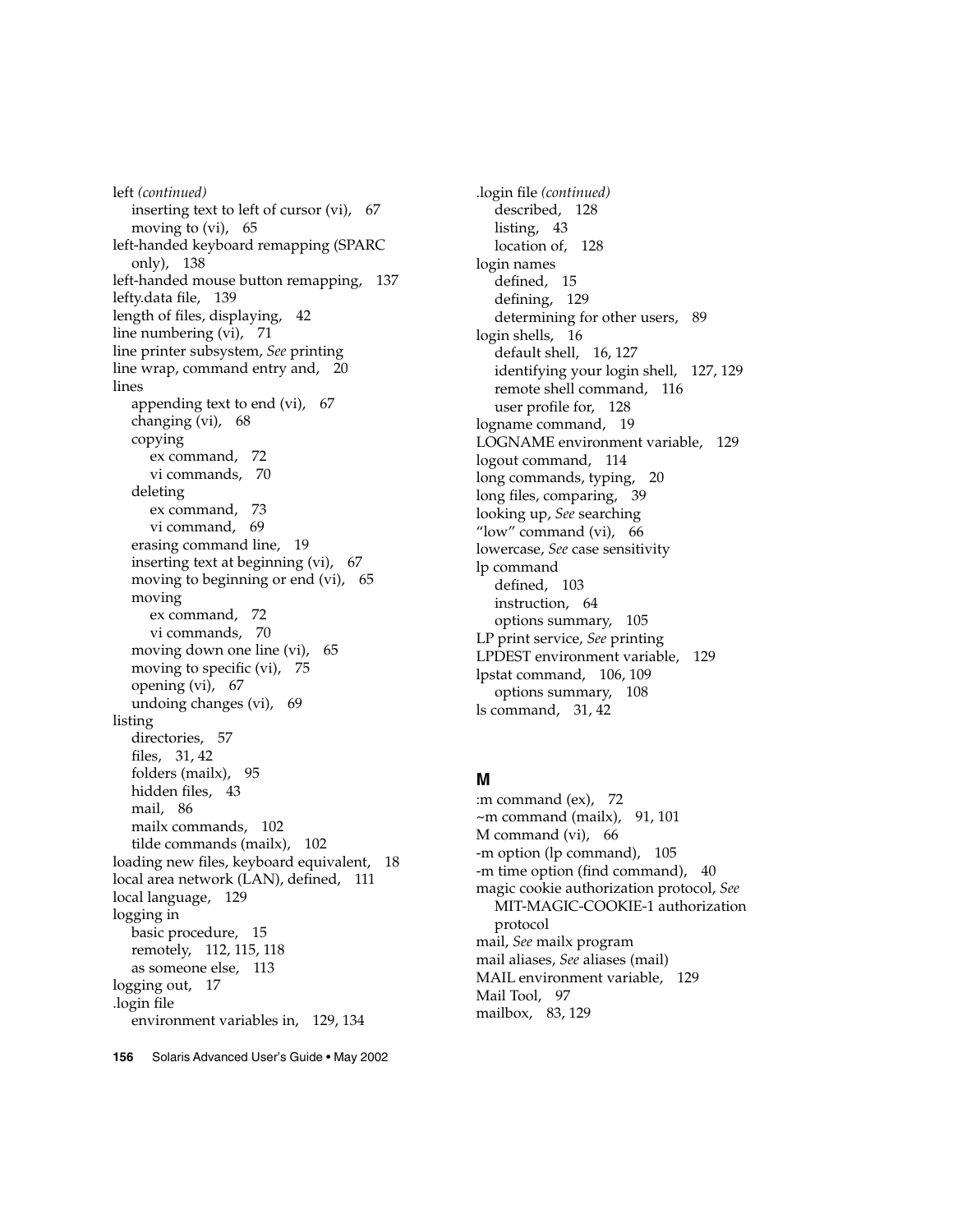.mailrc file alias setup in, 97 /etc/aliases file compared to, 100 set askcc variable, 91 set folder variable, 94 mailx program, 83, 102 address lookup, 89 aliases *See* aliases (mail) basics, 83, 86 blind carbon copies, 90, 101 canceling messages if screen freezes during entry, 90 unsent messages, 90, 101 carbon copies, 90, 101 copying messages to a file, 93 to a folder, 93 correcting typing errors, 84 dead.letter file, 90, 101 deleting messages from mbox file and saving elsewhere, 93 without saving, 87 folders, 93, 95 listing, 95 previous folder, 95 reading mail saved in, 95 saving and copying mail to, 93 sending mail directly to, 95 switching to/from mailbox, 95 switching to/from mailbox to/from, 95 forwarding messages, 101 headers described, 86, 93 displaying, 86 prompts for, 84, 91, 101 help, 87, 102 inserting files into current message, 91, 101 inserting saved messages into current message, 91, 101 listing commands, 102 listing messages, 86 login name, 84 mailbox, 83, 129 (continue): message, 96 maximum line length, 90 mbox file, 83, 86

mailx program *(continued)* multiple recipients carbon copies to, 91 sending messages to, 89 overview, 83 printing messages, 88, 101 quitting, 86, 88, 101 reading messages basic procedure, 85 in files or folders, 95 replying to messages, 92, 101 saving messages current message, 101 in mbox file, 83, 86 from mbox file to folder, 93, 95 from mbox file to other file, 93 sending messages, 92 basic procedure, 84, 89 blind carbon copies, 90, 101 canceling unsent messages, 90 carbon copies, 90, 101 directly to a file or folder, 95 to /etc/aliases aliases, 99 group mailings, 96, 100 inserting files into current message, 91, 101 inserting saved messages into current message, 91 to .mailrc aliases, 97 multiple recipients, 89 undeliverable messages, 90 starting, 84 tilde commands *See* tilde commands (mailx) To: prompt, 91, 101 undeleting messages, 88 undeliverable messages, 90 version number, 85, 87 vi usage with, 96 man command, 26 MANSECTS environment variable, 129 manual pages (man pages) described, 16 displaying, 26 setting available sections of, 129 mbox file, described, 83, 86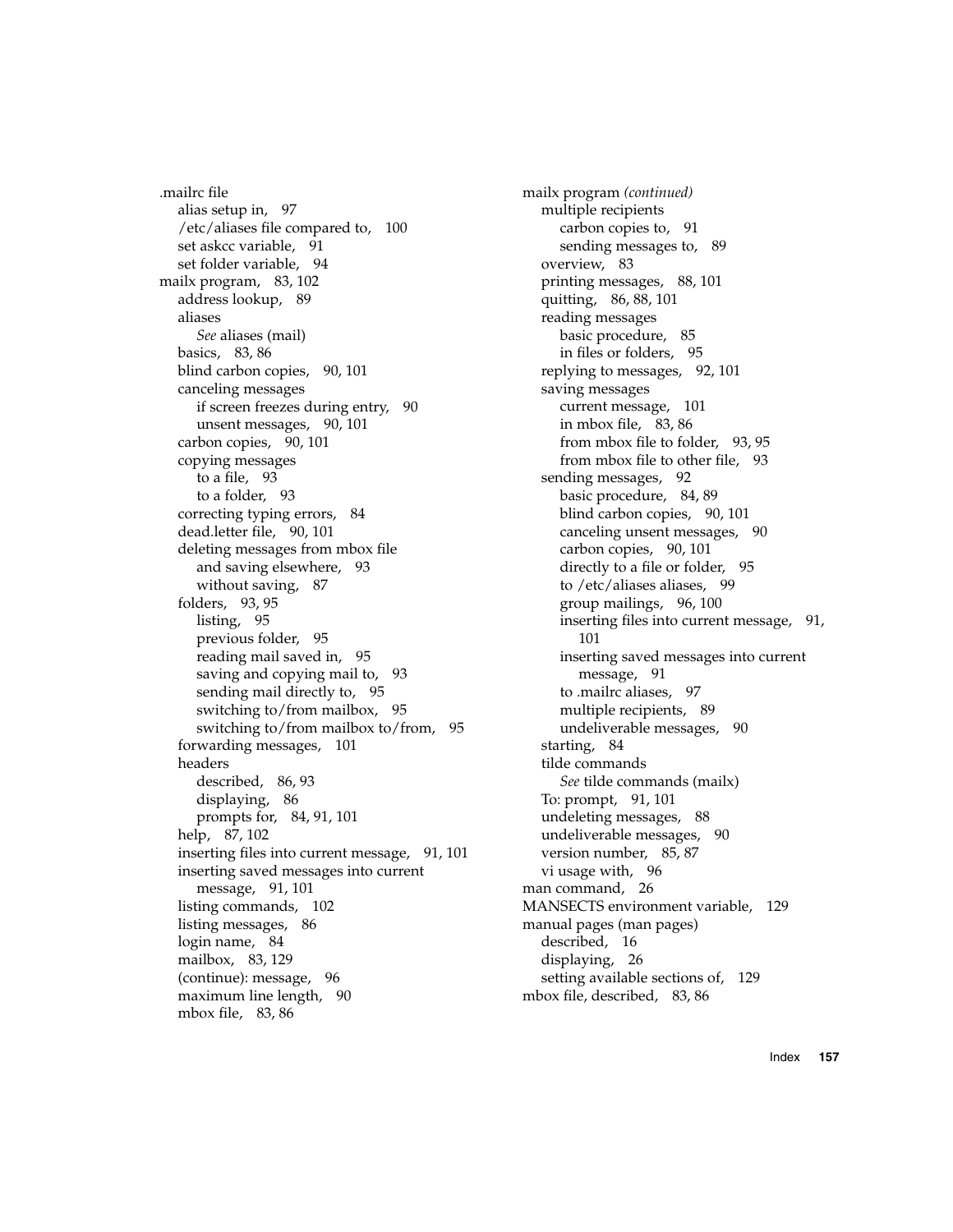messages *See* error messages *See* mail Meta key, 17, 141 metacharacters (grep command), 51, 53 "middle" command (vi), 66 middle of screen, moving to (vi), 66 MIT-MAGIC-COOKIE-1 authorization protocol allowing access when using, 123 as default, 121, 123 described, 121 .Xauthorithy file and, 123 mkdir command, 35 modes (vi), 61 more command, 32 mouse buttons, remapping, 137 moving directories, 36 files, 31 lines ex command, 72 vi commands, 70 moving around in files (vi), 64, 67 arrow keys and, 65 beginning of line, 65 beginning of word, 65 bottom of screen, 66 down one line, 65 end of line, 65 end of word, 65 left one character, 65 left one word, 65 middle of screen, 66 overview, 64 paging, 66 right one character, 65 right one word, 65 scrolling, 66 specific line, 75 top of screen, 66 multiple commands, typing, 19 multiple copies, printing, 105 multiple mail recipients, 89 multiple vi operations multiple, simultaneous sessions, 63 multiple-file editing, 76 mv command, 31, 36

#### **N**

:n command (ex, 76 N command (vi), 73 n command (vi), 73 -n option (lp command), 105 -name option (find command), 40 naming directories, renaming, 36 files base name, 40 renaming, 31 uniqueness requirements, 33 passwords, 24 navigating, *See* moving around in files networks, 111, 118 aborting remote connection, 114 copying files remotely, 115 defined, 111 displaying user information, 117 executing commands remotely, 116 logging in remotely, 112 basic procedure, 112 without home directory, 112 as someone else, 113 to unknown machine, 113 overview, 111 protocols, defined, 112 running networked applications, 112, 115, 118 security fundamentals, 119, 125 access control mechanisms, 120 caution, 122 manipulating server access, 122, 124 MIT-MAGIC-COOKIE-1 authorization protocol, 121, 123 overview, 119 running clients remotely or locally as another user, 124 SUN-DES-1 authorization protocol, 121 suspending remote connection, 114 verifying your location, 115 New operation, keyboard equivalent, 18 -newer option (find command), 40 next occurrence, vi search, 73 next screen, moving to, 66 "No write since last change" message, 63 -noauth option (Xsun command), 120, 122 nohup command, 24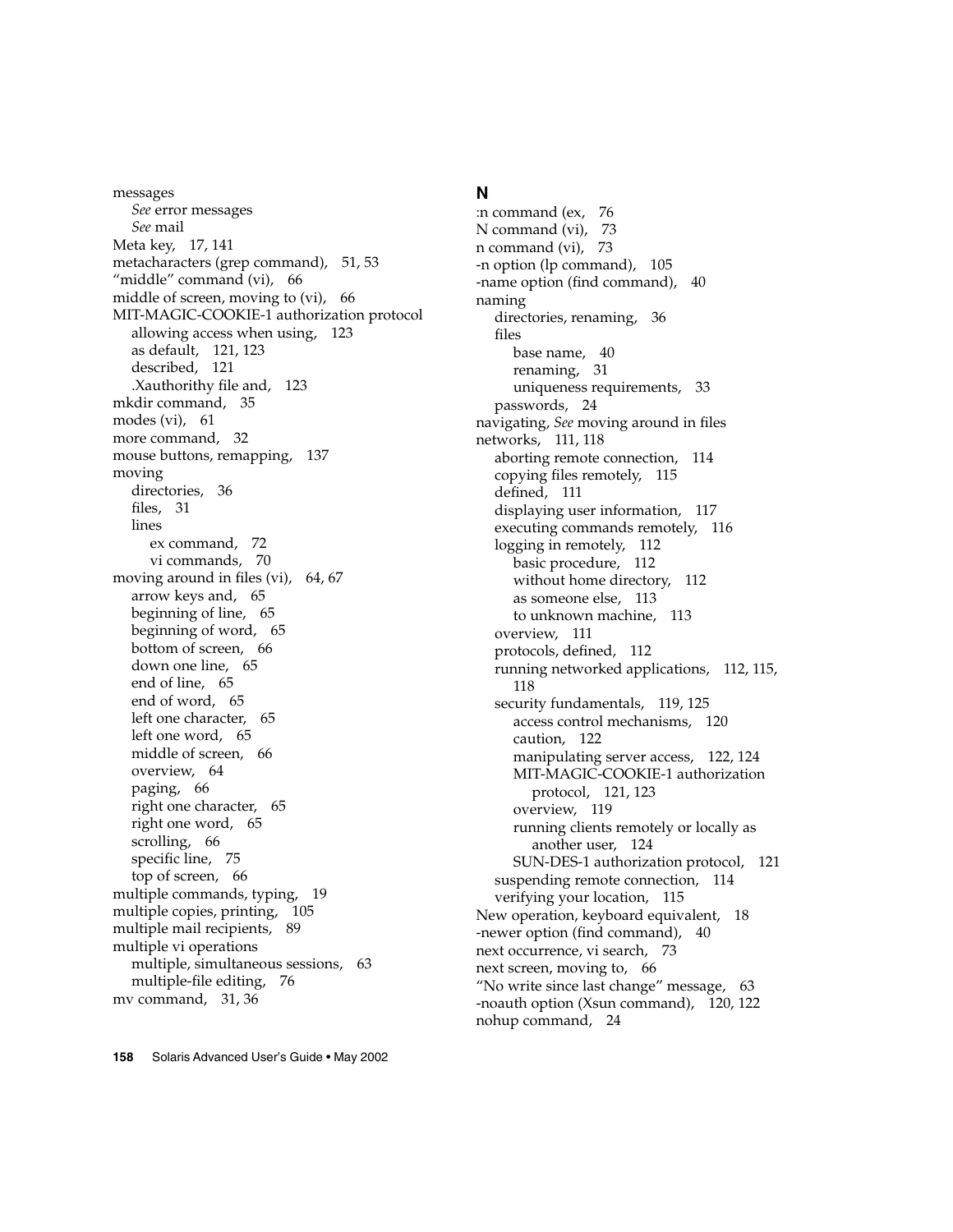not operation (grep command), 51 not operator (!), 40 nroff program, 59 numbering lines (vi), 71

## **O**

o command (vi), 67 O command (vi), 67 -o flag (find command), 40 -o nobanner option (lp command), 106 -o option (lpstat command), 109 on-line help, *See* help Open File operation, keyboard equivalent, 18 Open Window operation, keyboard equivalent, 18 opening files ex, 76 keyboard equivalent, 18 vi, 60 lines (vi), 67 options, command, 22 Others user category, 41

# **P**

 $\sim$ p command (mailx), 92, 101 P command (vi), 70 p command (vi), 70 -p option (lpstat command), 108 paging (vi), 66 parent directory (..), 35, 43 passwd command, 25 /passwd file, 112, 115, 117 password error message, 25 passwords, 24, 26 aging, 25 changing, 25 choosing, 24 defined, 15 error message, 25 overview, 24 "Sorry" error message, 26 remote login, 112 typing, 16

passwords *(continued)* when to change, 24 Paste operation, keyboard equivalent, 18 pasting, *See* copy PATH environment variable, 130 path names, 36 defined, 33 environment variables for, 129 percent sign (%) command prompt, 130 reactivating remote connection, 114 period (.), *See* dot (.) permissions, 48 absolute, 45, 48 changing, 43, 48, 134 defaults described, 44 setting, 134 described, 41 displaying, 42 wildcard character (\*) and, 45, 47 PIDs (process identification numbers), 55 piping command output, 23 command output through grep, 50 du output through sort, 57 mail to lp command, 88 pkill command, 56 plus sign (+), mailx folder designator, 94 pound sign (#) /etc/aliases file comment designator, 99 in passwords, 24 root prompt, 98, 130 previous folder (mailx), 95 previous occurrence, vi search, 73 previous screen, moving to (vi), 66 Print operation, keyboard equivalent, 18 -print option (find command), 39 printing, 103, 110 banner page suppression, 106 canceling, 109 command output, 23 to default printer, 103 default printer environment variable, 129 file search results, 39 files, 64 keyboard equivalent for, 18 mail, 88, 101

Index **159**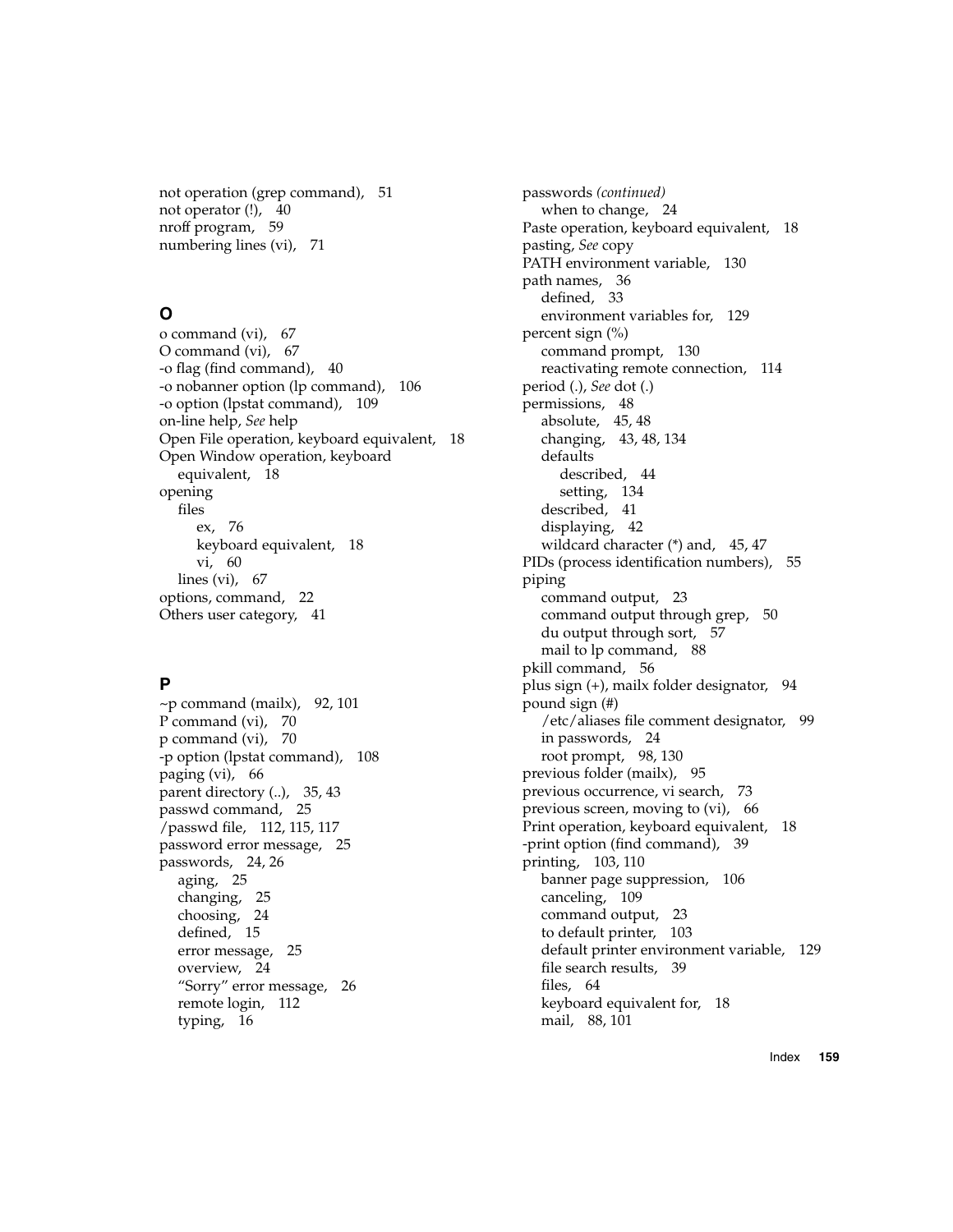printing *(continued)* multiple copies, 105 options summary for, 105 requesting completion notification, 105 to specific printer, 104 status determination, 106, 109 all status information, 107 available printers, 107 options summary for, 108 overview, 106 print requests, 106 printer status, 108 submitting print requests, 103 titling printout, 106 vi files, 64 working directory, 34 process identification numbers (PIDs), 55 processes, 55 .profile file described, 128 environment variables in, 129, 131 commonly used, 129 HISTORY, 133 PATH, 130 PS1 (command prompt), 132 set commands, 133 umask (file permissions), 134 listing, 43 location of, 128 profile file, described, 128 prompts, *See* command prompt property window, displaying, keyboard equivalent, 18 Props operation, keyboard equivalent, 18 protocols, 112 ps command, 55 PS1 environment variable, 130, 132 put command (vi), 70 pwd command, 34

# **Q**

:q command (ex), 63 :q! command (ex), 63  $\sim$ q command (mailx), 101 q command (mailx), 86, 88

question mark (?)  $\sim$ ? command (mailx), 101 escaping, 53 mailx help command, 87, 102 metacharacter, 51 searching for, 52 vi search command, 73 quitting mailx program, 86, 88, 101 processes, 56 SunOS, 17 vi, 62, 64 quotation marks, *See* double quotes

# **R**

r command mailx, 92 vi, 68 :r command (ex), 76  $\sim$ r command (mailx), 92, 101 R command (mailx), 92 -R option (lpstat command), 109 -r option cp command, 37 lpstat command, 109 rcp command, 115 rm command, 37 rcp command, 115, 124 read permission absolute, 46, 48 relative, 41, 43 reading files into files (vi), 76 reading mail, *See* mailx program, reading messages recursive copy, 37 recursive removal, 37 redirecting command output, 22 Redo operation, keyboard equivalent, 18 redrawing screen (vi), 62 regular expressions, 51 relative path names, 36 relays, defined, 112 remapping keyboard, 137, 145 mouse buttons, 137 remote login, 112, 115, 118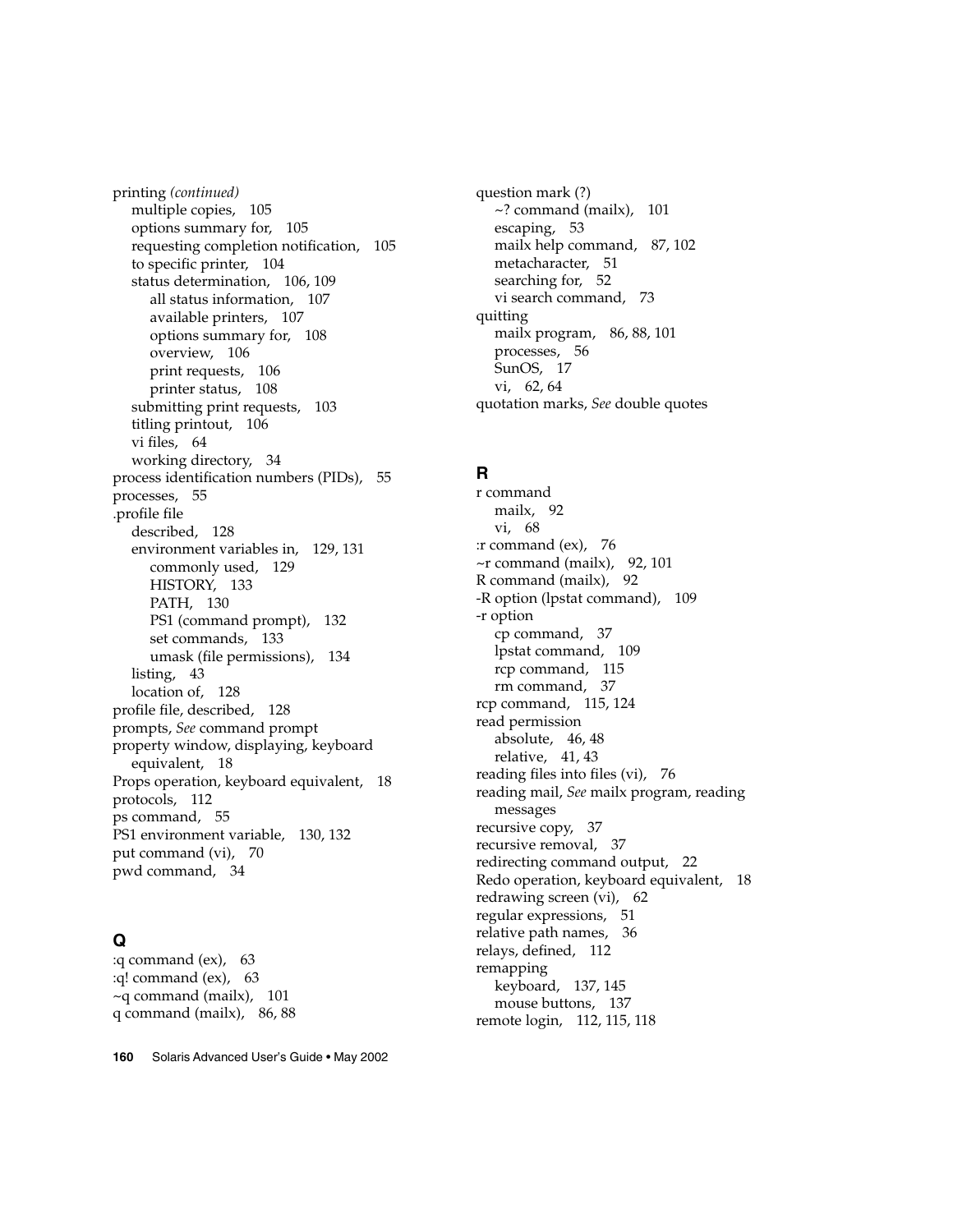remote machines, *See* networks remote shell command, 116 renaming directories, 36 files, 31 repeating command line commands, 20 operations, keyboard equivalent, 18 vi commands, 70 replacing, searching and (vi), 53, 75 replying to mail (mailx), 92, 101 Return key, vi and, 65 right appending text to right of cursor (vi), 67 moving to (vi), 65 rlogin command, 112, 115, 118 aborting a connection, 114 basic procedure, 112 without home directory, 112 networked applications and, 118 as someone else, 113 suspending a connection, 114 to unknown machine, 113 rm command, 32, 37 rmdir command, 37 root directory (/), 33 root prompt, 98, 130 root user, becoming, 98 rsh command, 116 runnable state, 55 rusers command, 89, 117

# **S**

~s command (mailx), 101 s command (mailx), 93 s command (vi), 68 -s option (lpstat command), 107, 109 -S option (lpstat command), 109 Save operation, keyboard equivalent, 18 saving keyboard equivalent for, 18 mail current message, 101 in mbox file, 83, 86 from mbox file to folder, 93, 95 from mbox file to other file, 93

saving *(continued)* vi changes and quitting, 63 without quitting, 63 screen, redrawing (vi), 62 scrolling (vi), 66 searching command keyword lookup, 27 for files, 39, 41 files and directories, 49, 54 basic search, 49 case sensitivity, 50 escape character, 51, 53 filtering, 50 metacharacters and, 51, 53 multi-word strings, 51 not operation, 51 regular expressions for, 51, 53 single or double quotes and, 51, 53 mail addresses, 89 for metacharacters, 52 vi, 53, 73, 75 searching and replacing (vi), 53, 73, 75 security, 119, 125 access control mechanisms, 120 caution regarding, 122 manipulating server access, 122, 124 MIT-MAGIC-COOKIE-1 authorization protocol, 121, 123 overview, 119 running clients remotely or locally as another user, 124 SUN-DES-1 authorization protocol, 121 xauth program, 122 .Xauthority file, 122, 124 semicolon (;) command line concatenator, 19 escaping, 53 sending mail, *See* mailx program, sending messages series of files, editing (vi), 76 set askcc variable (.mailrc file), 91 set folder variable (.mailrc file), 94 set history command, 133 :set ic command (ex), 73 set noclobber command, 133 :set noic command (ex), 73 :set nonu command (vi), 71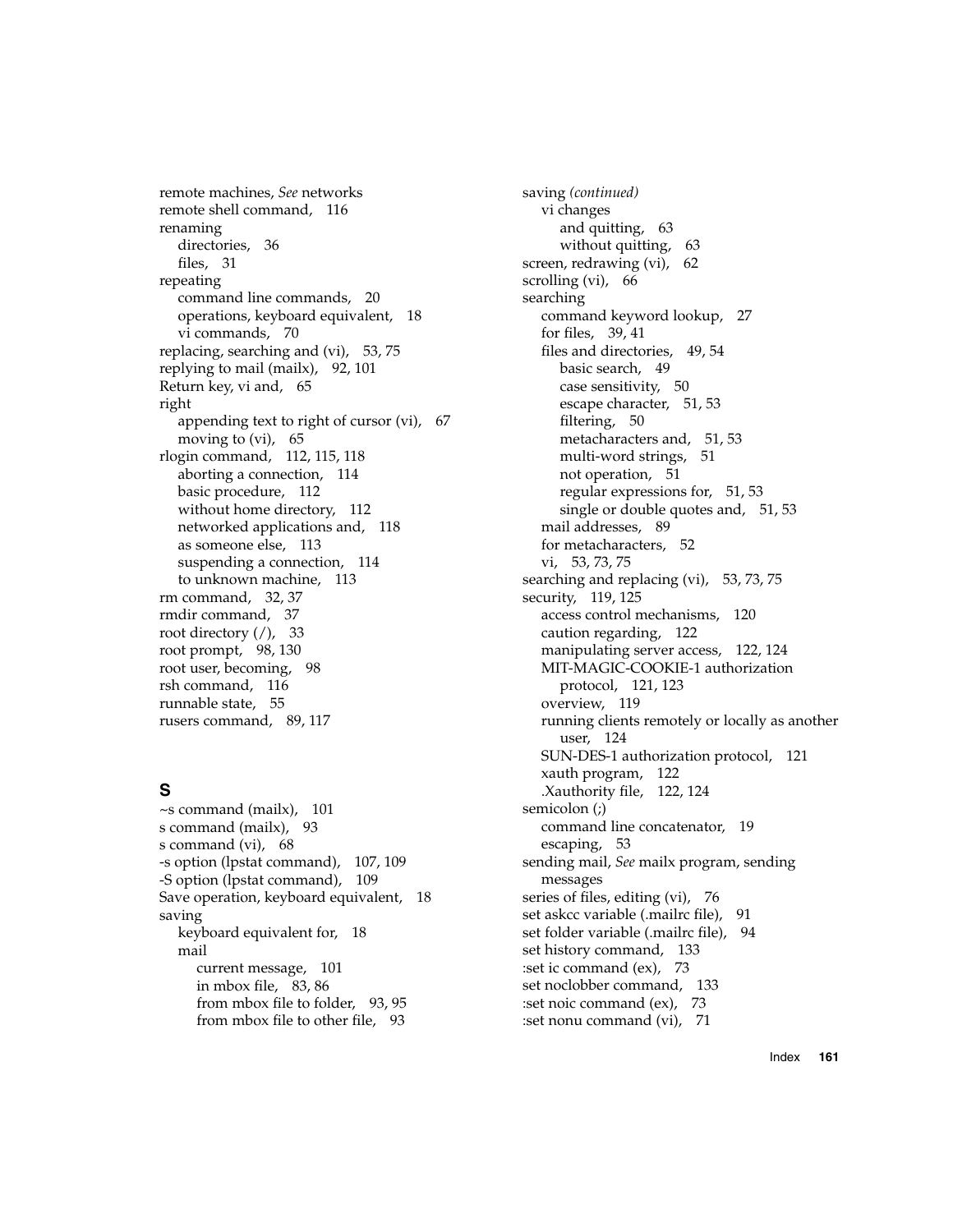:set nu command (vi), 71 set prompt command, 132 sh command, 128 SHELL environment variable, 130 Shell Tool window, typing commands by using, 15, 20 shells, 16 default shell, 16, 127 identifying your login shell, 127, 129 remote shell command, 116 user profile files for, 128 shortcuts, home directory specification, 34 single quotes, grep command and, 51, 53 size of files, displaying, 42 slash, *See* backslash sleeping state, 55 "Sorry" error message, 26 sort command, 57 source command, 131 Space Bar, vi and, 66 space on disk, managing, 57 SPARC machines keyboard modification left-handed key remapping, 138 undoing remapping, 140 Solaris keyboard equivalents (accelerators), 17 standard work sessions, defined, 15 start of line, *See* beginning of line start of word, *See* beginning of word starting mailx program, 84 vi, 59 status file, 42 printer, 106, 109 process, 55 status line (vi), 60 Stop operation, keyboard equivalent, 18 "Stranger: unknown host" message, 113 strings, defined, 73 subdirectories, described, 33 Subject: prompt (mailx), 84, 91, 101 substituting characters (vi), 68 SUN-DES-1 authorization protocol allowing access when using, 124 described, 121 .Xauthority file and, 123

SunOS commands, 15, 27 suspending remote connection, 114 swapping between files (vi), 76 between folders and mailbox (mailx), 95 SXBRK state, 56 syntax, commands, 26 system administrators, functions of, 15 system clock, 130 system management, *See* admintool system profile file, 128

#### **T**

~t command (mailx), 101 -t option (lp command), 106 -t option (lpstat command), 107 TC shell command for, 128 command prompt for, 130, 133 environment variables for *See* .tcshrc file help for, 16 home directory specification, 34 repeating commands and, 20 user profile file for *See* .tcshrc file tcsh command, 128 .tcshrc file environment variables in commonly used, 129 alias, 131 set commands, 133 umask (file permissions), 135, 131 history, 133 location of, 128 temporary files, deleting, 41 TERM environment variable, 130 terminals environment variables for, 130 from which command started, 55 terminating, *See* quitting TERMINFO environment variable, 130 text mode (vi), 61 tilde  $(\sim)$ aborting remote connection, 114 home directory specifier, 34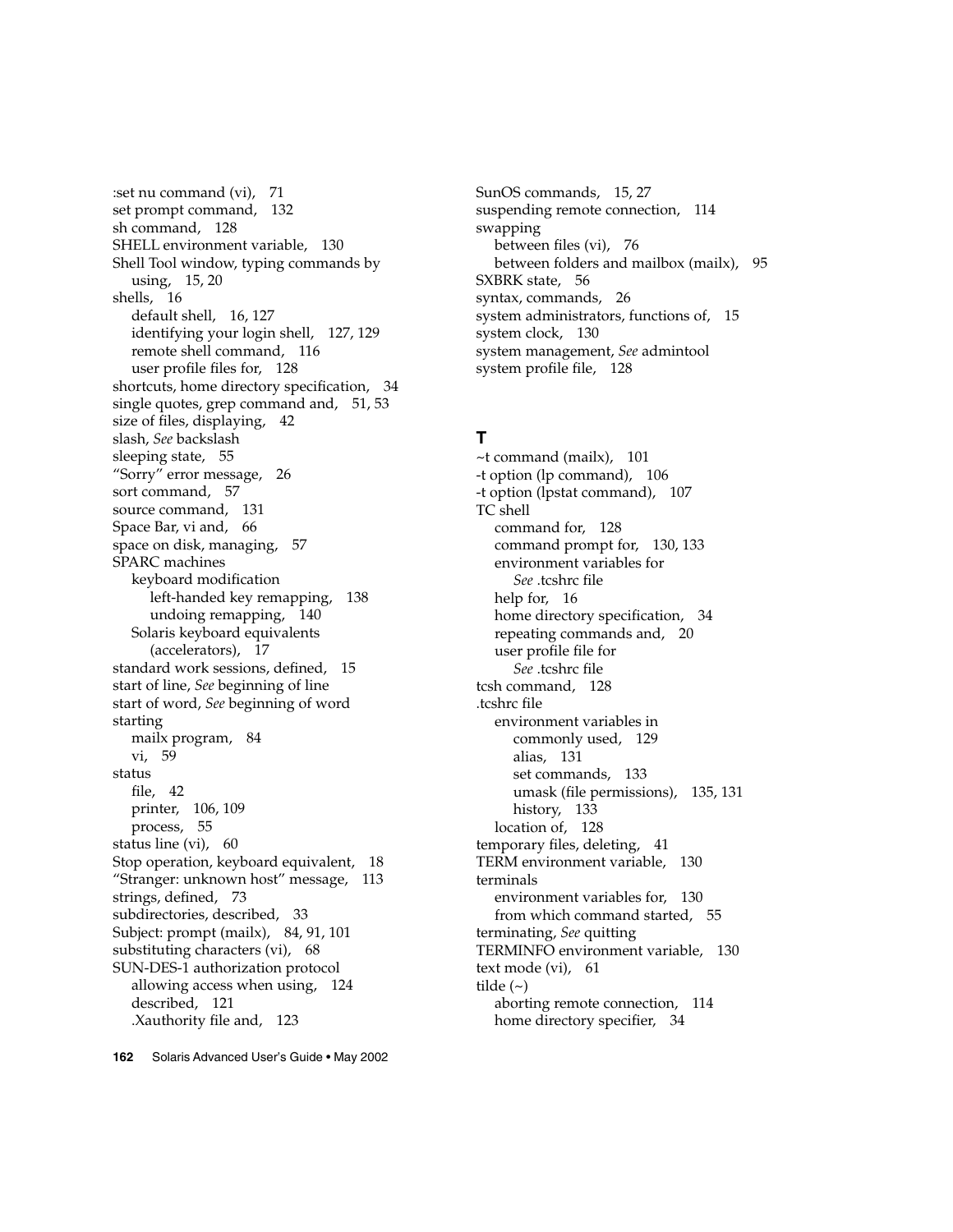tilde (~) *(continued)* in mail, 101 suspending remote connection, 114 vi case toggle, 78 vi editing screen marker, 60 tilde commands (mailx) inserting a message, 91 listing, 102 literal tilde entry, 101 overview, 100 replying to email, 92 sending carbon copies, 91 starting vi while composing email, 96 summary of, 101 viewing a complete message, 92 time zone, setting, 130 titling printouts (lp), 106 To: prompt (mailx), 91, 101 toggling, *See* changing top of screen, moving to (vi), 66 touch command, 30 traced state, 56 troff program, 59 troubleshooting, vi, 61 typing mistakes, *See* correcting typing mistakes TZ environment variable, 130

# **U**

u command mailx, 88 vi, 68 :u command (ex), 78 U command (vi), 69 -u option (lpstat command), 109 umask command, 134 undeleting mail, 88 undeliverable messages, 90 Undo operation, keyboard equivalent, 18 undoing changes (vi), 68 undoing keyboard remapping IA, 142, 145 SPARC, 140 undoing undo keyboard equivalent, 18 vi, 68

uppercase, *See* case sensitivity user-based access control, 120, 122 User category, 41 user names, defined, 15 -user option (find command), 40 user profile file defined, 128 environment variables in, 129, 134 location of, 128 user types, for setting permissions, 41 /usr/openwin/bin/xauth program, 122

## **V**

 $\sim$ v command (mailx), 96 -v option grep command, 51 lpstat command, 109 /var/mail directory, 83 version number, mailx program, 85, 87 vertical bar (1), pipe symbol, 23 vi editor, 59, 77 appending text, 67 buffers, 62 Caps Lock key and, 61 case sensitivity command names, 62, 65 searches, 73 case toggle, 78 changing text, 61, 68 command mode, 62 commands case sensitivity, 62, 65 entering, 62 repeating, 70 summary of, 76 copying lines ex command, 72 vi commands, 70 creating files, 60 cursor movement *See* moving around in files deleting text ex command, 73 vi commands, 69 described, 59 editing screen, 60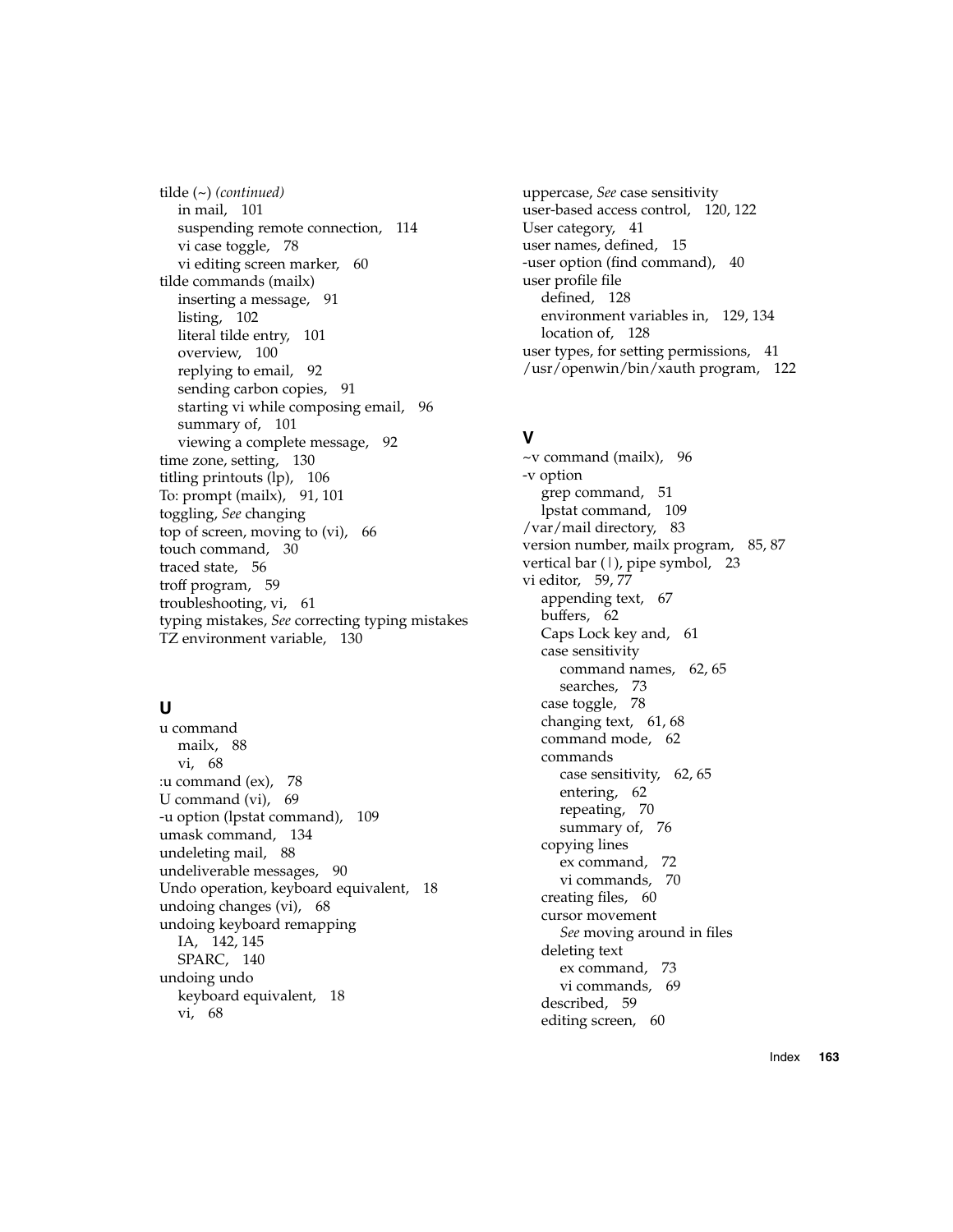vi editor *(continued)* entry mode, 61 Esc key and, 61 ex commands and *See* ex commands inserting files, 76 inserting text, 61, 67 repeatedly, 71 last-line mode, 62 line numbering, 71 mailx use of, 96 modes, 61 moving around in files *See* moving around in files moving lines ex command, 72 vi commands, 70 multiple, simultaneous sessions, 63 multiple-file editing, 76 "No write since last change" message, 63 opening files, 76 opening lines, 67 overview, 59 paging, 66 printing files, 64 put command, 69 quitting and saving changes, 63 without saving changes, 63 read-only version, 59 redrawing screen, 62 repeating commands, 70 saving changes and quitting, 63 without quitting, 63 scrolling in, 66 searching and replacing, 53, 73, 75 shell environment variable for, 130 starting, 59 status line, 60 substituting characters, 68 text entry, 61 troubleshooting unpredictable behavior, 62 undoing changes, 68 undoing undo, 68 yank command, 70 vi search command, 74 view command, 59, 77

viewing, *See* display

#### **W**

:w command (ex, 63 ~w command (mailx), 101 w command (vi), 65 W command (vi), 65 -w option (lp command), 105 WAN (wide area network), defined, 111 whatis command, 26 who am i command, remote login, 115 who command, 89 wide area network (WAN), defined, 111 wildcard characters asterisk (\*) changing permissions with, 45, 47 copying files with, 31 deleting files with, 32 grep command, 52 vi search command, 75 dot (.), vi search command, 74 windows closing to icons, keyboard equivalent, 18 opening icons, keyboard equivalent, 18 "word" command (vi), 65 words changing (vi), 68 deleting (vi), 69 moving to end of word (vi), 65 moving one word (vi), 65 searching for beginning of (vi), 74 working directory changing, 34 printing, 34 :wq command (ex), 63 wrapped lines, command entry and, 20 write permission absolute, 46, 48 relative, 41, 44

# **X**

x command mailx, 86, 88 vi, 69